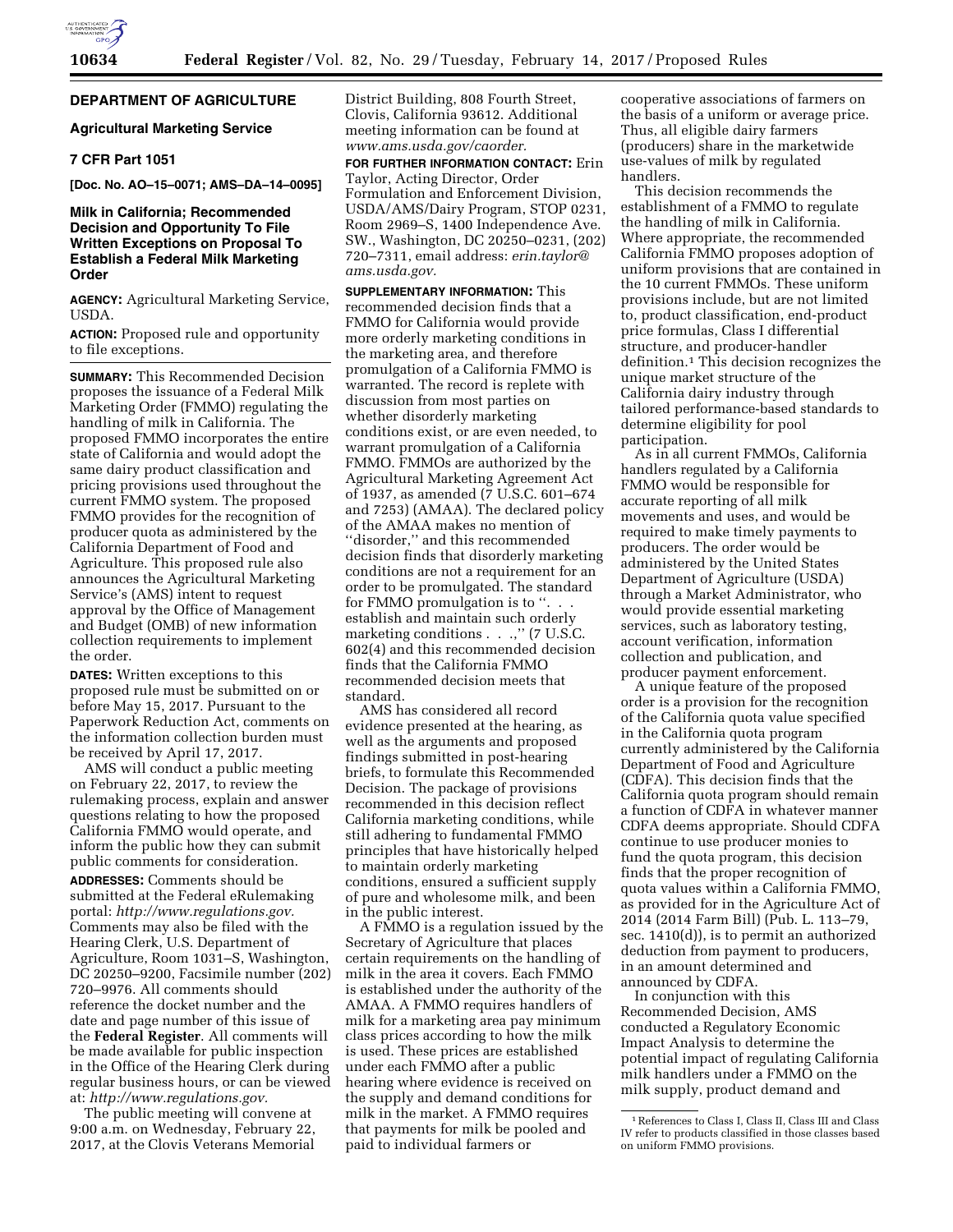prices, and milk allocation in California and throughout the United States. As part of the analysis, a regional econometric model was used to project deviations from the USDA Agricultural Baseline Projections to 2025 2 under the provisions of the proposed order. The full text of the Regulatory Economic Impact Analysis Report and accompanying documentation may be accessed at *[www.regulations.gov](http://www.regulations.gov)* or *[www.ams.usda.gov/caorder.](http://www.ams.usda.gov/caorder)* 

Prior documents in this proceeding:

*Notice of Hearing:* Issued July 27, 2015; published August 6, 2015 (80 FR 47210);

*Notice To Reconvene Hearing:* Issued September 25, 2015; published September 30, 2015 (80 FR 58636).

This administrative action is governed by the provisions of Sections 556 and 557 of Title 5 of the United States Code and is therefore excluded from the requirements of Executive Order 12866.

The provisions of the marketing agreement and order proposed herein have been reviewed under Executive Order 12988, Civil Justice Reform. They are not intended to have a retroactive effect. If adopted, the proposed order would not preempt any state or local laws, regulations, or policies, unless they present an irreconcilable conflict with this rule.

AMS is committed to complying with the E-Government Act, to promote the use of the Internet and other information technologies to provide increased opportunities for citizen access to Government information and services, and for other purposes.

The AMAA provides that administrative proceedings must be exhausted before parties may file suit in court. Under 7 U.S.C. 608c(15)(A) of the AMAA, any handler subject to an order may request modification or exemption from such order by filing with USDA a petition stating that the order, any provision of the order, or any obligation imposed in connection with the order is not in accordance with the law. A handler is afforded the opportunity for a hearing on the petition. After a hearing, USDA would rule on the petition. The AMAA provides that the district court of the United States in any district in which the handler is an inhabitant, or has its principal place of business, has jurisdiction in equity to review USDA's ruling on the petition, provided a bill in equity is filed not later than 20 days after the date of the entry of the ruling.

## **Civil Rights Impact Analysis**

AMS has reviewed this rule in accordance with Departmental Regulation 4300–4—Civil Rights Impact Analysis, to identify and address potential impacts the proposal might have on any protected groups of people. After a careful review of the rule's intent and provisions, AMS has determined that this rule would not limit or reduce the ability of individuals in any protected classes to participate in the proposed FMMO, or to enjoy the anticipated benefits of the proposed program. Any impacts on dairy farmers and processors arising from implementation of this proposed rule are not expected to be disproportionate for members of any protected group on a prohibited basis.

## **Regulatory Flexibility Analysis**

Pursuant to the requirements set forth in the Regulatory Flexibility Act (RFA) (5 U.S.C. 601–612), AMS has considered the economic impact of this action on small entities. Accordingly, AMS has prepared this initial regulatory flexibility analysis.

The purpose of the RFA is to fit regulatory actions to the scale of business subject to such actions so that small businesses will not be unduly or disproportionately burdened. Small dairy farm businesses have been defined by the Small Business Administration (SBA) (13 CFR 121.601) as those businesses having annual gross receipts of less than \$750,000. SBA's definition of small agricultural service firms, which includes handlers that would be regulated under the proposed California FMMO, varies depending on the product manufactured. Small fluid milk and ice cream manufacturers are defined as having 1,000 or fewer employees. Small butter and dry or condensed dairy product manufacturers are defined as having 750 or fewer employees. Small cheese manufacturers are defined as having 1,250 or fewer employees.

For the purpose of determining which California dairy farms are ''small businesses,'' the \$750,000 per year criterion was used to establish a production guideline that equates to approximately 315,000 pounds of milk per month. Although this guideline does not factor in additional monies that may be received by dairy farmers, it is a standard encompassing most ''small'' dairy farms. For the purpose of determining a handler's size, if the plant is part of a larger company operating multiple plants that collectively exceed the employee limit for that type of manufacturing, the plant is considered a

large business even if the local plant has fewer than the defined number of employees.

Interested persons were invited to present evidence at the hearing on the probable regulatory and informational impact of the proposed California FMMO on small businesses. Specific evidence on the number of large and small dairy farms in California (above and below the threshold of \$750,000 in annual sales) was not presented at the hearing. However, data compiled by CDFA3 suggests that between 5 and 15 percent of California dairy farms would be considered small business entities. No comparable data for dairy product manufacturers was available.

Record evidence indicates that implementing the proposed California FMMO would not impose a disproportionate burden on small businesses. Currently, the California dairy industry is regulated by a California State Order (CSO) that is administered and enforced by CDFA. While the CSO and FMMOs have differences that will be discussed later in this decision, they both maintain similar classified pricing and marketwide pooling functions. Therefore, it is not expected that the proposed regulatory change will have a significant impact on California small businesses.

The record evidence does indicate that while the program is likely to impose some costs on the regulated parties, those costs would be outweighed by the benefits expected to accrue to the California dairy industry. AMS prepared a Regulatory Economic Impact Analysis to study the possible impacts of the proposed California FMMO. The analysis may be viewed in conjunction with this recommended decision (Docket No. AMS–DA–14– 0095) at *[www.regulations.gov.](http://www.regulations.gov)* 

### *California Dairy Market Background*

The record shows that the California dairy industry accounts for approximately 20 percent of the nation's milk supply. While its 39 million residents are concentrated in the state's coastal areas, the majority of California's dairy farms are located in the interior valleys, frequently at some distance from milk processing plants and consumer population centers.

CDFA has defined and established distinct regulations for Northern and Southern California dairy regions.4

<sup>2</sup>U.S. Department of Agriculture, Office of the Chief Economist, World Agricultural Outlook Board, Interagency Agricultural Projections Committee, 2016. Long-term Projections Report OCE–2016–1.

<sup>3</sup>CDFA, *California Dairy Review,* Volume 19, Issue 9, September 2015.

<sup>4</sup>CDFA, *Stabilization and Marketing Plan for Market Milk, as Amended, for the Northern California Marketing Area.*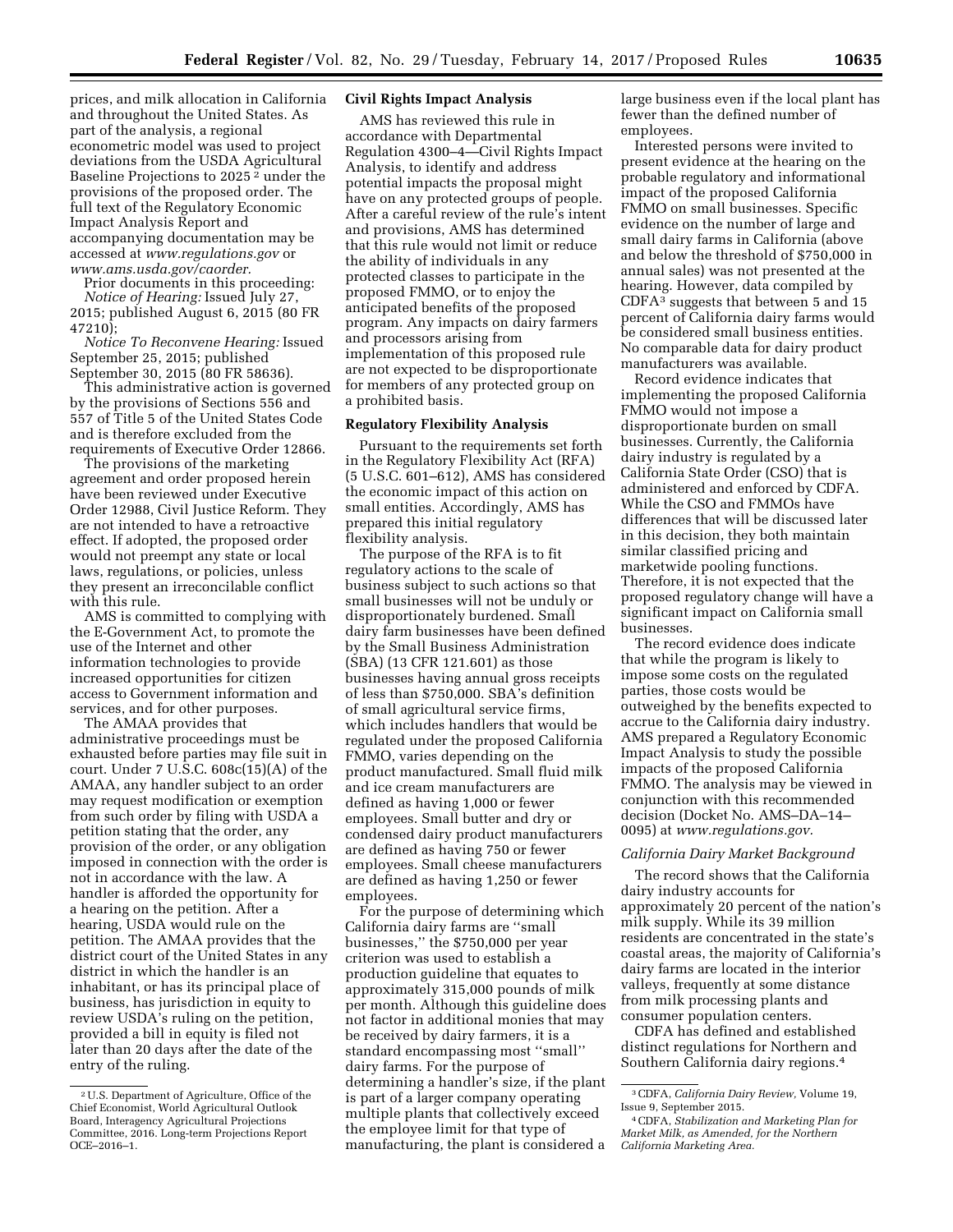According to data published by CDFA,5 well over 90 percent of the state's approximately 41 billion pounds of milk for 2015 was produced in the Northern California region. The five leading milk production counties in 2015 were Tulare, Merced, Kings, Stanislaus, and

Kern, together accounting for approximately 73 percent of the state's milk.

According to CDFA, there were 1,438 dairy farms in California in 2015. Of those, 1,338 were located in Northern California, and 100 were in Southern California. The statewide average number of cows per dairy was 1,215; in Northern California, the average herd size was 1,235 cows, and in Southern California, 952 cows. Average milk production for the state's 1.75 million cows was 23,382 pounds in 2015.

According to record evidence, 132 handlers reported milk receipts to CDFA for at least one month during 2015. A CDFA February 2015 list of California dairy product processing plants by type of product produced 6 shows that 35 California plants processed Class 1 products; 75 plants processed Class 2 and 3 products; 18 plants processed Class 4a products; and 64 plants processed Class 4b products.7 Some plants processed products in more than one class.

CDFA reported 8 that approximately 99 percent of California's 2015 milk production was market grade (Grade A), and the rest was manufacturing grade (Grade B). Thirteen percent of the milk pooled under the CSO was utilized by California processors as Class 1 (fluid milk). Nine percent was utilized for Classes 2 and 3 (soft and frozen dairy products), 32 percent was utilized for Class 4a (butter and dried milk powders), and 46 percent was utilized for Class 4b (cheese).

According to CDFA, total Class 1 sales in California were approximately 662 million gallons in 2015. Record evidence shows that annual California Class 1 sales outside the state averaged 22 million gallons for the five years preceding 2015.

The record shows that for the fiveyear period from 2010 through 2014, an average of 230 million pounds of California bulk milk products were transferred to out-of-state plants for processing each year. During the same period, an average of 633 million

pounds of milk from outside the state was received and reported by California pool plants each year.

# *Impact on Small Businesses*

This rule proposes to establish a FMMO in California similar to the 10 existing FMMOs in the national system. The California dairy industry is currently regulated under the CSO, which is similar to the recommended FMMO in most respects. California handlers currently report milk receipts and utilization to CDFA, which calculates handler prices based on component values derived from finished product sales surveys. Likewise, FMMO handlers report milk receipts and utilization to the Market Administrators, who calculate handlers' pool obligations according to price formulas that incorporate component prices based on end product sales values. Under both programs, the value of handlers' milk is pooled, and pool revenues are shared by all the pooled producers. Thus, transitioning to the FMMO is expected to have only a minimal impact on the reporting and regulatory responsibilities for large or small handlers, who are already complying with similar CSO regulations.

# *Pricing*

Under the recommended California FMMO, uniform FMMO end-product price formulas would replace the CDFA price formulas currently used to calculate handler milk prices. FMMO end-product price formulas incorporate component prices derived from national end-product sales surveys conducted by AMS. Use of price formulas based on national product sales would permit California farmers to receive prices for pooled milk reflective of the national market for commodity products for which their milk is utilized. Consistent with the current FMMOs, California FMMO Class I prices would be computed using the higher of the Class III or IV advance prices announced the previous month, and would be adjusted by the Class I differential for the county where the plant is located.<sup>9</sup>

Regulated minimum prices, especially for milk used in cheese manufacturing, are likely to be higher than what handlers would pay under the CSO. However, pooling regulations under the proposed FMMO would allow handlers to elect not to pool milk used in manufacturing. This option would be

available to both large and small manufacturing handlers.

Dairy farmers whose milk is pooled on the order would receive a pro rata share of the pool revenues through the California FMMO uniform blend price. The FMMO would not provide for the quota and non-quota milk pricing tiers found under the CSO. Under the recommended FMMO, regulated handlers would be allowed to deduct monies, in an amount determined and announced by CDFA, from blend prices paid to California dairy farmers for pooled milk and send those monies to CDFA to administer the quota program.

These changes are expected to affect producers and handlers of all sizes, but are not expected to be disproportionate for small entities.

# *Producer-Handlers*

The record shows that there are four producer-handlers 10 in California whose Class 1 milk production is all or partially exempt from CSO pricing and pooling by virtue of their ''exempt quota'' holdings, representing approximately 21 million pounds of milk each month. It is likely that these four entities would become fully regulated under the recommended FMMO and accountable to the marketwide pool for all of their Class I sales in the marketing area. By accounting to the pool for all their Class I sales in the marketing area, the value of the marketwide pool is expected to increase, benefiting most other large and small producers. The recommended California FMMO makes no provision for exempting large producer-handlers from pricing and pooling regulations under the order.

The evidentiary record shows that several smaller California producerhandlers, whose production volume exceeds the threshold to receive an exemption from the CSO's pricing and pooling regulations, would likely qualify as producer-handlers under the recommended FMMO.11

## *Interstate Commerce*

The evidentiary record indicates that milk in interstate commerce, which the CSO does not have authority to regulate, would be regulated under the FMMO. Currently, California handlers who purchase milk produced outside the state do not account to the CSO marketwide pool for that milk. Record

<sup>5</sup>CDFA, *California Dairy Statistics Annual 2015.*  6CDFA, *Milk and Dairy Food Safety Branch (MDFS). [https://www.cdfa.ca.gov/ahfss/Milk](https://www.cdfa.ca.gov/ahfss/Milk_and_Dairy_Food_Safety/index.html#Plants)*\_*and*\_ *Dairy*\_*Food*\_*[Safety/index.html#Plants.](https://www.cdfa.ca.gov/ahfss/Milk_and_Dairy_Food_Safety/index.html#Plants)* 

<sup>7</sup>References to Class 1, Class 2, Class 3, Class 4a and Class 4b refer to products classified in those categories based on the CSO.

<sup>8</sup>CDFA, *California Dairy Statistics Annual 2015.* 

<sup>9</sup>FMMOs have four classifications of milk: Class I—fluid milk products; Class II—fluid cream products, soft ''spoonable'' cheeses, ice cream, and yogurt; Class III—hard cheeses and spreadable cheese such as cream cheese; Class IV—butter and dried milk products.

<sup>10</sup>A producer-handler is a dairy farmer who processes and distributes their own-farm milk into dairy products.

<sup>11</sup>The CSO exempts producer-handlers with sales averaging less than 500 gallons of milk per day on an annual basis and who distribute 95 percent of their production to retail or wholesale outlets.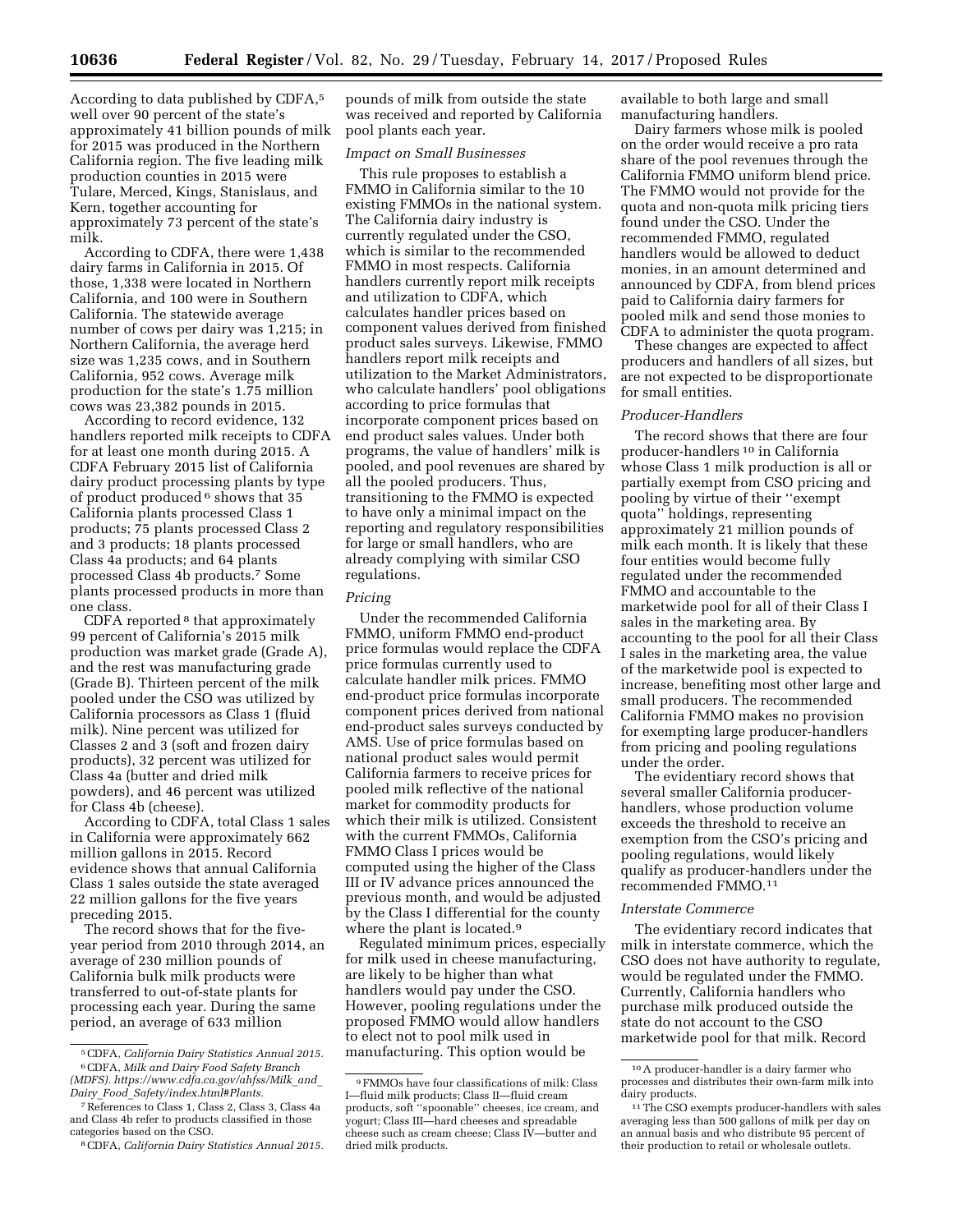evidence shows approximately 425 million pounds of milk from outside the state was processed into Class 1 products at California processing plants during 2014.

Under the recommended FMMO, all Class I milk processed and distributed in the marketing area would be subject to FMMO pricing and pooling regulations, regardless of its origin. Revenues from Class 1 sales not currently regulated would accrue to the California FMMO pool and would be shared with all producers who are pooled on the California FMMO. If California handlers elect to continue processing out-of-state milk into Class I products under the FMMO, they would be required to pay the order's classified minimum price for that milk. Those additional revenues would be pooled and would benefit large and small producers who participate in the pool. Both large and small out-of-state producers who ship milk to pool plants in California would receive the California FMMO uniform blend price for their milk.

# *Classification and Fortification*

Dairy product classification under the CSO and the recommended FMMO is similar, but not identical. The table below compares CSO and FMMO product classes.

| CSO class           | <b>Equivalent FMMO</b><br>class |
|---------------------|---------------------------------|
| Class 1    Class I. |                                 |

Under the proposed California FMMO, the classification of certain California products would change to align with standard FMMO classifications:

- Reassigning buttermilk from CSO Class 2 to FMMO Class I
- Reassigning half and half from CSO Class 1 to FMMO Class II
- Reassigning eggnog from CSO Class 2 to FMMO Class I
- There are numerous instances where the CSO classifies products based on product type and location of where the product is sold.12 The proposed California FMMO would classify all products based solely on product type.

Under the recommended FMMO, California handlers would no longer receive credits for fluid milk fortification. Instead, accounting for fortification would be uniform with

other FMMOs, as the classification of the fluid milk equivalent of the milk solids used to fortify fluid milk products would be classified as Class IV and the increased volume of Class I product due to fortification would be classified as Class I. The FMMO system accounts for fortification differently from the CSO, but the record does not indicate the net impact of this change. However, the impact is not expected to disproportionately affect small entities.

#### *Transportation Credits*

The recommended FMMO does not contain a transportation credit program to encourage shipments to Class 1, 2 and 3 plants as is currently provided for in the CSO. This decision recommends that producer payments be adjusted to reflect the applicable producer location adjustment for the handler location where their milk is received, thus providing the incentive to producers to supply Class I plants. As producers are responsible for finding a market for their milk and consequently bear the cost of transporting their milk to a plant, the record of this proceeding does not support reducing the producers' value of the marketwide pool through the payment of transportation credits to handlers. This change is not expected to disproportionately impact small business entities.

#### *Summary*

This decision finds that adoption of the recommended California FMMO would promote more orderly marketing of milk in interstate commerce. Classified milk prices under the recommended order would reflect national prices for manufactured products and local prices for fluid milk products, fostering greater equality for California producers and handlers in the markets where they compete. Under the recommended order, handlers would be assured a uniform cost for raw milk, and producers would receive uniform payments for raw milk, regardless of its use. Small dairy farmers and handlers are not expected to be disproportionately impacted by the transition from CSO to FMMO regulations.

#### **Paperwork Reduction Act**

In accordance with the Paperwork Reduction Act of 1995 (44 U.S.C. Chapter 35) (Act), this notice announces AMS' intention to request approval from the Office of Management and Budget (OMB) for a new information collection totaling 2138.35 hours for the initial setup and annual reporting and recordkeeping requirements contained

in this proposed rule for the promulgation of a California FMMO.

OMB previously approved information collection requirements associated with all other FMMOs and assigned OMB control number 0581– 0032. This proposed rule would change certain aspects of the information collection and recordkeeping requirements previously approved. Therefore, a NEW information collection is required to carry out the requirements of this proposed rule. AMS intends to merge this new information collection, upon OMB approval, into the approved OMB No. 0581–0032 collection.

Below, AMS has described and estimated the annual burden for entities to prepare and maintain information necessary to participate in this proposed California FMMO. As with all mandatory regulatory programs, reporting and recordkeeping burdens are periodically reviewed to reduce information requirements and duplication by industry and public sector agencies. The Act, as amended, provides authority for this action.

*Title:* Report Forms Under a California Federal Milk Marketing Order (From Milk Handlers and Milk Marketing Cooperatives).

*OMB Number:* 0581–NEW. *Expiration Date of Approval:* Three

years from date of approval.

*Type of Request:* This is a NEW collection.

*Abstract:* FMMO regulations (7 CFR parts 1000–1199) authorized under the AMAA require milk handlers to report in detail the receipts and utilization of milk and milk products handled at each of their plants that are regulated by a Federal order. The data are needed to administer the classified pricing system and related requirements of each Federal order.

A FMMO is a regulation issued by the Secretary of Agriculture that places certain requirements on the handling of milk in the area it covers. Each FMMO is established under the authority of the AMAA. The FMMO requires handlers of milk for a marketing area pay not less than certain minimum class prices according to how the milk is used. These prices are established under each FMMO after a public hearing where evidence is received on the supply and demand conditions for milk in the market. A FMMO requires payments for milk be pooled and paid to individual farmers or cooperative associations of farmers on the basis of a uniform or average price. Thus, all eligible dairy farmers (producers) share in the marketwide use-values of milk by regulated handlers.

<sup>12</sup>CDFA, *Classification of Dairy Products. [https://](https://www.cdfa.ca.gov/dairy/pdf/PRDCLASS.pdf)  [www.cdfa.ca.gov/dairy/pdf/PRDCLASS.pdf.](https://www.cdfa.ca.gov/dairy/pdf/PRDCLASS.pdf)*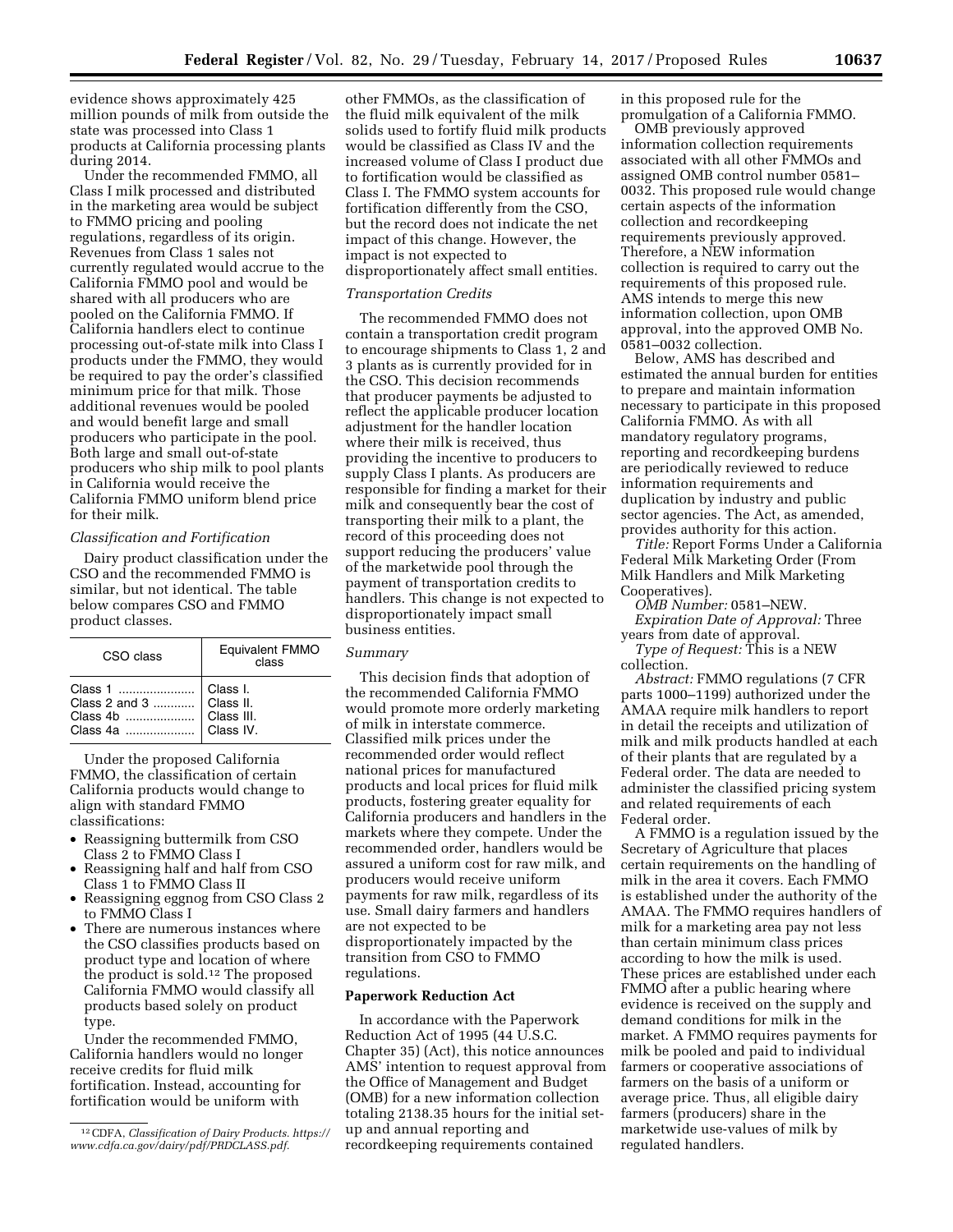FMMOs help ensure adequate supplies of milk and minimum returns to producers. The FMMOs also provide for the public dissemination of market statistics and other information for the benefit of producers, handlers, and consumers.

Formal rulemaking amendments to the FMMOs must be approved in referenda conducted by the Secretary.

During 2015, 1,438 California dairy farmers produced over 40.9 billion pounds of milk. This volume represents approximately 20 percent of all milk marketed in the U.S. The value of this milk delivered to CSO regulated handlers at minimum CSO classified prices was over \$3 billion. Producer deliveries of milk used in Class 1 products (mainly fluid milk products) totaled 13 percent of the State's market utilization.

Under the proposed California FMMO, an estimated 3.4 billion pounds of milk would be pooled, making it the largest FMMO pool. Class I volume pooled would approximate 438 million pounds each month, making it the third largest.

Each FMMO is administered by a Market Administrator. The Market Administrator is authorized to levy assessments on regulated handlers to carry out their duties and responsibilities under the FMMOs. Additional duties of the Market Administrator are to prescribe reports required of each handler, to assure handlers properly account for milk and milk products, and to assure such handlers pay producers and associations of producers according to the provisions of the FMMO. The Market Administrator employs a staff that verifies handlers' reports by examining their records to determine that required payments are made to producers. Most reports required from handlers are submitted monthly to the Market Administrator.

The forms used by the Market Administrators are required by the respective FMMOs authorized by the AMAA. The forms are used to establish the quantity of milk received by handlers, the pooling status of the handlers, the class use of milk by the handler, and the butterfat content and amounts of other components of the milk.

The forms covered under this information collection require the minimum information necessary to effectively carry out the requirements of the proposed California FMMO, and their use is necessary to fulfill the intent of the AMAA as expressed in the FMMO and in the rules and regulations proposed under the FMMO. The

information collected will only be used by authorized employees of the Market Administrator and authorized representatives of the USDA, including AMS Dairy Program staff.

Some of the established forms under ''Report Forms under Federal Milk Orders (From Milk Handlers and Milk Marketing Cooperatives)'' OMB No. 0581–0032 will be used and modified for this proposed order. However, the burden shown in this section is for this collection only. Upon approval, USDA will request to merge this burden into the currently approved OMB No. 0581– 0032. All separate burdens will become all inclusive.

*Estimate of Burden:* Public reporting burden for this collection of information is estimated to average 1.06 hours per response.

*Respondents:* Milk handlers and milk marketing cooperatives.

*Estimated Number of Respondents:*  55.

*Estimated Total Annual Responses:*  2,022.

*Estimated Number of Responses per Respondent:* 36.76.

*Estimated Total Annual Burden on Respondents:* 2138.35.

Comments are invited on: (1) Whether the proposed collection of information is necessary for the proper performance of the functions of the agency, including whether the information will have practical utility; (2) the accuracy of the agency's estimate of the burden of the proposed collection of information including the validity of the methodology and assumptions used; (3) ways to enhance the quality, utility, and clarity of the information to be collected; and (4) ways to minimize the burden of the collection of information on those who are to respond, including the use of appropriate automated, electronic, mechanical, or other technological collection techniques or other forms of information technology.

All responses to this notice will be summarized and included in the request for OMB approval. All comments will become a matter of public record. A 60 day period is provided to comment on the information collection burden.

#### **Preliminary Statement**

Notice is hereby given of the filing with the Hearing Clerk of this Recommended Decision with respect to the proposed marketing agreement and order regulating the handling of milk in California.

This Recommended Decision is issued pursuant to the provisions of the AMAA and the applicable rules of practice and procedure governing the formulation of marketing agreements

and orders (7 CFR part 900). The proposed marketing agreement and order are authorized under 7 U.S.C. 608(c).

The proposed marketing agreement and order are based on the record of a public hearing held September 22 through November 18, 2015, in Clovis, California. The hearing was held to receive evidence on four proposals submitted by dairy farmers, handlers, and other interested parties. Notice of this hearing was published in the **Federal Register** on August 6, 2015.

Ninety-eight witnesses testified over the course of the 40-day hearing. Witnesses provided a broad overview of the history and complexity of the California dairy industry, and submitted 194 exhibits containing supporting data, analyses, and historical information.

The material issues presented on the record of hearing are as follows:

1. Whether the handling of milk in the proposed marketing area is in the current of interstate commerce, or directly burdens, obstructs, or affects interstate commerce in milk or its products;

2. Whether economic and marketing conditions in California show a need for a Federal marketing order that would tend to effectuate the declared policy of the Act;

3. If an order is issued, what its provisions should be with respect to:

a. Handlers to be regulated and milk to be priced and pooled under the order;

b. Classification of milk, and assignment of receipts to classes of

utilization;

c. Pricing of milk;

d. Distribution of proceeds to producers; and

e. Administrative provisions.

## **Findings and Conclusions**

The findings and conclusions on the material issues are based on the record of the hearing. Discussions are organized by topic, recognizing inevitable overlap in some areas. Topics are addressed in the following order:

- 1. Regulatory Comparison
- 2. Overview of Proposals
- 3. Justification for a California FMMO
- 4. California Quota Program Recognition
- 5. Definitions and Uniform Provisions
- 6. Classification
- 7. Pricing
- 8. Pooling
- 9. Transportation Credits
- 10. Miscellaneous and Administrative Provisions

## **1. Regulatory Comparison**

The purpose of the following section is to provide a general description and comparison of the major features of the California state dairy regulatory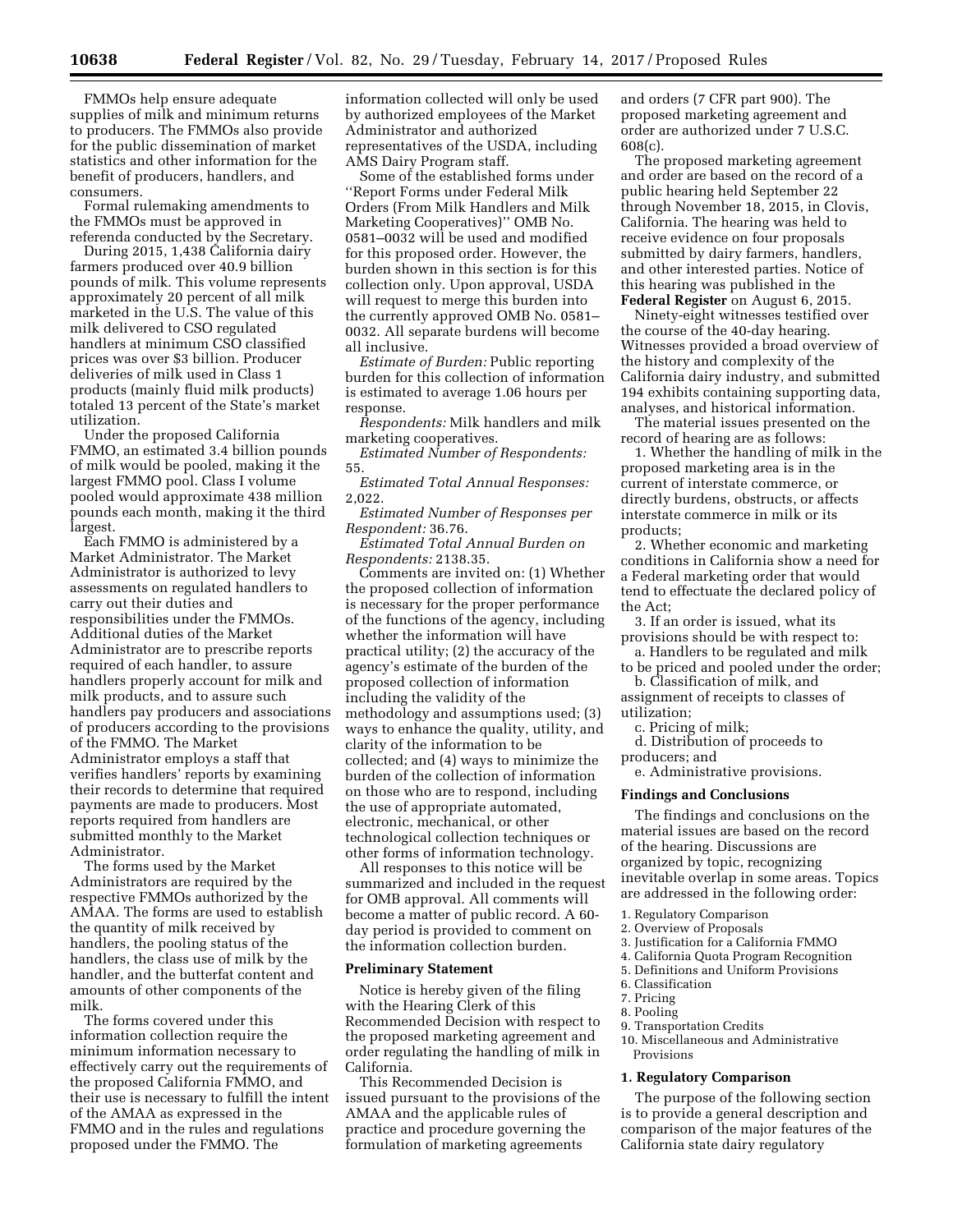framework and the FMMO system as provided in the evidentiary record. A more detailed discussion of each issue is provided in the appropriate section of this decision.

## *California State Order*

Currently, milk marketing in California is regulated by the CDFA. The CSO is codified in the *Pooling Plan for Market Milk,* as amended, and in two *Stabilization and Marketing Plan(s) for Market Milk,* as amended, for the Northern and Southern California marketing areas.13

#### Quota

The California quota program is a state-administered producer program that entitles the quota holder to \$0.195 per pound of solids-not-fat above the CSO base and overbase price of milk.14 The quota premium is funded through a deduction from the CSO marketwide pool before the CSO overbase price is calculated. The quota program requires quota holders to deliver milk to a pool plant at least once every 60 days. Quota can be bought and sold, and according to record evidence, approximately 58 percent of California dairy farms owned some volume of quota in 2015.

### Classification

The CSO provides for the pricing of five classified use values of milk. In general, Class 1 is milk used in fluid milk products; Class 2 is milk used in heavy cream, cottage cheese, yogurt, and sterilized products; Class 3 is milk used in ice cream and frozen products; Class 4a is milk used in butter and dry milk products, such as nonfat dry milk; and Class 4b is milk used in cheese—other than cottage cheese—and whey products.

## Pricing

The CSO utilizes an end-product pricing system to determine classified prices for raw milk produced and manufactured in the State of California. Class 1, 4a, and 4b prices are announced monthly. Class 2 and 3 prices are announced bi-monthly. Prices for all five milk classes are component-based. Three components of milk are used to determine prices: Butterfat (fat); solidsnot-fat (SNF), which includes protein and lactose; and a fluid carrier (used in only the Class 1 price).

The CSO determines milk component prices based on commodity market prices obtained from the Chicago Mercantile Exchange (CME), the AMS Dairy Market News Western Dry Whey—Mostly (WDW-Mostly) price series, and the announced nonfat dry milk (NFDM) California Weighted Average Price (CWAP), which is determined by CDFA through weekly surveys of California manufacturing plants.

The price for milk used in cheese manufacturing (CSO Class 4b) is a central issue in this proceeding. The Class 4b price is announced monthly and utilizes average commodity market prices for block Cheddar cheese, butter, and dry skim whey to determine the Class 4b component values. The average CME prices for butter and 40-pound Cheddar blocks are adjusted by f.o.b. price adjusters, which are designed to represent the difference between the CME price and the price California manufacturers actually receive. The CME butter price is also reduced by \$0.10 per pound to derive the value of whey butter as it relates to cheese processing. The value of dry skim whey is determined through a sliding scale that provides a ''per hundredweight (cwt)'' value based on a series of announced WDW-Mostly per pound value ranges. The sliding scale determines dry whey's contribution to the Class 4b price, with a floor of \$0.25 per cwt and a ceiling of \$0.75 per cwt when the WDW-Mostly price equals or exceeds \$0.60 per pound.

The CSO pricing system has a number of features worth highlighting. First, under the CSO, handlers must pay at least minimum classified prices for all Grade A milk purchased from California dairy farmers, regardless of whether the milk is pooled on the CSO. Additionally, Class 1 processors may claim credits against their pool obligations to offset the cost of fortifying fluid milk to meet the State-mandated solids content standards.

The classified use values of all the milk pooled on the CSO are aggregated, and producers are paid on the fat and SNF component levels in their raw milk. Producers are paid on the basis of their allocated quota (if applicable), base, and overbase production for the month. While the CSO pricing formulas have changed over time, in their current form, the base and overbase prices are the same. Generally, the quota price is the overbase price plus the \$1.70 per cwt quota premium.

#### Pooling

Almost all California-produced milk received by California pool plants is

pooled on the CSO, with some exceptions. Grade B milk is neither pooled nor subject to minimum prices. Manufacturing plants that do not make any Class 1 or 2 products can opt out of the pool, however, they are still required to pay announced CSO classified minimum prices for Grade A milk received. The requirement that quota holders must deliver milk to a pool plant at least once every 60 days tends to limit the amount of Grade A milk not pooled on the CSO. The decision not to pool milk in California carries with it a stipulation that the plant may not repool for 12 months after opting not to pool, and after repooling, a plant cannot opt out of pooling for 12 months.

Entities recognized as producerhandlers under the CSO may be exempt from pooling some or all of their milk. Producer-handlers are dairy farmers who also process and distribute their dairy products. Fully exempt (''Option 66'') producer-handlers have minimal production volumes and are exempt from the pricing and pooling provisions of the CSO. Producer-handlers who own exempt quota (''Option 70'') do not account to the CSO marketwide pool for the volume of Class 1 milk covered by their exempt quota.

The State of California cannot regulate interstate commerce, and therefore milk from out-of-state producers cannot be regulated by the CSO. While the record reflects that California handlers typically pay for out-of-state milk at a price reflective of the receiving plant's utilization, those prices are not regulated or enforced by the CSO.

#### Transportation Credits

The CSO provides transportation credits to producers for farm-to-plant Class 1, 2 and 3 milk movements between designated supply zones and plants with more than 50 percent Class 1, 2 and/or 3 utilization in designated demand zones. The CSO also provides for transportation allowances to handlers for plant-to-plant milk movements.

### Classification

Whereas the CSO designates five classes of milk utilization, FMMOs provide for four classes of milk utilization. FMMO Class I is milk used in fluid milk products. Class II is milk used to produce fluid cream products, soft ''spoonable'' products like cottage cheese, ice cream, sour cream, and yogurt, and other products such as kefir, baking mixes, infant formula and meal replacements, certain prepared foods, and ingredients in other prepared food products. Class III is milk used to

<sup>13</sup>Chapter 2, Part 3, Division 21 and Chapter 3, Part 3, Division 21 of the California Food and Agriculture Code.

<sup>14</sup>The hearing record reveals that the \$0.195 per pound solids-non-fat equates to a \$1.70 per cwt of milk quota premium. Additionally, under current CSO provisions, base and overbase prices are equal.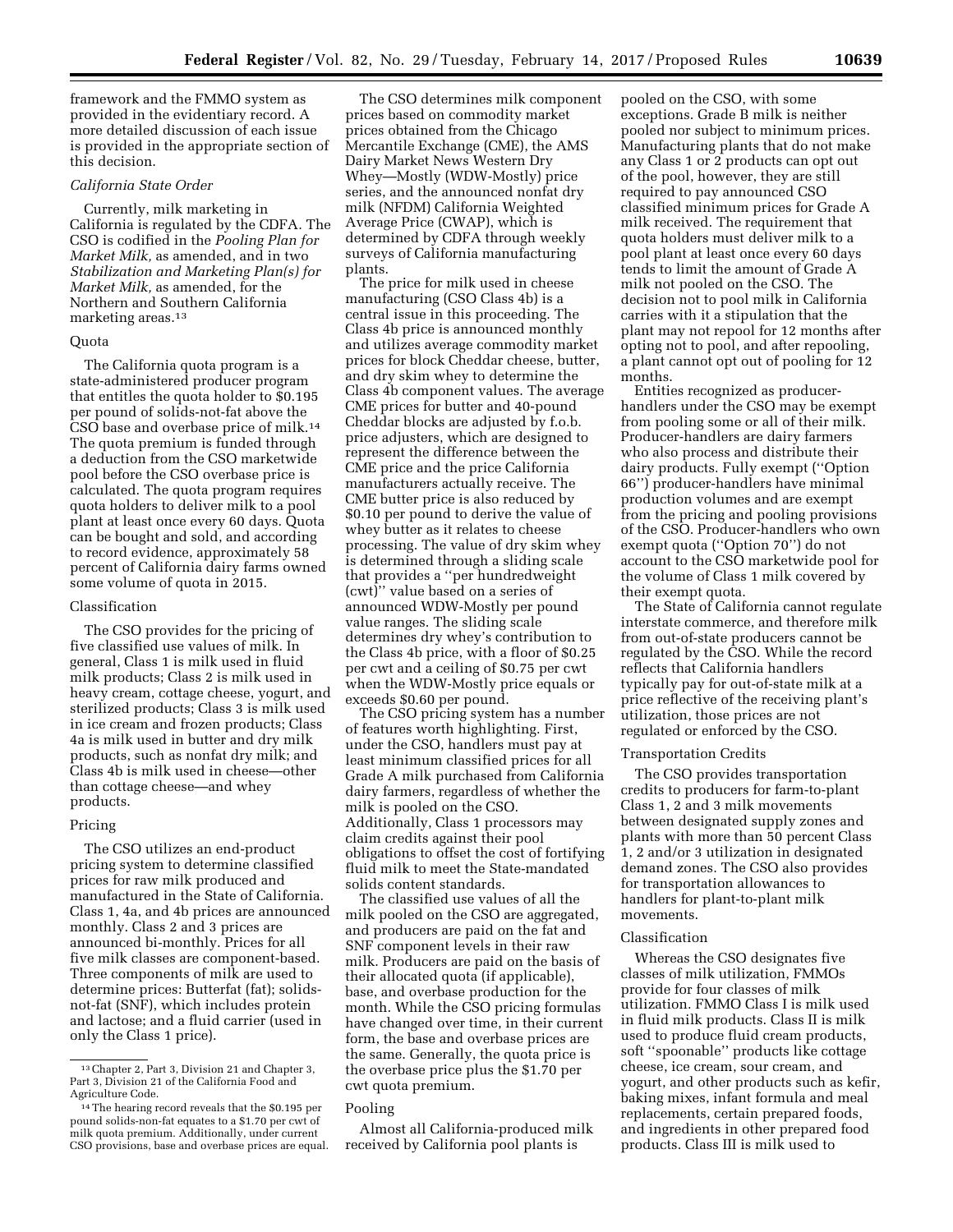produce spreadable cheeses like cream cheese, and hard cheeses, like Cheddar, that can be crumbled, grated, or shredded. Class IV is milk used to produce butter, evaporated or sweetened condensed milk in consumer-style packages, and dry milk products.

#### *Federal Milk Marketing Orders*

A FMMO is a regulation issued by the Secretary of Agriculture (Secretary) that places certain requirements on the handling of milk in a defined geographic marketing area. FMMOs are authorized by the AMAA. The declared policy of the AMAA is to ''. . . establish and maintain such orderly marketing conditions for agricultural commodities in interstate commerce . . .'' (7 U.S.C. 602(1)) . The principle means of meeting the objectives of the FMMO program are through the use of classified pricing of milk and the marketwide pooling of returns.

#### Pricing

Like the CSO, the FMMO program currently uses end-product price formulas based on the wholesale prices of finished products to determine the minimum classified prices handlers pay for raw milk in the four classes of utilization. However, the FMMO pricing system has some notable differences. While the CSO announces some classified prices on a bi-monthly basis, FMMOs announce prices for all four milk classes monthly. FMMOs use four components of milk to determine prices: Butterfat, protein, nonfat solids and other solids.

Like the CSO, the FMMO determines component prices based on commodity prices. However, AMS administers the Dairy Product Mandatory Reporting Program (DPMRP) to survey weekly wholesale prices of four manufactured dairy products (cheese, butter, NFDM and dry whey), and releases weekly average survey prices in the National Dairy Product Sales Report (NDPSR).15 The FMMO product-price formulas use these surveyed prices to determine the component values in raw milk.

As referenced previously, a main feature of this proceeding is the pricing of milk used for cheese manufacturing (FMMO Class III). The FMMO pricing system determines the Class III value from DPMRP surveyed butter, cheese, and dry whey prices. The FMMO does not utilize a sliding scale to determine

the value of whey that contributes to the Class III price.

Unlike the CSO, FMMOs do not provide for a tiered system of producer payments. A uniform blend price is computed for each FMMO reflecting the use of all milk in each marketwide pool. A blend price is paid for all milk that is pooled on the FMMO, adjusted for location. In six of the FMMOs, producers are paid for the pounds of butterfat, pounds of protein, pounds of other solids, and cwt of milk pooled. The cwt price is known as the producer price differential (PPD) and reflects the producer's pro rata share of the value of Class I, Class II, and Class IV uses in the pool relative to Class III value. In the other four FMMOs, producers are paid on a butterfat and skim basis.

#### Pooling

Inclusion in the FMMO marketwide pool carries with it an obligation to be available to serve the fluid market with necessary milk supplies throughout the year. In the FMMO system, participation in the pool is mandatory for distributing plants that process Grade A milk into Class I products sold in a FMMO marketing area. Handlers of manufacturing milk (Class II, III or IV) have the option of pooling, and pool eligibility is based on performance standards specific to each FMMO.

FMMOs recognize the unique business structures of producerhandlers, and exempt them from the pricing and pooling regulations of the orders based on size. Producer-handler exemptions under FMMOs are limited to those vertically-integrated entities that produce and distribute no more than three million pounds of packaged fluid milk products each month.

Unlike the CSO, FMMOs are authorized to regulate the interstate commerce connected with milk marketing. Thus, there is no differentiated regulatory treatment for milk produced outside of a FMMO marketing area boundary. All eligible milk is pooled and priced in the same manner, regardless of its source.

### Transportation Credits

The Appalachian and Southeast FMMOs provide for transportation credits to offset a handler's cost of hauling supplemental milk to Class I markets. During deficit months, handlers can apply for transportation credits to offset the cost of supplemental milk deliveries from outside the marketing area to meet the Class I demand of FMMO handlers. The most significant difference from the CSO is that the FMMO transportation credits described are not paid from the

marketwide pool. Instead, they are paid from separate funds obtained through monthly assessments on handlers' Class I producer milk. The exception is the Upper Midwest FMMO, which provides transportation credits on plant-to-plant milk movements paid from the marketwide pool.

### **2. Overview of Proposals**

Four proposals were published in the Hearing Notice of this proceeding. Dairy Farmers of America, Inc., Land O'Lakes, Inc., and California Dairies, Inc., jointly submitted Proposal 1. Dairy Farmers of America, Inc. (DFA), is a national dairyfarmer owned cooperative with approximately 14,000 members and several processing facilities located throughout the United States, with products marketed both nationally and internationally. Within California, DFA represents 260 members and operates three processing facilities. Land O'Lakes (LOL) is a national farmer-owned cooperative with over 2,200 dairyfarmer members. LOL has processing facilities in the Upper Midwest, the eastern United States, and the State of California, with products marketed nationally and internationally. Within California, LOL represents 200 dairyfarmer members and operates three processing facilities. California Dairies, Inc. (CDI), is a California based dairyfarmer owned cooperative with 390 dairy-farmer members, six processing facilities in California, and national and international product sales. Combined, DFA, LOL, and CDI (Cooperatives) market approximately 75 percent of the milk produced in California.

Proposal 1 seeks to establish a California FMMO that incorporates the same dairy product classification and pricing provisions as those used throughout the FMMO system. Proposal 1 also includes unique pooling provisions, described as ''inclusive'' throughout the proceeding that would pool the majority of the milk produced in California each month, while also allowing for the pooling of milk produced outside of the marketing area, if it meets specific pooling provisions. The proposal includes fortification and transportation credits similar to those currently provided by the CSO. Lastly, Proposal 1 provides for payment of the California quota program quota values from the marketwide pool before the FMMO blend price is computed each month.

Proposal 2 was submitted on behalf of the Dairy Institute of California (Institute). The Institute is a California trade association representing proprietary fluid milk processors and cheese manufacturers, and cultured and

<sup>15</sup>Official Notice is taken of the Notice of Equivalent Price Series: 77 FR 22282. The National Dairy Product Sales Report was deemed as equivalent to the price series previously released by the National Agricultural Statistics Service.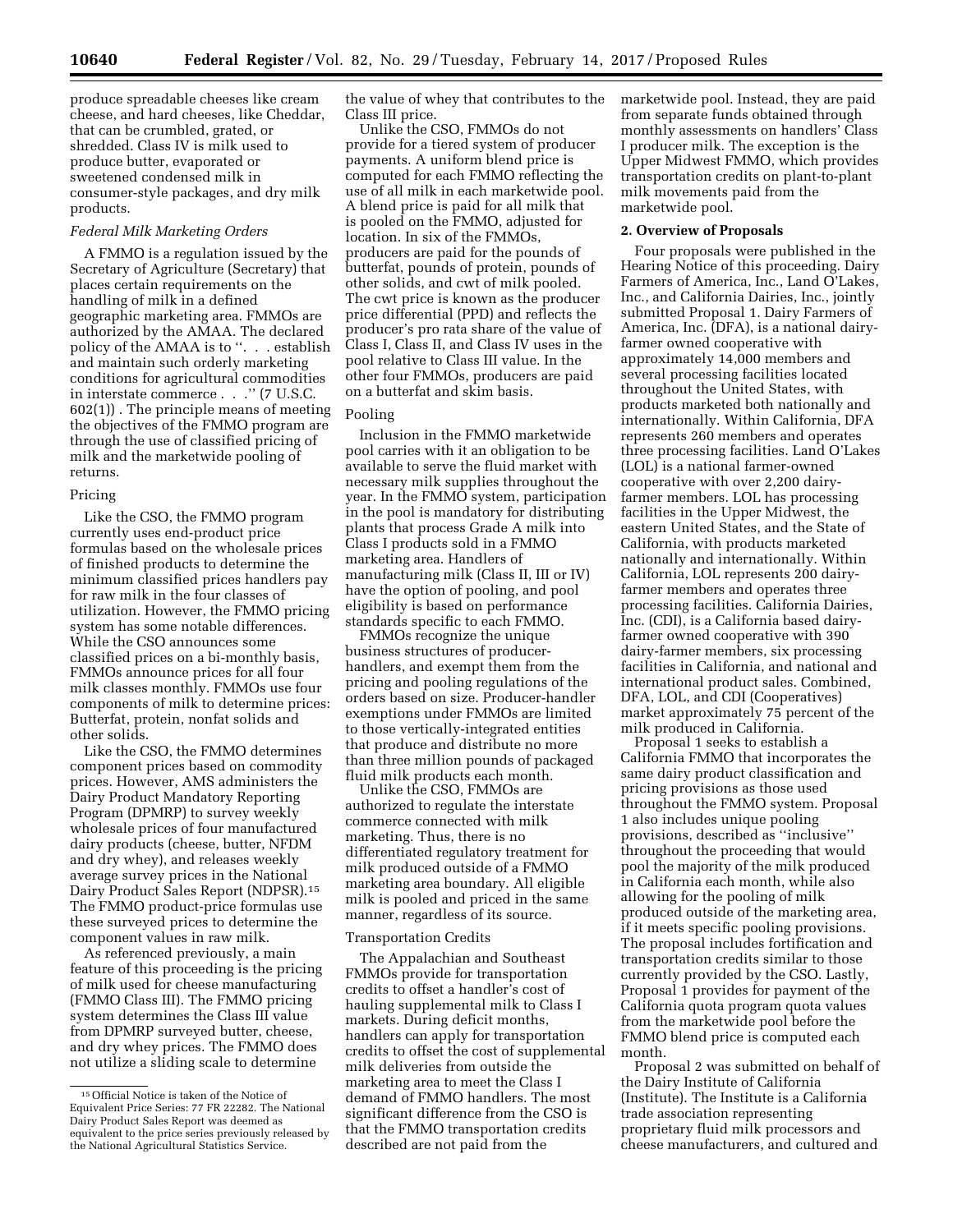frozen dairy products manufacturers in 38 plants throughout California. Institute plants process 70 percent of the fluid milk products, 85 percent of the cultured and frozen dairy products, and 90 percent of the cheese manufactured in the state. The Institute's first position is that a California FMMO should not be promulgated. However, should USDA find justification for promulgation, the Institute supports Proposal 2. Proposal 2 incorporates the same dairy product classification provisions used throughout the FMMO system, as well as pooling provisions that are consistent with those found in other FMMOs. The Proposal 2 pooling provisions require the pooling of Class I milk, but the pooling of milk used in manufactured products is optional. Proposal 2 includes fortification and transportation credits similar to those currently provided by the CSO. It also includes an additional shrinkage allowance for extended shelf life (ESL) products above that provided in the FMMO system. Lastly, Proposal 2 recognizes quota value by allowing producers to opt out of the quota program, thus receiving a FMMO blend price reflective of the market's utilization. Under Proposal 2, producers who remain in the quota program would have their blend price monies transferred to CDFA and redistributed according to their quota and non-quota holdings.

Proposal 3 was submitted on behalf of the California Producer Handlers Association (CPHA). CPHA is an association of four producer-handlers: Foster Farms Dairy, Inc. (Foster), Hollandia Dairy, Inc., Producers Dairy Foods, Inc. (Producers), and Rockview Dairies, Inc. (Rockview). CPHA members own their respective dairy farms and process that farm milk, as well as the milk of other dairy farms, for delivery to consumers. CPHA members own exempt quota, which entitles them to exemption from CSO pricing and pooling provisions for the volume of Class 1 milk covered by their exempt quota. Proposal 3 seeks recognition and continuation of CPHA members' exempt quota status under a California FMMO.

Proposal 4 was submitted on behalf of Ponderosa Dairy (Ponderosa). Ponderosa is a Nevada dairy farm that supplies raw milk to California fluid milk processing plants. Ponderosa contends that disorderly marketing conditions do not exist in California that would warrant promulgation of a FMMO. However, if USDA finds justification for a California FMMO, Proposal 4 seeks to allow California handlers to elect partiallyregulated plant status with regard to milk they receive from out-of-state producers. Such allowance would

enable handlers to not pool out-of-state milk, as long as they could demonstrate that they paid out-of-state producers an amount equal to or higher than the market blend price.

# **3. Justification For A California FMMO**

This section reviews and highlights the testimony and evidence received regarding whether or not promulgation of a California FMMO is justified. This decision finds that the proposed California FMMO would provide for more orderly marketing conditions for the handling of milk in the State of California, as provided for and authorized by the AMAA.

A Cooperative witness testified regarding current California marketing conditions and the need for establishing a California FMMO. According to the witness, California is the largest milkproducing state, producing more than 20 percent of the nation's milk. The witness stated that the pooled volume of a California FMMO would be the largest of all FMMOs, averaging slightly below 3.4 billion pounds per month; the Class I volume would represent the third largest, following the Northeast and Mideast FMMOs.

The Cooperative witness testified that the primary reason California farmers are seeking the establishment of a FMMO is to receive prices reflective of the national commodity values for all milk uses. The witness opined that orderly marketing is no longer attainable through the CSO because the prices California dairy farmers receive do not reflect the full value of their raw milk. The witness estimated that this pricing difference has reduced California dairy farm income by \$1.5 billion since 2010. The witness maintained that Proposal 1 allows California dairy farms to receive an equitable price for their milk, while also tailoring FMMO provisions to the California dairy industry. The Cooperatives' post-hearing brief reflected this position.

The Cooperative witness testified that there are significant differences in prices, depending on whether a producer's milk is regulated by the CSO or a FMMO. To illustrate this difference, the witness compared California farm milk prices to those received by producers in the states that comprise the Upper Midwest and Pacific Northwest marketing areas.16 The witness selected these areas for comparison due to the similar milk utilization in the Upper Midwest FMMO and the geographic proximity of the Pacific Northwest FMMO. The witness estimated that

between August 2012 and May 2015, California dairy farmers received on average \$1.85 per cwt less (ranging from \$0.43–\$4.27 per cwt lower) than producers pooled on the Upper Midwest and Pacific Northwest FMMOs. The witness used the data to emphasize a wide difference in prices for farmers in similarly situated areas. The witness opined that a California FMMO, as advanced in Proposal 1, would ensure California dairy farmers receive equitable prices, more in line with those received by their FMMO counterparts.

The Cooperative witness emphasized that while both the CSO and the FMMOs use end-product pricing formulas to determine class prices, the two regulatory systems use different commodity series, effective dates, yield factors, and make allowances, which result in substantially different prices, as highlighted above. The witness explained that while the two regulatory systems have always had price differences, historically CSO and FMMO prices were relatively close. According to the witness, prices began to diverge significantly in 2007 when the CSO established a fixed whey factor in its formula for milk used to produce cheese. From that point forward, the witness said, price differences have become significant and have led to market disruptions both in the fluid and manufacturing markets.

The Cooperative witness summarized USDA's justification from the FMMO Order Reform decision for adopting a national Class I price surface that assigns a Class I differential for every county in the country, including counties in California. The witness said that the separate CSO Class 1 price surface undermines the integrity of the nationally coordinated Class I price surface and has become a source of disorder in California. To demonstrate the disorder, the witness compared FMMO Class I and CSO Class 1 prices for both in-state and out-of-state purchases. The witness said that because of the CSO and FMMO differences in both classified price formulas and Class I/1 price surfaces, the Class 1 price paid by California handlers is almost always lower than what it otherwise would be if FMMO Class I prices were applicable for those same purchases.

The Cooperative witness presented a similar comparison between CSO Class 1 prices and Class I prices in FMMO areas that were likely competitors. The witness said that under FMMO regulations, the difference in Class I prices between two FMMO areas is attributed to the difference in the Class I differential at the two locations. For

<sup>16</sup>Wisconsin, Minnesota, and Illinois; Oregon, Washington and Northern Idaho, respectively.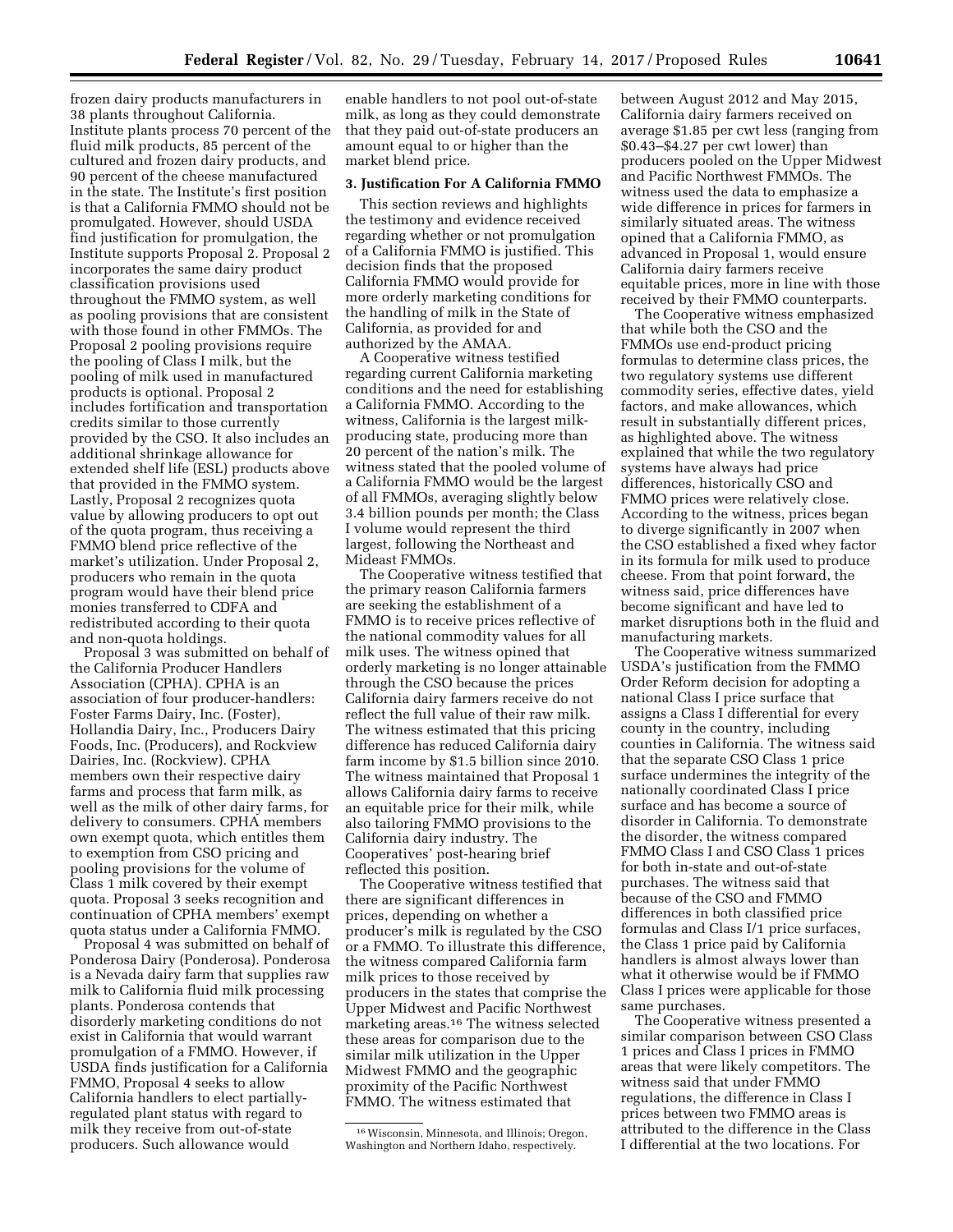example, the witness explained, the Class I price difference between two plants, one located in a \$2.10 zone and another in the \$2.00 zone, would be \$0.10 per cwt. However, when the witness compared Class 1 prices in California and a competing FMMO area, the price difference was always greater than the difference in differentials. For example, the FMMO differential in the Los Angeles/San Diego market is \$2.10, while the differential in neighboring Phoenix is \$2.35, a difference of \$0.25. However, said the witness, when comparing the actual CSO Class 1 price in Los Angeles/San Diego with the FMMO Class I price in Phoenix from August 2012 to July 2015, the difference averaged \$0.62. The witness concluded that these observed price differences undermine a nationally-coordinated pricing structure and contribute to disorderly marketing where fluid milk handlers pay different minimum prices depending on where they are regulated.

The Cooperative witness also provided testimony on the CSO and FMMO price disparities for manufacturing milk. The witness testified that FMMO Class II, III, and IV prices reflect national prices for products manufactured in these classes. If Proposal 1 is adopted, the witness said, California handlers would pay the same uniform prices as their FMMO competitors in the national marketplace. The witness noted past FMMO decisions that discussed the national supply and demand for manufactured dairy products and the need for national uniform manufacturing prices. The witness stressed that California producers should also receive these national prices like their FMMO counterparts.

The Cooperative witness elaborated on the differences between CSO and FMMO manufacturing class prices. When comparing FMMO Class II to CSO Class 2 and Class 3 prices, the witness cited differences in the commodity series used as price references, the time periods of data used, and the length of time prices are applicable to explain the sometimes large differences in prices under the two regulatory systems. As a result, the witness said, Class 2 products are sometimes sold on a spot basis to exploit short-term price differences.

The Cooperative witness presented a comparison of CSO Class 4a and FMMO Class IV prices from January 2000 to July 2015, revealing that over the entire time period the Class 4a price averaged \$0.29 per cwt less than the Class IV price. The witness added that over this 15-year period, the CSO Class 4a price on an annual average basis was never above the FMMO Class IV price.

The Cooperative witness also provided testimony on the price disparity between CSO Class 4b and FMMO Class III price formulas. Data from January 2000 to July 2015 revealed that the CSO Class 4b price was lower than the Class III price in 161 of the 187 months examined. The witness computed the difference over that 15 year time period averaged \$0.91 per cwt, with the largest difference of \$3.24 per cwt occurring in November 2014. The witness attributed the observed price differences to differences in the valuation of dry whey between the CSO 4b and the FMMO Class III formulas. The witness said that in 2007, the whey factor in the CSO Class 4b formula became a tiered, bracketed system with a floor of \$0.25 and a ceiling of \$0.75 which is reached when the WDW-Mostly price is greater than or equal to \$0.60 per pound. The witness added that the whey value contained in the FMMO Class III price comes from the AMS NDPSR, and reflects the mandatory reporting of dry whey sales throughout the country. The witness estimated that from August 2012 through July 2015, the DMN whey value contributed \$0.68 per cwt to the CSO 4b price, while the NDPSR whey value contributed \$2.39 per cwt to the FMMO Class III price. The witness concluded that the whey cap contained in the CSO 4b price results in lower contributions to the marketwide pool than what is observed in the national marketplace and reflected in FMMO prices.

The Cooperative witness reiterated the consequences of two different regulatory pricing schemes have led to severe differences between the regulated markets. The witness opined that the regulatory differences allow California handlers who purchase raw milk and manufacture products for sale on the national marketplace to pay substantially different regulated minimum prices than handlers regulated by the FMMO system. The witness estimated that because of the regulatory price differences, from August 2012 to July 2015, California farms received, on average, \$1.89 per cwt less than similarly-situated FMMO farms. The witness concluded that this results in California farms being in a worse competitive position than other similarly situated FMMO farms. The witness labeled this as disorderly and said that this condition should be remedied through the adoption of Proposal 1.

The Cooperative witness also entered data estimating the value of regulating interstate commerce through the establishment of a California FMMO. The witness cited January 2009 through

July 2015 CDFA data that indicated a monthly average of 54.5 million pounds of milk originating outside the state was processed by California processing plants and another monthly average 36 million pounds of milk was produced inside California and sold to plants located outside of the state. The witness explained that this milk is able to evade CSO minimum-price regulations because of the state's inability to regulate interstate commerce. Consequently, the witness said, out-ofstate farms delivering milk to California plants can receive plant blend prices, which can be higher than the market's overbase price received by in-state producers delivering to the same plant. The witness elaborated that the problem is compounded because processors receiving these unregulated supplies are not required to pay minimum classified prices and can instead pay a lower price than their regulated competitors. By regulating these transactions through the establishment of a California FMMO, the witness stressed, the California market would be more orderly.

The Cooperatives' post-hearing brief also highlighted the CSO's inability to regulate out-of-area milk as a market dysfunction. The Cooperatives wrote that out-of-area sales financially harm California dairy farms because the Class 1 revenues from those sales does not contribute to the CSO marketwide pool that is shared with all the farms in the market.

A consultant witness, appearing on behalf of the Cooperatives, testified in support of Proposal 1. The witness was of the opinion that the primary purpose of FMMOs is to enhance producer prices, which is provided in the AMAA through its flexibility to regulate milk and/or milk products, not just fluid milk. As evidence of this flexibility, the witness discussed the Evaporated Milk Marketing Agreement, in existence until 1947, under which manufacturing milk was regulated. Therefore, the witness said, it is reasonable to conclude from this example that the regulation of all California plants that purchase milk from California farms, as contained in Proposal 1, would fall within the scope of the AMAA.

The consultant witness elaborated that extending minimum price regulation to all classes of milk in California is necessary to avoid the market-disrupting practice of handlers opting to not pool eligible milk because of price, often referred to as depooling. The witness said that many FMMOs have adopted provisions to reduce the instances of depooling. Currently, under the CSO, the witness said, while plants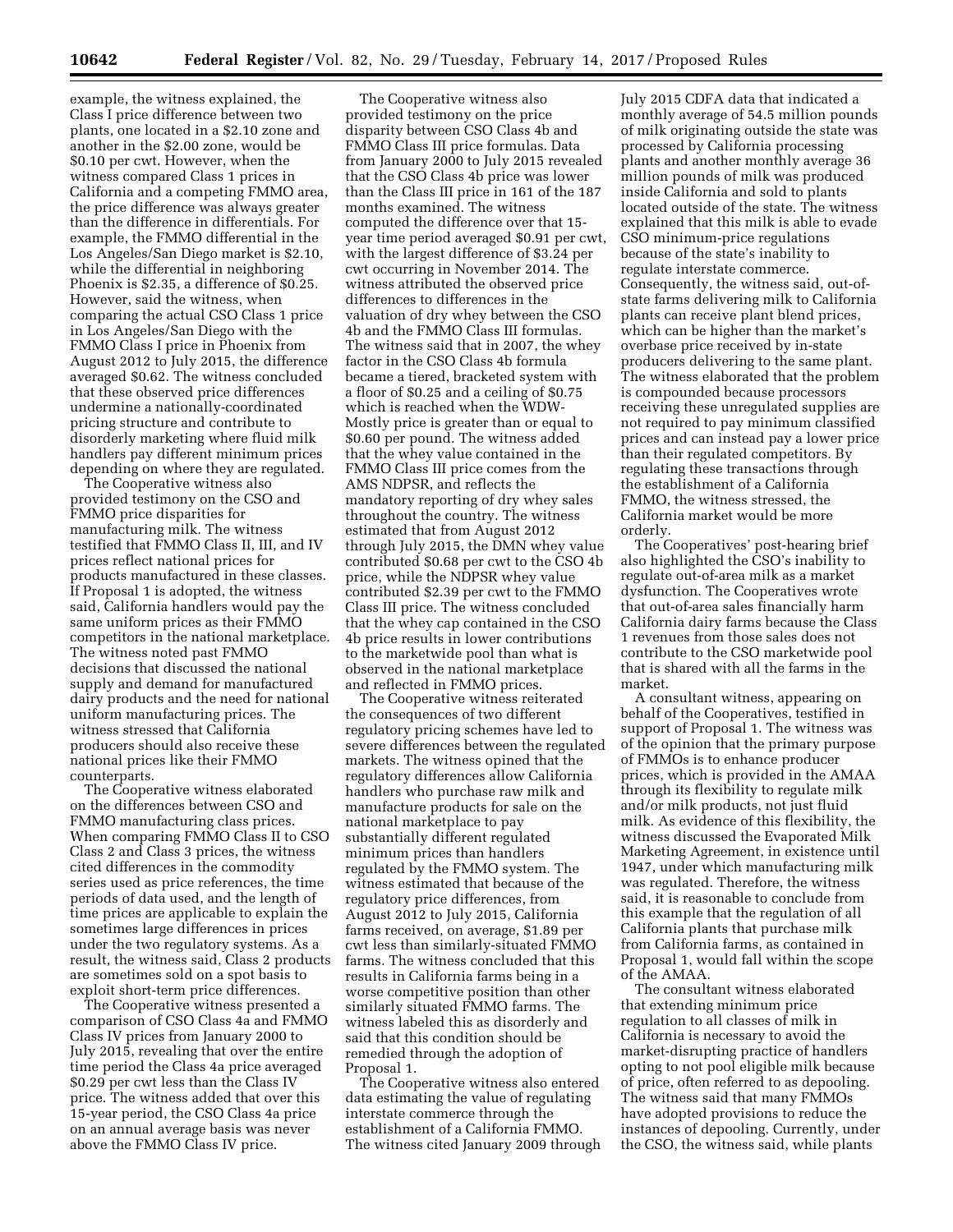can choose to not participate in the marketwide pool, there is no price advantage, because they are still required to pay minimum classified prices. The witness was of the opinion that the impact of depooling would be greater in a California FMMO because of how California quota premiums are paid. The witness testified that uniform prices calculated after deducting quota premiums would be less than they otherwise would be, if large volumes of milk were not pooled. Additionally, the witness addressed the issue of uniform producer payments. The witness was of the opinion that once quota premiums were paid, as required by California law, remaining pool revenues would be distributed uniformly to producers for non-quota milk, as required by the AMAA.

The consultant witness addressed the issue of whether Proposal 1 would implement classified prices that were too high. The witness opined that the classified price formulas contained in Proposal 1 would not establish manufacturing milk prices that are too high because FMMO regulated handlers in other areas are already paying those prices. The witness entered data showing that cheese production has increased in the western states (not including California and Idaho) by 92 percent from 2000 to 2014, while California cheese production has increased only 64 percent. The witness concluded that minimum FMMO prices have not been detrimental to FMMOregulated plants, and offered the fact that over-order premiums are currently paid to FMMO producers to support that claim. The witness stated that provisions providing for orderly marketing conditions should also provide stability (regulations should not alter market transactions) and efficiency (regulations should stimulate a competitive economic environment), and concluded that both are embodied in Proposal 1.

Twenty-seven California dairy farmers testified in support of Proposal 1. Sixteen belong to one of the three proponent Cooperatives: Nine LOL members, three DFA members, and four CDI members. An additional 11 dairy farmers not associated with the Cooperatives provided testimony supporting the adoption of Proposal 1.

Although each dairy farmer provided unique testimony, several difficulties challenging the California dairy industry were addressed repeatedly. Producer testimony described financial hardships due to the CSO producer prices they receive consistently being below the amount needed to cover the cost of production. One farmer witness

cited CDFA cost of production data from the first quarter of 2015 for the North Valley of California, and estimated that 90 percent of surveyed farms had negative net incomes. Farmer witnesses stated that a FMMO would provide an opportunity for dairy farms to cover their cost of production and work toward reducing debts incurred from historically low mailbox prices.

A number of producers testified that historically they had many competitive advantages (low cost of land, grain, hay and water) enabling them to produce milk at a significantly lower cost than farms located in the rest of the county. All of the witnesses testified that the hardships of high land, feed, and/or water costs, as compared to those in other dairy states, have eroded their competitive advantage. Citing no competitive advantage, coupled with the difference between the FMMO and CSO pricing formulas, dairy farmers testified they are receiving a lower mailbox price than their FMMO counterparts. Testimony stressed that these realities are forcing many California dairy farms out of business.

Many producers were of the opinion that their inability to cover the cost of production is tied to how whey is valued in the CSO Class 4b formula. Thirteen of the 27 producers testified regarding the impact of the whey valuation on mailbox prices. The witnesses stressed that the CSO historically responded to producers' needs by encouraging manufacturing plant investment that would provide an outlet for milk to be processed at a regulated price considered fair. According to the witnesses, this regulatory balance shifted in 2007 because of a CDFA rulemaking that adopted a sliding scale that capped the value of the dry whey factor in the Class 4b formula. Testimony was provided that stated that the 2007 hearing marked the start of the widening discrepancy between mailbox prices for California dairy farmers and those received by other dairy farmers across the nation. Witnesses stated the reduced mailbox prices continue to undervalue milk throughout the State. The producers were of the opinion that a California FMMO would bring California's valuation of dry whey in line with the rest of the country. With comparable whey values, producers testified their mailbox price would become more representative of the true market value of their milk.

Three testifying producers owned farms in both California and FMMO regulated areas. These producers testified to the difference in production costs and mailbox prices received by

their farms over the last decade or more. Their testimonies specifically highlighted the industry differences between California and Wisconsin. The producers said the production advantages California dairy farmers enjoyed (inexpensive land, feed, and a different regulatory environment) no longer exist, and as a result, California dairy farms are closing or moving out of state at an increasing rate.

Seven producers testified that the use of futures contracting and hedging as risk management tools are hindered by the differences in the CSO and FMMO price formulas. They explained that current risk management tools are based on FMMO prices, and the fact that CSO prices are different make those tools less effective for California producers.

Eight producers provided evidence about reductions in the California dairy industry since 2007. According to the witnesses, many farms have elected to reduce their herd size or cease dairy farming. A witness provided September 2014 to September 2015 data showing that the Cooperatives have experienced a 6.6 percent reduction in milk production volume. The witness stated that the reduction seen by the Cooperatives is supported by CDFA data showing a 3.5 percent reduction in California milk production. The witness noted that while milk production in California is decreasing, it is increasing in the rest of the country. The witnesses believed the discrepancy between California milk production and national production is due to the inability of California farms to compete on a levelplaying field with farms in the FMMO system. Many also expressed concern with the impact on related businesses due to the closing of many California dairy farms.

According to six producer witnesses, many farms have opted to weather the milk price volatility by diversifying their operations and investing in treecrop production. Several witnesses testified that lenders encourage treecrop production over dairy farming, due to the reduction of risk and the large margins attainable in tree-crop farming. Producers expressed a belief that the adoption of a California FMMO would lead to a more stable dairy industry supported by lenders.

Overall, California producer witnesses stated they are currently subject to a regulatory system that does not provide producer milk prices representative of the full value of their raw milk in the market. The producers believe adoption of a California FMMO represents an opportunity to remedy this regulatory disadvantage and to compete on a level-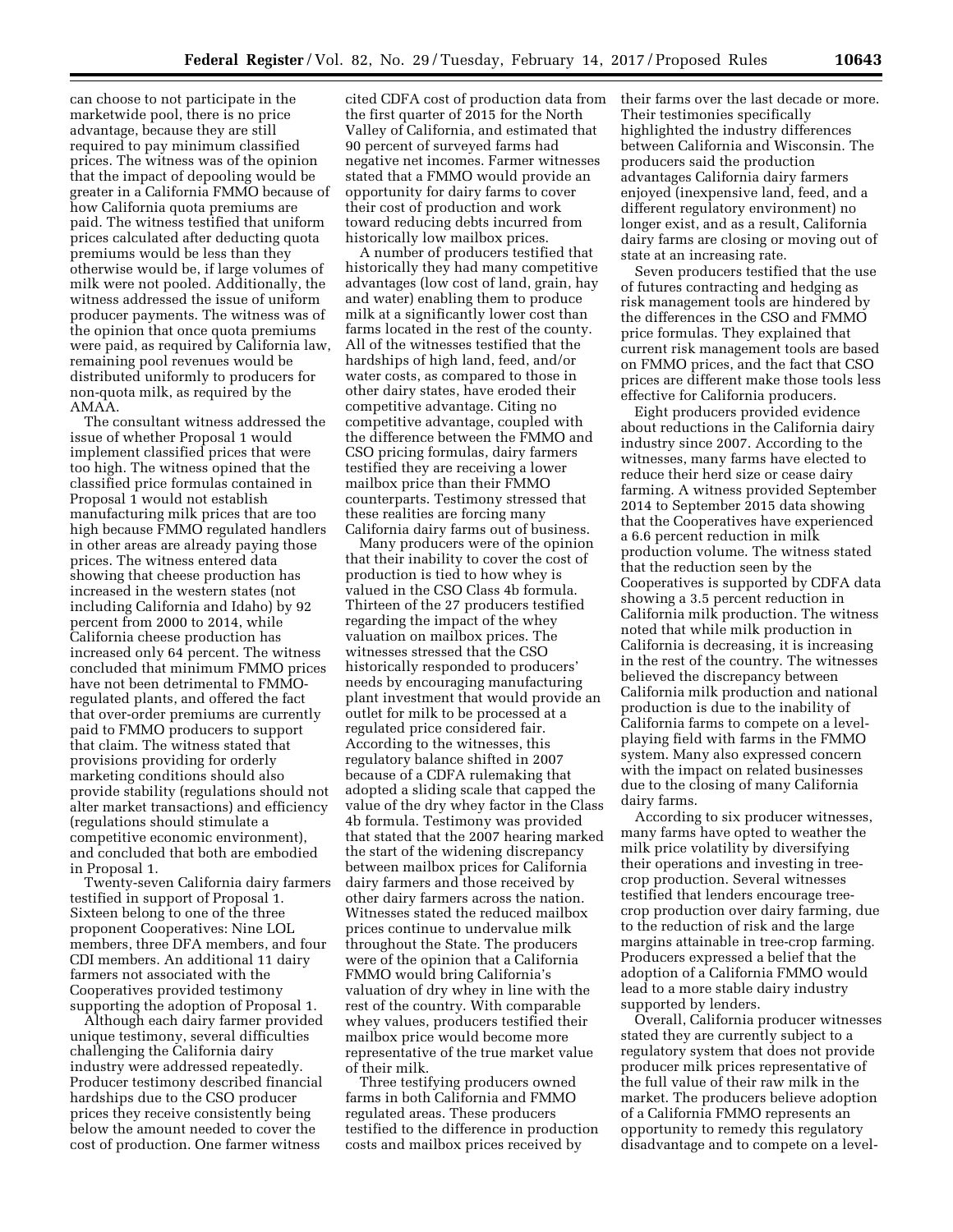playing field with the rest of the country.

A Western United Dairymen (WUD) representative testified in support of Proposal 1. WUD is a trade organization representing approximately 50 percent of California dairy farmers, whose farm sizes range from 17 to 10,000 cows. According to the WUD witness, the difference between CSO Class 4b and FMMO Class III prices demonstrates that the CSO is not providing California dairy farms with a milk price reflective of the national marketplace for manufactured dairy products. The witness attributed the pricing differences to how dry whey is accounted for in the two price formulas. The witness said the value difference has become increasingly larger since the CSO adopted a fixed whey factor in 2007, and then subsequently replaced it with a sliding scale whey factor in 2011. The witness said that from August 2014 to July 2015, the CSO Class 4b whey value averaged \$1.50 per cwt less than the FMMO Class III whey value. As a result, the witness said, there are different regulated minimum milk prices for the milk products that compete in a national market. This milk price difference, the witness stressed, results in market decisions based on government regulations instead of market fundamentals. Furthermore, the witness said, the resulting lower CSO class prices put California dairy farmers at a competitive disadvantage compared to their FMMO counterparts. The witness concluded that this situation is disorderly and reiterated WUD's support for Proposal 1 as a more appropriate method to determine the value of whey.

A witness representing the California Dairy Campaign (CDC) testified in support of Proposal 1. CDC is a dairy producer organization with members located throughout California. The CDC witness said that over the last 10 years, more than 600 California dairy farms have permanently closed or moved to other states. The witness attributed this to milk prices that have been consistently lower than the cost of producing milk in California, and noted that water and feed availability due to the ongoing drought is the primary reason for increased production costs. The witness highlighted the consolidation and concentration of the California dairy manufacturing sector that causes dairy producers to be price takers in the market, thus making equitable minimum regulated prices vital to the long-term viability of California dairy farms.

The CDC witness testified that the failure of the CSO to align with FMMO

prices, particularly between CSO Class 4b and FMMO Class III, has resulted in a more than \$1.5 billion loss to California producers since 2010. The witness also said that risk-management tools, particularly the USDA Margin Production Program (MPP), are not as effective for California dairy farms because the national all-milk price used to determine MPP payments is significantly higher than California producer mailbox prices under CSO regulation.

The witness highlighted CDC's support of specific provisions contained in Proposal 1, including the adoption of FMMO end-product pricing formulas, unique pooling provisions that address the needs of the California market, regulation of out-of-state milk, uniform producer-handler provisions, fluid milk fortification allowances, and the continuation of the California quota program. The witness was of the opinion that Proposal 1 addresses California's unique market conditions and is the only path to restoring California producer price equity and the health of the California dairy industry.

CDC's post-hearing brief stated CDC has supported adoption of a California FMMO for over 20 years. The brief highlighted 2015 CDFA data showing California cost of production at \$19.30 per cwt, while the average farm income was \$15.94 per cwt. The brief stated the belief that minimum prices are put in place to ensure dairy farmers are able to share in some minimal level of profitability. CDC estimated that in 2015, a 1,000-cow California dairy farm was paid approximately \$1.4 million less than equal-sized farms whose milk was pooled on a FMMO.

A witness representing Milk Producers Council (MPC) testified in support of Proposal 1. MPC is a nonprofit trade association with 120 California dairy-farmer members, accounting for approximately 10 percent of the California milking herd. The witness agreed with testimony given by the Cooperatives outlining California's disorderly marketing conditions. The witness said that California dairy farmers have repeatedly, though unsuccessfully, sought relief through CDFA to bring CSO classified prices more in line with FMMO classified prices. This is why California dairy farmers are now seeking to join the FMMO system, the witness added.

The MPC witness testified that Proposal 1 would establish orderly marketing conditions in California, resulting in a level-playing field for producers and processors. The witness stressed that not only would Proposal 1 provide price alignment between

California and FMMOs, but a California FMMO would regulate interstate commerce—something the CSO cannot do. Proposal 1 would also maintain the current California quota program, a vital financial tool for many California dairy farmers, the witness stated. The witness said that while the quota program has no impact on the minimum prices handlers pay, it does aid in providing a local milk supply for some plants that would otherwise have to source milk from farther distances. The witness explained that in some instances, quota is an investment farms located in higher cost areas of the state make to remain financially viable and be able to provide a local milk supply to plants that would otherwise have to seek a supply from farther distances.

A witness representing the National Farmers Union (NFU) testified in support of Proposal 1. NFU is a national grassroots farmer organization with over 200,000 members across the nation, including dairy farmers located in California. The witness testified that NFU supports the inclusion of California in the FMMO system so California dairy farms could receive prices similar to those received by dairy farms located throughout the country. The witness testified that California's low-milk prices and high-feed costs have resulted in strained margins and ultimately the closure of over 400 dairy farms in the last five years.

The NFU witness testified the pay price differences between dairy farms whose milk is pooled under the CSO and FMMOs is primarily due to the difference in the Class 4b and Class III prices and has resulted in disorderly marketing conditions and a revenue loss to California dairy farms of more than \$1.5 billion since 2010. The witness added that pay-price differences have reduced the ability of California dairy farms to utilize risk management tools, and puts them at a competitive disadvantage when competing for resources such as feed, land, cattle and labor.

A witness appearing on behalf of the Institute testified that while the Institute offered Proposal 2 as an alternative to the Cooperatives' proposal, their first position is that disorderly marketing conditions do not exist in California to warrant the promulgation of a FMMO. The witness stated that the California dairy industry is currently regulated by the CSO, whose purpose, much like a FMMO, is to provide for orderly marketing conditions. The witness emphasized their opinion that orderly marketing conditions are currently achieved through CSO classified pricing and marketwide pooling.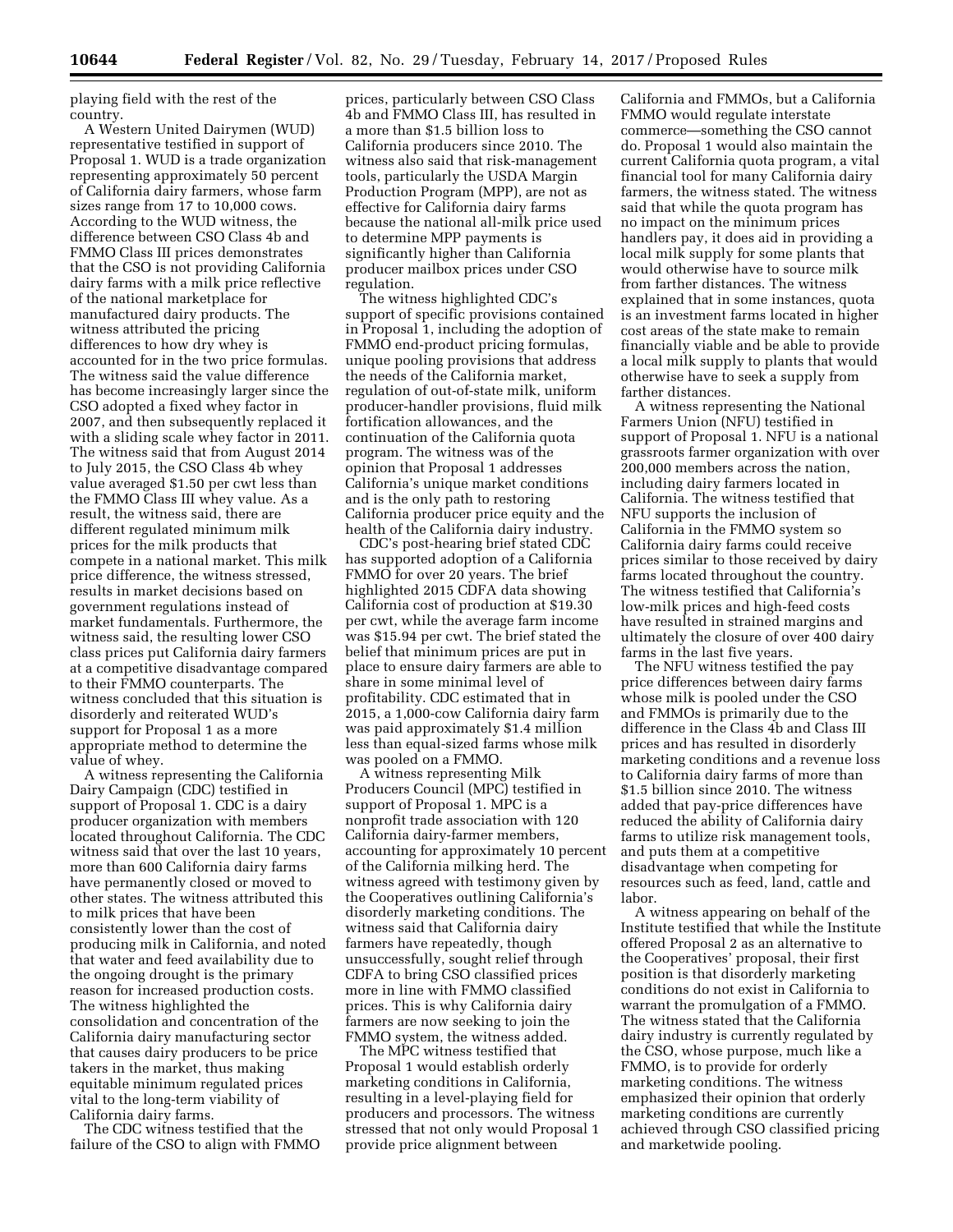The Institute witness reviewed CSO history and regulatory evolution, and highlighted regulatory changes demonstrating how the CSO has consistently adapted to changing market conditions. Some, but not all, of these regulatory changes are highlighted below.

The Institute witness explained that California sought state solutions to disorderly marketing conditions through the Young Act of 1935. When FMMOs were authorized in 1937, California opted to remain under the purview of the CSO.

The Institute witness explained that the CSO adopted marketwide pooling through the Gonsalves Milk Pooling Act. Before that time, handlers operated individual handler pools, giving Class 1 handlers strong bargaining power as producers sought Class 1 contracts. According to the witness, this led to handler practices that eroded producer revenues. The witness testified that the California quota program, also authorized by the Gonsalves Milk Pooling Act, was a way for Southern California dairy farmers, who at the time had a higher percentage of Class 1 contracts, to preserve some of the Class 1 earnings they would otherwise be required to share with all producers through marketwide pooling. At the time, the witness said, producers were assigned a production base, and producer quota was allocated based on historical Class 1 sales. Milk marketed in excess of a producer's base and quota allocations was termed overbase milk. The witness explained that, during this time, the state's population was growing, and quota was deemed necessary to ensure the market's Class 1 needs would always be met.

The Institute witness said that when the quota program was established, there was a growing number of dairy farmers who also owned fluid milk bottling operations. They typically processed all the milk they produced, and were referred to as producerhandlers. These operations feared that the income benefits they gained from processing their own milk would disappear with the establishment of mandatory pooling. To relieve this concern, the witness said smaller producer-handlers were exempted from pooling in return for not receiving a quota allocation. The witness explained larger producer-handlers had the option of not receiving a quota premium, and deducting those quota pounds from their Class 1 obligations to the pool, an amount referred to as exempt quota.

The Institute witness testified that the CSO was modified numerous times in the late 1970's and early 1980's to

ensure that Class 1 needs of the market would always be met. First, call provisions were established requiring manufacturing plants participating in the pool to maintain a percentage of quota milk available to Class 1 plants. Second, a system of transportation credits and allowances was established to cover part of the cost of moving milk from surplus areas to deficit areas for Class 1 use. According to the witness, CDFA regularly updates these milk movement incentives to reflect current costs.

In the early 1990's, CDFA amended how the quota premium was derived. At the time, quota funds were derived from Class 1, 2 and 3 prices, while overbase prices were derived from Class 4a and 4b prices. Consequently, the witness noted, the difference between quota and overbase prices varied greatly by month. The witness said the historic value of quota, in comparison to the overbase value, was evaluated to derive a fixed quota price of \$0.195 per pound of quota solids nonfat.

The Institute witness also reviewed several instances since 2000 where CSO provisions were amended to reflect changing market conditions and changing FMMO regulations. These instances included adopting the ''higher of''' concept for pricing Class 1 milk, incorporating a dry whey factor in the price formulas, and changing the make allowances contained in the product price formulas—all changes the witness said were necessary to maintain orderly marketing conditions in California.

The Institute witness maintained that current California marketing conditions are orderly, and therefore the establishment of a FMMO is not justified. The witness stated the CSO program focuses on orderly marketing conditions to ensure Class 1 needs are met, while providing reasonable returns to those dairy farms who supply the Class 1 market. The witness stressed the regulated price differences between CSO Class 4a/4b prices and FMMO Class III/ IV prices do not amount to disorder, and in fact, those differences are needed to maintain orderly marketing in the state.

The Institute witness testified that in the CSO-regulated environment, where all milk is subject to minimum price regulation, it is important that manufacturing prices are not set above market-clearing levels. The witness elaborated that the largest market, and therefore the highest value, for finished dairy products is in the eastern United States where most of the population resides. Therefore, the witness said, in order for California dairy products to be transported and compete in the eastern markets, they must have a lower value

in the West. The witness was of the opinion that FMMO Class III and Class IV prices are not appropriate local, market-clearing prices for California.

The Institute witness also was of the opinion that current differences between CSO Class 2 and 3 prices and FMMO Class II prices are not disorderly. The witness explained that Class 2 and 3 prices are set relative to the Class 4a price, and it is important that these prices are not set so high as to encourage dairy ingredient substitution with Class 4a products. The witness argued the Cooperatives provided no evidence that the class price differences between the CSO and FMMO systems are disorderly.

The Institute witness also testified regarding the difference between CSO Class 1 and FMMO Class I prices. While CSO Class 1 prices are somewhat lower than those in neighboring FMMO areas, the witness said, they are not causing disorderly marketing conditions. The witness explained that if lower priced California milk is sold into FMMO areas, there are provisions for FMMO partial regulation to ensure the California Class 1 plants do not have a regulatory price advantage over the FMMO plants.

The Institute witness testified that recent declines in California milk production and increases in dairy farm consolidation are not evidence of disorderly marketing conditions. The witness elaborated that dairy-farm consolidation is a natural market evolution resulting from differences in producers' cost structure, risk tolerance, and access to capital. This is no different than consolidation trends that have happened in other regions of the country, added the witness. The witness also testified that, while dairy farmer margins have been volatile in recent years, California milk production costs have remained below the United States average. According to USDA Economic Research Service data, the witness said 2010–2014 California milk production costs were well below the national average, by a yearly average of \$4.19 per cwt. Regardless of milk production and consolidation trends, the witness stated that California has adequate milk supplies to meet fluid demand, and milk movements to meet processing and manufacturing demands are largely efficient.

The Institute witness explained its members represent approximately 65 percent of the fluid milk processing in California, and none have expressed difficulty obtaining milk supplies or any type of disorderly marketing condition. The witness expressed concern that any changes in the regulatory environment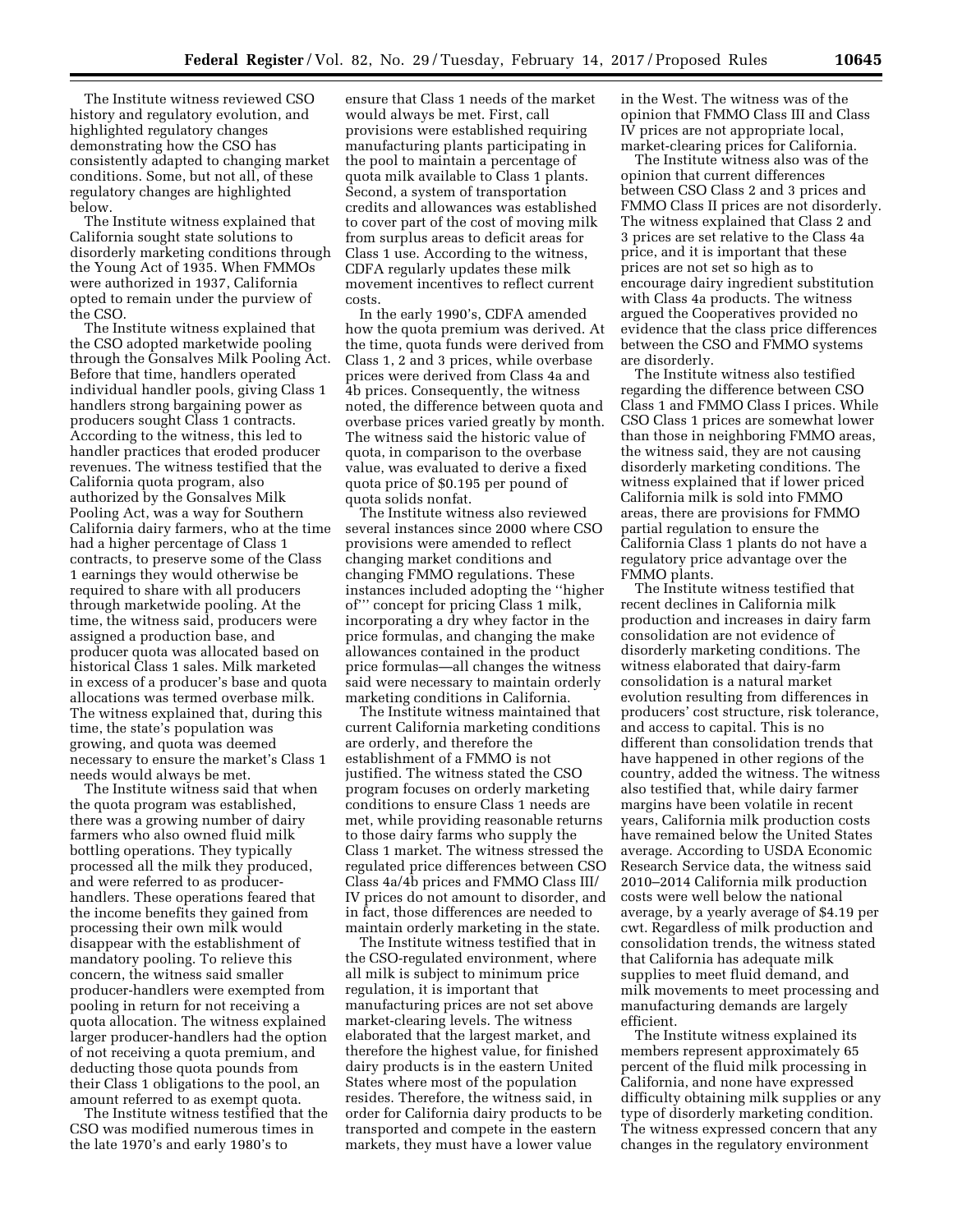would likely increase the cost of fluid milk. This cost would be passed onto consumers, thereby creating a barrier for fluid milk sales, said the witness.

The Institute witness opined the CSO has an effective pricing and pooling system that has evolved over time to address changing market conditions, and disorderly marketing conditions do not exist to warrant a California FMMO. However, should USDA recommend a California FMMO, the witness said the provisions outlined in Proposal 2 should be adopted.

The post-hearing brief submitted on behalf of the Institute reiterates its opinion that USDA must find disorderly marketing conditions to justify intervention. Disorderly marketing conditions under the AMAA, the Institute wrote, refers to the fluid milk supply and not the market for manufactured milk. The brief stated that California has, on average, an 11 to 12 percent Class 1 utilization and more than enough reserve milk to meet fluid demand.

The Institute's brief outlined a sixpoint test that it argued needs to be met in order to justify a California FMMO. The Institute stated the current CSO already meets all six of the requirements and thus Federal intervention is not justified.

The Institute's brief also addressed the 1996 and 2014 Farm Bills as they pertain to the consideration of a California FMMO. The Institute stressed that in neither case did Congress amend the AMAA, and therefore USDA is authorized, but not required, to incorporate the California quota program. According to the Institute, whatever decision USDA makes, it must uphold the AMAA's uniform payments and trade barrier provisions. The Institute stated that Proposal 1's incorporation of the California quota program does not uphold either of these provisions.

The Institute's post-hearing brief argued that the differences in Class III and Class 4b prices, highlighted by the Cooperatives, do not provide justification for a California FMMO. According to the brief, the AMAA requires marketing orders to have regional application that recognizes differences in production and market conditions.

A witness appearing on behalf of Hilmar Cheese Company (Hilmar) testified that USDA has consistently found that evidence of disorderly marketing conditions must exist in order to justify Federal intervention through the promulgation or amendment of a FMMO. Hilmar is a dairy manufacturer with facilities in California and Texas selling dairy products both domestically and internationally. According to the witness, Hilmar's California cheese and whey manufacturing facility is the largest cheese manufacturing facility in the State, processing 12 percent of the total California milk supply, which is purchased from 200 dairy farms, most of whom are not affiliated with any cooperative.

The Hilmar witness cited previous USDA decisions, including the 1981 Southwestern Idaho/Eastern Oregon and the 1990 Carolina promulgations, as examples of what market conditions should be present in order for USDA to act. The witness was of the opinion that the Cooperatives did not provide evidence of actual disorderly marketing conditions in California warranting Federal intervention.

In its post-hearing brief, Hilmar stated that FMMOs are designed to be a marketing tool to address problems associated with the inherent instability in milk marketing. Hilmar reiterated its opposition to a California FMMO, stating that USDA has consistently denied proposals seeking price enhancement, as they believe is the case in this proceeding. Hilmar stated the record does not support the notion that there is an inadequate supply of milk for fluid use in California, and therefore a California FMMO is not justified.

A witness appearing on behalf of HP Hood, LLC, a milk processor with facilities in California and other states, testified that disorderly marketing conditions are not present in California and therefore a FMMO is not warranted. The witness said the CSO is an efficient program that has been routinely updated to reflect changing market conditions. The witness stated that HP Hood has not had any difficulty securing an adequate supply of raw milk for its California processing plants, nor is HP Hood aware of instances where raw milk had to be transported long distances in order to meet California demand.

The HP Hood witness suggested USDA consider the potential adverse impacts of recommending a California FMMO on other FMMOs, as well as potential increases in milk costs to consumers that may stem from adoption of the higher uniform minimum milk prices included in Proposal 1. The witness specifically opposed the inclusive pooling portion of Proposal 1 and explained how the ability for milk handlers to pool or not pool is how orderly marketing has been maintained in the existing FMMOs. The witness urged the adoption of Proposal 2,

should USDA find that a California FMMO is warranted.

A witness appeared on behalf of Saputo Cheese USA, Inc. (Saputo), a proprietary international dairy and grocery products manufacturer and marketer with seven dairy productmanufacturing facilities in California. Saputo opposes the promulgation of a California FMMO, but should USDA find a FMMO warranted, it supports adoption of Proposal 2. The witness testified that disorderly marketing conditions are not present in California to warrant FMMO promulgation. The witness explained how CDFA has been responsive to dairy industry concerns, has held many hearings in the past, and administers the CSO in a manner that facilitates orderly marketing as well as, or better than, the FMMO system.

The Saputo witness summarized many of the similarities and differences between the CSO and FMMO systems. The witness was of the opinion that the CSO mandatory pooling rules increased milk production to surplus levels and encouraged the construction of bulk, storable dairy product manufacturing facilities. In conjunction with these rules, the witness explained, CSO regulated minimum prices are set at levels that are not too high to encourage significant additional increases in supply.

The Saputo witness described the California cheese production landscape. The witness, relying on CDFA data, said that from January through March of 2015, 57 cheese plants processed 45 percent of California's milk. The witness noted that out of the 57 cheese plants, 3 of the plants processed more than 25 percent of the state's entire milk supply. The witness stated that if the increase in the hypothetical California FMMO Class III price included in the USDA Preliminary Economic Analysis of \$1.84 per cwt occurred, under a system of mandatory pooling, the aforementioned 3 cheese plants would face combined increased annual raw milk costs of nearly \$196.5 million. The witness testified that such raw milk cost increases would be disorderly and threaten the viability of California manufacturing facilities.

A witness appearing on behalf of Farmdale Creamery (Farmdale) testified in support of Proposal 2. Farmdale is a proprietary dairy processing company located in San Bernardino, CA, that manufactures cheese, sour cream, dried whey protein concentrate, and buttermilk. The witness was of the opinion that disorderly marketing conditions are not present in California, since there is no shortage of milk to meet fluid milk needs. The Farmdale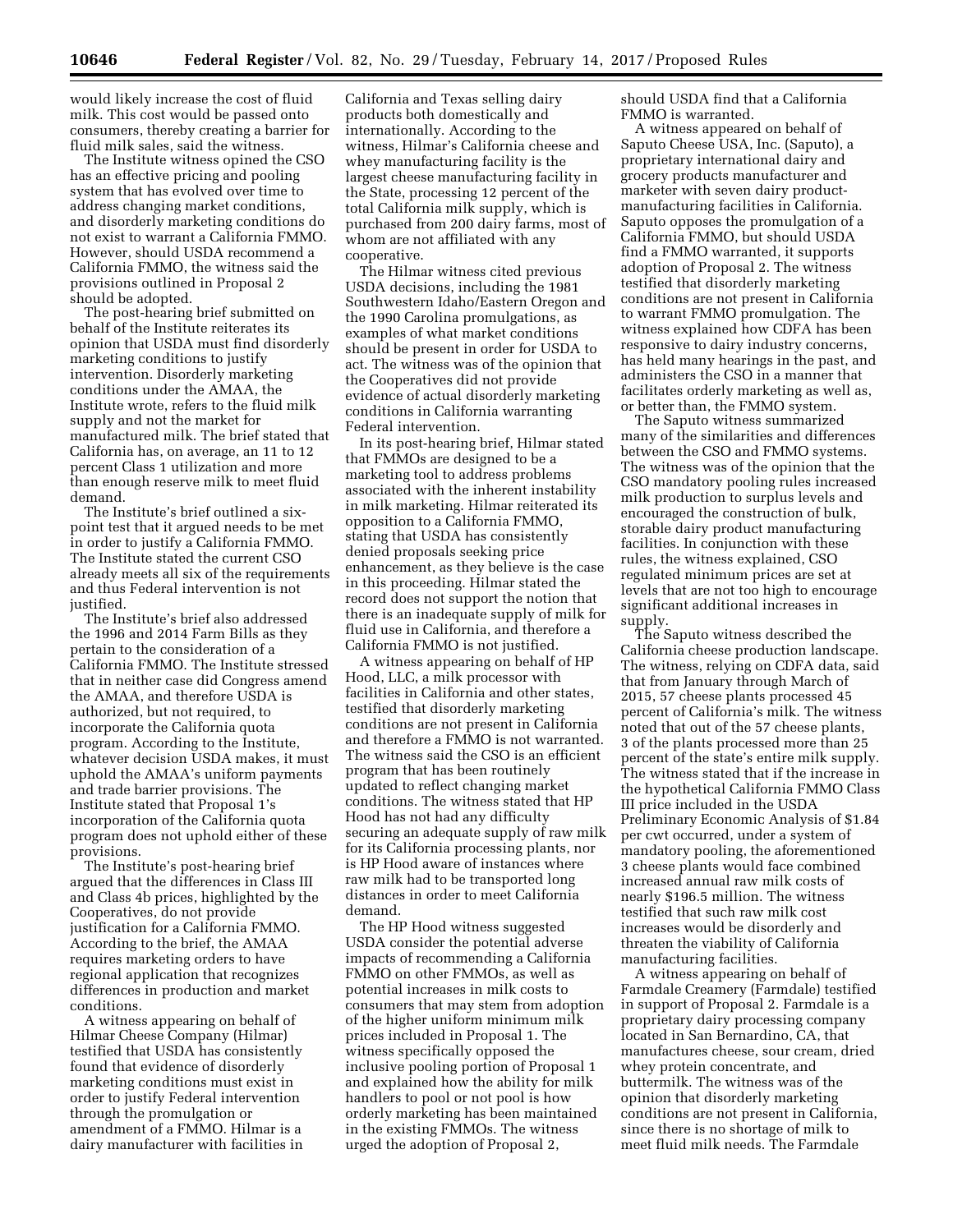witness was of the opinion that the CSO maintains an orderly market by responding to changing market conditions when warranted. Should USDA find a California FMMO justified, the witness supported adoption of Proposal 2 and opposed the mandatory pooling provisions contained in Proposal 1.

The witness also testified about financial losses incurred by Farmdale since 2005, when the CSO whey value was sometimes higher than what they could obtain from the market. The witness added that their on-again, offagain financial losses demonstrate the inability of current regulatory pricing systems to track and value the whey markets.

A witness appeared on behalf of Pacific Gold Creamery (Pacific Gold) in opposition to the adoption of a California FMMO, although the witness supported the provisions contained in Proposal 2 should a FMMO be recommended. Pacific Gold operates a dairy farmer owned specialty cheese plant in California. The witness testified that across existing FMMOs and unregulated areas, dairy product manufacturers regularly pay below FMMO minimum prices. The witness presented and explained USDAprepared FMMO data regarding volumes of milk pooled and not pooled across existing FMMOs.

The Pacific Gold witness explained how their business produces ricotta from the whey stream of their cheese manufacturing, and how ricotta sales supplement the income of the cheese operation. The witness was of the opinion that the FMMO Class III price, and the accompanying higher whey value contained in Proposal 1, would be devastating to small and mid-size facilities. The witness also testified how an increase in California minimumregulated prices would jeopardize exports, saying that U.S. domestic cheese prices are already relatively higher than global prices.

A post-hearing brief was submitted on behalf of Trihope Dairy Farms (Trihope). Trihope is a dairy farm located in, and pooled on, the Southeast FMMO. Trihope stated that disorderly marketing conditions do not exist in California to warrant promulgation of a FMMO. Trihope was of the opinion that California dairy farmers are seeking higher prices through a new regulatory body, which is not a justification for USDA to proceed. According to Trihope, the AMAA was designed to solve marketing problems in unregulated areas, not to address price disparities between Federal and State regulation.

Trihope expressed concern about the potential impact a California FMMO would have on the entire system. Trihope specifically noted the impacts to the southeastern marketing areas contained in the USDA Preliminary Economic Impact Analysis. According to their brief, Trihope estimates losses from 2017 to 2024 of approximately \$313,091. Trihope wrote that California's marketing issues of high California milk production and limited plant capacity would not be solved by a FMMO.

A post-hearing brief submitted by Select Milk Producers, Inc. (Select), expressed support for the adoption of a California FMMO. Select is a national dairy-farmer cooperative that markets over 6.5 billion pounds of milk annually, and whose members' milk is regularly pooled on the Appalachian, Mideast, Southeast and Southwest FMMOs. Select also supplies plants located in many other FMMOs, but it does not supply any California plants. Select was of the opinion that having California's milk supply priced similarly to the rest of the FMMOs would remedy the competitive disadvantages faced by companies competing in the national marketplace, and would allow for more efficient milk movements. Select expressed support for maintaining a uniform national pricing system and opposed the Institute's alternative whey-pricing proposal. Select expressed support for the Cooperatives' inclusive pooling provisions on the basis that the provisions would apply only to California, due to its unique marketing conditions. Select stated the California quota program should be addressed outside of this rulemaking proceeding. Select was of the opinion that adoption of a California FMMO would lead to more orderly milk marketing throughout the entire FMMO system, and thus uphold the intent of the AMAA.

A post-hearing brief submitted on behalf of the Northwest Dairy Association (NDA) expressed support for Proposal 1. NDA is a dairy farmerowned cooperative that markets the milk of its 460 members and operates numerous fluid milk and manufacturing plants located in Washington, Oregon, Idaho, and Montana. NDA was of the opinion that adoption of Proposal 1 would create more orderly marketing conditions and strengthen the entire FMMO system. As California represents the largest milk supply in the United States, NDA wrote, it is important for the integrity of the FMMO program to include the additional 20 percent of United States milk represented by California. NDA stated that California

producers should not be disadvantaged with lower Class III and IV prices than what their western FMMO producer counterparts receive.

#### *Findings*

The record contains a voluminous amount of testimony, evidence and opinions as to whether or not a California FMMO is justified. The Cooperatives and their supporters argue that a California FMMO was authorized by Congress in the 2014 Farm Bill. They contend that this proceeding is not about whether or not a FMMO should be established, but rather to determine what the California FMMO provisions should be. The Cooperatives are of the opinion that the existence of disorderly marketing conditions is not required by the AMAA to justify order promulgation. They stressed in their post-hearing briefs that a FMMO needs to establish and maintain orderly marketing conditions, and that would be accomplished through the adoption of their proposal. However, should the Department find that disorderly marketing conditions must be present, the Cooperatives provided evidence of what they believe are ongoing disorderly marketing conditions in California.

In general, the record reflects that the California producer community supports joining the FMMO system. Producers are of the opinion that the prices they currently receive under the CSO do not reflect the appropriate value for their milk and its components. Particularly, producers believe that the price they receive for milk used for cheese manufacturing does not value the dry whey component at a level commensurate with what manufacturers receive for whey in the marketplace.

In contrast, the Institute and its members consistently argued throughout the hearing and in their post-hearing briefs that the existence of disorderly marketing conditions is required by the AMAA, and that such conditions do not exist in California. They provided testimony explaining how the CSO is a flexible system that is routinely evaluated through the CDFA hearing process and changes are made as market conditions warrant. The Institute and its members were united in the opinion the Cooperatives are solely seeking to receive higher prices for their milk, and that such higher prices are not justified for California.

As discussed earlier, the declared policy of the AMAA is to ''. . . establish and maintain such orderly marketing conditions for agricultural commodities in interstate commerce . . .'' FMMOs accomplish this through the classified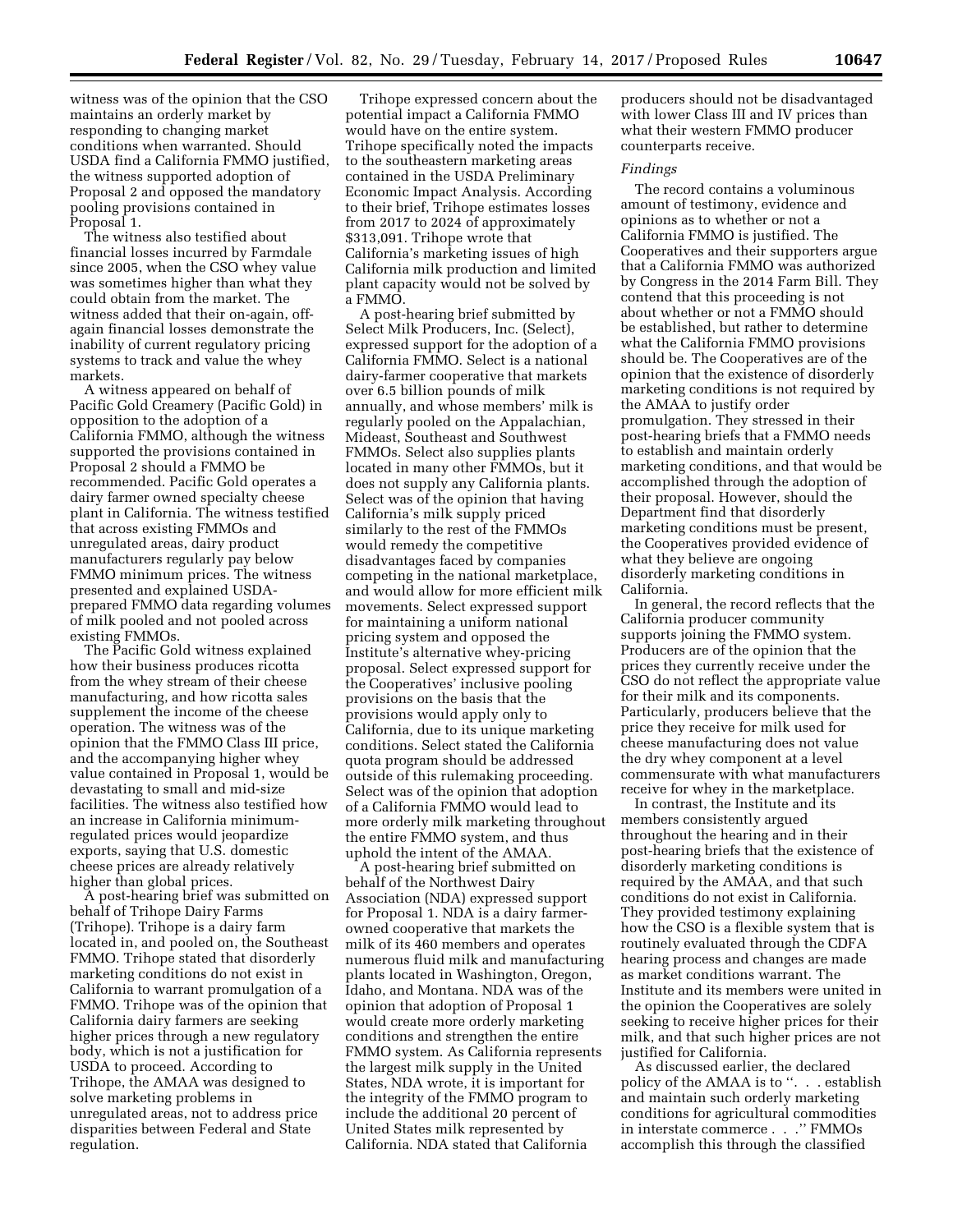pricing of milk products and marketwide pooling of those classified use values. Through these mechanisms, orderly marketing conditions are provided so that handlers are assured uniform minimum raw milk costs and producers receive minimum uniform payments for their raw milk, regardless of its use.

While in recent history FMMOs have been consolidated, amended and expanded, it has been decades since a new order has been promulgated. The records of those promulgation proceedings include descriptions of the market conditions at the time, and how a FMMO would provide order in the market. However, those decisions did not, nor does this decision find, that disorderly marketing conditions must exist to justify order promulgation. Order promulgation and amendatory proceedings have reiterated that a FMMO must adhere to the declared policy of the AMAA, where there is no mention of disorderly marketing conditions.

This decision finds that a FMMO for California would provide more orderly marketing conditions in the marketing area, and therefore promulgation of a California FMMO is warranted. The record is replete with discussion from most parties on whether disorderly marketing conditions exist, or are even needed, to warrant promulgation of a California FMMO. The declared policy of the AMAA makes no mention of ''disorder,'' and this decision finds that disorderly marketing conditions are not a requirement for an order to be promulgated. The standard for FMMO promulgation is to ''. . . establish and maintain such orderly marketing conditions . . .,'' and this decision finds that the California FMMO recommended meets that standard by providing uniform minimum raw milk costs to handlers and minimum uniform payments to producers for their raw milk, regardless of its use.

The record indicates that there are both handler and producer price differences between the CSO and the FMMO systems. The record contains data regarding the difference in classified use values paid by handlers regulated by the CSO and FMMOs. As discussed later, this decision recommends the adoption of the classified price formulas that currently exist in the FMMO system. A California FMMO, under the provisions recommended in this decision, will ensure that the prices handlers pay to purchase pooled California milk will be similar to prices paid for milk pooled on other FMMOs. As commodity dairy products compete in the national

market, current FMMOs uniformly price the raw milk used in those products. This pricing system ensures that competing handlers have uniform minimum raw milk costs, and consequently none has a regulatory price advantage. The record demonstrates that California manufactured dairy products compete in the national market, however the CSO regulated prices paid by California manufacturers are different than those priced by FMMOs. This decision finds the proposed California FMMO would provide classified milk prices that would be more uniform with those paid by competing handlers, and more reflective of the national market for manufactured milk products and the local market for fluid milk products, as is the policy for the 10 current FMMOs. This decision finds that these prices would provide more orderly market conditions for California.

This decision also finds that the classified prices proposed for a California FMMO will provide producers with a minimum producer blend price more reflective of the national market for manufactured products and the utilization of the local California market. Taken together, handler and producer prices reflective of the national market, for which manufactured dairy products are sold, will ensure orderly marketing conditions in California.

While the current CSO provides classified pricing and marketwide pooling similar to a FMMO, the hearing record reflects that California dairy producers have been unsuccessful in obtaining a minimum regulated price they believe is reflective of the full value of their raw milk. Some parties argued on the record that because the CSO already provides classified pricing and marketwide pooling, disorderly marketing conditions do not exist and therefore there is no justification for promulgating a California FMMO. As discussed earlier, disorderly marketing conditions are not a requirement for order promulgation. Furthermore, this decision finds that it is not the intent of the AMAA to preclude a group of producers from petitioning for a FMMO because they are otherwise regulated by a state that provides classified pricing and marketwide pooling. Such a requirement would place an undue barrier on those producers as they would not have the opportunity to petition for FMMO regulation simply because they are currently regulated by a state.

Additionally, unlike the CSO, a California FMMO would have the authority to regulate interstate

commerce. The record reveals that there is milk, both raw and packaged, being sold into and out of California over which the CSO has no regulatory jurisdiction. The revenues from those Class I sales are not shared with all the producers supplying the California market. A FMMO would ensure that those classified use values would be shared with all producers who supply the California market. The ability of a California FMMO to regulate these interstate sales, either through full or partial regulation, protects the integrity of the entire regulatory framework. Furthermore, out-of-state producers supplying that milk would be paid the order's blend price, which is reflective of the market's total classified use value.

In their post-hearing brief, the Institute made reference to a ''six-point test'' that must be met in order for a FMMO to be promulgated. While the Institute correctly lists various factors that have been used in some order promulgations, the articulated AMAA standard that must be met for order promulgation is that the order will ''. . . establish and maintain such orderly marketing conditions. . . .''

Other parties in post-hearing briefs contend that the 2014 Farm Bill mandated that a California FMMO be promulgated. The Farm Bill authorized a California FMMO that recognizes quota value as determined appropriate through a rulemaking proceeding. It is important to note that California producers could have petitioned for a FMMO at any time. However, Congress did not provide for the recognition of quota before the 1996 Farm Bill, and later, the 2014 Farm Bill. This decision finds that a California FMMO is justified, as it will meet the objective of the AMAA to ''. . . maintain such orderly marketing conditions . . ..'' The provisions recommended are tailored to the California market, adhere to the uniform handler and producer pricing provisions of the AMAA, and recognize quota as authorized by the 2014 Farm Bill and as deemed appropriate by an analysis of this hearing record.

Additionally, some hearing participants indicated that a goal of FMMOs, and therefore of a California FMMO, is to enhance producer prices. Other participants from outside of California, in testimony and posthearing briefs, expressed the opinion that a California FMMO cannot be promulgated if it would have adverse impacts on other FMMOs, and that the Department must act to negate those adverse impacts before such promulgation.

FMMOs are a marketing tool that, among other things, establish a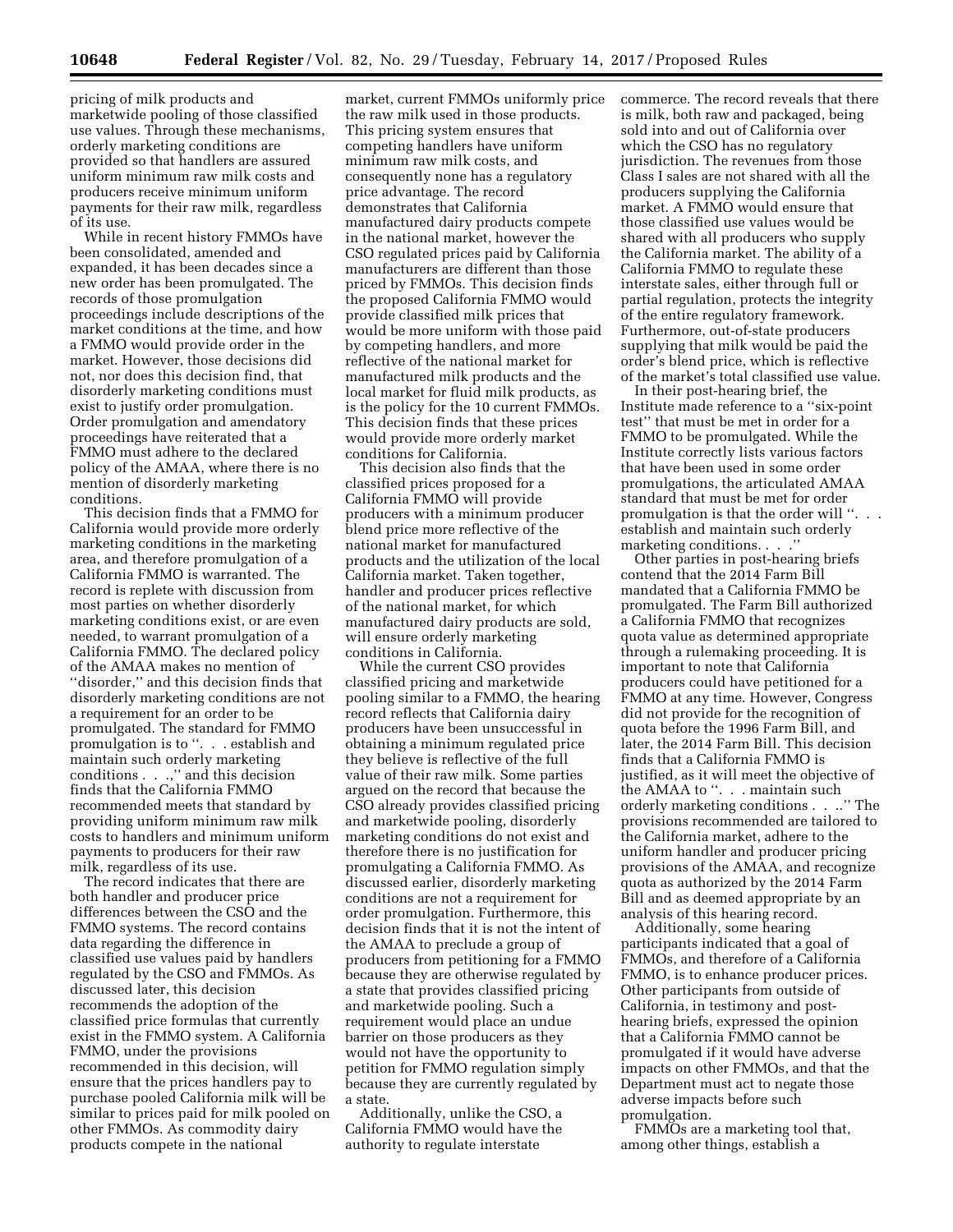marketing framework and enforce market-based minimum prices to handlers and uniform payments to producers reflective of all classified use values in the market. The record reflects that California represents over 20 percent of the United States milk supply. If a California FMMO is established, over 80 percent of the United States milk supply would fall under the same regulatory framework. This decision finds that a California FMMO will provide more orderly marketing conditions in California. Through inclusion of California in the FMMO regulatory framework, the prices received by all producers participating in the FMMO system would be more reflective of the national marketplace for dairy products. This would send uniform market signals to producers that would allow them to make their own individual business decisions.

# **4. California Quota Program Recognition**

This section reviews and highlights the testimony and evidence received regarding the appropriate recognition of the California quota program, including exempt quota, in a California FMMO. The California quota program is a stateadministered program that entitles the quota holder to an additional \$0.195 per pound of SNF over the CSO overbase price. The money to pay the quota premium is deducted from the CSO marketwide pool before the CSO overbase price is calculated. This decision finds that the quota program should remain entirely within the jurisdiction of CDFA, and that its proper recognition under the proposed California FMMO would be through an authorized deduction from payments due to producers.

## *Proposal 1*

A Cooperative witness testified regarding the development of the California quota program and its continued significance to California dairy farmers. The witness explained the California quota system is a tiered pricing system, developed in the late 1960's, that pays producers on three price calculations referred to as quota, base, and overbase. In its current form, ownership of quota entitles producerowners to a higher price for milk covered by quota, and a lower base/ overbase price on their nonquota milk production. Approximately 58 percent of all California farmers own quota at varying levels, which in aggregate represents approximately 2.2 million pounds of SNF on a daily basis. The witness testified that, currently, quota premium payments are approximately

\$12.5 to \$13 million per month, and this money is taken out of the CSO marketwide pool before the base/ overbase price is calculated. The witness stressed that the quota program is an important revenue source for California dairy farms, and the value of quota should not be diminished with the adoption of a California FMMO.

The Cooperative witness reviewed the authorization of the California milk pooling and quota programs by the 1967 Gonsalves Milk Pooling Act (Gonsalves Act). Originally, the witness explained, producers were assigned quota holdings as they related to the producers' historical milk production and individual deliveries to the Class 1 market. The witness said that in the beginning, quota premiums were not a set value, but instead were determined by allocating quota holdings to the highest value milk (Class 1), then base and overbase production were allocated to the remaining classes in descending order of classified value. In essence, the witness explained, quota holders were paid the Class 1 price for their quota holdings, and then a separate lower value for their non-quota holdings. According to the witness, when CDFA sought to enhance producer prices, typically additional revenue was assigned to Class 1 and subsequently quota holders, and overbase prices were not impacted. As milk production grew without corresponding increases in quota holdings, the witness said that producers were faced with lower milk prices on their non-quota production. Therefore, the Gonsalves Act was amended, effective January 1, 1994, and set a quota premium at \$0.195 per pound of SNF (equivalent to \$1.70 per cwt). The result, said the witness, was that overbase production did not subsidize quota milk, and quota holders could receive a reasonable return on their quota holdings.

The witness also discussed adjustments made to the total CSO marketwide pool value in conjunction with the quota program. According to the witness, when pooling was originally established, the provisions contained producer location differentials designed to encourage quota milk to be delivered to Class 1 plants. However, as overbase milk production began to grow, location differentials applicable to only quota milk did not ensure that the market's Class 1 needs would always be met, the witness stated. Consequently, in 1983 transportation allowances (on milk movements from ranch-to-plants) were established in lieu of location differentials. At the same time, the witness said, regional quota adjusters

(RQAs), while providing no direct incentive to move Class 1 milk, were established to address producer equity issues that arose with the elimination of location differentials. The witness described RQAs as reductions (ranging from \$0.00 to \$0.27 per cwt) to the producer's quota premium, depending on their farm location and plant of receipt. In essence, the witness said, quota premiums have a location value: The farther the dairy farm is located from the receiving plant, the lower the quota premium.

The Cooperative witness stated that quota can only be held on Grade A milk produced in California, and a quota holder must deliver milk to a pool handler at least every 60 days. The witness also noted the fact that quota is bought and sold on a monthly basis, which underscores its continued importance to California dairy farms. The witness estimated that at a price of \$525 per pound of SNF, the California quota program has a value of \$1.2 billion to California dairy farms.

The witness was of the opinion, which was reiterated in the Cooperatives' post-hearing briefs, that under current California and Federal statutory authorities, a California FMMO can be established and the California quota program maintained. The witness said that the main objective of Proposal 1 is to preserve the quota program to the maximum extent possible, and proponents believe this is consistent with the Congressional intent of the Agricultural Act of 2014 (2014 Farm Bill), which authorized a California FMMO that recognizes the quota program.

The witness concluded by outlining what the proponents believe is the necessary framework of a proposed working relationship between CDFA and USDA, and that the provisions contained in Proposal 1 are needed to effectively maintain the quota program. The witness explained that Proposal 1 allows the quota premium to be removed from the marketwide pool before a FMMO blend price is computed. Producers would then receive the blend price for their nonquota holdings and the FMMO blend price plus the quota premium (adjusted for RQAs) for their quota holdings. According to the witness, USDA would enforce all producer payments, including quota payments, and jurisdiction over quota administration, calculations, record keeping and regulatory changes would remain with CDFA.

In their post-hearing brief, the Cooperatives asserted that their proposal is the only one that properly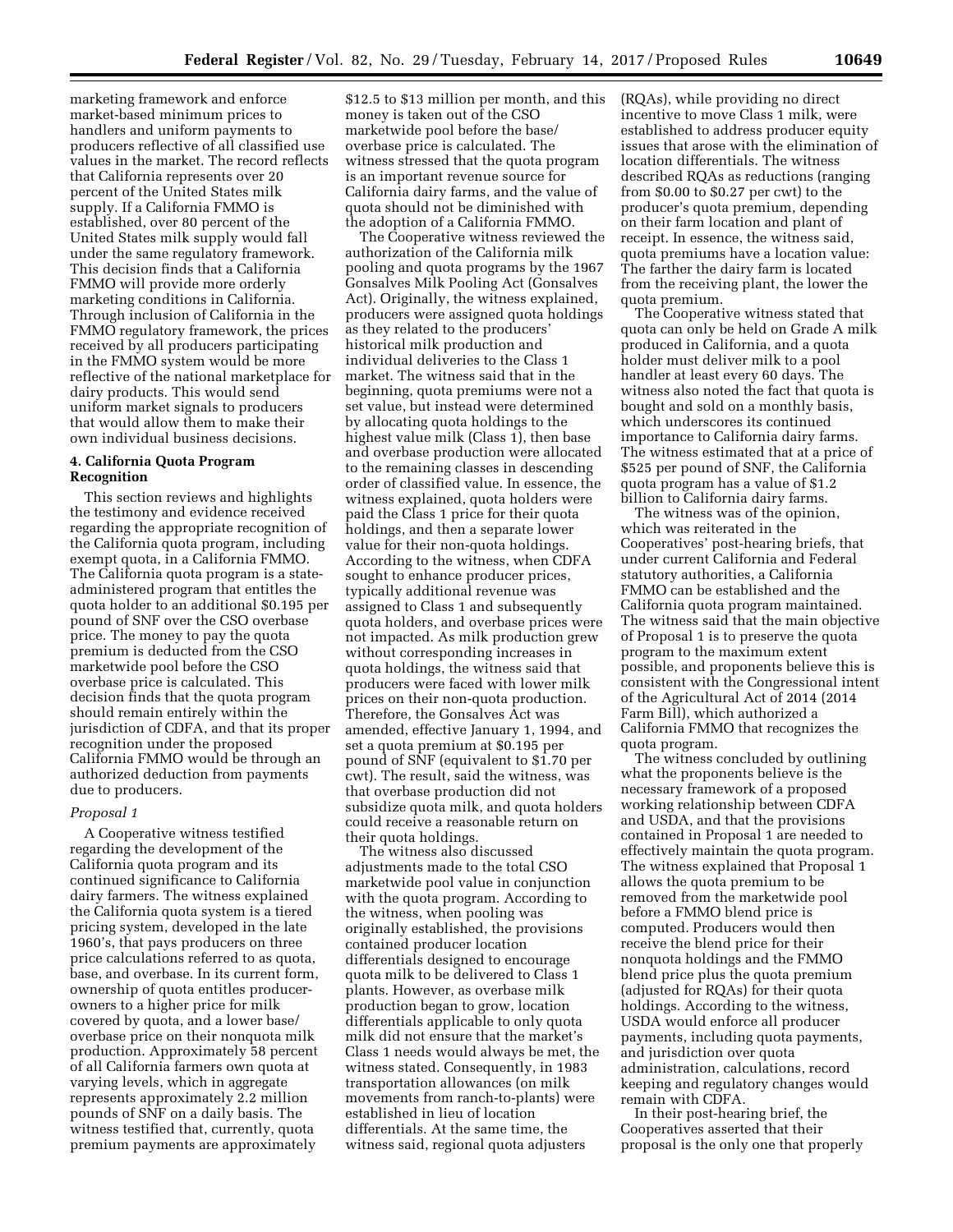recognizes the quota program as intended by Congress. The Cooperatives rebutted the Institute's claim that adoption of Proposal 1 would create a trade barrier to milk produced outside the state because that milk would be ineligible for the quota program. The Cooperatives offered a modification that would create an out-of-state adjustor to ensure out-of-state producers do not receive a lower price due to California quota premium payments.

The Cooperatives further argued that Proposal 1 upholds the AMAA's uniform pricing provisions, as all quota would be paid uniformly, all non-quota milk would be paid uniformly, and all milk located outside of the proposed marketing area would be unaffected by the quota program. The Cooperatives' brief stated that the ability of a FMMO to regulate interstate commerce would provide a more level playing field among all handlers with sales in California.

A consultant witness, appearing on behalf of the proponents of Proposal 1, testified regarding the economic importance of the California quota program, and provided a brief history of its evolution. At current market prices, the witness estimated the value of the California quota program at \$1.164 billion—a significant economic asset for dairy farms and the communities they support, especially in counties where a high percentage of milk production is covered by quota. The witness noted that not only is quota a solid financial investment for dairy farms, but it is a tangible asset used by dairy farms to obtain additional financing from banks and lenders.

The witness utilized an economic impact analysis model to estimate the total economic impact of the California quota program. The witness estimated that total annual economic value of quota is associated with a \$27.9 million increase in California GDP, creation of 1,269 jobs, an \$11 million increase in local tax revenue, and a \$16.7 million increase in Federal tax revenue. The witness clarified that the analysis did not consider the economic impact of the quota program on non-quota holders, but stressed any change to the quota program would create regulatory uncertainty and diminish the economic value of quota. The witness was of the opinion that Proposal 2 does not recognize the economic value of quota and would result in the devaluation of the asset, which would financially harm California quota holders. The witness concluded that Proposal 1 was the only proposal that would preserve and maintain the California quota program.

Twelve dairy farmers testified that a California FMMO must provide for the continuation of the California quota program. The farmers stressed the importance of the California quota program as an asset for dairy farms throughout the state. The witnesses explained that farms utilize quota not only for the monthly quota premium they receive, but also as an asset on farm balance sheets for lending purposes. The witnesses expressed concern that any devaluation of their quota asset would be financially harmful to their businesses. Of the 27 dairy farmers who testified, 8 said they owned quota, and both quota and non-quota holders expressed support for the quota program.

A witness testifying on behalf of WUD also elaborated on the importance of maintaining the quota program and the need for strict pooling provisions to ensure the quota premium could continue being paid. The witness said quota is considered an asset and if its value is diminished, it could create cash flow and lending difficulties for dairy farms. The witness was of the opinion that if a California order was adopted with pooling provisions similar to those found in other FMMOs, the quota value would likely be diminished, which would violate the California statute.

#### *Proposal 2*

A witness appearing on behalf of the Institute testified regarding Proposal 2's recognition of the California quota program. Like the Cooperative witness, the Institute witness provided a historical overview of the quota program's authorization and evolution. The witness stated that the quota program served as a way to compensate producers who shipped most of their milk to Class 1 plants through the contract system in place prior to marketwide pooling. At the time, the witness said, the industry believed prices to producers would become more uniform and quota allocation would be equalized among producers as Class 1 utilization grew.

The Institute witness outlined the problems they believe arise from Proposal 1's method for quota recognition. The witness was of the opinion, which also was stressed in the Institute's post-hearing briefs, that the Cooperatives have rendered an overly broad interpretation of the 2014 Farm Bill, and in doing so, proposed provisions that violate the AMAA. The witness said that before quota can be recognized, a California FMMO must first determine and pay a traditional FMMO blend price to out-of-state dairy farms who cannot own quota. The

witness said that subtracting the quota value from the marketwide pool first, before computing a non-quota blend price, as suggested in Proposal 1, would result in non-uniform payments to producers and violate the AMAA.

The Institute witness explained the mechanics of quota recognition in Proposal 2, which were modeled after the former Oregon-Washington FMMO. The witness said that out-of-state producers would receive a traditional FMMO blend price for their milk pooled on the California FMMO. In-state producers would have the option to receive the CDFA calculated quota and non-quota prices, or they could irrevocably opt out of the quota program and receive the traditional FMMO blend price. The witness explained that producers opting to be paid on a quota/ non quota basis would have their aggregate FMMO blend price monies transferred to CDFA for reblending and distribution to that producer subset. The witness was of the opinion that by giving in-state producers the payment choice, the uniform payment provision of the AMAA would be satisfied. The Institute witness said that Proposal 2 sought to recognize quota value as authorized by the 2014 Farm Bill while simultaneously upholding the purpose and provisions of the AMAA. These opinions were reiterated in the Institute's post-hearing brief.

The Institute witness highlighted California producer support for the quota program, and was of the opinion that USDA's Preliminary Economic Impact Analysis prediction that the program would quickly erode under Proposal 2 was overstated.

## *Proposal 3*

Proposal 3, submitted by the CPHA, seeks to have exempt quota—as part of the California quota program—be recognized and preserved, should a California FMMO be recommended. CPHA also proposed that the terms of consanguinity, as currently applied to producer-handlers under CDFA regulations, be removed to allow indefinite perpetuation of exempt quota. CPHA withdrew the second part of their proposal at the hearing.

A consultant witness for CPHA provided testimony regarding the history of the Gonsalves Act and detailed how exempt quota was included as part of the State's milk marketing program from its inception. According to the witness, the CSO marketwide pooling system and quota program was developed as an alternative to a FMMO. The witness said the quota program was originally designed so that farmers who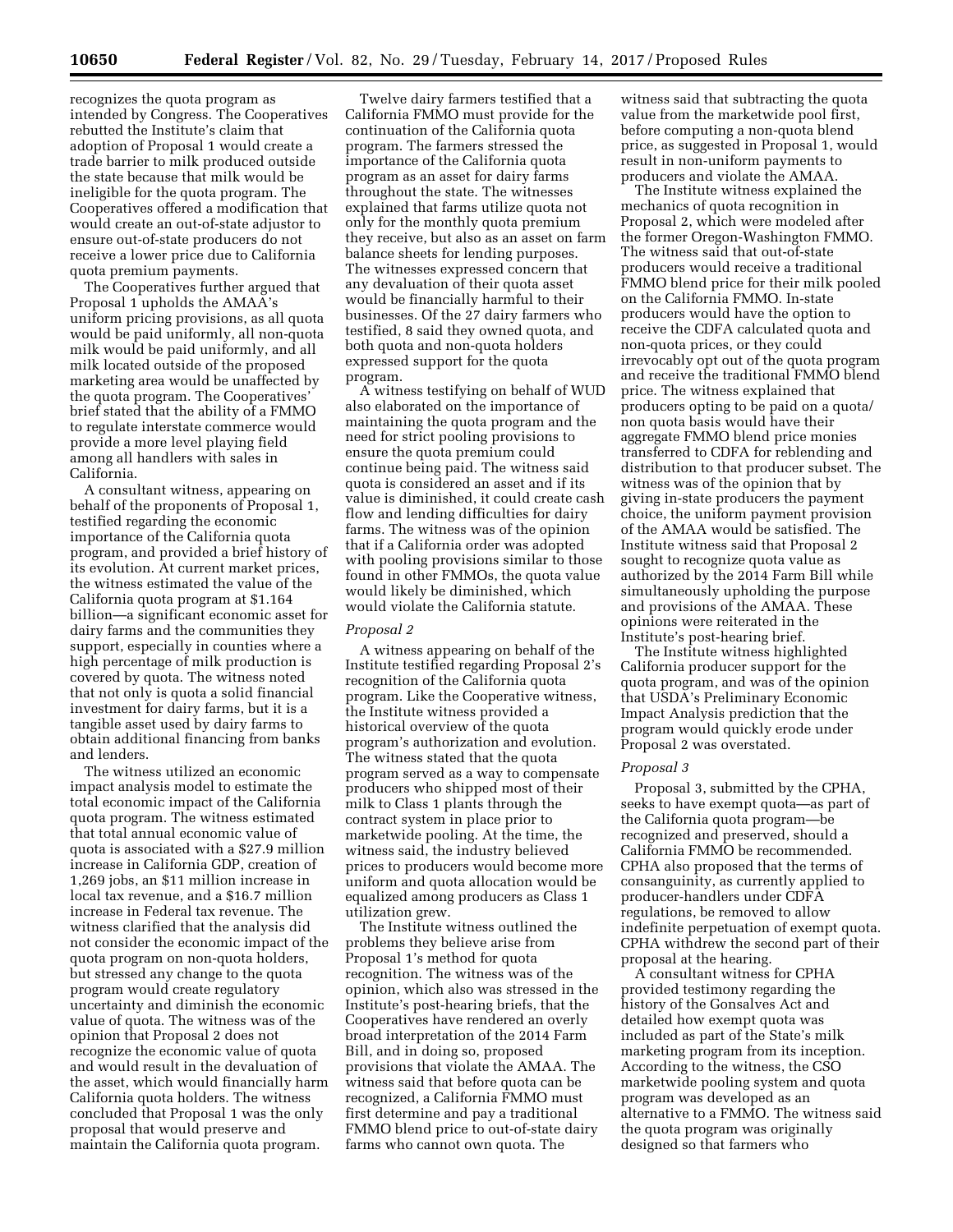historically served fluid milk processors would continue to receive a higher price for the portion of their milk that had previously been under Class 1 contract; under the CSO marketwide pooling system, all of the Class 1 revenue would be shared with the market's producers. Over time, the witness said, it was thought that quota holdings would be equalized among dairy farmers. Those who had not previously held contracts with fluid milk processors were expected to be assigned rights to new quota created as the fluid milk market expanded.

The consultant witness explained that dairy farmers who processed their own milk into fluid milk products were issued exempt quota, rather than regular quota, under the new CSO system. The exempt quota was allotted to these vertically integrated entities, known as producer-handlers, in recognition of how their milk was marketed. The witness said that there were originally 49 exempt quota holders, but only 4 remain. The witness said that the amount of exempt quota was legislatively capped in 1995.

The consultant witness clarified that exempt quota was issued as certificates of ownership to the producer entity. The witness explained that the handler side of the business is still required to report all its milk receipts to the CSO, and in turn, the handler entity receives a credit against its financial obligation to the pool for the volume of exempt quota owned by the producer entity. The handler entity then accounts to the CSO marketwide pool for Class 1 sales in excess of the exempt quota volume, said the witness. The producer entity side receives the Class 1 price from the handler side for the exempt quota volume of milk they produce, and then they receive a combination of the quota and overbase prices from the marketwide pool, depending on their regular quota holdings.

A witness from Producers, testifying on behalf of CPHA, said that all four members of CPHA own exempt quota, are referred to as ''Option 70'' producerhandlers, are fully regulated, and report to the CSO marketwide pool for all their Class 1 sales. The witness contrasted this to ''Option 66'' producer-handlers, who are fully exempt from the CSO and do not participate in the quota program. Of the original 49 ''Option 70'' producer-handlers, the witness said only the 4 CPHA members remain, and all have maintained essentially the same business structures since the quota program was established.

According to the Producers witness, CPHA members hold both exempt quota and regular quota, but most of the milk

produced by CPHA members is accounted for as overbase production. Using 2015 CDFA data, the Producers witness calculated that ''Option 70'' producer-handler milk represents approximately 0.6 percent of all California production. The witness estimated that exempt quota represents 17.4 percent of ''Option 70'' producerhandler production and 4.6 percent of all California Class 1 sales. The witness said that all of the milk produced and sold by CPHA members, including volumes covered by exempt quota, is reported to the CSO marketwide pool.

The Producers witness said that the Gonsalves Act primarily addressed industry problems that did not impact producer-handlers because all the milk from their dairy operations flowed to their own Class 1 plants and the markets they had developed. The witness was of the opinion that the exempt quota feature was included as part of the quota program to recognize the vertically integrated producer-handler's unique business structure.

Additional CPHA witnesses representing Foster and Rockview joined the Producers witness in describing their acquisition and maintenance of exempt quota over the years. Each mentioned they had to make strategic business decisions or sacrifices in order to preserve their exempt quota status.

The CPHA witnesses attempted to quantify the value of exempt quota, explaining that exempt quota is carried as an asset on their farms' books and can be sold as or converted to regular quota. The CPHA witnesses measured the value of exempt quota as the difference between the CSO Class 1 and the quota prices. Using historical CDFA data, the Producers and Rockview witnesses calculated the average exempt quota value over the previous 20 years to be approximately \$1.14 and \$1.20 per cwt, respectively.

Using CDFA data for the preceding five years, a second Foster witness calculated the value of exempt quota in terms of regular quota for both northern and southern California. The witness estimated that every pound of exempt quota in northern California and southern California is worth 1.96 pounds and 2.12 pounds of regular quota, respectively. Valuing regular quota at \$525 per pound of SNF, but not adjusting for RQAs, the witness estimated the value of exempt quota as \$1,029 per pound of SNF in northern California, and \$1,113 per pound of SNF in southern California. Citing CDFA production data, the witness calculated the value of the collective 40,244.51 pounds of SNF exempt quota in

northern California as \$41,411,600 and the 17,669.59 pounds of SNF exempt quota in southern California as \$19,666,253.

The Rockview witness added that converting exempt quota to regular quota would make those volumes eligible for CSO transportation credits that are not currently available for exempt quota milk.

A Cooperative witness also testified with regard to the evolution of exempt quota for ''Option 70'' producerhandlers. The witness estimated that the four CPHA members market approximately five percent of all California Class 1 sales. The witness explained that exempt quota entitles the producer-handler to waive any pool obligation on those holdings. The witness described the value of exempt quota as the difference between the Class 1 and quota prices. The witness estimated that from 1970 through 2014, the additional value of exempt quota was approximately \$0.58 per cwt in southern California. The witness estimated the monthly impact to the marketwide pool of recognizing exempt quota in this manner at less than onehalf of one cent per cwt. The witness testified that the Cooperatives did not oppose adoption of Proposal 3.

A witness representing the Institute was of the opinion that exempt quota was offered to large producer-handlers for political expediency. According to the witness, as the Gonsalves Act and the particulars of marketwide pooling were being developed in the 1960s, larger producer-handlers worried they would lose advantages enjoyed under the then-prevailing system. To head off producer-handler opposition to marketwide pooling, the witness contended concessions were made to smaller producer-handlers who were exempted entirely from pooling and received no quota allocation. Larger entities were given the option to forgo the quota premium and instead exempt those pounds from their Class 1 pool obligations.

The Institute witness testified that exempt quota holds no real market value, as it cannot be bought and sold. The witness acknowledged that determining an equivalency between exempt quota and regular quota might be one method to assign a value to exempt quota. The Institute witness was of the opinion that exempt quota holders have already recovered the cost of their exempt quota, which they were last able to purchase 20 years ago.

A witness from Dean Foods testified that the competitive advantage producer-handlers gain from their exempt quota can be spread out over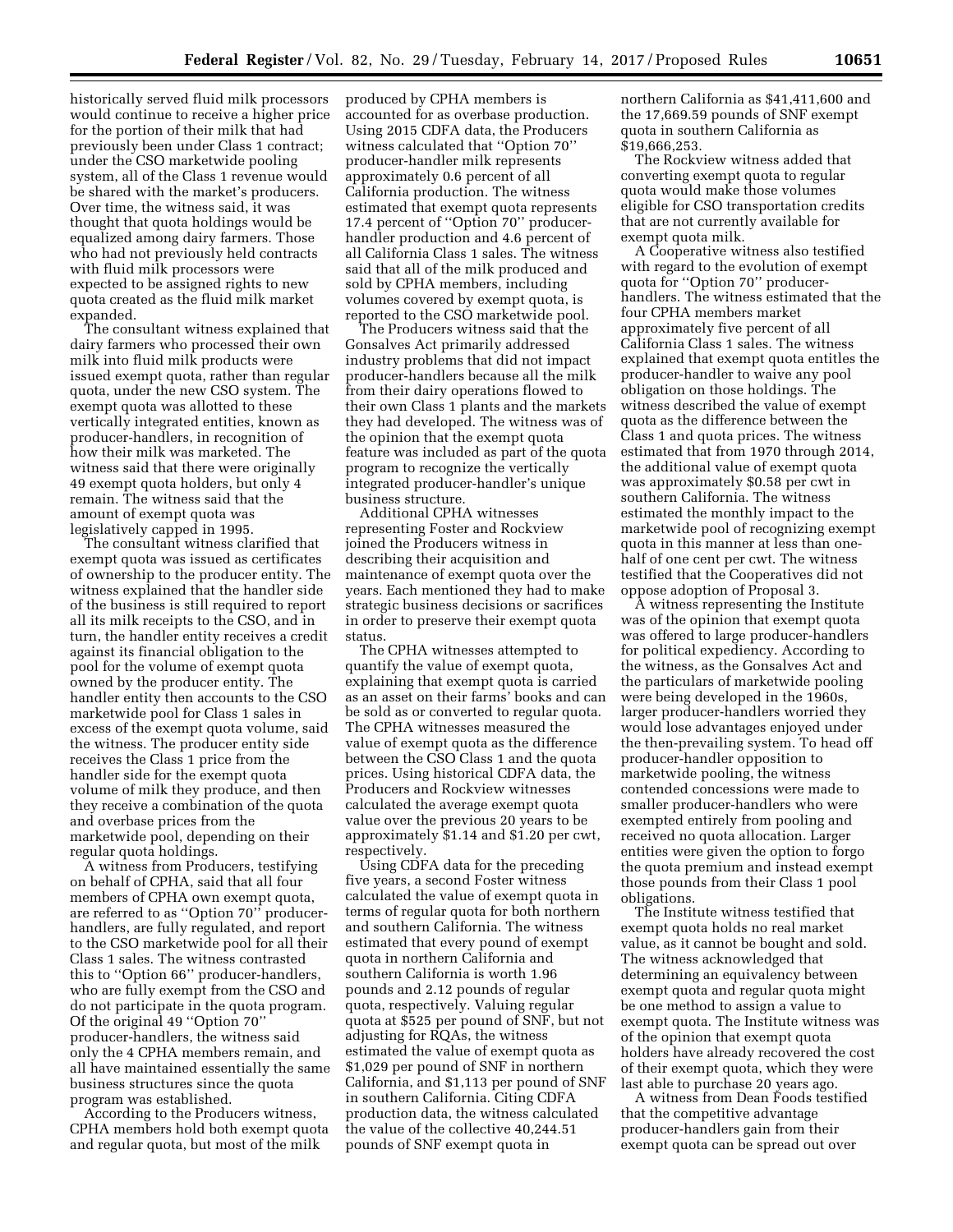their total volume of Class 1 sales. The witness argued that CPHA witnesses diluted the impact of exempt quota on Class 1 sales by comparing exempt quota volumes to total California milk production. The witness contended that it was more accurate to compare total ''Option 70'' producer-handler Class 1 production to total California Class 1 sales. The witness calculated that the total volume of the 4 producer-handlers, including their exempt quota volumes, accounted for 24 percent of total California Class 1 volume, including milk from out of state. The witness testified that 31 handlers process the other 76 percent of California Class 1 milk.

Additional fluid milk processor witnesses representing Clover Stornetta Farms and Farmdale Creamery, along with another Dean Foods witness, all testified that their companies face significant disadvantages compared to producer-handlers with exempt quota because, unlike exempt quota holders, their companies must account to the CSO pool at classified prices every month for all the milk they utilize. Some witnesses claimed they have lost sales to ''Option 70'' producer-handlers due to these regulatory disadvantages.

The Producers witness countered opposition testimony that exempt quota provides a competitive advantage enabling them to bid customers away from fully-regulated handlers. The witness said that Producers pays the Class 1 price to the farm side of the business for the exempt quota milk they use, and pays the quota or overbase price for the rest of the farm's milk it processes.

In its post-hearing brief, the Institute argued against recognition of exempt quota under a California FMMO. According to the Institute's brief, the recognition of exempt quota in a California FMMO would violate the AMAA's uniform pricing provisions. The Institute explained that by recognizing exempt quota, exemptquota-holding-producer entities would not share the value of all their Class 1 sales with their fellow dairy farmers, and handler entities would not be required to pay uniform minimum prices for their raw milk supplies.

The Institute brief further argued that the 2014 Farm Bill language authorizing a California FMMO that recognizes quota value does not mean California's entire quota system should be preserved and maintained, nor that certain Class 1 handlers should be permitted to have a regulatory competitive advantage over other Class 1 handlers. The Institute brief also argued that permitting a differentiated status for only those few

entities who currently own exempt quota would be inequitable to new market entrants.

In response, CPHA's reply brief asserted that CPHA handler entities currently pay Class 1 prices for all their raw milk, exempt quota provides no financial advantage over other fullyregulated handlers, and there are no market disruptions attributable to exempt quota. The reply brief stressed that CPHA producer entities, not their handler counterparts, hold exempt quota. Their reply brief also asserted the record contains no evidence that exempt quota holders enjoy raw milk price advantages. CPHA contended that all handlers pay the same classified price for raw milk in California despite misperceptions to the contrary. CPHA pointed out that competitors have won and lost accounts for milk sales for a variety of reasons not necessarily attributed to exempt quota ownership.

According to CPHA's reply brief, Congress's use of the term ''quota system,'' and its omission of specific reference to exempt quota in the 2014 Farm Bill language is consistent with its directive that the Secretary should hold a hearing to consider, and is authorized to recognize, all aspects of California's quota program under a California FMMO.

CPHA's reply brief clarified the intent of Proposal 3 to allow for the preservation of exempt quota status for those few producer-handlers who own it. CPHA argued its members are not seeking exemption from all pricing and pooling obligations under a California FMMO, but merely recognition of their ownership of exempt quota and the related volumes of production it represents.

A post hearing brief submitted by Trihope expressed concerns regarding the recognition of the California quota program within the FMMO framework. Trihope was of the opinion that any recognition of quota would violate the AMAA's uniform payments provision. Trihope also wrote that authorizing quota payments would give a revenue advantage to California dairy farms and create a trade barrier for out-of-state farms seeking to be pooled on the California FMMO.

#### *Findings*

The record contains detailed information about the establishment and evolution of the quota program administered by the State of California. The record reflects that the Gonsalves Act legislatively authorized both the California quota program and marketwide pooling within the structure of the CSO. Until that point, dairy farms

were paid through individual handler pools that reflected a plant's use values for their milk—there was no marketwide pooling function that allowed all producers to share in the benefits from Class 1 sales and the burden of balancing the market to ensure an adequate supply of milk to meet Class 1 demand. Many witnesses spoke to the political compromise reached to compensate dairy farmers who held Class 1 supply contracts from the financial loss they would incur by pooling and sharing their Class 1 revenue with all dairy farmers in California. While the original quota allotment was based on existing Class 1 contracts, it was thought at the time that quota would equalize among producers as Class 1 utilization increased and future quota allotments were issued; however, this did not occur.

Many witnesses spoke of the importance they believe the California quota program has for the state's dairy industry. Producers spoke of the investments they made in purchasing quota allotments, and the continued financial benefit it provides through the monthly quota premium they receive. Even producers who own little or no quota spoke of the importance of continuing the program for their fellow dairy farmers.

The 2014 Farm Bill authorized the promulgation of a California FMMO, and specified that the order ''shall have the right to reblend and distribute order receipts to recognize quota value.'' The hearing record is replete with testimony on the proper interpretation of those final three words, ''recognize quota value.'' The Cooperatives conveyed, and stressed in their post-hearing brief submissions, that the 2014 Farm Bill mandates the quota program must be recognized, and only the method of recognition is to be decided through this rulemaking proceeding. The Cooperatives are of the opinion that the proper recognition of quota value is through the deduction of quota monies from the marketwide pool before a California blend price is calculated, as is current practice for the CSO.17 The Cooperatives stressed repeatedly that should any conflict be found between the provisions of the 2014 Farm Bill and the AMAA, the 2014 Farm Bill language should be given more credence, as it is the most recent Congressional action.

Institute witnesses and post-hearing briefs stressed that quota recognition must be harmonized with the AMAA, in

<sup>17</sup>This position was slightly modified in their post-hearing brief to also adjust prices for out-ofstate producers so that their price was not impacted by quota payments.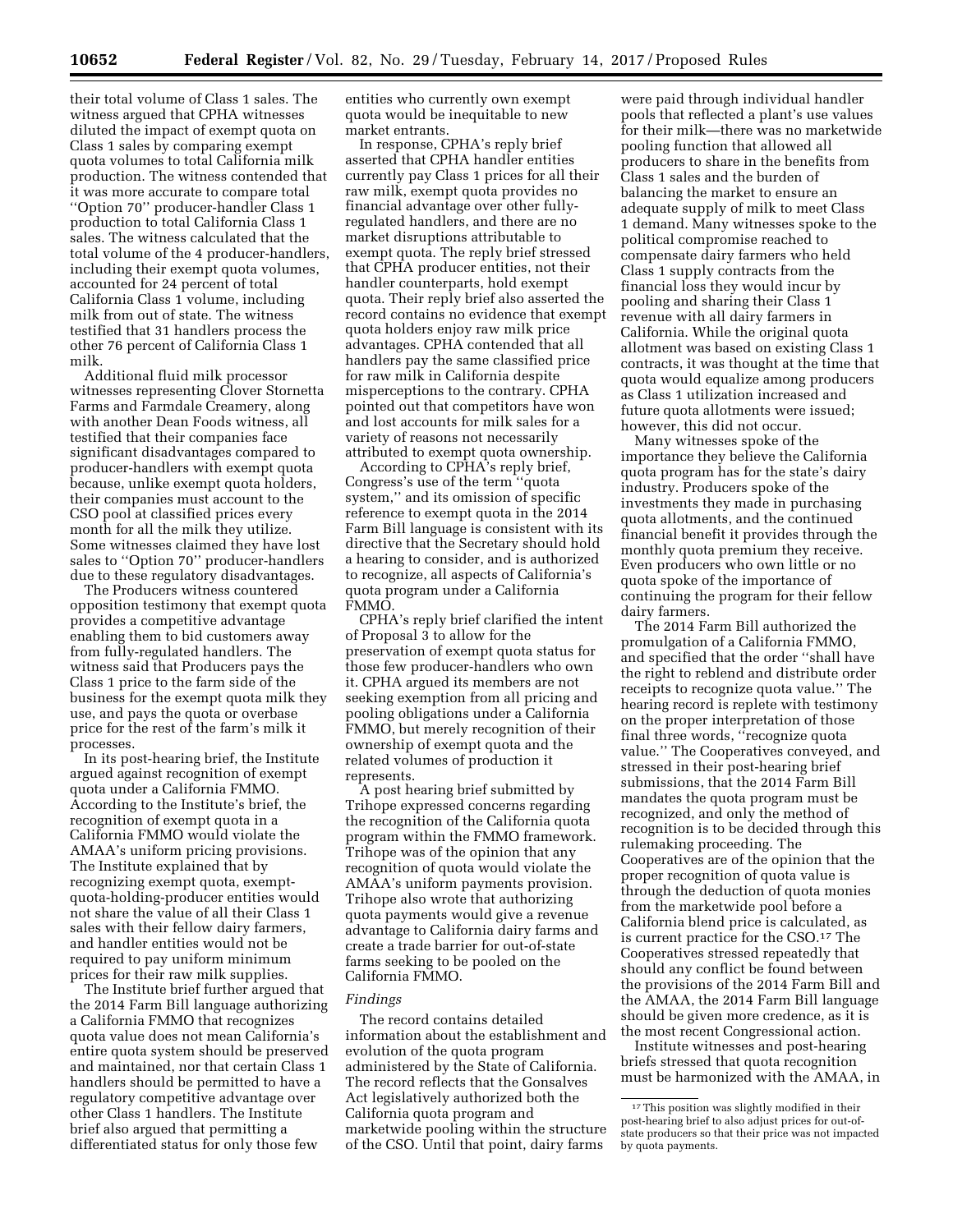particular its uniform payments and trade-barrier provisions. Should any conflict arise, the Institute contends that because the Farm Bill did not amend the AMAA, the AMAA as the authorizing legislation should take precedent. The Institute's approach to recognizing quota value is to first allow producers the one-time decision to opt out of the quota program. Those producers who opt out of the quota program would be paid a FMMO blend price calculated without a deduction for quota. Those producers who remain in the quota program would have their FMMO blend price monies sent, in aggregate, to CDFA for reblending and redistribution according to their quota and nonquota milk marketings. The Institute is of the opinion that because dairy producers opting out of the quota program would not have their payments affected by quota, recognizing quota under a California FMMO would not violate the uniform pricing and trade-barrier provisions of the AMAA.

As discussed earlier, when promulgating or amending any FMMO, the Department must always evaluate whether the proposed action is authorized by the AMAA. The AMAA not only clearly defines its policy goal, which this decision has already discussed, but it also defines specific provisions that must be contained in the FMMO framework. The two most relevant to the discussion on quota recognition are the provision for uniform payments handlers make to producers, and the provision to prevent trade barriers. The uniform payment provisions require all handlers regulated by a FMMO to pay the same classified use value for their raw milk, and all producers whose milk is pooled on a FMMO to receive the same price for their milk regardless of how it is utilized. In this respect, similarly situated handlers are assured that they are paying the same raw milk costs as their competitors, and producers are indifferent as to where or how their milk is utilized, as they receive the same price regardless.

The trade barrier provision specifies that no FMMO may, in any manner, limit the marketing of milk or milk products within the marketing area. In this regard, FMMOs cannot adopt provisions that would create any economic barrier limiting the marketing of milk within marketing area boundaries.

To determine how to properly recognize quota value, Congress provided additional guidance to the 2014 Farm Bill language through the

2014 Conference Report.18 In the report, Congress specified that the Department has discretion to determine how best to recognize quota value in whatever manner is appropriate on the basis of a rulemaking proceeding. Consistent with the Conference Report, this decision evaluated record evidence pertaining to how the current California quota program operates, how it can best be recognized within FMMO provisions tailored to the California market, and how all the FMMO provisions work in conjunction with each other to adhere to all AMAA provisions.

The California quota program, like the CSO, is administered by CDFA. The record reflects that 58 percent of California dairy farmers own quota. In its current form, the quota program entitles a quota holder to an additional \$0.195 per pound SNF (equivalent to \$1.70 per cwt) over the market's overbase price on the quota milk they market each month. Similar to their FMMO counterparts, California handlers pay classified use values for their milk, and those values make up the CSO marketwide pool. Each month, CDFA deducts quota monies from the CSO marketwide pool before a marketwide blend price, otherwise known as the overbase price, is calculated. CDFA then announces the quota and overbase prices 19 to be paid to California dairy farmers. As a result, in general, nonquota milk receives the market's overbase price, and quota milk receives the overbase price plus an additional \$1.70 per cwt. CDFA enforces payments of both quota and overbase prices. Record data shows that the deduction from the CSO marketwide pool to pay quota premiums is approximately \$12.5 to \$13 million per month. Numerous witnesses estimated, at current quota market prices, the asset value of quota at \$1.2 billion.

The record reflects that the California quota program is funded by California producers. All handlers regulated through the CSO pay minimum classified use values, and it is only once those values have been pooled that the quota value is deducted from the pool. Data on the record reflects all California dairy farmers, including quota holders, receive \$0.37 per cwt less, on average, for all of their milk marketings in order to fund the \$0.195 per pound of quota SNF payment to quota holders.

This decision finds the California quota program could be maintained, administered, and enforced by CDFA and that a California FMMO should operate as a stand-alone program. As is currently done in all FMMOs, handlers would pay classified use values into the pool, and all producers, both in state and out of state, would receive a FMMO blend price reflective of the market's use values. It is through this structure that a California FMMO could ensure the uniform payment and trade barrier provisions of the AMAA are upheld.

Should CDFA determine it can continue to operate the California quota program through the use of producer monies, as is the current practice, the proposed California FMMO could recognize quota values through an authorized deduction by handlers from the payments due to producers for those dairy farmers determined by CDFA to be participants in the state-administered California quota program. The amount of the deduction would be determined and announced by CDFA.

Currently, FMMOs allow for authorized deductions, such as the Dairy Promotion and Research Program assessment, from a producer's milk check. The California FMMO similarly would authorize a deduction for the state-administered California quota program. The California FMMO would allow regulated handlers to deduct monies, in an amount determined and announced by CDFA, from blend prices paid to California dairy farmers for pooled milk, and send those monies to CDFA to administer the quota program. CDFA would in turn enforce quota payments to quota holders.

In essence, this decision proposes that the California quota program could continue to operate in essentially the same manner as it currently does. The record reflects that the California quota program already assesses California producers to pay quota values to quota holders. While producers may not see this as an itemized deduction on their milk checks, their overbase price is lower than it otherwise would be. This is a result of deducting the quota value from the pool prior to calculating the overbase price.

The California FMMO would authorize deductions from those California producers whose milk is pooled on the order. As this decision will later explain, the proposed California FMMO would have performance-based pooling standards that allow for milk to not be pooled. CDFA would be responsible for the collection of California producer monies for milk not pooled, because a California FMMO would only apply to producer

<sup>18</sup>Official Notice is taken of the Agricultural Agreement of 2014 Conference Report. *[https://](https://www.congress.gov/congressional-report/113th-congress/house-report/333/1) [www.congress.gov/congressional-report/113th](https://www.congress.gov/congressional-report/113th-congress/house-report/333/1)[congress/house-report/333/1.](https://www.congress.gov/congressional-report/113th-congress/house-report/333/1)* 

<sup>19</sup>The record reflects that CDFA also announces a base price which is equal to the overbase price. For simplicity, this decision will refer only to the overbase price.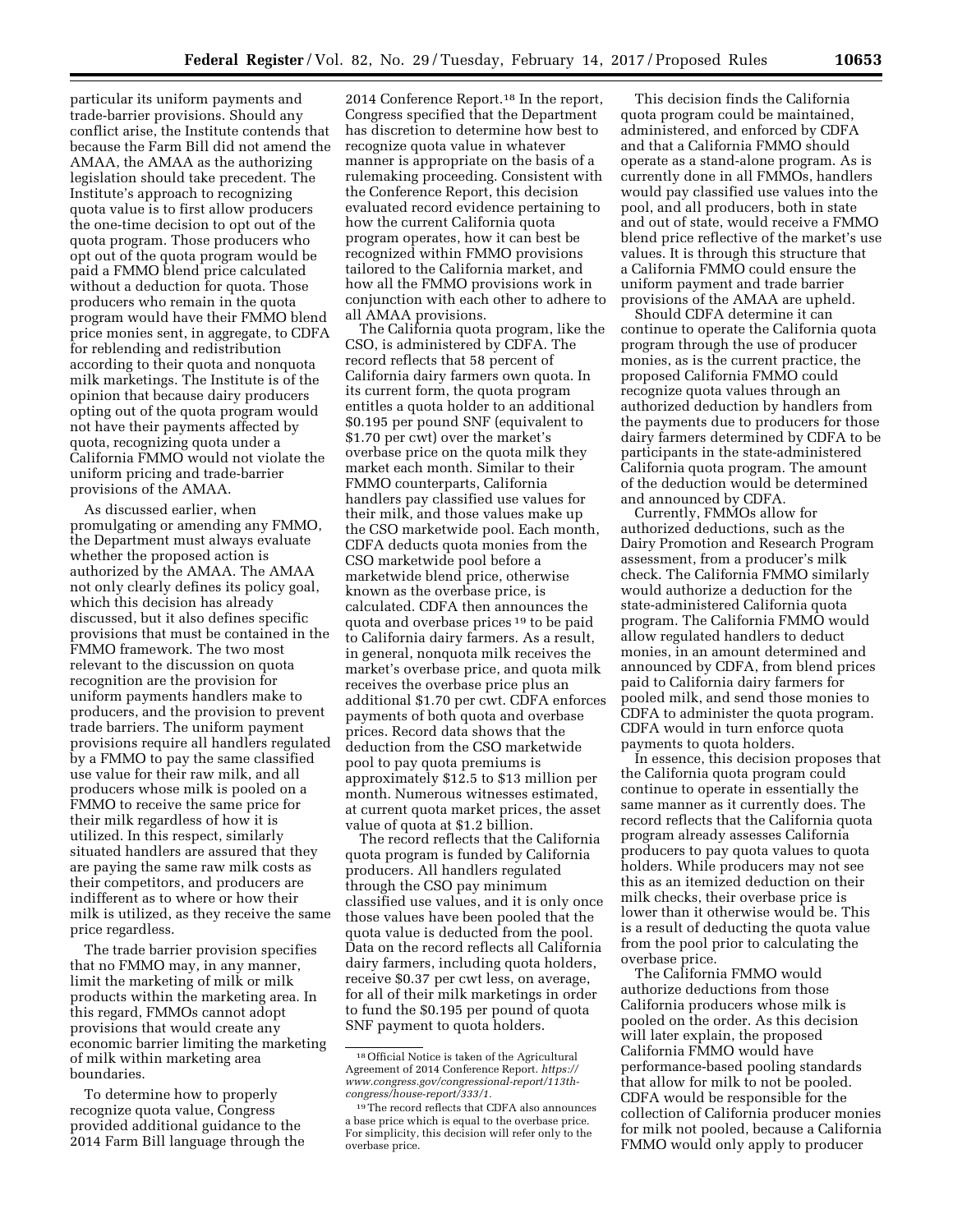milk as defined by the order. USDA and CDFA could cooperate by sharing data through a memorandum of understanding to ensure that, between the two regulatory bodies, all appropriate California producers are assessed an amount necessary to administer the quota program.

In regard to the treatment of exempt quota as addressed in Proposal 3, this decision finds that exempt quota is part of the California quota program and therefore its proper recognition should be determined by CDFA. The record demonstrates that exempt quota was initially granted when the California quota program was established, and like regular quota, the provisions have been adjusted numerous times through both California legislative and rulemaking actions. This decision finds the continuation of exempt quota, in whatever manner appropriate, should be determined by CDFA.

The record reflects that under the proposed FMMO, the four California producer-handlers who own exempt quota would likely become fullyregulated handlers because their sales exceed three-million pounds per month. These fully-regulated handlers would be required to account to the marketwide pool for all of their Class I utilization and pay uniform FMMO minimum classified prices for all milk they pool. The CPHA witnesses testified that exempt quota is held on the producer side of their businesses. CDFA could best determine how those producers holding exempt quota should be compensated. Such compensation cannot be made from reducing the minimum Class I obligation of FMMO fully-regulated handlers without undermining the uniform handler payment provision of the AMAA.

Throughout the hearing and in posthearing briefs, dairy farmers and their Cooperative representatives stressed that while a California FMMO would provide them a more equitable price for their milk, entry into the FMMO system must not diminish or disturb, in any form, California quota values. This decision finds that the package of FMMO provisions recommended in this decision would create more orderly marketing of milk in California, adhere to all the provisions of the AMAA, and allow the California quota program to operate independently of the FMMO. In doing so, the California quota program will not be diminished or disturbed in any form by California's entry into the FMMO system.

#### **5. Definitions and Uniform Provisions**

This section outlines definitions and provisions of a California FMMO that

describe the persons and dairy plants affected by the FMMO and specify the regulation of those entities.

The Cooperatives and the Institute both proposed regulatory language for an entire FMMO, including definitions and regulations specific to a California FMMO, as well as adoption of several of the uniform provisions common to other FMMOs. In many cases, hearing witnesses simply provided the list of uniform provisions for which they supported adoption, and in most cases, proponents for Proposals 1 and 2 agreed on the inclusion of these provisions.

The FMMO system currently provides for uniform definitions and provisions, which are found in Part 1000 under the General Provisions of Federal Milk Marketing Orders. Where applicable, those provisions are incorporated by reference into each FMMO. The uniform provisions were developed as part of FMMO Order Reform to prescribe certain provisions that needed to be contained in each FMMO to describe and define those entities affected by FMMO regulatory plans.

As outlined in the Order Reform Proposed Rule 20 and as implemented in the Final Rule,<sup>21</sup> the establishment of a set of uniform provisions provides for regulatory simplification and defines common terms used in the administration of all FMMOs, resulting in the uniform application of basic program principles throughout the system. Application of standardized terminology and administrative procedures enhances communication among regulated entities and supports effective administration of the individual FMMOs.

This decision finds that a set of uniform provisions should continue to be maintained throughout the FMMO system to ensure consistency between uses of terms. Therefore, this decision finds that a California FMMO should contain provisions consistent with those in the 10 current FMMOs.

Marketing conditions in each regulated marketing area do not lend themselves to completely identical provisions. Consequently, some provisions are tailored to the marketing conditions of the individual order, and provisions recommended for a California FMMO in this decision are similarly tailored to the California market where appropriate. This section provides a brief description of the uniform definitions and provisions recommended for a California FMMO.

Where a definition or provision does not lend itself to uniform application, it is discussed in greater detail here or in other sections of this document.

This decision recommends the following definitions for a California FMMO:

*Marketing Area.* The *Marketing Area*  refers to the geographic area where handlers who have fluid milk sales would be regulated. In this case, the marketing area should include the entire state of California. The marketing area encompasses any wharves, piers, and docks connected to California and any craft moored there. It also includes all territory within California occupied by government reservations, installations, institutions, or other similar establishments.

*Route Disposition.* A *Route Disposition* should be a measure of fluid milk (Class I) sales in commercial channels. It should be defined as the amount of fluid milk products in consumer-type packages or dispenser units delivered by a distributing plant to a retail or wholesale outlet, either directly or through any distribution facility.

*Plant.* A *Plant* should be defined as what constitutes an operating entity for pricing and regulatory purposes. Plant should include the land, buildings, facilities, and equipment constituting a single operating unit or establishment where milk or milk products are received, processed, or packaged. The definition should include all departments, including where milk products are stored such as coolers, but not separate buildings used as reload points for milk transfers or used only as distribution points for storing fluid milk products in transit. On-farm facilities operated as part of a single dairy farm entity for cream separation or concentration should not be considered plants.

*Distributing Plant.* A *Distributing Plant* should be defined as a plant approved by a duly constituted regulatory agency to handle Grade A milk that processes or packages fluid milk products from which there is route disposition.

*Supply Plant.* A *Supply Plant* should mean a regular or reserve supplier of bulk milk for the fluid market that helps coordinate the market's milk supply and demand. A supply plant should be a plant, other than a distributing plant, that is approved to handle Grade A milk as defined by a duly constituted regulatory agency, and at which fluid milk products are received or from which fluid milk products are transferred or diverted.

 $^{\rm 20}\,$  Official Notice is taken of Federal Order Reform Proposed Rule: 63 FR 4802.

<sup>21</sup>Official Notice is taken of Federal Order Reform Final Rule: 64 FR 47898.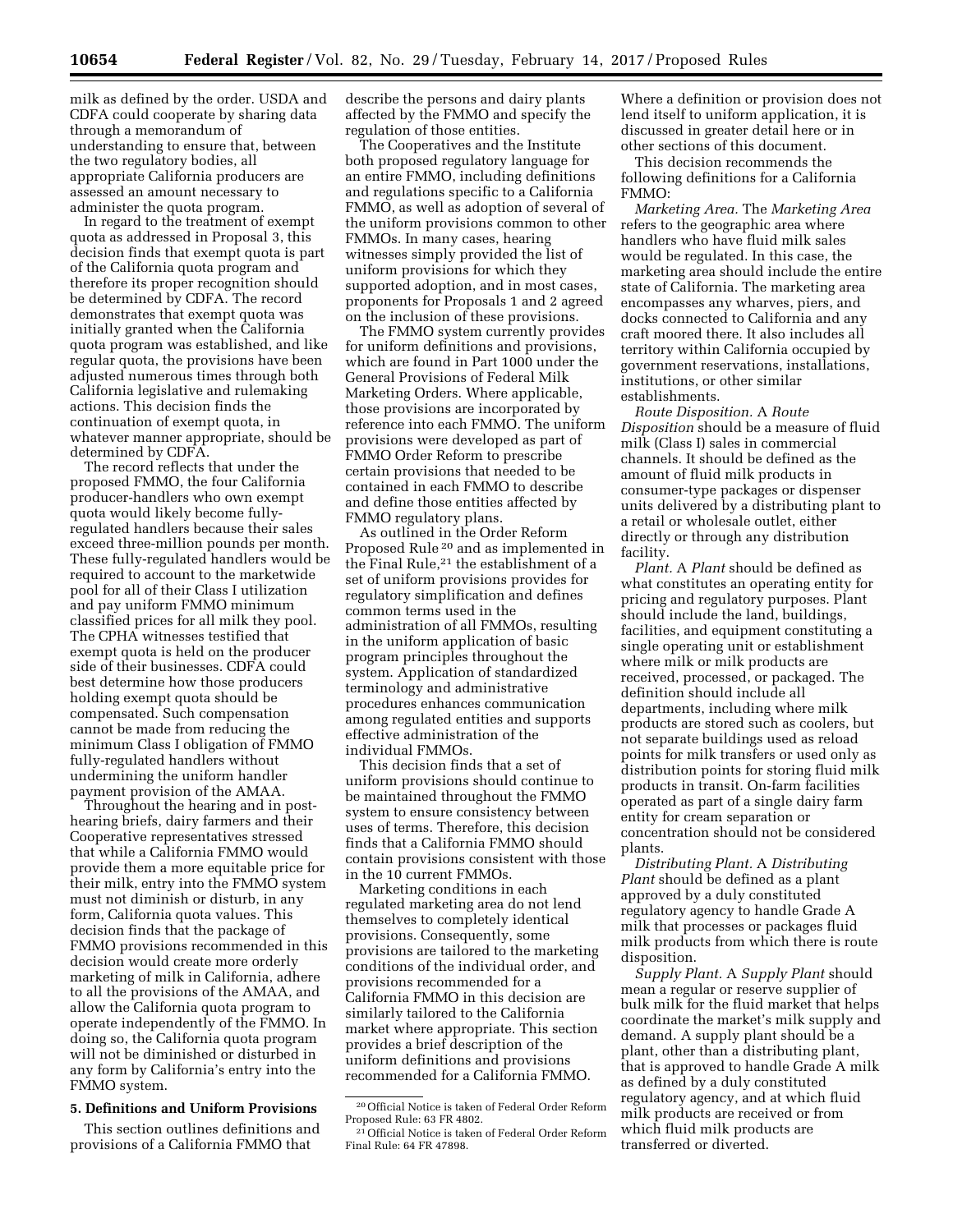*Pool Plant.* A *Pool Plant* should mean a plant serving the market to a degree that warrants their producers sharing in the added value that derived from the classified pricing of milk. The pool plant definition provides for pooling standards that are unique to each FMMO. The specifics of the pooling standards recommended for a California FMMO are discussed in detail in the Pooling section of this decision.

*Nonpool Plant.* A *Nonpool Plant*  should be defined as plants that receive, process, or package milk, but do not satisfy the standards for being a pool plant. This provision provides additional clarity to define the extent of regulation applicable to plants. Nonpool plants should be further defined to include: *A Plant Fully Regulated under Another Federal Order,* which means a plant that is fully subject to the pricing and pooling provisions of another order; a *Producer-Handler Plant,* which means a plant operated by a producer-handler as defined under any Federal order; a *Partially Regulated Distributing Plant,*  which means a plant from which there is route disposition in the marketing area during the month, but does not meet the provisions for full regulation; and an *Unregulated Supply Plant,*  which is a supply plant that does not qualify as a pool supply plant.

*Exempt Plant.* An *Exempt Plant* also is a nonpool plant, and should be defined as a plant exempt from the pricing and pooling provisions of any order, although the exempt plant operator would still need to comply with certain reporting requirements regarding its route disposition and exempt status. Exempt plants should include plants operated by a governmental agency with no route disposition in commercial market channels, plants operated by duly accredited colleges or universities disposing of fluid milk products only through their own facilities and having no commercial route disposition, plants from which the total route disposition is for individuals or institutions for charitable purposes and without remuneration, and plants that have route disposition and sales of packaged fluid milk products to other plants of no more than 150,000 pounds during the month.

The exempt plant definition was standardized as part of Order Reform to provide a uniform definition of distributing plants which, because of their size, did not significantly impact competitive relationships among handlers in the market. The 150,000 pound limit on route disposition and sales of packaged fluid milk products was deemed appropriate because at the

time it was the maximum amount of fluid milk products allowed by an exempt plant in any FMMO. Therefore, the uniform provisions ensured that exempt plants remained exempt from pricing and pooling provisions as part of Order Reform. This decision finds that to provide for regulatory consistency, the exempt plant definition in a California FMMO should be uniform with the 10 current FMMOs. This provision would allow for smaller California distributing plants that do not significantly impact the competitive relationship among handlers to be exempt from the pricing and pooling provisions of a California FMMO.

Both the Cooperatives and the Institute proposed adoption of the standard FMMO definition of exempt plants, and hearing witnesses were supportive of the proposals. However, in their post-hearing brief, the Cooperatives proposed two additional exempt plant categories to provide regulatory relief to small handlers under Proposal 1. The two additional exempt plant categories proposed include: (1) Plants that process 300,000 pounds or less of milk during the month into Class II, III, and IV products, and have no Class I production or distribution; and (2) plants that process, in total, 300,000 pounds or less of milk during the month, from which no more than 150,000 pounds is disposed of as route disposition or sales of packaged fluid milk products to other plants. Proposal 1, as originally drafted, would have fully regulated all handlers that received California milk, except for plants with 150,000 pounds or less of route disposition. Through the proposed modification, the Cooperatives sought to extend exempt plant status to smaller plants regardless of their use of milk. In essence, it would allow smaller plants with primarily manufacturing uses to be exempt from the pricing and pooling provisions. This decision finds the recommended performance-based pooling provisions make such additional exemptions unnecessary, as plants with manufacturing uses will have the option to elect not to pool their milk supply.

*Handler.* A *Handler* should be defined as a person who buys milk from dairy farmers. Handlers have a financial responsibility for payments to dairy farmers for milk in accordance with its classified use. Handlers must file reports with the Market Administrator detailing their receipts and utilization of milk.

The handler definition for a California FMMO should include the operator of a pool plant, a cooperative association that diverts milk to nonpool plants or

delivers milk to pool plants for its account, and the operator of a nonpool plant.

The handler definition should also include intermediaries, such as brokers and wholesalers, who provide a service to the dairy industry, but are not required by the FMMO to make minimum payments to producers.

The Cooperatives proposed adoption of the uniform FMMO handler definition for a California FMMO. The Institute proposed adopting the uniform handler definition, modified to include proprietary bulk tank handlers (PBTH). A witness representing the Institute and Hilmar testified regarding the PBTH provision. The witness said a PBTH provision had been included in some former FMMOs to allow proprietary handlers to pool milk in a fashion similar to cooperative handlers, without needing to first deliver milk to a pool supply plant to meet the performance standards of the order. The witness explained that under Proposal 2, a PBTH would have to operate a plant located in the marketing area—that does not process Class I milk and further, the PBTH would have to be recognized as the responsible handler for all milk pooled under that provision. The witness was of the opinion that the PBTH provision would promote efficient milk movements, reduce transportation costs, and eliminate unnecessary milk loading and unloading simply to meet the order's performance standards.

The witness said the flexibilities of a PBTH provision would offer operational efficiencies to Hilmar and allow them to meet criteria similar to the pool supply plant qualifications advanced in Proposal 2. The witness explained that Hilmar would be able to ship milk directly from a farm to a distributing plant, rather than shipping milk first to a pool supply plant and then on to a distributing plant.

In their post-hearing briefs, the Cooperatives opposed the PBTH provision, citing disorderly marketing conditions with its use in earlier marketing orders, and stating that the provision is unnecessary, prone to create disorder, and, as proposed, administratively unworkable.

The record supports adoption of the standard FMMO handler definition without the additional PBTH provision prescribed in Proposal 2. The Department has found in the past that PBTH provisions led to the pooling of milk that was not part of the legitimate reserve supply for distributing plants in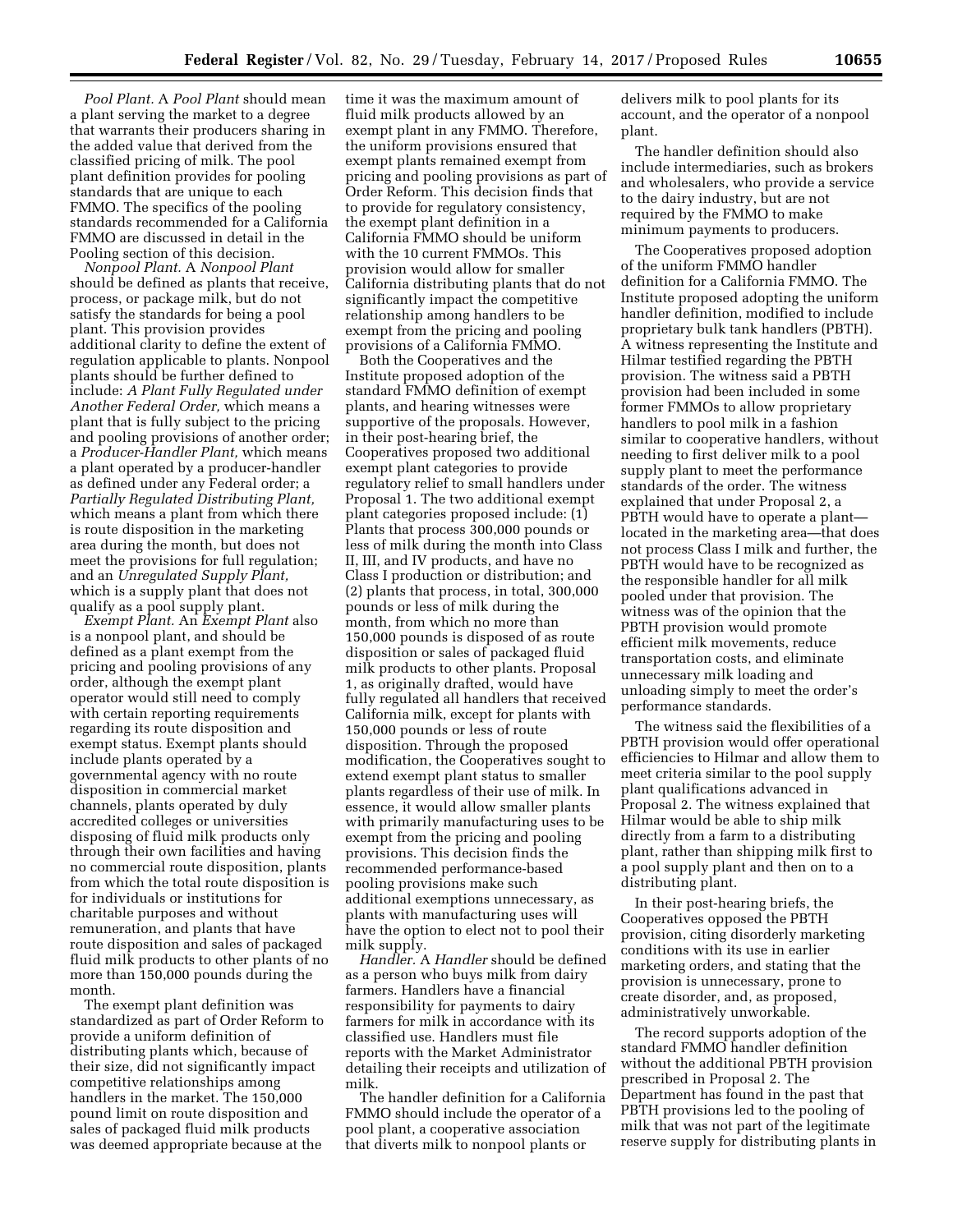the marketing area.22 In California, with a relatively low Class I utilization, such a provision is unnecessary to ensure an

adequate supply of milk for Class I use. Therefore, this decision finds that the uniform handler definition, without the inclusion of a PBTH provision, is appropriate for a California FMMO.

*Producer-Handler.* Under the 10 existing FMMOs, *Producer-Handlers* are defined as persons who operate, as their own enterprise and at their sole risk, both a dairy farm and a distributing plant from which there is route disposition within the marketing area, and have total Class I fluid milk sales of no more than three million pounds per month. Seven of the existing orders also allow producer-handlers to receive up to 150,000 pounds of fluid milk products per month from fully-regulated handlers in any order. Producerhandlers are exempt from the pricing and pooling provisions under each of the existing orders.

As a result of their exemption from the pricing and pooling provisions, producer-handlers, in their capacity as handlers, are not required to pay the minimum class prices established under the orders, nor are they, in their capacity as producers, granted minimum price protection for disposal of their surplus milk. Producerhandlers, in their capacity as handlers, are not obligated to equalize their usevalue of milk through payment of the difference between their use-value of milk and the respective order's blend price into the producer-settlement fund. Thus, producer-handlers retain the full value of milk processed and disposed of as fluid milk products by their operation.

Entities defined as FMMO producerhandlers must adhere to strict criteria that limit certain business practices, including the purchase of supplemental milk. Given these limitations, producerhandlers bear the full burden of balancing their milk production between fluid and other uses. Milk production in excess of their Class I route disposition does not enjoy minimum price protection under the orders and may be sold at whatever price is obtainable in the market.

Producer-handlers are required to submit reports and provide access to their books, records and any other documentation as deemed necessary by the Market Administrator to ensure compliance with the requirements for their regulatory status as producerhandlers. Therefore, producer-handlers

are regulated under the orders, but are not ''fully regulated'' like other handlers who are subject to an order's pricing and pooling provisions.

Under the CSO, two categories of producer-handlers are recognized. ''Option 66'' producer-handlers may request exemption from the CSO's pooling regulations if both their farm production and their sales average less than 500 gallons of milk per day on an annual basis, and if they ship 95 percent of their production to retail or wholesale outlets. ''Option 66'' producer-handlers are fully exempt from the pool for their entire production and may not own quota or production base. The record reflects that there were two ''Option 66'' producer-handlers in California at the time of the hearing. No production data was submitted at the hearing to quantify the volume of ''Option 66'' producerhandler milk exempt from the CSO pool.

The CSO's second producer-handler category pertains to ''Option 70'' producer-handlers—large scale entities that own exempt quota, which exempts them from pooling a portion of their Class 1 milk. The exempt quota held by ''Option 70'' producer-handlers was discussed earlier in this decision.

Proposals 1 and 2 both include definitions and provisions for producerhandlers consistent with the 10 FMMOs that currently exempt persons who operate both dairy farms and distributing plants, and process and distribute no more than three million pounds of fluid milk per month. The producer-handler regulations under Proposal 2 more closely resemble those in the Pacific Northwest and Arizona FMMOs in that they contain additional specificity about producer-handler qualifications.

A Cooperative witness supported adoption of the standard FMMO producer-handler definition for a California FMMO as contained in Proposal 1. Under the standard definition, producer-handlers who sell or deliver up to three million pounds of Class I milk or packaged fluid milk products monthly would be exempt from the pricing and pooling provisions. The witness added that under Proposal 1, producer-handlers could own regular quota and qualify for transportation credits.

Two producer witnesses who also operate processing facilities in California described their individual experiences related to running small dairy farms and fluid milk processing operations. Both witnesses testified that they supported Proposal 1 because, among other things, they thought the proposed FMMO producer-handler

definition could provide them exemptions from the pooling requirements for their Class I production and sales, something that they do not currently enjoy from the CSO.

A witness from Organic Pastures Dairy Company, LLC (Organic Pastures) testified on behalf of Organic Pastures and three other small San Joaquin Valley ''producer-distributor'' entities. According to the witness, these entities produce and bottle their own Class 1 milk, but do not qualify as ''Option 66'' producer-handlers, and must therefore account to the CSO pool. The witness explained that these businesses have taken risks to develop their own brands and customer bases, but struggle to survive financially. The witness said that Organic Pastures' monthly pool obligation for December 2014 was \$50,000 for the milk they bottled and sold in California. The witness contended that because they produce, process, and distribute their own products, they should be exempt from regulation.

The entities represented by the witness supported a California FMMO because they believe they would meet the FMMO producer-handler definition and thus be exempt from the pricing and pooling provisions. The witness testified that the standard three-million pound limit would allow them to grow their businesses, but remain exempt from pricing and pooling provisions.

A witness from Dean Foods testified in support of the producer-handler provision contained in Proposal 2. The witness described similarities and differences between the producerhandler definitions in Proposals 1 and 2. The witness added that proponents of Proposal 2 recommended adoption of the additional ownership requirements, which mirror the standards in the Pacific Northwest and Arizona FMMOs. The witness explained that the additional requirements would ensure that larger-size operations typical of the western Federal orders that meet the producer-handler definition would not be able to undermine the intent of the provision.

The witness testified that Dean Foods fully supported the Institute's proposal to cap producer-handler exemptions at three million pounds of monthly Class I route disposition. The witness cited USDA decisions that found producerhandlers with greater than three million pounds of route disposition per month impacted the market, and thus their exemption from pricing and pooling provisions was disorderly.

Support for the producer-handler provisions contained in Proposal 2 was

<sup>22</sup>Official Notice is taken of Pacific Northwest and Western Marketing Areas Tentative Final Decision: 68 FR 49375.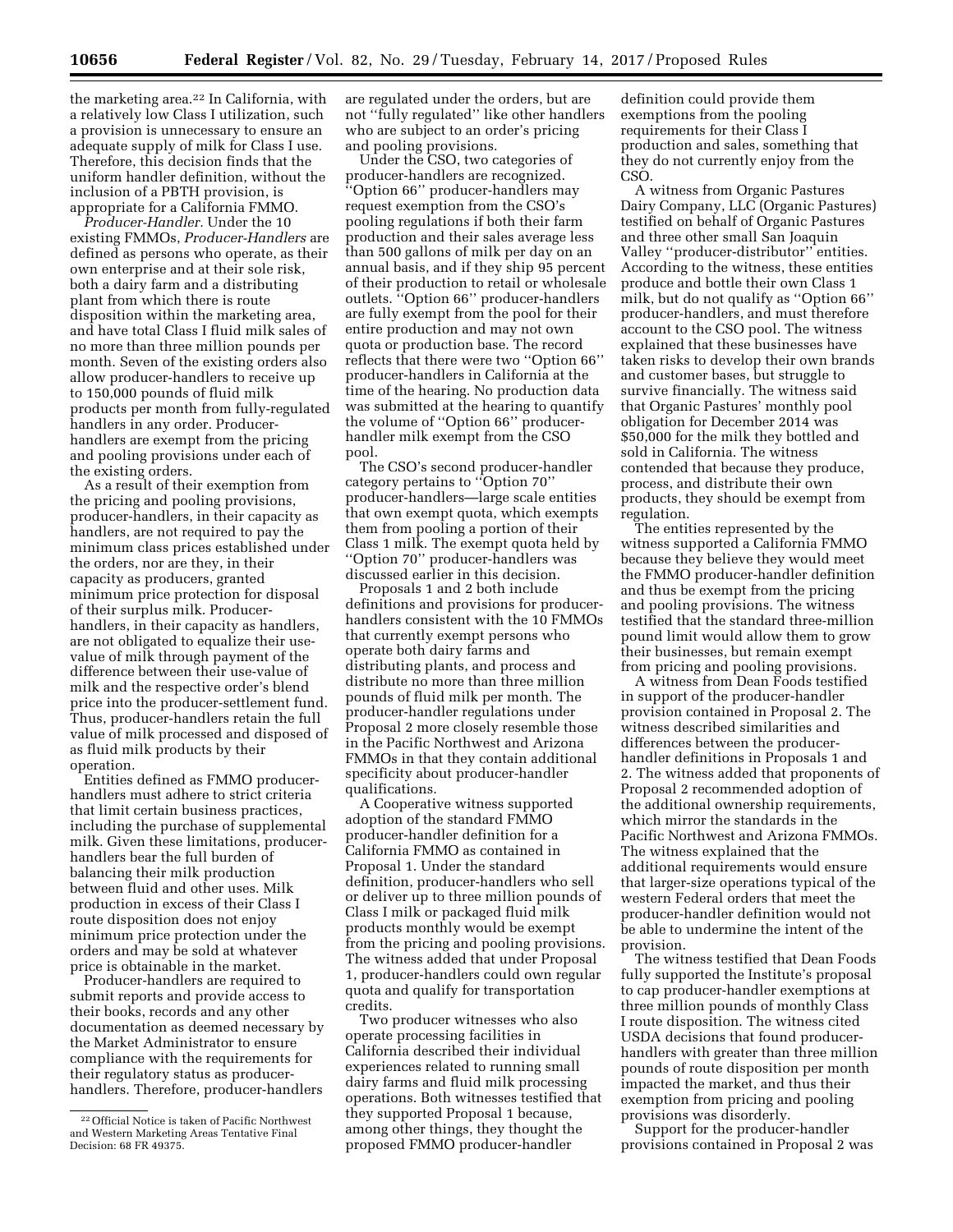also expressed by two small California processors and by the Cooperatives in their post-hearing brief.

The FMMO system has historically exempted producer-handlers from the pricing and pooling provisions of FMMOs on the premise that the burden of disposal of their surplus milk was borne by them alone. Until 2005, there was no limit on the amount of Class I route disposition producer-handlers were allowed before they would be fully regulated. A Pacific Northwest and Arizona FMMO rulemaking established a three-million pound per month limit on Class I route disposition.23 The record of that proceeding revealed large producer-handlers were able to market fluid milk at prices below those that could be offered by fully regulated handlers in such volumes that the practice was undermining the order's ability to establish uniform prices to handlers and producers. That proceeding found that producerhandlers with more than three million pounds of Class I route disposition significantly affected the blend prices received by producers and should therefore be fully regulated. The producer-handler provisions in all FMMOs were later amended in 2010.24 In that proceeding, USDA found a threemillion pound monthly limit on producer-handler total Class I route dispositions was appropriate to maintain orderly marketing conditions throughout the FMMO system.

This decision finds the regulatory treatment of producer-handlers should continue to be uniform throughout the FMMO system. The monthly threemillion pound limit on Class I route disposition would ensure that California FMMO producer-handlers could not use their pricing and pooling exemption to undermine orderly marketing conditions. Therefore, the proposed California FMMO should contain the uniform FMMO producer-handler provision that limits monthly Class I route disposition to three million pounds.

The adoption of the standard FMMO producer-handler definition was supported by proponents of Proposals 1 and 2, as well as by entities that could meet the proposed producer-handler definition. The record does not contain data to indicate how many California entities would meet the proposed FMMO producer-handler definition, but it does indicate that only a small number would be impacted.

The additional qualification standards contained in the Pacific Northwest and Arizona FMMOs were explained in the Order Reform Proposed Rule.25 The decision explained the larger than average herd size of dairy farms in the western United States lent itself to the existence of producer-handlers that were a significant factor in the market. Therefore, the Pacific Northwest and Arizona FMMOs adopted producerhandler provisions with additional qualification standards tailored to the larger dairy farm size typical of the western region of the United States.

The record reveals that herd sizes in California tend to be typical of the larger herd sizes found in the western FMMOs. According to CDFA data, in 2015 California's average herd size was 1,215. This decision finds it appropriate that the producer-handler provision in a California FMMO should include the additional qualification standards similar to those in the nearby Pacific Northwest and Arizona FMMOs.

In their post-hearing brief, the Cooperatives proposed modifying Proposal 1 to broaden the producerhandler definition to include utilization other than Class I. The modification would allow producer-handlers with Class II, Class III, or Class IV manufacturing, in conjunction with their Class I processing, to be granted producer-handler status, as long as their total production remained under the three million pound processing limit. The Cooperatives contend this would provide regulatory relief to smaller producer-handlers, who would otherwise become regulated under the inclusive pooling provisions of Proposal 1. This decision finds that extending the producer-handler definition to include manufacturing uses is not necessary because the package of pooling provisions recommended in this decision allows for optional pooling of milk used in manufacturing.

*California Quota Program.* The *California Quota Program* should be defined as the program outlined by the applicable provisions of the California Food and Agriculture Code and related provisions of the pooling plan administered by CDFA. Details about the proposals, hearing record, and this decision's findings regarding appropriate recognition of the California quota program were discussed earlier in this decision.

*Producer.* A *Producer* should be defined as a dairy farmer that supplies the market with Grade A milk for fluid use or who is at least capable of doing so if necessary. Producers would be

eligible to share in the revenue that accrues from marketwide milk pooling. The producer definition in each FMMO order typically differs with respect to the degree of association that dairy farmers must demonstrate within a marketing area, as provided in the producer milk definition. The details of the proposals, hearing evidence, and this decision's findings regarding the producer milk definition are described later in the Pooling section of this decision.

*Producer Milk. Producer Milk* should be defined to identify the milk of producers that is eligible for inclusion in the marketwide pool. This definition is specific to the proposed California FMMO marketing order, reflecting California marketing conditions, and provides the parameters for the efficient movement of milk between dairy farms and processing plants. The details of the proposals, hearing evidence, and this decision's findings regarding the producer milk definition are described later in the Pooling section of this decision.

*Other Source Milk.* The order should include the uniform FMMO definition of *Other Source Milk* to include all the skim milk and butterfat in receipts of fluid milk products and bulk fluid cream products from sources other than producers, cooperative handlers, or pool plants. Other source milk should also include certain products from any source that are used to make other products and products for which a handler fails to make a disposition.

*Fluid Milk Product.* A California FMMO should include the standard FMMO definition of a Fluid Milk Product, which sets out the criteria for determining whether the use of producer milk and milk-derived ingredients in those products should be priced at the Class I price. Under the definition, *Fluid Milk Product* includes any milk products in fluid or frozen form that are intended to be used as beverages containing less than 9 percent butterfat, and containing 6.5 percent or more nonfat solids or 2.25 percent or more true milk protein. Fluid milk products would include, but not be limited to: Milk, eggnog, and cultured buttermilk; and those products could be flavored, cultured, modified with added or reduced nonfat solids, sterilized, concentrated, or reconstituted. Nonfat solid and protein sources include, but are not limited to, casein, whey protein concentrate, dry whey, and lactose, among others.

Products such as whey, evaporated milk, sweetened condensed milk, yogurt beverages containing 20 or more percent yogurt by weight, kefir, and certain

<sup>23</sup>Official Notice is taken of Pacific Northwest and Arizona Proposed Rule: 70 FR 19636. 24Official Notice is taken of FMMO Producer-

Handler Final Rule: 75 FR 21157. 25*See infra.*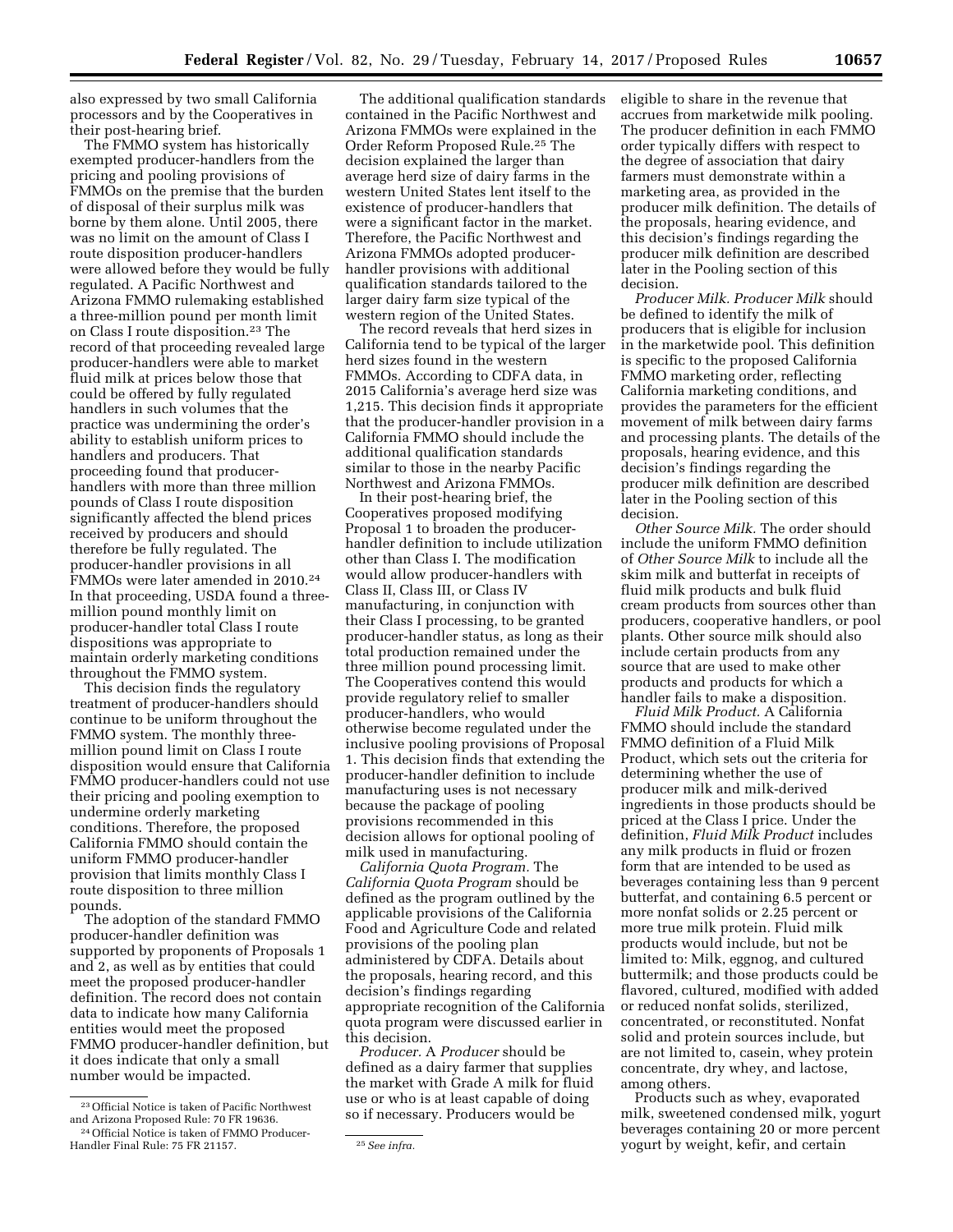packaged infant formula and meal replacements, would not be considered fluid milk products for pricing purposes.

*Fluid Cream Product.* The order should include the standard FMMO definition of *Fluid Cream Product.* Fluid cream product includes cream or milk and cream mixtures containing at least 9 percent butterfat. Plastic cream and frozen cream would not be considered fluid cream products.

*Cooperative Association.* The order should include the uniform FMMO definition of *Cooperative Association* to facilitate administration of the order as it applies to dairy farmer cooperative associations. Under the uniform definition, a cooperative association means any cooperative marketing association of producers that the Secretary determines is qualified to be so recognized under the Capper-Volstead Act. Cooperative associations have full authority to engage in the sales and marketing of their members' milk and milk products. The definition also provides the recognition of cooperative association federations that function as cooperative associations for the purposes of determining milk payments and pooling.

*Commercial Food Processing Establishment.* The uniform FMMO definition for *Commercial Food Processing Establishment* should be included in a California FMMO to describe those facilities that use fluid milk and cream as ingredients in other food products. The definition helps identify, for classification purposes, whether disposition to such a facility should be considered anything but Class I, and clarifies that packaged fluid milk products could not be further disposed of by the facility other than those received in consumer-type containers of one gallon or smaller. Producer milk may be diverted to commercial food processing establishments, subject to the diversion and pricing provisions of a California FMMO.

*Market Administrator.* The record supports a provision for the administration of the order by a *Market Administrator,* who is selected by the Secretary and responsible for the oversight of FMMO activities. The market administrator receives and reviews handler reports, allocates handlers' milk receipts to their proper utilization and classification, publicizes monthly milk prices, provides monthly written account statements to handlers, and manages the producer settlement fund which serves as a clearing house for marketwide pool revenues. The market administrator is authorized to make adjustments to the order's

shipping and diversion provisions, where justified, and to investigate noncompliance with the order. The market administrator manages the marketwide pool, conducts handler audits, provides laboratory testing of milk samples, and performs many other functions that support the regulation of milk marketing in the area. Market administrator activities are funded through an administrative assessment on handlers.

*Continuity and Separability of Provisions.* Each FMMO prescribes uniform rules governing the implementation and maintenance of the marketing order itself, and a California FMMO should likewise include these provisions. These rules state that the Secretary determines when the FMMO becomes effective and whether and when it should be terminated. The rules also provide for the fulfillment of any outstanding obligations arising under the order and liquidating any assets held by the Market Administrator, if the order is terminated or suspended. Finally, the rules provide that if, for some reason, one provision of the order—or its applicability to a person or circumstance—were to be held invalid, the applicability of that provision to other persons or circumstances and the remaining order provisions would otherwise continue in force.

*Handler Responsibility for Records and Facilities.* Provision should be made for the maintenance and retention by handlers of the records pertaining to their operations under a California FMMO. Records of the handler's milk purchases, sales, processing, packaging, and disposition should be included, along with records of the handler's milk utilization, producer payments, and other records required by the market administrator to verify the handler's compliance with order provisions. The market administrator should be able to review and audit each handler's records, and should have access to the handler's facilities, equipment and operations, as needed to verify the handler's obligation under the order. Handlers should be required to retain all pertinent records for three years, or longer if part of a compliance enforcement action, or as directed by the market administrator.

*Termination of Obligations.* Provision should be made under a California FMMO for notification to any handler who fails to meet financial obligations under the order, including payments to producers, other handlers, and to the market administrator. Such provision is contained in the uniform provisions of all FMMOs, and specifies that the market administrator has two years after the receipt of the handler's report of

receipts and utilization to notify the handler of any unmet financial obligation. Provisions are included for the enforcement of the handler's payment requirement and for the handler's opportunity to file a petition for relief as provided under the AMAA.

### **6. Classification**

The AMAA authorizes FMMOs to regulate milk in interstate commerce, and its provisions require that milk be classified according to the form in which or purpose for which it is used. Therefore, the classification of milk is uniform in all FMMOs to maintain orderly marketing conditions within and between FMMOs and to ensure that handlers competing in the national market for manufactured products have similar raw milk costs.

This decision finds that because California would be joining the FMMO system it should contain the uniform classification provisions included in the 10 existing FMMOs. Adoption of standard FMMO product classification provisions in the proposed California FMMO is appropriate to maintain uniform pricing for similar products both within the California FMMO and throughout the FMMO system. This section provides a summary of the hearing evidence and post-hearing arguments regarding milk classification under a California FMMO.

Proposals 1 and 2 both offer standard FMMO product classifications for their respective California FMMO provisions. Proposal 2 also provides an additional shrinkage allowance for ESL production at qualified ESL pool distributing plants.

A Cooperative witness testified regarding the proposed classification provisions contained in Proposal 1. The witness reviewed the evolution of the FMMO classification provisions and noted that the CSO uses a similar classification system, with limited differences. The witness was of the opinion that the FMMO classification provisions should be adopted in a California FMMO to ensure uniform classification of milk and milk products throughout the entire FMMO system.

A Cooperative witness contended that ESL products are value-added products and should not be granted additional shrinkage allowances under a California FMMO. The Cooperatives further argued that ESL shrinkage allowances should be evaluated at a national hearing because ESL products are manufactured in other FMMO marketing areas, as well as in California.

A consultant witness, appearing on behalf of the Institute, testified in support of the portion of Proposal 2 that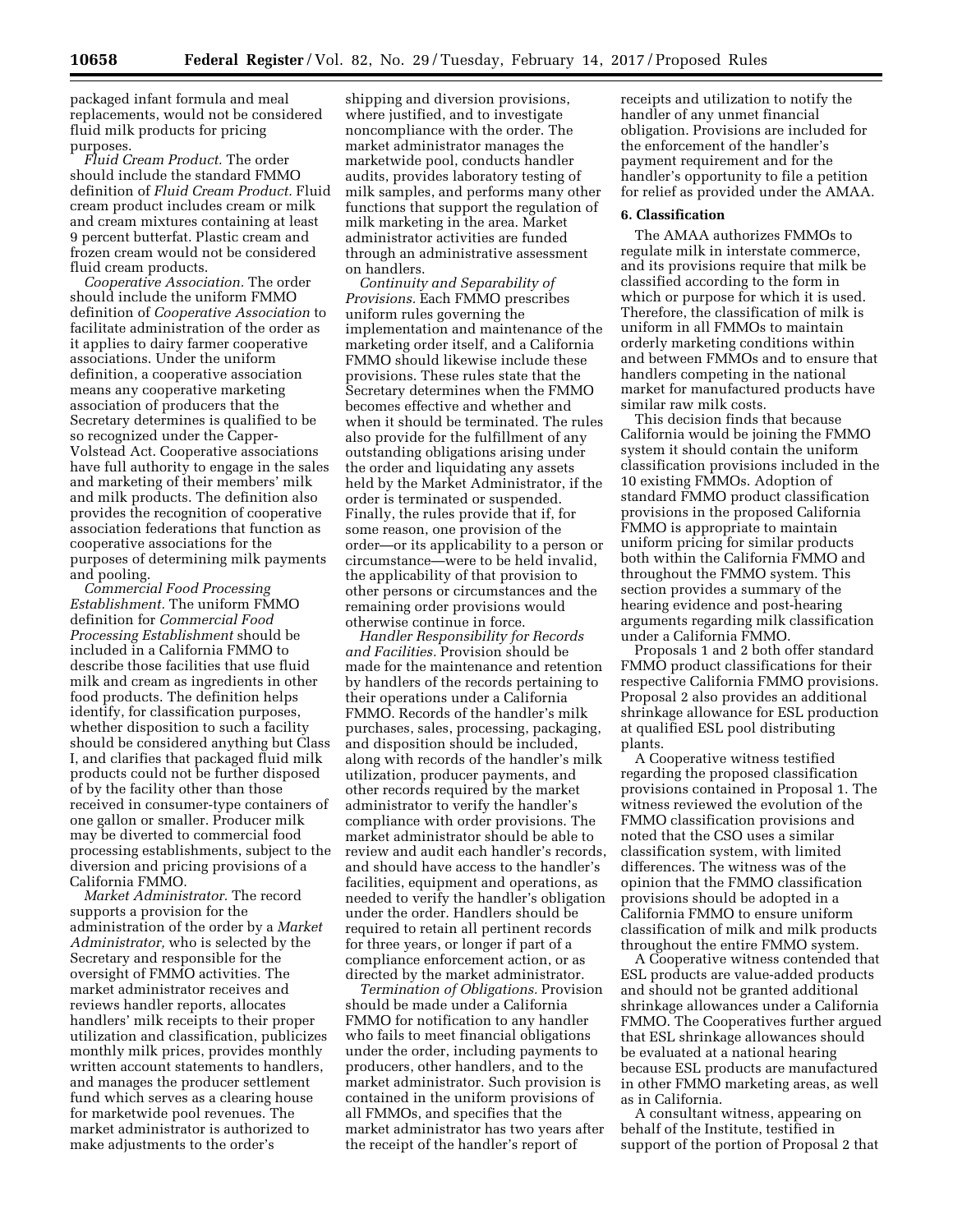establishes an additional shrinkage allowance for the manufacture of ESL and ultra-high temperature (UHT) milk products. The witness explained that the shrinkage allowance recognizes the inherent loss of milk from farm to plant and within the plant. The FMMO system currently allows for up to a 2 percent shrinkage allowance for pool distributing plants, depending on how the milk was received at the plant. The witness contended that the standard 2 percent allowance was developed before extensive use of ESL technology became common-place, and was based on typical shrinkage experienced in traditional high temperature, short time pasteurization (HTST) processing. The witness explained that under current FMMO classification provisions, a portion of the milk accounted for as shrinkage is classified at the lowest priced class for the month and shrinkage losses beyond 2 percent are considered excess shrinkage and classified as Class I.

The consultant witness testified that Proposal 2 provides an additional shrinkage allowance of 3 percent on ESL production at plants qualified as ESL pool distributing plants. Under the proposed provisions, the plants eligible for the additional shrinkage allowance would be distributing plants located in the marketing area that process 15 percent of the respective plant's total receipts of fluid milk products physically received at the plant into ultra-pasteurized or asepticallyprocessed fluid milk products.

The intent of Proposal 2, explained the witness, is for an eligible plant to have a maximum shrinkage allowance of up to 5 percent on milk used in its ESL production, not on all milk used in the plant. Data from the witness' ESL processing clients, all located outside of California, showed their total product pound shrinkage averaged above 5 percent. The witness also estimated based on 2013 to 2014 USDA record data, excess shrink in ESL and UHT plants throughout the country averaged 2.09 percent.

Another Institute consultant witness testified regarding a 19-plant shrinkage study of ESL plants; three of the plants in the study were located in California. The study showed a weighted average product pound shrinkage of 2.73 percent.

Two additional Institute consultant witnesses and a witness from HP Hood testified in support of the ESL shrinkage allowance provided in Proposal 2. The witnesses presented historical shrinkage data for ESL and UHT manufacturing facilities and offered extensive technical explanations for why shrinkage levels

are higher in those systems than in HTST systems. The witnesses explained that shrinkage refers to milk lost in the manufacturing process due primarily to the fact it sticks to the equipment pipes and is lost in the cleaning process. The witnesses stressed that ESL equipment has longer piping, and noted numerous operational differences which inherently lead to higher losses of milk when compared to HTST processing.

The HP Hood witness provided a similar explanation of ESL processing and why it lends itself to higher product losses. The witness said that even though fluid milk sales across the United States are declining, HP Hood ESL product sales have grown. The witness was of the opinion that because increases in ESL fluid milk sales benefit the entire dairy industry, dairy producers should share the burden of producing these products through greater shrinkage allowances, as reflected in the classification provisions provided in Proposal 2.

HP Hood, in its post-hearing brief, reiterated its position that the heavy investment in the development of ESL technology and market expansion for those products should be shared by dairy farmers. The Institute, in its posthearing brief, concurred with HP Hood's brief and argued the shrinkage allowances provided in Proposal 2 would assure ESL processors, like conventional fluid milk processors, would only be charged Class I prices for milk contained in fluid milk products and not for milk lost during processing. The Institute also stated that a promulgation proceeding for a new FMMO was an appropriate place to consider ESL shrinkage allowances.

The Cooperatives' reply brief reiterated that ESL products are valueadded products and handlers already receive a premium in the market. As well, the Cooperatives claimed that the manufacturing costs cited by HP Hood in its brief were not significant enough to warrant the proposed change to the uniform classification rules.

## *Findings*

As discussed earlier in this decision, the primary objective of FMMOs is to establish and maintain orderly marketing conditions. FMMOs achieve this goal through the classified pricing and the marketwide pooling of the proceeds of milk associated with a marketing area. To that end, the AMAA specifies that a FMMO should classify milk ''in accordance with the form in which or the purpose for which it is used.'' The classification of milk ensures competing handlers have the same minimum regulated price for milk

used in a particular product category. Thus, FMMOs have found it is reasonable and appropriate that milk used in identical or nearly identical products should be placed in the same class of use. This reduces the incidence of disorderly marketing that could arise from regulated price differences between competing handlers.

Currently, the provisions providing the classification of milk pooled on the existing FMMOs are identical.26 Uniform classification provisions are particularly important in assuring orderly marketing because markets are no longer isolated, and handlers often sell products outside of their local marketing area. The current FMMO classification provisions provide four classes of milk use, and specify provisions for the classification of milk transfers and diversions, plant shrinkages and overages, allocation of handler receipts to handler utilization, and Market Administrator reporting and announcements concerning classification.

Under the current FMMO uniform provisions, Class I consists of milk used to produce fluid milk products (whole milk, lowfat milk, skim milk, flavored milk such as chocolate milk). Class II milk includes milk used to make a variety of soft products, including cottage cheese, ice cream, yogurt and yogurt beverages, sour cream, baking mixes, puddings, meal replacements, and prepared foods. Class III includes milk used to make hard cheeses that may be sliced, grated, shredded, or crumbled, cream cheese, and other spreadable cheeses. Class IV milk includes milk used to produce butter, evaporated or condensed milk in consumer-type packages, and dried milk products. Other milk dispositions, including milk that is dumped, fed to animals, or accidentally lost or destroyed, is generally assigned to the lowest priced class for the month.

The record reflects that current product classification provisions under the CSO are comparable to those under FMMOs. While the CSO has five classes of milk (1, 2, 3, 4a and 4b), the record reflects that under the uniform FMMO classification provisions, products currently classified by the CSO as Class 2 and 3 would be classified by the California FMMO as Class II; CSO Class 4b products would be classified as California FMMO Class III; and CSO Class 4a products would be classified as California FMMO Class IV products.

Both the Cooperatives and the Institute supported the product classification provisions already

<sup>26</sup> 7 CFR 1000.40 through 1000.45.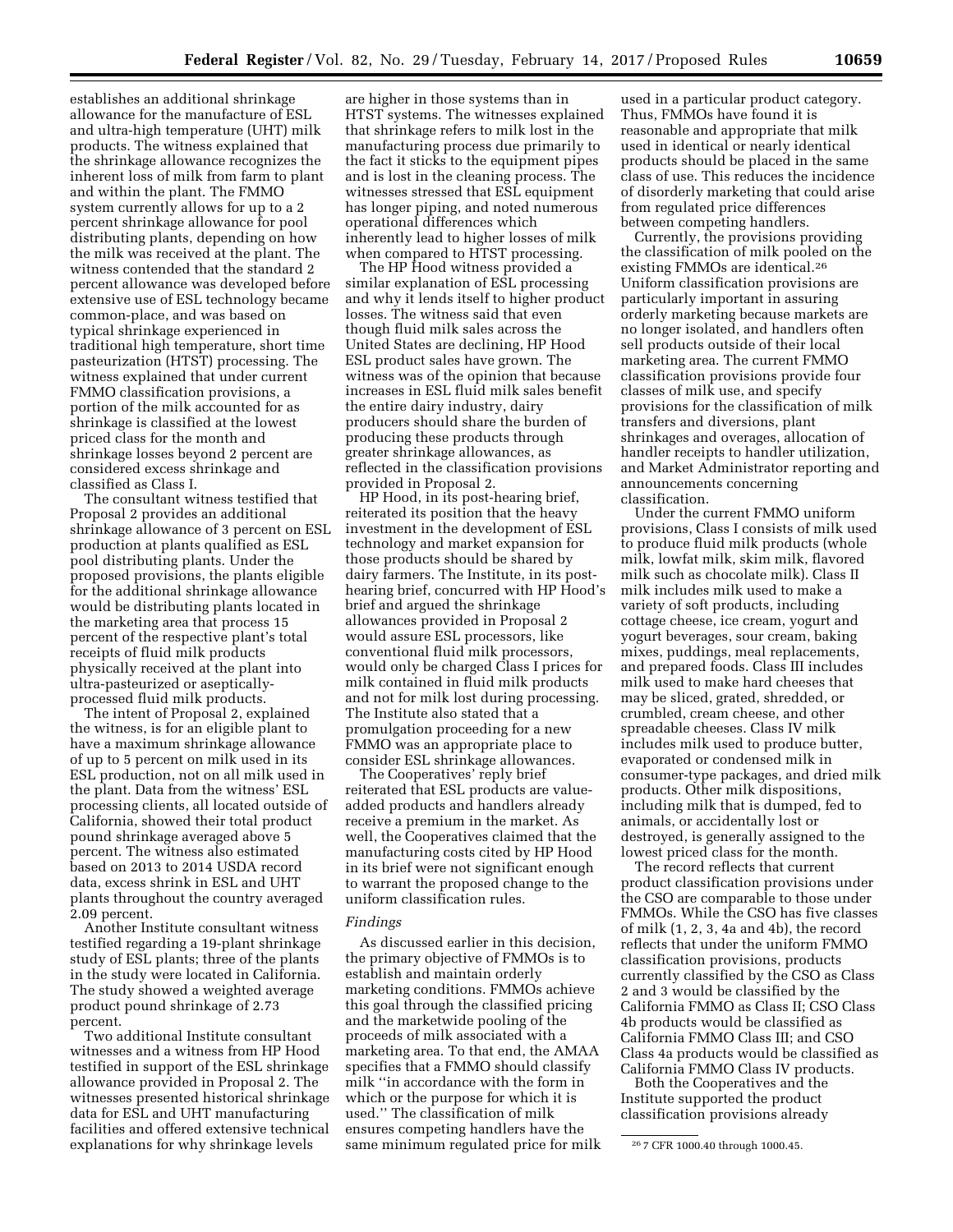provided in the current FMMOs. Neither group was of the opinion that the proposed FMMO classification provisions would disadvantage any handler currently regulated by the CSO.

This decision finds that a California FMMO should contain, to the maximum extent possible, provisions that are uniform with the FMMO system California producers are seeking to enter. To that end, the proposed California FMMO should include the same classification provisions as currently provided in existing FMMOs to allow for consistency of regulation between FMMOs. Adoption of these provisions would ensure that milk pooled on the California FMMO is classified uniformly with the rest of the FMMO system, and consequently, competing handlers will incur the same regulated minimum prices.

Therefore, this decision finds a California FMMO should provide the following product classifications used in existing FMMOs: Class I milk should be defined as milk used to produce fluid milk products; Class II milk should be defined as milk used to make a variety of soft products, including cream products, high-moisture cheeses like cottage cheese, ice cream, yogurt and yogurt beverages, sour cream, baking mixes, puddings, meal replacements, and prepared foods; Class III milk should be defined as milk used to make spreadable cheeses like cream cheese, and hard cheeses that may be sliced, grated, shredded, or crumbled; Class IV milk should be defined as milk used to make butter, evaporated or condensed milk in consumer-type packages, and dried milk products. Other uses for milk, including milk that is dumped, fed to animals, or accidentally lost or destroyed, should be assigned to the lowest-priced class for the month.

This decision also finds that the California FMMO should adopt the same provisions as the existing FMMOs regarding the classification of milk transfers and diversions, plant shrinkage and overages, and allocation of handler receipts to handler utilization.

The existing FMMOs also contain uniform provisions recognizing that some milk loss is inevitable in milk processing. This is referred to as shrinkage and is calculated as the difference between the plant's total receipts and total utilization. Pool handlers must account for all receipts and all utilization. Shrinkage provisions assign a value to milk losses at a plant. There is, however, a limit on the quantity of shrinkage that may be allocated to the lowest priced class. The limit depends on how the milk is received. For instance, milk physically

received at the plant directly from producers based on farm weights and tests is limited to 2 percent, whereas, milk received directly from producers on a basis other than farm weights and tests is limited to 1.5 percent. Similar limits are placed on other types of bulk receipts. Quantities of milk in excess of the shrinkage limit are considered ''excess shrinkage.'' Excess shrinkage is assigned to the highest class of utilization at the plant to arrive at gross utilization, from which the allocation process begins.

The CSO provides a shrinkage allowance of up to 3 percent of the plant's total receipts, which is allocated on the basis of the plant's utilization. Similar to the FMMOs, excess shrinkage in the CSO is assigned as Class 1.

This decision does not find justification for an additional shrinkage allowance for ESL production at ESL pool distributing plants. While the record contains some ESL plant shrinkage data, data pertaining to ESL production at California plants is limited. The record does indicate that ESL production occurs throughout the country. Therefore, amending provisions that are uniform throughout the FMMO system to allow an additional shrinkage allowance on ESL production should be evaluated on the basis of a separate national rulemaking proceeding.

## **7. Pricing**

The two main proposals in this proceeding offered end-product price formulas as the appropriate method for pricing producer milk pooled on a California FMMO, although the factors in the formulas differed. This section reviews arguments presented in testimony and post-hearing briefs regarding the appropriate way to value producer milk. This section further explains the finding that the recommended California FMMO should adopt the same end-product price formulas as contained in the 10 existing FMMOs.

#### *Summary of Testimony*

A LOL witness, appearing on behalf of the Cooperatives, testified in support of the classified price provisions contained in Proposal 1. The witness testified that under Proposal 1, California would adopt the classified prices (including the commodity price series, product yields, and make allowances), the component prices, and the advanced pricing factors presently used in the FMMO system. The witness stated that 65 percent of the United States milk production is currently priced under these common provisions, and the same

should apply to the 20 percent of the national milk supply produced in California.

The witness provided testimony regarding the evolution of a national manufacturing price, starting with the Minnesota-Wisconsin price series in the 1960's, and ending with the national classified end-product price formulas adopted in 2000. The witness discussed the national pricing system that resulted from FMMO Order Reform (Order Reform), including the multiple component pricing (MCP) system used in 6 of the 10 current FMMOs. The witness explained that the MCP system met the criteria set forth by Congress to make pricing simple, transparent, and based on sound economic theory. Under the MCP system, the witness said, prices are derived from actual, observed market transactions for wholesale commodity milk products, and utilize yield factors and make allowances to determine the value of raw milk in each class. The witness explained that through the Dairy Product Mandatory Reporting Program (DPMRP), manufacturers of the four commodity dairy products (cheese, butter, NFDM, and dry whey) are required to submit sales information on current market transactions. The witness said that information is aggregated, released in the National Dairy Product Sales Report (NDPSR), and utilized in the FMMO price formulas. The witness stated that because many large-scale California dairy plants are part of the DPMRP, California commodity prices are reflected in the prices paid by FMMO handlers and received by producers in the rest of the country, and the same prices should be applicable to milk pooled under a California FMMO.

The witness also testified regarding the influence of California dairy manufacturing costs on the current FMMO make allowances. The witness noted that a USDA Rural Cooperative Business Service (RCBS) study, a Cornell University study of processing costs, and a CDFA cost-of-processing survey were relied upon by USDA to determine appropriate make allowance levels for cheese, butter, NFDM, and dry whey. In the witness's opinion, the inclusion of CDFA manufacturing cost data in the formulation of FMMO manufacturing allowances would justify the use of the same manufacturing allowances (butter: \$0.1715 per pound; NFDM: \$0.1678 per pound; cheese: \$0.2003 per pound; and dry whey: \$0.1991 per pound) in a California FMMO. The witness also reviewed the rulemaking history on the derivation of the product yields contained in the current FMMO price formulas, and was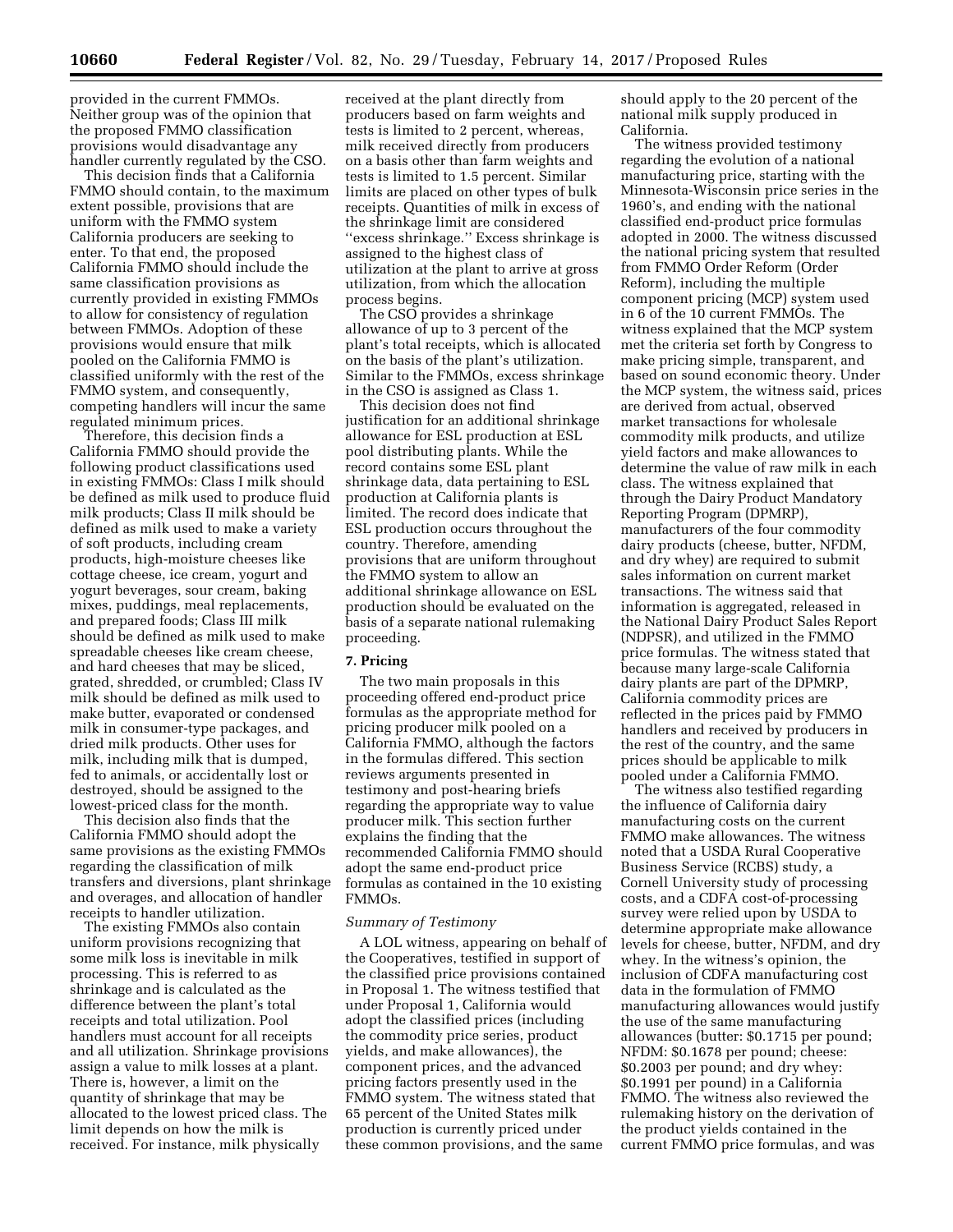of the opinion they are similar to product yields attainable by California manufacturing plants. The witness stated that the FMMO make allowances and product yields remained relevant, as they had been reaffirmed by USDA through a 2013 Final Rule.27

The witness also testified regarding the FMMO national Class I price surface. The witness said that Order Reform resulted in the adoption of a national pricing surface, which assigned a value to milk for every county in the United States based on milk supply and demand at those locations. The witness was of the opinion that since California was factored into USDA's Order Reform analysis to derive the price surface, it would be appropriate for the price surface to be adopted in a California FMMO. The witness noted the price surface identifies five pricing zones covering California, ranging from \$1.60 to \$2.10 per cwt. The witness explained that in the FMMO system, the Class I differential is added to the higher of the Class III or Class IV price to determine the Class I price for a distributing plant at its location. The witness elaborated that since Class I processors compete with Class III and IV manufacturers for a milk supply, Class I prices are linked to manufacturing prices in the FMMO system, and this concept should likewise apply to a California FMMO.

The witness also explained how the base Class I differential, \$1.60 per cwt, was derived during Order Reform. The witness said that the \$1.60 base differential assumes a cost per cwt of \$0.40 to maintain a Grade A facility, \$0.60 for marketing, and \$0.60 for securing a milk supply in competition with manufacturers. The witness noted these values were established in 2000, and although still relevant, the actual costs are higher in the current marketplace. The Cooperatives provided additional information in their posthearing brief, contending that current costs support a base Class I differential of \$2.40, a 50 percent increase over the base listed above.

The witness concluded by saying that California dairy farmers should receive prices reflecting the current national market and that are comparable to what producers receive from FMMO regulated plants in the rest of the country. This position was reiterated in the Cooperatives' post-hearing brief.

Another Cooperative witness provided testimony on the handler's value of milk and related provisions. The witness proposed that handlers regulated by a California FMMO pay

classified prices based on the components in the raw milk they receive (otherwise known as ''multiple component pricing''): Butterfat, protein, and other solids. Under Proposal 1, the witness said, regulated handlers would pay for milk on the following components:

- *Class I:* Butterfat and skim
- *Class II:* Butterfat and solids nonfat
- *Class III:* Butterfat, protein and other solids
- *Class IV:* Butterfat and solids nonfat

The witness reiterated the Federal Order Reform Recommended Decision justification for implementing a national pricing structure and contended the same reasons apply to extending national pricing to a California FMMO. The witness added that while California handlers would be paying the same national prices for milk components, there would be no need to adjust price formulas for regional product yields because handlers only pay for the components they receive. The witness also explained that Proposal 1 did not prescribe location adjustments in the price formulas because California plants are included in the price surveys that determine the national commodity prices used in the FMMO formulas.

The witness also testified that Proposal 1 provides for a fortification allowance on milk solids used to fortify Class I products to meet California's fluid milk standards, as is currently provided in the CSO. The witness noted that Proposal 1 does not propose a somatic cell adjustment or producer location differentials since both features are not currently contained in the CSO.

The witness said Proposal 1 seeks to have producers paid on the basis of butterfat, protein and other solids, and does not include a producer price differential (PPD) adjustment per se. The witness said that the PPD is typically viewed as the benefit to FMMO producers for participating in the marketwide pool since the PPD reflects the additional revenue shared from the higher value class utilizations. Instead, the witness explained that under Proposal 1, the California FMMO would calculate a monthly PPD, but the value of the PPD would be paid to producers according to each component's annual contribution to the Class III price. For example, said the witness, if on an annual basis butterfat accounted for 32 percent of the total value of the Class III price, then 32 percent of the monthly PPD value would be paid out through an adjustment to the butterfat price. This same adjustment, the witness said, would apply to the producer protein

and other solids prices. The witness explained that FMMO producers typically find the monthly PPD concept confusing and complicated, especially in months when it is a negative value. The witness said that California producers, who do not receive a PPD adjustment under the CSO, might find Proposal 1's method of distributing the PPD value simpler to understand.

The witness also clarified that the Cooperatives were amending the proposal regarding announcement of producer prices contained in Proposal 1 from ''on or before the 11th'' to ''on or before the 14th day after the end of the month.''

Support for a national uniform pricing system was reiterated in the Cooperatives' post-hearing brief. The Cooperatives argued that the hearing record demonstrates California cheese competes in the national market. Having California milk priced uniformly in the FMMO system would not disadvantage California processors, reiterated the Cooperatives, but it would diminish the current pricing advantage they have under the CSO. The brief noted record evidence that many FMMO cheese processors paid higher than FMMO minimum prices for milk as proof that FMMO minimum prices are not too high.

The Cooperatives' brief also discussed California whey processing. The brief stated that 85.8 percent of cheese manufactured nationally is produced in plants that also process whey. In California, the Cooperatives wrote, the percentage is closer to 90 percent. Based on these comparable percentages, the Cooperatives stated whey pricing in California should be no different from the rest of the country.

The Cooperatives also stressed opposition to any adjustment to the price formulas to reflect a lower location value in California. The Cooperatives stated milk prices should not be California centric because manufactured products are sold nationally. If California classified prices were to be based solely on California product sales, the Cooperatives were of the opinion that California handlers would receive a raw milk cost advantage over other FMMO regulated handlers. The brief noted that the Cooperatives manufacture a majority of the butter and NFDM produced in California, and they did not believe the proposed California FMMO prices associated with those Class IV products would be too high. The Cooperatives stressed that any changes to the FMMO pricing system should be considered at a national hearing and not in this single-market proceeding.

<sup>27</sup>Official Notice is taken of FMMO Class III and IV Price Formula Final Rule 78 FR 24334.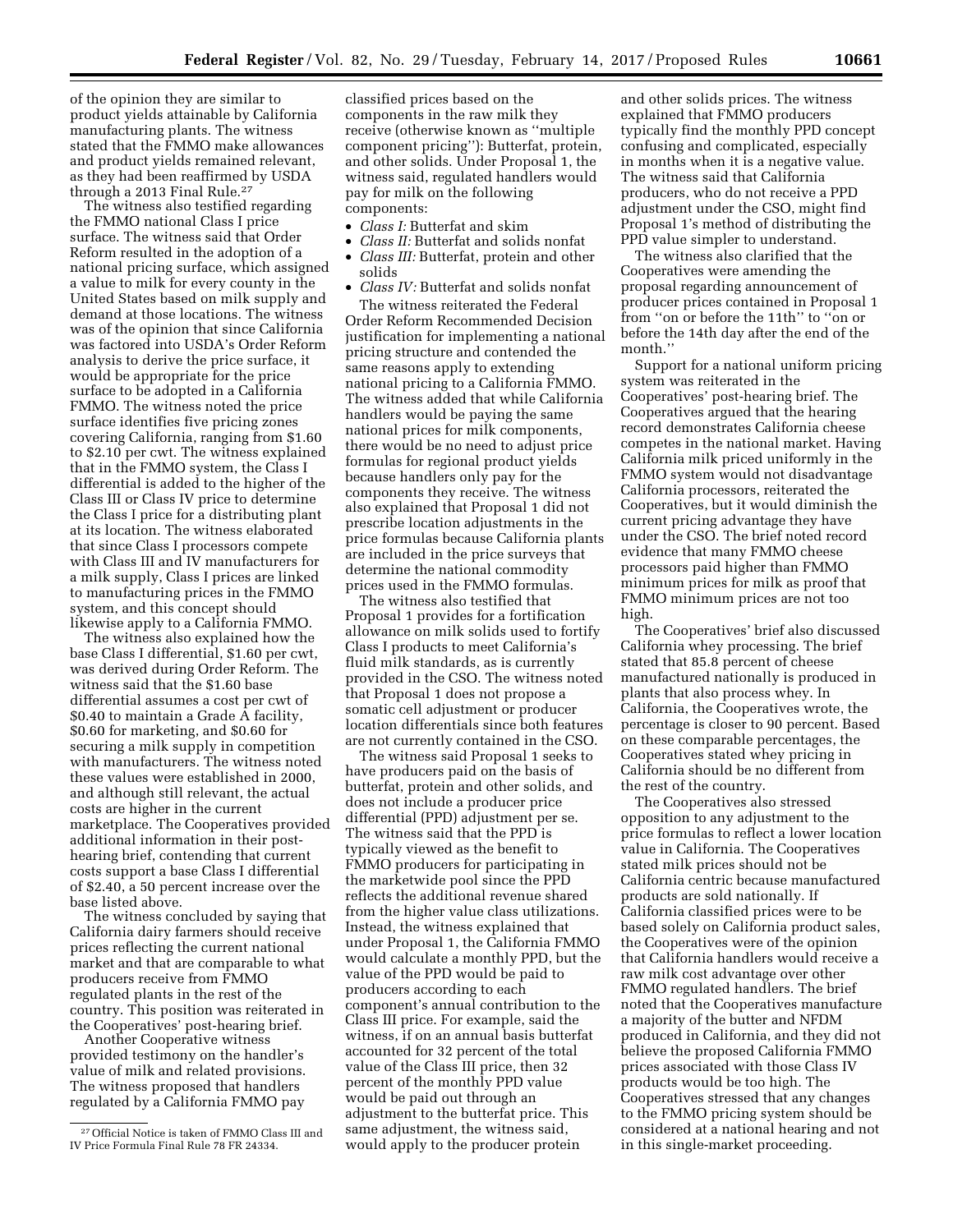An Institute witness testified regarding the pricing provisions included in Proposal 2. The witness explained that Class I products have the highest use value in order to encourage adequate milk production to meet Class I needs, and to attract milk to Class I rather than manufacturing uses. As manufacturing class uses balance the supply and demand needs of the marketing area, the witness said it would be important that those classified use values not be set above marketclearing levels.

The Institute witness testified that historically, as milk began to travel greater distances for processing, FMMO pricing policy became more coordinated to promote orderly marketing conditions both within and between FMMOs. The witness said that the Minnesota-Wisconsin price series served as the basis for FMMO pricing because the area surveyed represented the largest reserve supply of milk in the country, and therefore generated an appropriate market-clearing price for manufacturing milk. The witness stated that California is now the region with the largest reserve supply and because California products must compete for sales in the East, the value of raw milk in California is lower than in eastern parts of the country. Therefore, emphasized the witness, minimum prices for a California FMMO should not be set above market-clearing levels in California. This opinion was reiterated in the Institute's post-hearing brief.

The Institute witness cautioned against setting minimum prices too high because it could lead to the inability of dairy farmers to find a willing buyer for their milk. Alternatively, the witness said, if minimum prices are set too low, dairy farmers could be compensated by the market through over-order premiums. The witness said Class III and IV prices for a California FMMO need to be reflective of commodity prices received by California plants, and reflective of current California manufacturing costs. The witness was of the opinion that the national values used in the current FMMO Class III and IV formulas are not appropriate for California.

The Institute witness explained their preference would be to use western commodity prices in the Class III and IV formulas. However, the witness said that, due to data confidentiality issues, USDA is unable to report these prices. As an alternative, the witness said, Proposal 2 contains default commodity values that would adjust the NDPSR prices based on the historical difference between the NDPSR prices and California or western based prices as

reported by either CDFA or Dairy Market News. This western adjustment, the witness said, would result in commodity prices in the price formulas more representative of the prices received by California handlers. The witness noted the only exception to how the adjustors are calculated is the default adjustor proposed for the Class III protein price. The Class III protein price adjustor utilized CME 40-pound block Cheddar cheese prices, because CDFA stopped reporting California 40 pound block Cheddar prices after August 2011.

The Institute witness also reviewed the manufacturing allowances contained in Proposal 2. Except for the dry whey manufacturing allowance, explained the witness, all are based on the most recent CDFA manufacturing cost survey for 2013.28 The witness explained that CDFA no longer reports the dry whey cost data. Therefore, Proposal 2 provides for a dry whey manufacturing allowance that adds the difference between the FMMO manufacturing allowances for nonfat dry milk and dry whey to the most recent CDFA weighted average manufacturing cost for nonfat dry milk. The witness was of the opinion that the yields contained in the FMMO price formulas would be appropriate for California, and are therefore also prescribed in Proposal 2.

The Institute witness testified that many California cheese plants manufacture products other than dry whey that often do not generate revenues to match the dry whey value in the regulated formulas. Other plants, according to the witness, do not have the capability to process the whey byproduct from their cheese making operations. Therefore, the witness offered an alternative Class III other solids price formula that would be based on whey protein concentrate (WPC), and would cap the whey value to recognize that not all plants are able to capture value from their whey stream. The witness testified that a more appropriate reference commodity for whey products, one that would be more applicable to most California cheesemakers' operations, would be WPC. The witness explained that over the previous eight years, the production of dry whey declined 3.3 percent, while the production of various WPC and Whey Protein Isolate (WPI) products has seen increases ranging from 1.1 percent to 9.5 percent.

The Institute witness testified that cheese and whey markets are vastly different, and not all cheese plants find it profitable to invest in whey processing. According to the witness, when cheese plants do invest, it is usually in the limited processing of whey into concentrate solids for transportation savings. The witness said that only one plant in California consistently dries whey, and of the 57 California cheese plants, only 13 process whey in any fashion. The witness explained that the alternative other solids price formula offered by the Institute incorporates the value of liquid WPC–34 sold to a plant that would then process the product further into a dry product. While there are a variety of liquid whey products marketed, the witness said using WPC–34 prices as a reference price for other solids would be most appropriate because WPC–34 is the predominant form of liquid whey sold. The witness explained how Proposal 2 would convert the WPC–34 reference price to a dry whey equivalent basis so that the other parts of the other solids price formula could be retained. The witness added that the dry whey make allowance would need to be increased to include the cost of cooling and delivering the liquid whey to a processing facility. To provide some protection to small cheesemakers when the price is very high, and to dairy producers when the price is very low, the witness proposed another solids price floor of \$0.25 per pound and a ceiling of \$1.50 per pound.

The Institute's post-hearing brief discussed several of the unique aspects of the California dairy industry. The brief stated that from 1995 to 2014, while the state's population grew 23 percent, California milk production increased 82 percent, which in turn fueled the expansion of cheese processing in the state. The brief stated that three processing facilities account for 25 percent of California's cheese manufacturing, and much of that production is marketed east of the Mississippi River. The brief cautioned that increasing minimum prices would create an economic trade barrier where California processors would no longer have the ability to compete in eastern markets due to higher minimum regulated prices.

The Institute's post-hearing brief also addressed the need for a national FMMO pricing hearing. The Institute reiterated hearing testimony that current pricing formulas are based on data from the 1990s, making the prices out of alignment with current market realities. The brief stated that pricing formulas need to be updated in order to be representative of current marketing conditions. The FMMO pricing system, the Institute stressed, needs all pricing

<sup>28</sup>Proposed manufacturing allowances were later amended to incorporate a marketing cost.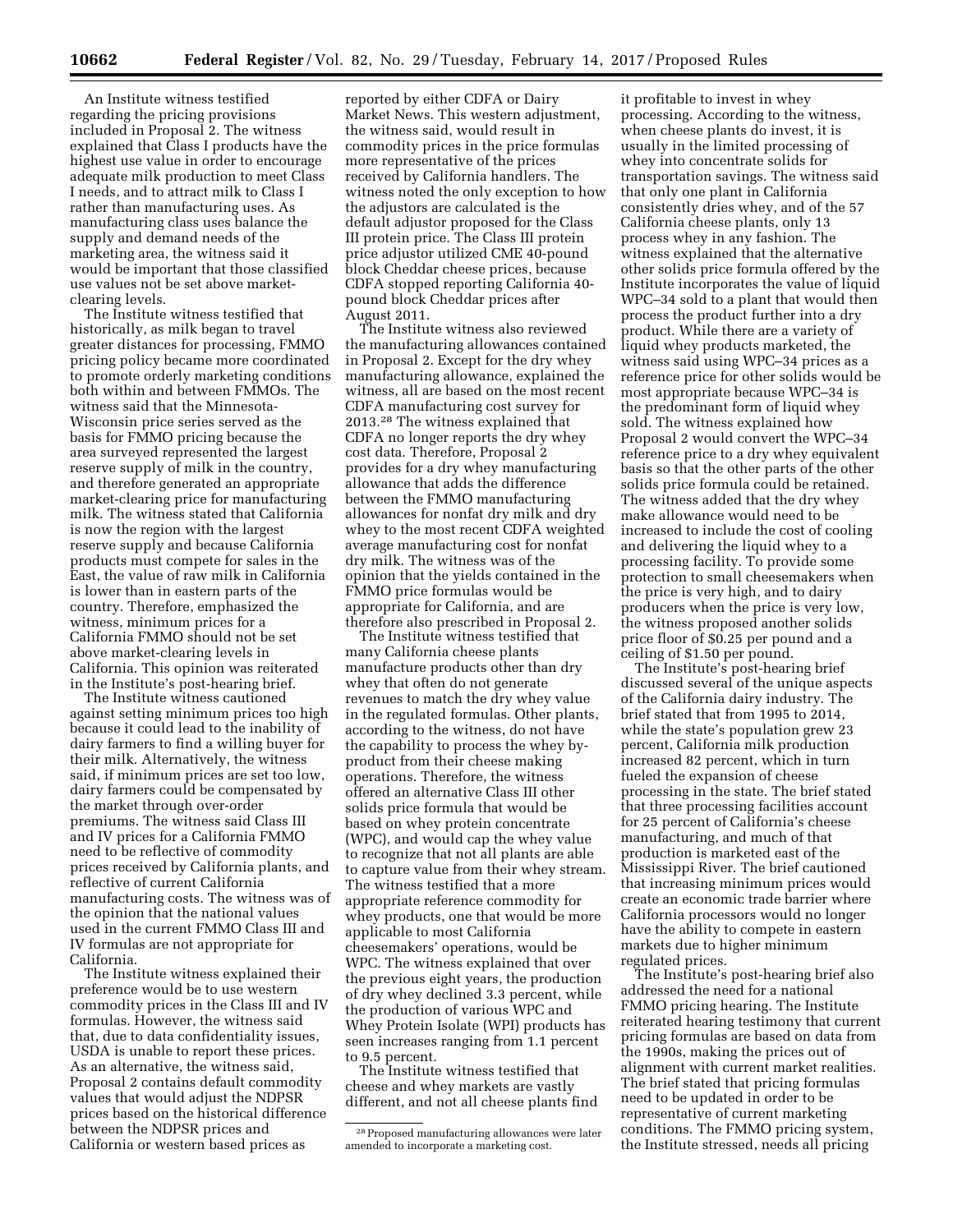formulas to be set at market clearing levels that enable over-order premiums to be paid when appropriate.

A witness appearing on behalf of Leprino Foods, a mozzarella cheese and whey products manufacturer in Denver, Colorado, testified regarding the Class III price formula contained in Proposal 2. Leprino operates nine plants in the U.S., three of which are based in California. Leprino is a member of the Institute and supports adoption of Proposal 2 if USDA recommends a California FMMO.

The Leprino witness stressed the importance of minimizing the impacts of minimum regulated pricing on the dairy marketplace. The witness testified that the United States dairy industry is increasingly integrated with global dairy markets since more than 15 percent of United States milk solids are exported, and that many manufacturers, including Leprino, have made significant investments in developing export markets to increase demand for United States dairy products. The witness said it is important that any future California FMMO facilitate rather than inhibit the dairy industry's ability to leverage this export opportunity.

The Leprino witness testified about the importance of setting minimum regulated milk prices at market clearing levels that would allow for reasonable returns achievable under good management practices by California manufacturers. The witness testified that 80 percent of California milk production is utilized in Class III and IV products, a large percentage of which are marketed outside of California. Therefore, the witness said, California FMMO minimum prices should reflect values of California-manufactured products, f.o.b. the manufacturing plant. The witness added that because price formulas could only be changed through a hearing process, it would be important to set the regulated price formulas at minimum levels that allow market forces to function outside of the regulated system. The witness said regulated prices that are too high would lead to over-production of milk and disorderly marketing conditions. This concept was reiterated in the posthearing briefs submitted by the Institute and Leprino.

The Leprino witness summarized findings from the Order Reform Final Decision that explained how manufacturing plant operators who find make-allowances inadequate to cover their actual costs are free to not participate in the order. The witness noted this option would not be available under Proposal 1, which underscores

the importance of setting appropriate market clearing prices.

The Leprino witness testified that a California FMMO would require a Class III formula that is set in relation to achievable returns in California using the most recent data. The witness explained Leprino's preference that USDA suspend the California FMMO hearing to defer implementation until after a national hearing could be held to review and revise the existing Class III formula. The witness added that USDA should hold a national Class III and IV price formula hearing after this rulemaking to utilize more current data and account for the impacts of a California FMMO, if necessary.

The Leprino witness testified in support of establishing a DPMRP western price survey to determine minimum milk prices under a California FMMO. The witness explained how USDA might rely on surveyed commodity prices from other western states, if necessary, to overcome any data confidentiality issues. In brief, Leprino encouraged USDA to establish a definition for the Western Area, and recommended it include California, Oregon and Washington. In addition to these three states, the witness said that other areas should be considered in order to eliminate confidentiality constraints. However, the witness said that in the event confidentiality concerns continue to arise, Proposal 2 contained alternative default equations.

The Leprino witness discussed the justification for pricing western produced products differently than those in the rest of the country. The witness stressed that the location value of California manufactured products is lower because of the additional transportation costs required to deliver products to the population centers in the East. This opinion was reiterated in Leprino's post-hearing brief. The witness noted that nearly half of Leprino's cheese production sold domestically is shipped to markets east of the Mississippi, and they incur transportation costs ranging from \$0.10 to \$0.15 per pound.

The Leprino witness was of the opinion that bulk Cheddar cheese remains the most appropriate product from which to derive the FMMO Class III price, but California Class III price formulas should rely on 40-pound block Cheddar prices because all California Cheddar production is in blocks. The adoption of 40-pound block cheddar prices was reiterated in Leprino's posthearing brief.

The witness testified in support of modifying the make allowances in Proposal 2 to incorporate a sales and administrative cost of \$0.0015 per pound. Therefore, the new proposed make allowances per pound of product would be as follows: \$0.2306 for cheese, \$0.1739 for butter, \$0.2310 for whey, and \$0.2012 for NFDM.

The Leprino witness provided extensive testimony on the appropriate valuation of whey in FMMO Class III minimum pricing. The witness explained how the explicit whey factor had been a problem for cheesemakers and led the Institute to propose an alternative valuation. Proposal 2 would value the whey portion of the Class III price formula relative to its concentrated liquid whey value, which the witness said was the most generic whey product produced. The witness stated that the WPC–34 price index is the most common reference used for the sale of liquid whey by cheese plants selling concentrated whey in California. The witness added that the prices received for liquid whey are discounted to reflect additional processing required to produce a full-value whey product. Accordingly, said the witness, California FMMO minimum prices should rely on WPC–34 survey prices to approximate a whey value in the Class III price.

The Leprino witness testified in opposition to the Class III and IV formulas contained in Proposal 1. The formulas, the witness said, do not reflect California market conditions. The witness warned that higher regulated prices in California would lead to disorderly marketing conditions. In its post-hearing brief, Leprino stated the pricing formulas in Proposal 1 used old manufacturing cost data and the national weighted average prices for the four products exceeded the prices received in California. Leprino noted that there was no evidence provided by the Cooperatives related to the relevance of the Proposal 1 formulas to California.

A witness testifying on behalf of Hilmar spoke to how the current FMMO Class III and IV pricing formulas, if applied to a California FMMO incorporating inclusive pooling, would lead to disorderly marketing conditions. In its brief, Hilmar stated that disorderly marketing conditions would negate the competitive equilibrium present between eastern and western markets and lead to a trade barrier that would hinder the California dairy industry.

The witness testified that Hilmar had not experienced difficulties in sourcing raw milk supplies, and that there was currently no disorder in California to warrant promulgation of a California FMMO. The witness described several scenarios in the past where CSO whey pricing methodology over valued whey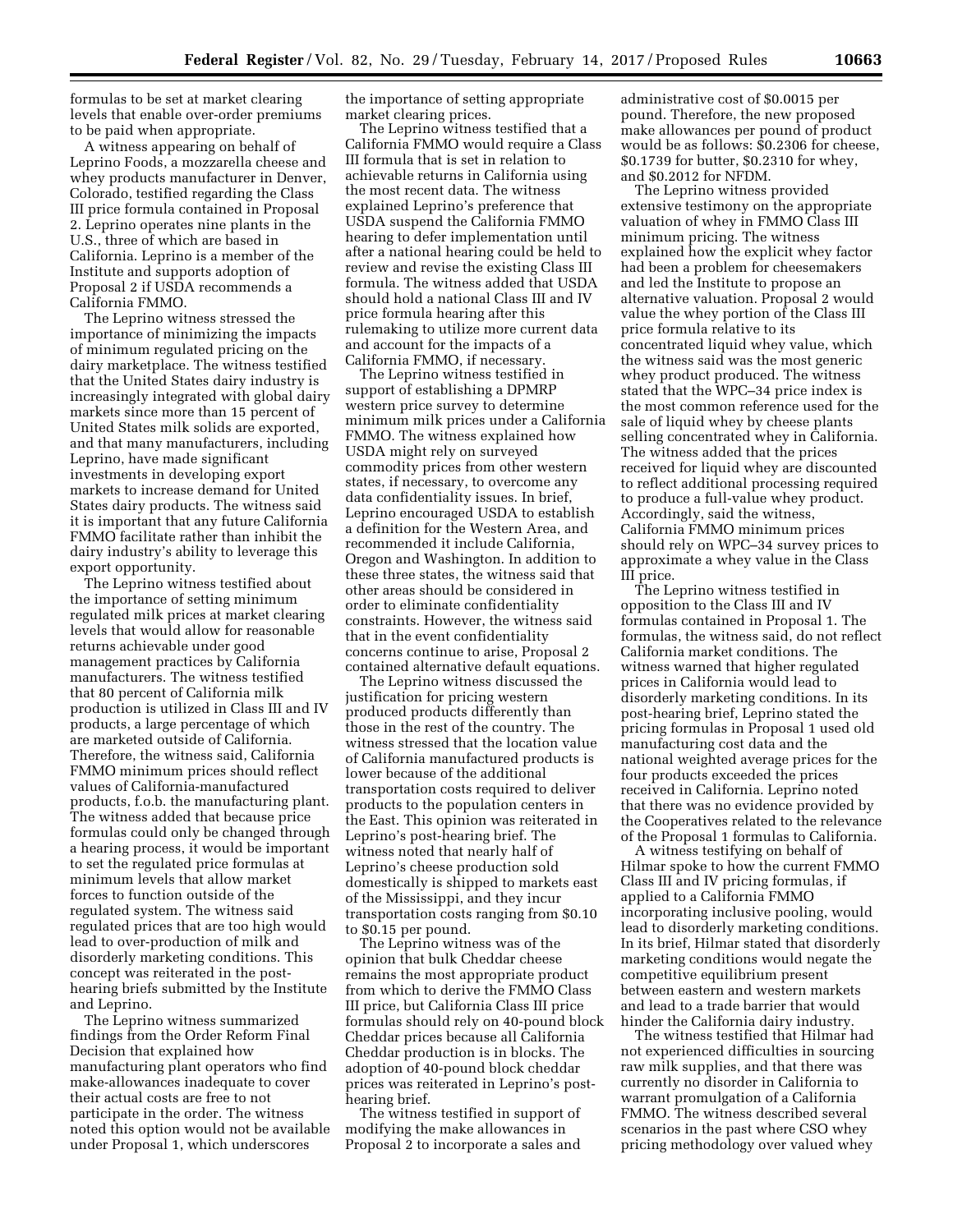and led to disorderly marketing conditions for Hilmar, its independent producer suppliers, and other California dairy farmers, which CDFA was able to remedy through an adjustment to the whey factor.

The Hilmar witness testified that if milk used in California cheese production was subject to the whey factor used in the current FMMO Class III price, the whey product stream in California would be overvalued. Use of that whey factor, along with the inclusive pooling provisions in Proposal 1, would give rise to disorderly marketing conditions.

The Hilmar witness was of the opinion that 2015 California milk production decreased for reasons not relevant to the differences in CSO 4b versus FMMO Class III pricing. Instead, the witness said, production was influenced by low milk powder prices related to global oversupply of milk powder, as well as drought, environmental regulations, and competition for land from other crops.

The Hilmar witness testified that CSO milk prices are minimums, and cooperatives have the ability to negotiate for higher milk prices from their proprietary plant customers. The witness said that Hilmar paid premiums of approximately \$120 million for milk above the CSO 4b price over the last several years. The witness explained that these premiums were paid for milk characteristics such as component content and other market-based factors. The witness added that when CSO 4b prices were temporarily increased through CDFA's adjustment to the sliding scale whey factor, the premiums Hilmar paid for milk decreased.

The Hilmar witness testified that the make-allowances in the FMMO Class III and IV formulas are outdated, and new manufacturing cost studies are necessary. The witness stated that Hilmar's manufacturing costs for cheese and milk powders are higher than those provided for in the FMMO Class III and IV formulas. The witness said that if a California FMMO was adopted with inclusive pooling, it would be impossible for Hilmar to clear the market, unlike in existing FMMOs where manufacturing milk is not required to be pooled.

The Hilmar witness explained that California FMMO minimum milk prices need to reflect local supply and demand conditions. The witness entered Hilmar data showing that prices received for the sale of Hilmar cheese averaged \$0.04 per pound lower than the announced NDPSR weighted average cheese price from 2010 to 2013. This price difference, the witness explained, is a

function of the additional transportation cost incurred by Hilmar to transport product to eastern markets. The witness made similar price comparisons for NFDM and butter.

The Hilmar witness stressed that if California FMMO prices are not reflective of the California market, the California dairy industry will be less competitive in the global marketplace. The witness noted that in 2014, Hilmar exported 10 percent of its cheese, 50 percent of its WPC, and 95 percent of its lactose; and they planned to export all of the skim milk powder to be produced at a manufacturing facility nearing completion in Turlock, California. Inclusive pooling and U.S.-centric milk pricing in California, said the witness, would lead to competitive disadvantages for California manufacturers in international and domestic markets.

The Hilmar witness testified that they produce several types of whey products, but not dry whey. The witness was of the opinion that dry whey is a poor indicator of the value of Hilmar's WPC products. The witness said the potential minimum regulated cost under inclusive pooling provisions in a California FMMO would make production of Hilmar's whey products unprofitable.

In the post-hearing brief submitted by Hilmar, concerns regarding an adequate return on investment were raised. Hilmar was of the opinion that Proposal 1 does not provide an adequate level of return on investment to allow for processors to remain viable. The brief stated that adoption of provisions allowing for handlers to opt not to pool manufacturing milk could alleviate those concerns.

In its post-hearing brief, Hilmar sought to counter the Cooperatives' claim that California manufacturers have a competitive advantage over their FMMO counterparts and thus should be able to pay FMMO minimum prices. Hilmar countered that California handlers have a long-term competitive disadvantage when compared to their FMMO counterparts because of the CSO's mandatory pricing and pooling provisions. Hilmar maintained that the value of milk in California is lower than in the eastern part of the country, and California FMMO price formulas should reflect this reality.

A witness testified in support of Proposal 2 on behalf of Marquez Brothers International (Marquez), a Hispanic cheese manufacturer located in Hanford, California. The witness explained how their company invested in a processing facility in 2004 to address challenges with whey disposal. The witness explained that of the total milk solids they receive, approximately 48 percent is used in cheese, and 52 percent ends up in the whey stream. The formulation of Marquez's whey stream, the witness noted, is approximately 5.11 percent whey cream, 9.45 percent WPC–80, and 85.44 percent lactose permeate.

The Marquez witness testified that out of 57 California cheese plants, 49 plants (19.1 percent of California cheese production) have limited or no ability to process whey. The witness testified that whey disposal had been a burden for their business in the past, costing \$1.5 million per year with no revenue offset and no recognition in the CSO 4b price of whey disposal costs. The witness added that the same problems existed in the FMMO Class III formula price contained in Proposal 1. The witness testified that the reliance on dry whey to price the other solids component of the FMMO Class III price would be inappropriate since cheesemakers must pay producers for the value of whey that can be generated from their milk, regardless of whether that price is actually obtained from the market.

The Marquez witness testified that adoption of Proposal 1 would discourage investment in cheese processing technologies. The witness said that a system of inclusive pooling coupled with other increases in operating costs would lead to competitive difficulties for California cheese plants.

A witness appeared on behalf of BESTWHEY, LLC (BESTWHEY), in opposition to adoption of Proposal 1. BESTWHEY provides consulting services to cheese manufacturing facilities, with a focus on specialty cheeses and whey handling and disposal. According to the witness, Proposal 1 would restrict the growth of California's cheese industry and eliminate most of the small cheese businesses in the state, and Proposal 1's inclusive pricing and pooling would lead to an over-supply of California milk. The witness highlighted the limited number of California plants with whey processing capabilities. The witness supported adoption of Proposal 2 because, according to the witness, it would provide a more realistic value for whey in the other solids price calculation, based on the actual value of liquid whey sold by cheese plants.

A witness appeared on behalf of Klondike Cheese (Klondike), a Wisconsin-based cheese manufacturer. The witness said that Klondike cools its liquid whey by-product and sells it to a larger whey processing facility. The witness provided detailed descriptions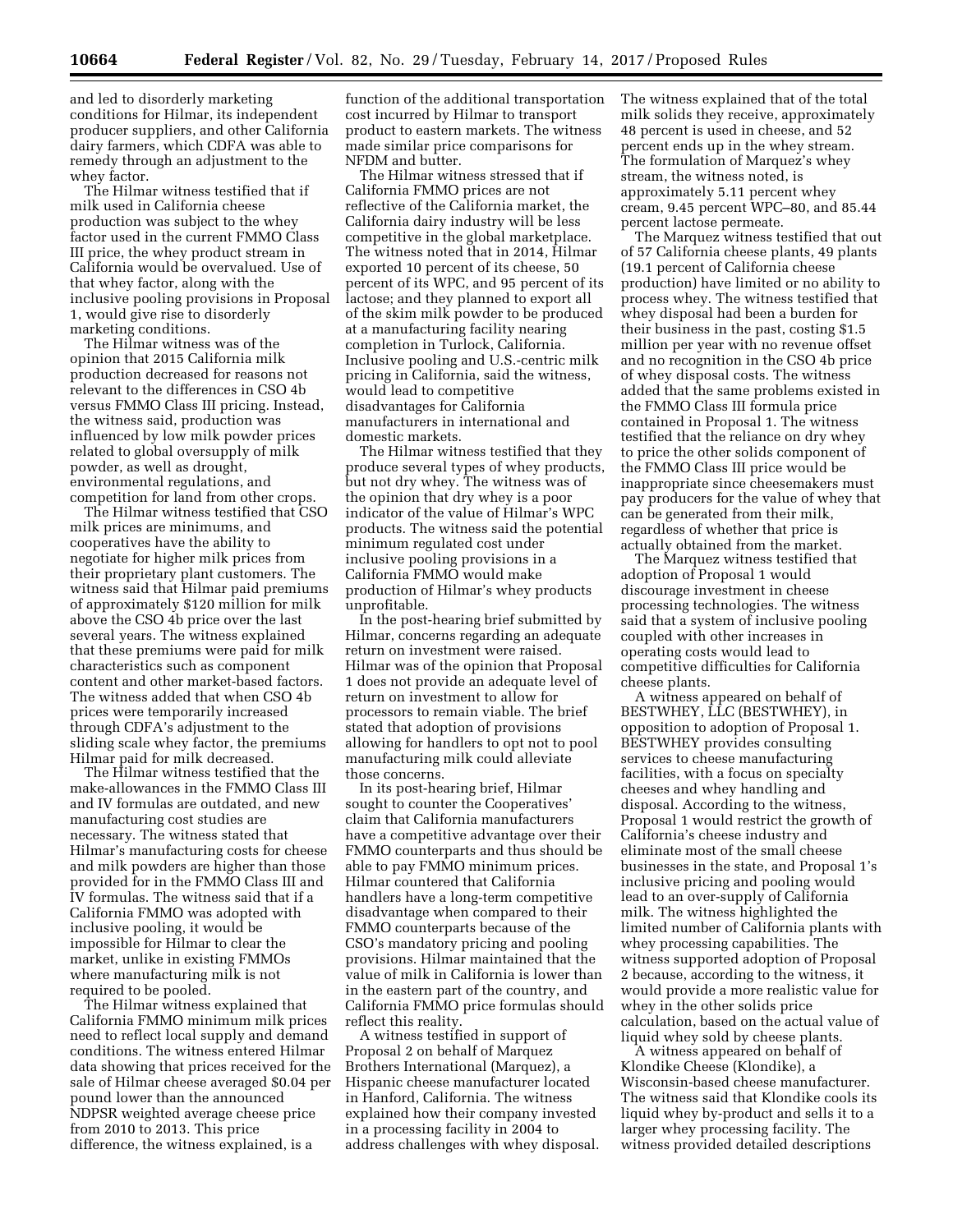of whey processing methodology and the associated costs. The witness testified that basing the other solids price on dry whey markets is inappropriate and does not accurately reflect the revenues from whey at their operation. The witness entered Klondike 2014 data showing an average loss on its whey production of \$0.6516 per cwt of milk.

A witness testified on behalf of Decatur Dairy (Decatur), a cooperativeowned, Wisconsin-based cheese manufacturer, in regards to using dry whey as the basis for the other solids price. The witness provided detailed descriptions of whey processing methodology and the associated costs. The witness said that Decatur sells warm wet whey to a nearby plant for further processing. The witness said that dry whey prices contained in the FMMO product-price formulas did not reflect the revenue they receive from their liquid whey sales, and it is not feasible for them to invest in drying equipment. The witness entered Decatur data for 2012 to 2015 showing average annual losses on its whey production ranging from \$0.0627 to \$0.7114 per cwt of milk.

A consultant witness appeared on behalf Joseph Gallo Farms (Gallo Farms). The witness explained that Gallo Farms owns two dairy farms, as well as cheese and whey processing facilities in California, and supports adoption of Proposal 2. Gallo Farms processes WPC from their own cheese operation and from other cheese facilities.

The Gallo Farms witness testified that if they had been required to pay the FMMO Class III price for milk, they would not have been able to make updates or improvements to their facilities. The witness estimated their cheese costs would have increased by \$0.2237 per pound if Proposal 1 had been in effect from January 2014 through September 2015. The witness was of the opinion that California dairy farmers should not compare the prices received in California to prices received in the Midwest or East Coast, where significant population centers are serviced. The witness characterized the California market as significantly different from eastern markets, as it includes not only the West Coast population centers, but also Mexico and other export markets. The witness was of the opinion that a California FMMO, as provided for in Proposal 1, could lead to the closure of small and medium sized manufacturing plants.

The Gallo Farms witness supported the portion of Proposal 2 that relies on WPC to determine the other solids price, as most whey pricing is related to the WPC market rather than dry whey.

An Institute witness testified regarding Class I pricing. The witness was of the opinion that the policy of assigning Class I milk the highest classified value should be reevaluated, given current market realities. The witness said that Proposal 1 relied on the current Class I price surface and fluid milk pricing system incorporated in the existing FMMOs, while other potential fluid milk pricing options have not been thoroughly investigated. The witness argued that although the ''higher of'' pricing mechanisms dampens Class I sales and limits the ability of fluid milk processors to hedge their Class I milk volumes, the Institute still supported the Class I milk pricing mechanism advanced in Proposal 2.

The Institute witness also testified regarding a technical modification to Proposal 2 that would affect how handlers pay for the milk components used in Class I products and how handler credits for fortifying fluid milk products would be determined. The witness explained that milk standards set by the State of California require a higher nonfat solids content than the Food and Drug Administration standard used elsewhere in the country. California fluid milk processors fortify raw milk with either condensed or nonfat dry milk to meet these higher standards.

The Institute witness described the differences between CSO and FMMO accounting for fluid milk fortification. Under FMMOs, the witness said, handlers account to the pool at the Class IV price for the solids used to fortify milk, but then are charged the twofactor (butterfat and skim) Class I price for the volumetric increase in fluid milk realized through fortification. Under the CSO, handlers account to the pool using a three-factor (butterfat, nonfat solids, and fluid carrier) Class 1 price for all solids used in Class 1 products, but then receive a credit for the solids used to fortify milk to meet the state standards. The Institute witness was of the opinion that the CSO three-factor system, coupled with its fortification credits, is superior to the FMMO system because it encourages orderly milk movements by making fluid milk handlers indifferent to the solids content of milk they receive, and it ensures that Class 1 handlers do not have a regulated milk price advantage over one another. The witness explained that plants receiving milk with a higher solids content might pay a higher Class 1 price for the raw milk, but less for fortification, while plants receiving milk with a lower solids content might pay a lower Class

1 price for the milk, but more for fortification, making both plants competitive with each other. The witness emphasized that in the absence of a fortification credit for meeting the California milk solids requirement, handlers under a California FMMO might make milk sourcing decisions solely to take advantage of a two-factor Class I price formula.

A witness appeared on behalf of Hilmar to outline the history of FMMO surplus milk pricing policies. The witness, referring to decisions from previous FMMO rulemakings and reports, stated that FMMO minimum pricing should be set at levels aligning with net revenues received by manufacturers in the local marketing area in order for milk to ''clear'' the market. Therefore, the witness concluded, USDA must examine the local California market situation when determining appropriate minimum prices in a California FMMO.

A Cooperative witness addressed the alternative Other Solids price formula that was offered by the Institute. The witness stressed that there was not then available a verifiable price series for WPC–34, nor had the Institute presented any third-party WPC–34 manufacturing cost studies. The witness estimated that 86 percent of the Class 4b milk was processed at plants that had whey drying capabilities. In addition, the witness said that the Cooperatives' modified exempt plant provision would exempt as many as 25 of the 57 cheese plants from FMMO minimum price regulation.

# *Findings*

## Handler's Value of Milk

The FMMO program currently uses product price formulas relying on the wholesale price of finished products to determine the minimum classified prices handlers pay for raw milk in the four classes of products. Class III and Class IV prices are announced on or before the 5th day of the month following the month to which they apply. The Class III and Class IV price formulas form the base from which Class I and Class II prices are determined. The Class I price is announced in advance of the applicable month. It is determined by adding a Class I differential assigned to the plant's location to the higher of an advanced Class III or Class IV price computed by using the most recent two weeks' DPMRP data released on or before the 23rd of the preceding month. The Class II skim milk price is announced at the same time as the Class I price, and is determined by adding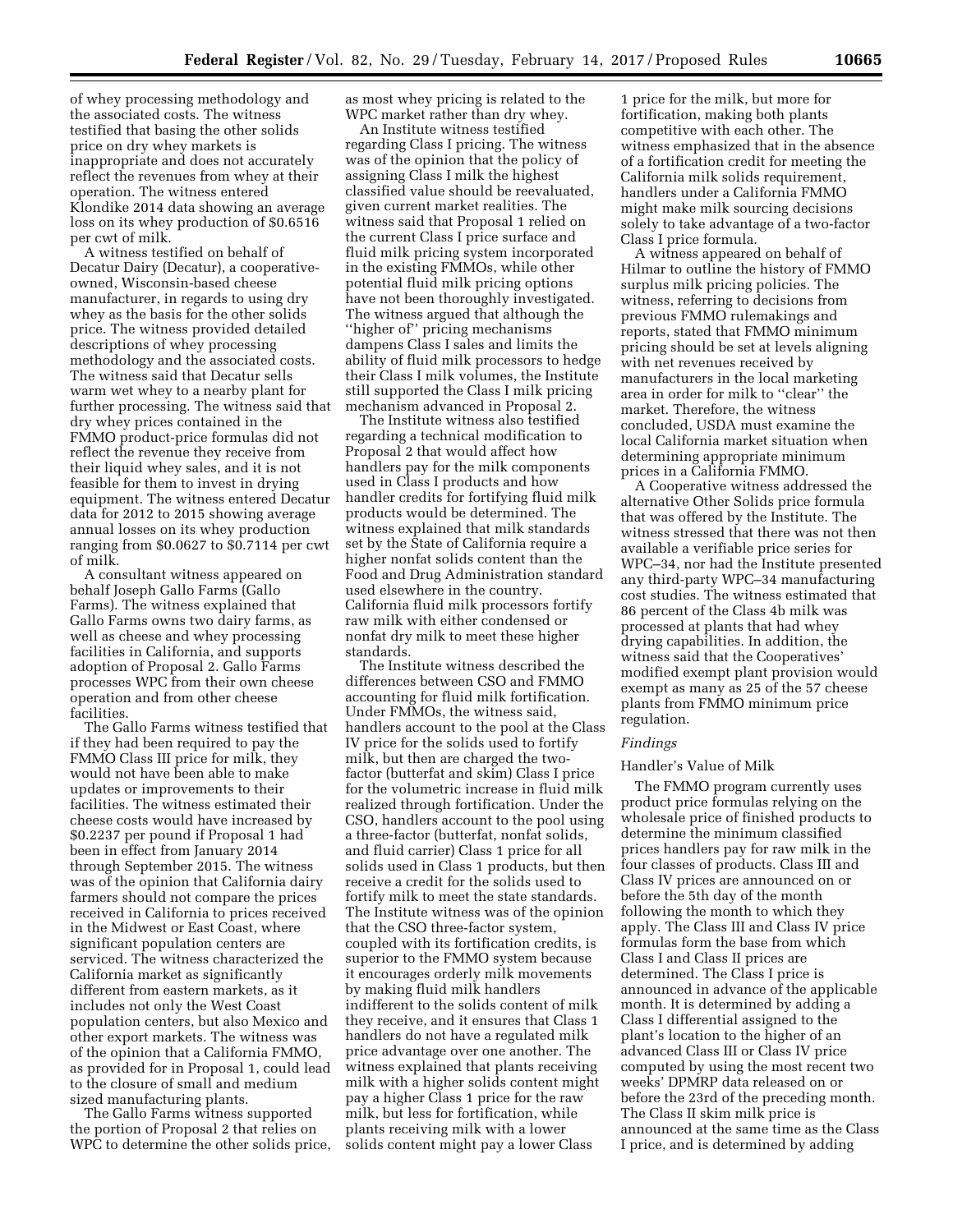\$0.70 to the advanced Class IV skim milk price. The Class II butterfat price is announced at the end of the month, at the same time as the Class III and Class IV prices, by adding \$0.70 to the Class IV butterfat price.

AMS administers the DPMRP to survey weekly wholesale prices of four manufactured dairy products (cheese, butter, NFDM and dry whey), and releases weekly average survey prices in the NDPSR. The FMMO product price formulas use these surveyed products to determine the component values in raw milk. The pricing system determines butterfat prices for milk used in products in each of the four classes from surveyed butter prices; protein and other solids prices for milk used in Class III products from surveyed cheese and dry whey prices, respectively; and a nonfat solids price for milk used in Class II and Class IV products from surveyed NFDM product prices. The skim milk portion of the Class I price is the higher of either the protein and other solids prices of the advanced Class III skim milk price or the NFDM price of the advanced Class IV skim milk price.

The butterfat, protein, other solids, and nonfat solids prices are derived through the average monthly NDPSR survey price, minus a manufacturing (make) allowance, multiplied by a yield factor. The make allowance factor represents the cost manufacturers incur in making raw milk into one pound of product. The yield factor is an approximation of the product quantity that can be made from a hundredweight of milk received at the plant. The milk received at the plant is adjusted to reflect farm-to-plant shrinkage when using farm weights and tests. This endproduct pricing system was implemented as a part of Order Reform on January 1, 2000,29 and last amended on July 1, 2013.30

The pricing methodology described above were proposed by the Cooperatives to apply in a California FMMO and are contained in Proposal 1. The Cooperatives maintain USDA has for many years held that the market for manufactured dairy products is national in scope and that the price of milk used to manufacture those products should therefore be the same across the nation. Proponents of Proposal 1 explained that the commodity prices used in the formulas are based on a survey of prices for manufactured dairy products from plants across the country, including California. They went on to point out that the surveyed manufacturing costs

were from plants in California, as well as in other states. These surveyed costs have been used to determine FMMO make allowances in the product-price formulas since their inception.

The Cooperatives, through witness testimony and post-hearing briefs, stressed that prices used to determine California handlers' value of milk should be based on the same national average factors as those used in the FMMOs. They repeatedly stressed that manufactured products compete in a national market, and therefore California dairy farmers should receive a milk price reflective of those commodity values. The Cooperatives' primary justification for a California FMMO is that the CSO does not provide dairy farmers a milk price reflective of these national values, and they are now seeking to be included in the FMMO system so California dairy farmers can receive prices similar to their counterparts in the rest of the country.

The Institute, through witness testimony and post-hearing briefs, argued that classified prices in a California FMMO must be reflective of the current market conditions in California. They were of the opinion that not only has data used in the formulas become outdated, but that the value of California milk is inherently lower because of California's geographic location in the West and the additional cost of transporting finished product to population centers in the East. They argued that these conditions make it hard for the Institute's dairy manufacturing member companies to remain competitive in the market.

In Proposal 2, the Institute proposed several changes to the current FMMO pricing formulas that would be applicable in California. First, the Institute proposed a western states price series for each commodity surveyed by the DPMRP. If a western price could not be used because of data confidentiality issues, the Institute proposed that a fixed value for each commodity be subtracted from the current NDPSR prices to represent the lower value of products in the West. Second, the Institute suggested that a Western states manufacturing cost survey be conducted to determine relevant California make allowances for each commodity, and if this was not feasible, they proposed specific make allowance levels that they asserted are representative of manufacturing costs in California. Third, they proposed that the NDPSR Cheddar cheese price used in the FMMO protein price formula for California only consider 40-pound block prices. They proposed that 500-pound barrel Cheddar cheese prices should not

be included as they are in current FMMOs.

*Class III and Class IV Pricing.* This decision recommends that the classified and component price formulas used in the 10 current FMMOs 31 be utilized without change in the proposed California FMMO. These formulas were adopted nationally as part of Federal Order Reform and were described at the beginning of this section. The Order Reform Final Decision 32 found that because commodity dairy products compete in the national market, it was appropriate that the raw milk used in those products be priced uniformly across the FMMO system. This hearing record contains testimony explaining the FMMO evolution toward national uniform pricing for manufactured products. Such explanation was also outlined in the Order Reform Final Decision.

In the early 1960s, FMMOs used a Minnesota-Wisconsin (M–W) manufacturing grade milk price series to determine a price for milk used in manufactured products based on the supply and demand for Grade B milk. As Grade B milk production and the number of plants purchasing Grade B milk declined, FMMOs moved to a Basic Formula Price (BFP). The BFP price incorporated an updating formula with the base M–W price to account for the month-to-month changes in the prices paid for butter, NFDM, and cheese. The Order Reform decision recognized that Grade B milk would only continue to decline and that the FMMO system needed a new way of determining the value of producer milk.

As outlined in the Order Reform Final Decision, the goals for replacing the BFP price were: (1) To meet the supply and demand criteria set forth in the AMAA; (2) not to deviate greatly from the general level of the current BFP; and (3) to demonstrate the ability to change in reaction to changes in supply and demand. The product-price and component formulas currently used in the FMMO system were found to be the appropriate market-oriented alternative to the BFP. Additionally, that final decision specifically addressed the national market for commodity dairy products:

''. . . the current BFP may have a greater tendency to reflect supply and demand conditions in Minnesota and Wisconsin rather than national supply/ demand conditions. The formulas in this decision use national commodity price series, thereby reflecting the

<sup>29</sup>*See infra.* 

<sup>30</sup>*See infra.* 

<sup>31</sup> 7 CFR 1000.50 and 1000.52.

<sup>32</sup>Official Notice is taken of FMMO Reform Final Decision: 64 FR 16026.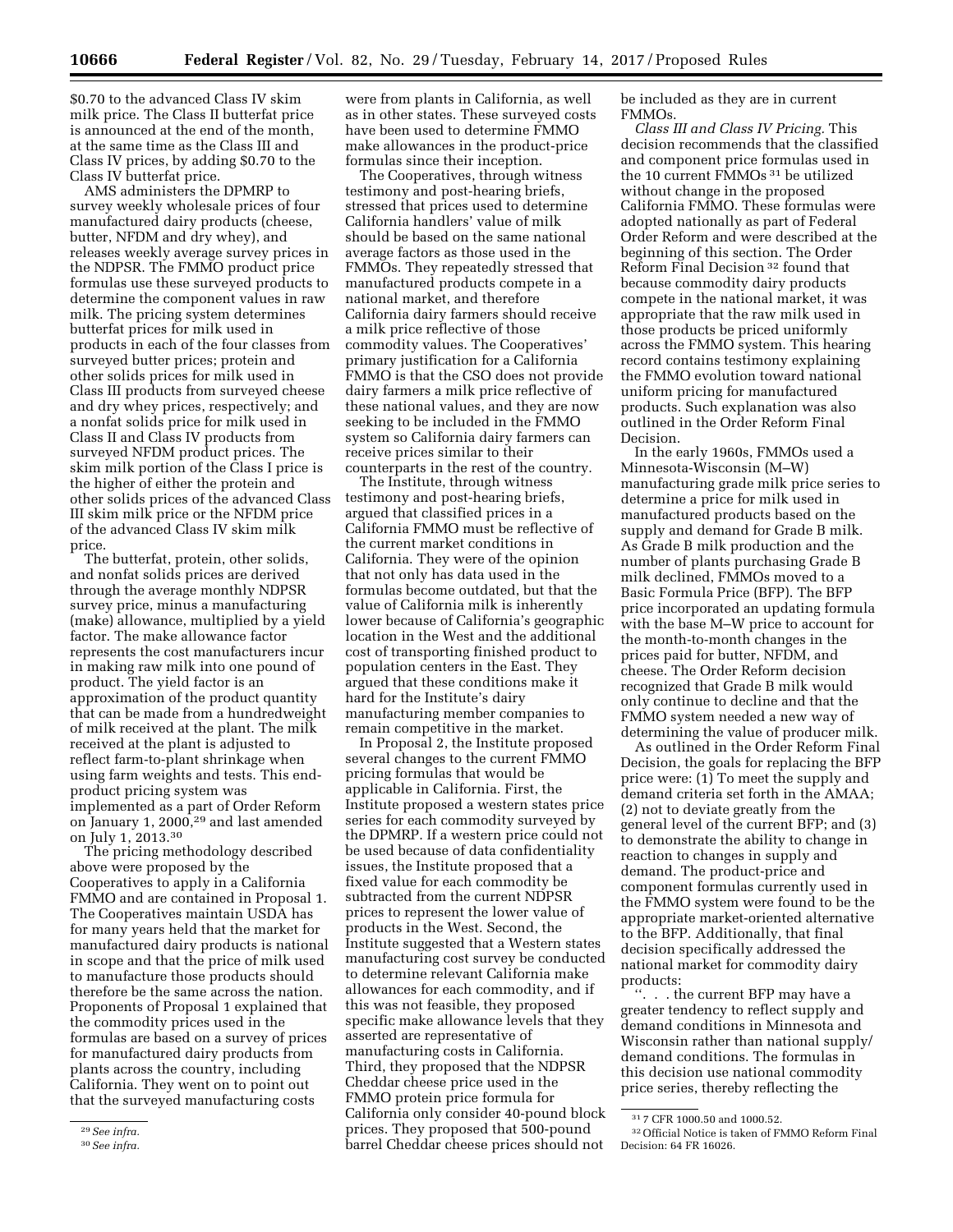national supply and demand for dairy products and the national demand for milk.'' 33

The Department subsequently reiterated the necessity for FMMO classified prices to reflect national markets in a later final decision on Class III and IV pricing when it specifically addressed public comments pertaining to the relationship of the CSO and FMMOs:

''Class III and Class IV dairy products compete in a national market. Because of this, Class III and Class IV milk prices established for all Federal milk marketing order areas are the same.'' 34

This decision finds the prices used in the California FMMO should also reflect the national marketplace for cheese, butter, NFDM and dry whey. The record reflects that commodity products produced in California compete in the same national market as products produced throughout the country. Uniform FMMO price formulas ensure similarly situated handlers have equal minimum raw milk costs regardless of where the handler is regulated. As California is seeking to join the FMMO system, it is appropriate that the milk pooled on the California FMMO be priced under the same uniform price provisions found in all current FMMOs. Additionally, this decision finds that by pricing California milk under these uniform pricing provisions, prices received by farmers whose milk is pooled on the California FMMO would be more reflective of the national market for commodity products for which their milk is utilized. Therefore, adopting a western adjusted price series, a 40 pound only Cheddar cheese price, and California-specific make allowances is not appropriate. As explained below, FMMO price formulas already account for California market conditions; therefore, it is reasonable to use these price formulas in a California FMMO. This decision finds that the national FMMO pricing policy continues to reflect the marketing conditions of the entire FMMO system and is appropriate for adoption in California.

*FMMO product-price formulas generally consist of three factors:*  Commodity price, manufacturing allowance, and yield factor. Product yields contained in the formulas reflect standard industry norms. The yields were last updated in 2013,35 and the record shows that these values continue to reflect current market conditions, as

there was no dispute as to their continued relevancy.

Commodity prices used in the FMMO formulas are announced by AMS in the NDPSR every month and reflect current commodity prices received for products over the previous four or five weeks. While surveyed plant names and locations are not released by USDA, several witnesses testified that California dairy product sales meeting the reporting specifications 36 are included in the NDPSR. These California sales are part of the NDPSR prices used by the FMMOs in the same way that sales from plants located in other areas of the United States are currently included.

FMMO pricing formulas currently contain the following per-pound make allowances: Cheese—\$0.2003, butter— \$0.1715, NFDM—\$0.1678, and dry whey—\$0.1991. These make allowances were last updated in 2013.37 They were determined on the basis of a 2006 CDFA survey (plants located inside of California) and a 2006 Cornell Program on Dairy Markets and Policy (CPDMP) survey (plants located outside of California) of manufacturing costs. The butter and NDFM make allowances were computed by taking a weighted average of the CDFA and CPDMP surveys, weighted by national commodity production volumes, and adjusting for marketing costs. The cheese make allowance was computed by relying solely on the CDFA survey and adjusting for marketing costs. The dry whey make allowance was computed by relying solely on the CPDMP survey and adjusting for marketing costs. California dry whey data was not considered because at the time, it was restricted and therefore not available.

As the record demonstrates, most of the manufacturing allowances already account for California manufacturing costs. In regard to the Institute's position that data used to determine make allowance levels is not current, this decision recognizes 2006 data was used to determine current make allowance levels. Since that time, USDA has not received a hearing request to amend the levels. It may be appropriate to amend these levels in the future, and USDA would evaluate any changes to those levels on the basis of a formal rulemaking record.

Institute witnesses stressed that California manufacturers would be competitively harmed should California FMMO minimum classified prices not reflect a solely western location value. This decision finds that California

manufacturers would not face competitive harm with the adoption of the uniform FMMO prices. Western manufacturing handlers who purchase milk pooled on the Pacific Northwest and Arizona FMMOs already routinely pay these prices. The record reflects that the Institute's primary concern was the adoption of the current FMMO price formulas for California, coupled with the adoption of the inclusive pooling provisions contained in Proposal 1. The provisions recommended by this decision allow handlers to elect not to pool milk used in manufacturing as determined appropriate for their individual business operations. The proposed California FMMO provisions would not prohibit handlers and producers from utilizing the Dairy Forward Pricing Program 38 to forward contract for pooled manufacturing milk.

*Other Solids Price.* Currently, the FMMO system determines the other solids price using the same basic formula used to determine the other component prices: (Commodity price less make allowance) times yield, using dry whey as the NDPSR-referenced commodity price. As the market price for dry whey moves and is reflected in the NDPSR price, it moves the other solids price accordingly.

At the hearing, the Institute proposed an alternative method for computing the whey value in the other solids formula. The Institute argued, in testimony and post-hearing brief, that dry whey is not an appropriate reference commodity for California because little dry whey is produced in the state. Instead, they testified that prices from the more commonly produced WPC–34 should be used. The Institute provided evidence regarding WPC–34 production in California. The record contains testimony explaining how WPC–34 and dry whey production practices and manufacturing costs differ.

This decision finds that prices adopted in the California FMMO should be uniform with all current FMMOs and be reflective of the dry whey market. Therefore, it is not appropriate on the basis of this hearing record to adopt a change in other solids pricing for only one FMMO. The data and testimony presented by the Institute could warrant further consideration, but to consider such a change for only one FMMO is inappropriate. While an academic expert did provide testimony on the record about a WPC–34 manufacturing cost survey, results of the survey, which would be of interest if such a proposal was being evaluated, were not available.

<sup>33</sup>*See infra.* 

<sup>34</sup>Official Notice is taken of FMMO Class III and IV Final Decision: 67 FR 67937.

<sup>35</sup>*See infra.* 

<sup>36</sup> 7 CFR 1170.8.

<sup>37</sup>*See infra.* 38*See* 7 CFR part 1145.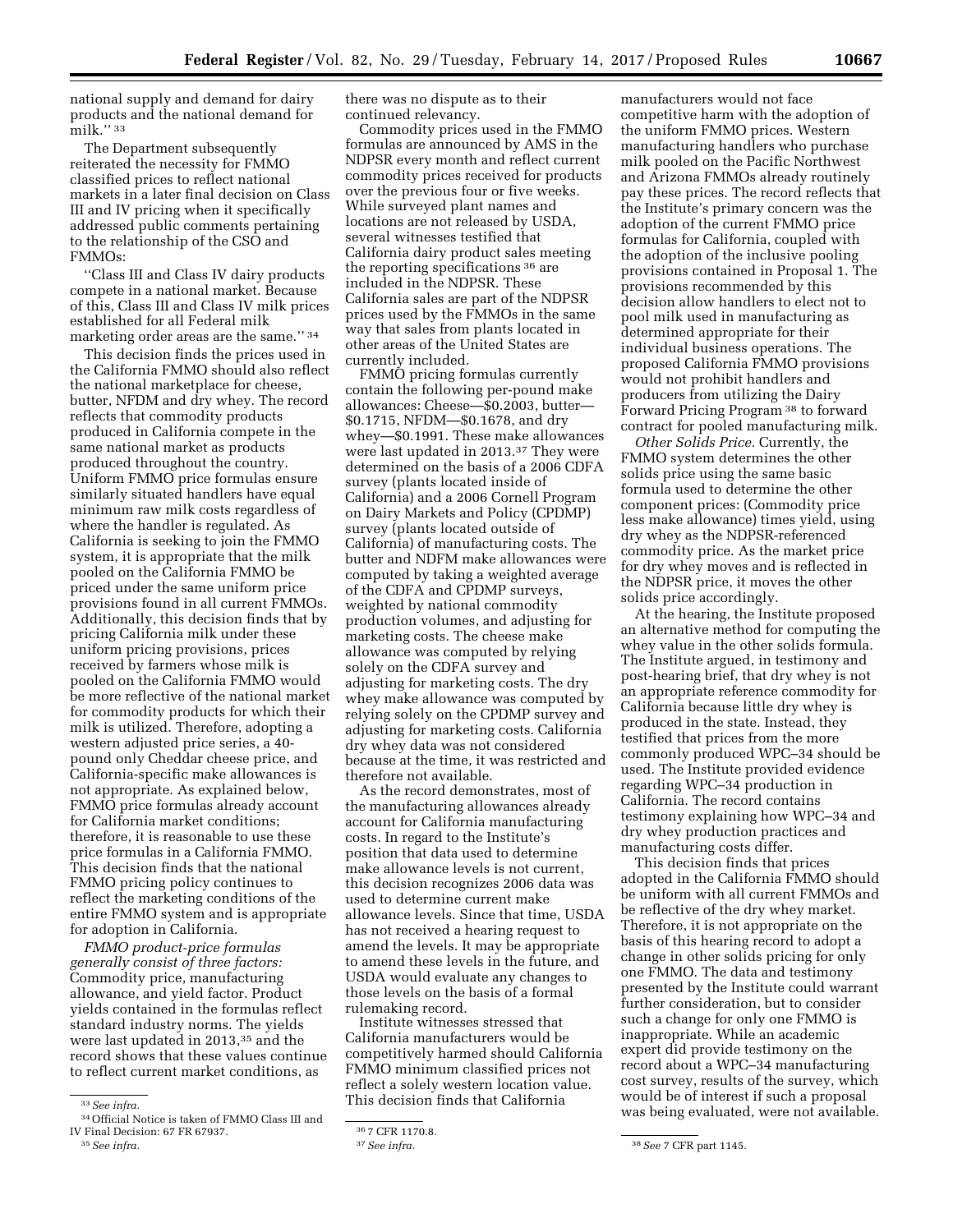*Class II Pricing.* The FMMO system currently prices milk used in Class II products uniformly. The Class II skim milk price is computed as the advanced Class IV skim price plus \$0.70 per cwt. The Class II butterfat price is the Class III butterfat price for the month, plus \$0.007 cents per pound. The \$0.70 differential between the Class IV and Class II skim milk prices adopted in the Order Reform Final Decision was an estimate of the cost of drying condensed milk and re-wetting the solids for use in Class II products.

The record reflects—and this decision finds—that milk pricing in the FMMO system should be as uniform as possible. Therefore, this decision finds that Class II pricing in the California FMMO should be the same as in current FMMOs. Class II pricing in the California FMMO would result in forward pricing the skim portion of Class II while pricing butterfat on a current basis. Butterfat used in Class II products competes on a current-month basis with butterfat used in cheese and butter, and its price should be determined on the basis of the same month's value.

*Class I Pricing.* Currently, FMMOs determine Class I prices as the higher of the advanced Class III or Class IV price, plus a location-specific differential referred to as a Class I differential. Class I differentials have been determined for every county in the continental United States, including California.39 Class I prices paid in all current FMMO's are on a skim/butterfat basis. Handlers who fortify their Class I products have the NFDM or condensed skim used to fortify classified as a Class IV use, and pay the Class I price for the volumetric increase attributed to fortification.

The Cooperatives have proposed that the California FMMO adopt the same Class I pricing structure: The higher of the advanced Class III or Class IV price plus a Class I differential based on the plant location. They argued that the Class I price surface was designed as a nationally coordinated structure and already includes differential levels for all California counties. According to the Cooperatives, any change to the Class I differential surface should be done through a national rulemaking hearing where all interested parties can participate.

The Institute argued, in testimony and post-hearing brief, that the Class I differential surface adopted as part of Order Reform did not consider California in its inception, and is inappropriate for adoption here. The Institute did not offer an alternative.

This decision finds that the Class I price formula contained in Proposal 1, and as currently used in all current FMMOs, is appropriate for the proposed California FMMO. This decision finds that prices for milk pooled on the California FMMO and used in Class I products should be location-specific, since Class I products generally compete on a more local market. Therefore, the Class I differential surface that applies in all current FMMOs is recommended for the California FMMO. As such, Class I prices for milk pooled on the California FMMO would be determined by the higher of the advanced Class III or Class IV milk price announced on or before the 23rd day of the preceding month, plus the Class I differential at a plant's location.

This decision recommends for a California FMMO the same Class I differential surface used in the current FMMOs. Contrary to Institute testimony, this differential surface was determined through a United States Dairy Sector Simulator (USDSS) model that included California supply and demand factors. An academic expert testifying in this proceeding was one of the lead authors of the model and stated that California was included when the model was constructed. This price surface was designed to facilitate the movement of milk to Class I markets without causing disorderly marketing conditions within or across markets. Therefore, it is inappropriate on the basis of this hearing record to make a change to this nationally coordinated Class I price surface.

The Institute repeatedly argued that the Department did not consider California when determining the nationally coordinated Class I price surface. Prior to January 1, 2000, there were 31 FMMOs. As part of the 1996 Farm Bill, the Department was instructed by Congress to consolidate the existing orders into as few as 10, and no more than 14, FMMOs, reserving one place for California. Since California stakeholders did not express a desire to enter the FMMO system at that time, the Order Reform process only considered the FMMO marketing areas in existence at the time for consolidation. In the Order Reform Final Decision, the reference to ''not including the State of California'' 40 pertained to determining appropriate consolidated marketing areas, not the analysis pertaining to Class I pricing, which included California.

*Three-Factor FMMO Class I Pricing and Fortification.* The Institute proposed that California Class I prices

be paid on a 3-factor basis: Butterfat, nonfat solids and fluid carrier, as well as incorporate a fortification credit similar to what is currently provided for in the CSO. The fortification credit offered in Proposal 2 provides a credit to a Class I handler's pool obligation for the NFDM or condensed skim milk a handler uses to fortify Class I products to meet the State's higher nonfat solids content requirement. The proposed fortification credit would be paid out of the California FMMO marketwide pool funds.

The Institute explained these two features are currently provided for in the CSO and work together to financially assist Class 1 handlers in meeting the State-mandated higher nonfat solids content for Class 1 products. The Institute explained that handlers receiving high solids milk pay a higher Class 1 price, but use less solids to fortify Class 1 products, and thus incur less cost to meet the state's nonfat solids standards for fluid milk products. Conversely, handlers purchasing low solids content milk pay a lower Class 1 price, but then incur a higher cost to fortify their Class 1 products. The Cooperatives supported this concept in their post-hearing brief.

The current FMMO system prices all Class I skim milk at the same price regardless of the solids content. The record does not contain enough justification to deviate from the uniform treatment of Class I pricing. Therefore Class I milk pooled on the California FMMO will be paid on a skim and butterfat basis. This uniform treatment will avoid disorderly marketing with adjacent or other Federal orders, as handlers could seek to engage in inefficient milk movements solely for the purpose of seeking a Class I price advantage.

Current FMMOs do not provide credits to a handler's pool obligation for fortification of Class I products. Instead, NFDM or condensed skim used to fortify Class I products is classified as a Class IV product on a skim equivalent basis. The volumetric increase due to fortification is classified and priced as Class I. Proposal 2 contains this same system of credits to a handler's pool obligation for fortification.

The record reflects that the CSO fortification credit system is also included in Proposal 2. The record indicates the CSO fortification credit system was designed in response to California's legislatively mandated higher nonfat solids standard for Class 1 products. The record does not address how incorporation of the CSO fortification credit system would operate in the context of the existing

<sup>39</sup> 7 CFR 1000.52. 40*See infra.*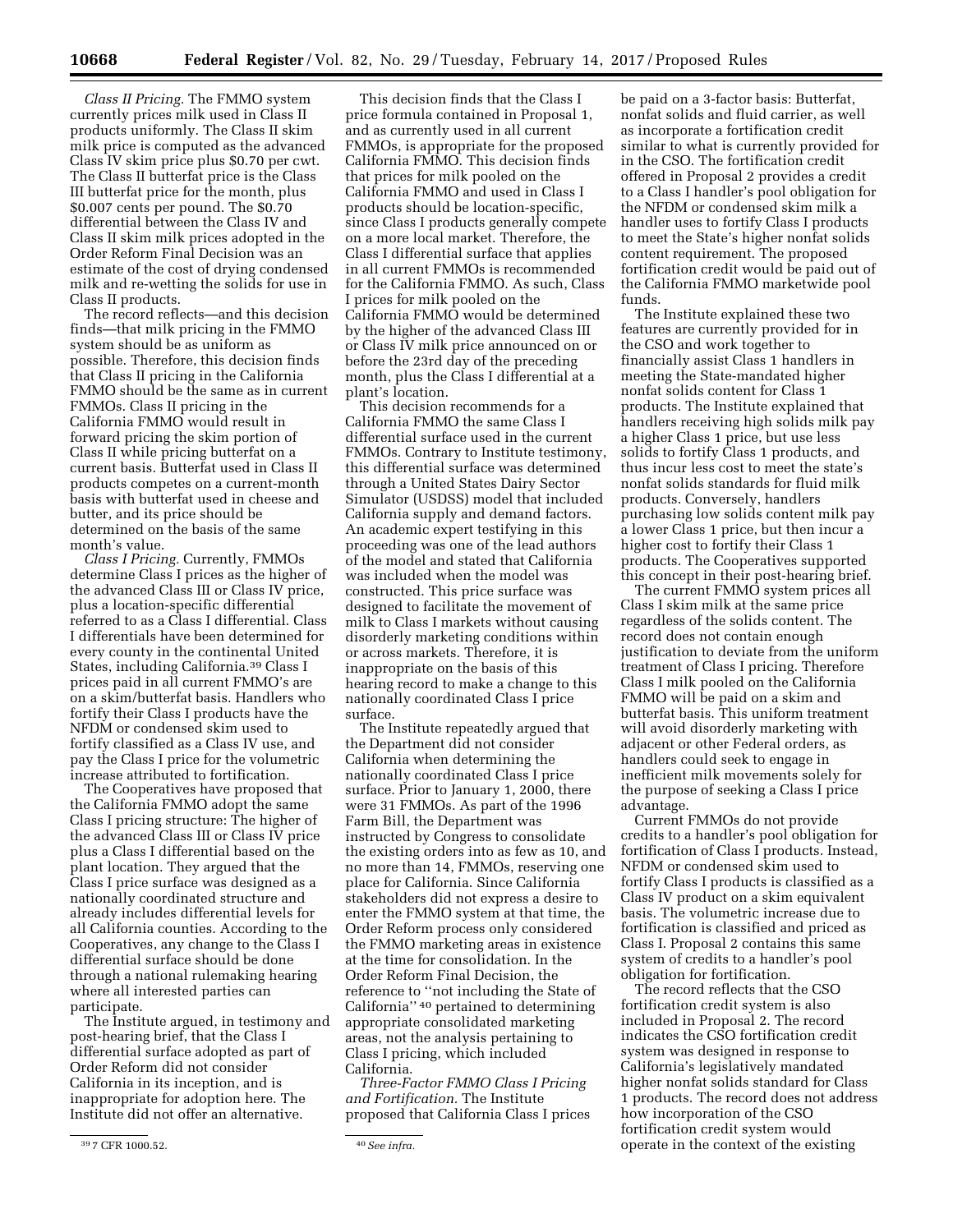FMMO fortification classification provisions without resulting in a double credit for fortification.

This decision does not find justification for incorporating into the California FMMO a modification to how the FMMO system uniformly addresses fortification of Class I products. As described above, and as contained in the proposed classification structure in both Proposals 1 and 2, the California FMMO would provide a lower classification for products used to fortify Class I products. Handlers would only be charged the Class I price on the volumetric increase in Class I products resulting from fortification.

In its post-hearing brief, the Institute filed a Negative Inference Motion asserting that because the Cooperatives did not enter into the record of this proceeding a study they commissioned evaluating their proposed milk pricing provisions, USDA should conclude that the study results contradict the Cooperatives' justification for adopting the price formulas contained in Proposal 1.

It is left to the discretion of the trier of fact to determine whether or not a negative inference will be drawn from the failure to present any specific piece of evidence under one party's exclusive control. The USDA finds that the recommended pricing provisions are properly based on testimony of those witnesses who appeared and the evidence that has been presented by all parties on the record.

### Producer's Value of Milk

Currently, 6 of the 10 FMMOs utilize multiple component pricing to determine both the handler's and producer's value of milk. In the six orders, producers are paid for the pounds of butterfat, pounds of protein, pounds of other solids of milk pooled, as well as a per hundredweight (cwt) price known as the producer price differential (PPD). The PPD reflects the producer's pro rata share of the value of Class I, Class II, and Class IV use in the market relative to Class III use. The Class III butterfat, protein, and other solids prices are the same component prices charged to handlers based on the value of the use of milk in Class III. In four of these six FMMOs, there is an adjustment to the producer's payment for the somatic cell count (SCC) of the producers' milk.

Proposal 1 and Proposal 2 seek to pay producers on a multiple component basis for the milk they produce. As will be discussed below, the proposals differ on how they would apply a PPD to producer payments. Unlike Proposal 2, Proposal 1 does not specify a somatic

cell adjustment to the producer's value of milk.

The record reflects that milk use in California is concentrated in manufactured dairy products. In 2015, California Class 1 utilization was 13 percent, Class 2 and Class 3 utilization combined was 8.6 percent, while 78.4 percent was used in Class 4a and Class 4b products (cheese, butter and dried milk powders). As California is clearly a manufacturing market, it is appropriate for producers to be paid for the components they produce that are valued by the manufacturers. Therefore, this decision recommends producer payments on a multiple component basis. Producers would be paid for the butterfat, protein, and other solids components in their producer milk and for the cwt of milk pooled.

This decision recommends that producers be paid a PPD calculated in the same manner as six current FMMOs. The PPD represents to the producer the value from the Class I, Class II, and Class IV uses in the pool that they are entitled to share because they participate in the FMMO pool. In general, the PPD is computed by deducting the Class III component values from the total value of milk in the pool, and then dividing the result by the total pounds of producer milk in the pool. The PPD paid to producers participating in the California FMMO pool would be adjusted to reflect the applicable producer location adjustment for the handler location where their milk is received.

Therefore, under the proposed California FMMO, the minimum payment to producers would be determined by summing the result of: Multiplying the hundredweight of a producer's milk pooled by the PPD adjusted for handler location; multiplying the pounds of butterfat in the producer's milk by the butterfat price; multiplying the pounds of protein in a producer's milk by the protein price; and multiplying the pounds of other solids in a producer's milk by the other solids price.

Proponents of Proposal 1 proposed distributing the PPD value across the butterfat, protein and other solids components, based on the average value each component contributed to the Class III price during the previous year. The Cooperatives purported that the PPD is confusing to producers, particularly when it is negative, and spreading the value of the PPD across the components would be a simpler method of distribution.

The PPD is the difference between value associated with all the milk pooled during the month and the

producers' value for the butterfat, protein, and other solids priced at the Class III component prices for the month. In general, if the marketwide utilization value of all milk in the pool, on a per cwt basis, is greater than the marketwide utilization value of the producer's components priced at Class III component values, dairy farmers receive a positive PPD.

A negative PPD occurs when the value of the priced producer components in the pool exceeds the total value generated by all classes of milk. This is possible since all producer components are priced at the Class III components values, but pooled milk is utilized in all four classes, each with its own separately derived value.

Specifically, negative PPDs can happen when large increases occur in NDPSR survey prices from one month to the next resulting in the Class III price (announced at the close of the month) exceeding, or in a close relationship to, the Class I price (announced in advance of the month). Negative PPDs can also occur in markets with a large Class IV use when the Class IV price is significantly lower than the Class III price. A negative PPD does not mean that there is less total revenue available to producers. It often means the Class III component values are high relative to Class I prices. Because component values are the biggest portion of a producer's total revenue, high component prices coupled with negative PPDs often result in higher *overall* revenue to producers than when component prices are lower and PPDs are large and positive.

This decision does not find justification for distributing the PPD through the component prices as offered in Proposal 1. Current FMMO producers receive and understand that the PPD represents the additional value from the higher classified markets that they are able to share because they participate in the FMMO. This includes times when the PPD is negative.

While the proponents claim a negative PPD is confusing, this decision finds that distributing the PPD through the component prices would distort market signals to producers. As in the current FMMOs, a negative PPD in the California FMMO would inform producers that component values are rising rapidly. Regulated FMMO prices should not block those market signals. Producers in other FMMOs have been able to adapt to a multiple component pricing system that incorporates an announced PPD. This decision finds that California producers can do the same.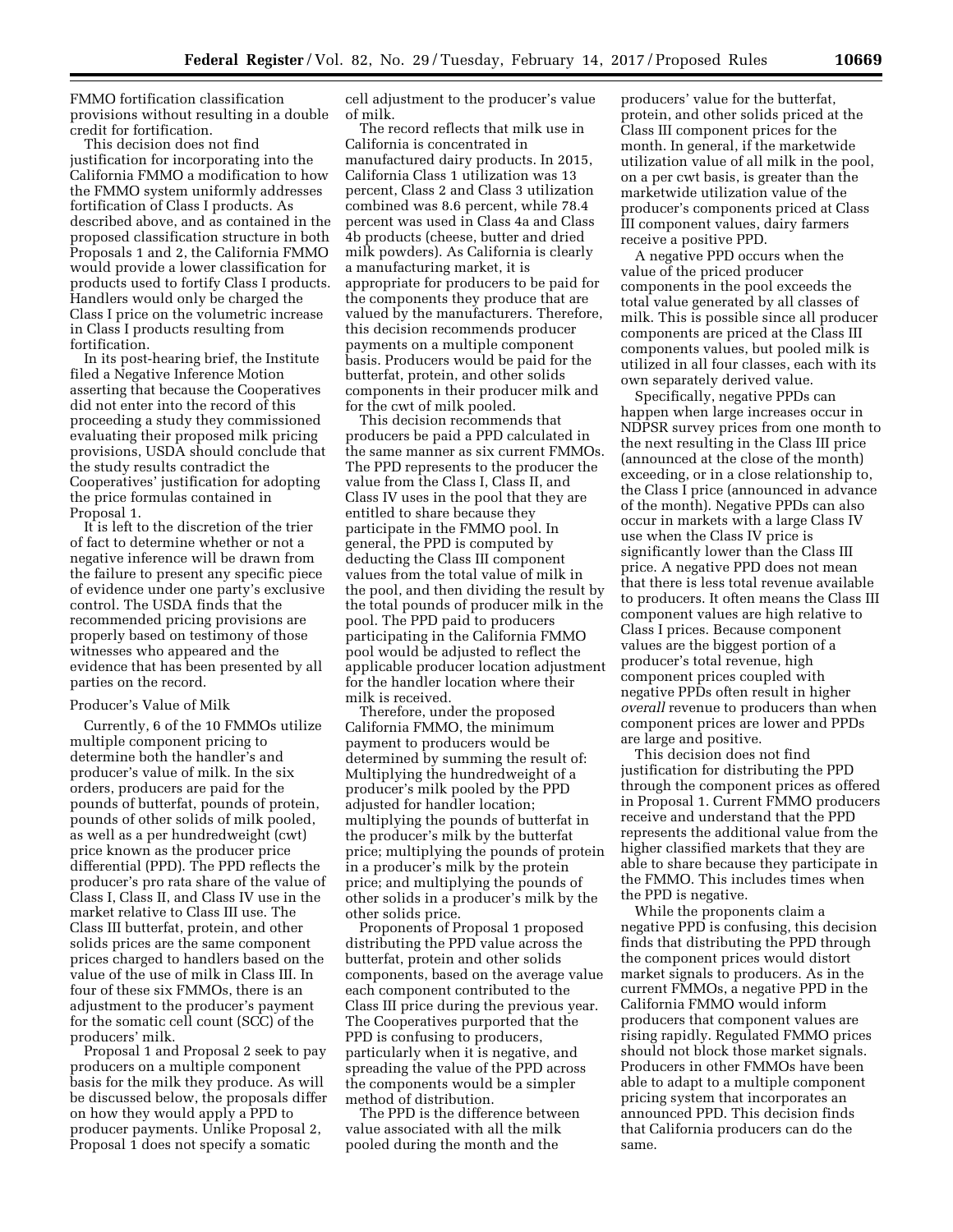Four of the current FMMOs provide for a SCC adjustment on producer milk values. The CSO does not include any such adjustment. Proposal 1 did not include a provision for a SCC adjuster, and a Cooperative witness specifically testified against its inclusion. Proposal 2 included a SCC adjuster, but no Proposal 2 witnesses testified regarding this aspect of their proposal. This decision does not recommend a SCC adjuster for the California FMMO, as the record does not contain evidence to support its inclusion.

This decision proposes that handlers regulated by the California FMMO should be allowed to make various deductions from a producer's milk check, identical to what is allowed in the current FMMOs. These deductions include such things as hauling expenses and National Dairy Promotion charges, as well as other authorized deductions such as insurance payments, feed bills, equipment expenses, and other dairy related expenses. Authorized deductions from the producer's check must be authorized in writing by the producer. For the California FMMO, authorized deductions would include any assessment identified by CDFA for the payment of California quota values. A quota assessment would be authorized upon announcement by CDFA; it would not have to be authorized in writing by the producer.

Some hearing witnesses suggested that changes to the FMMO pricing system need to be considered in a separate rulemaking proceeding before California producers vote on a FMMO. This decision finds no justification for California producers to wait for a decision on a California FMMO until after what would most likely be a lengthy proceeding on national FMMO pricing. California producers should have the opportunity to vote on whether to join the FMMO system and adopt the provisions recommended in this decision with the full awareness that prices can be re-evaluated at a future hearing.

## **8. Pooling**

This section addresses the pooling provisions of the recommended California FMMO. A summary of testimony for the pooling provisions contained in Proposals 1 and 2 is provided below. Additionally, Proposal 4 is addressed in this section as it seeks to allow handlers the ability to elect partially regulated distributing plant status with respect to milk received from farmers located outside of the marketing area. Proposal 4 would continue the practice of handlers paying the plant blend price for milk produced

from outside of the state, instead of the market's blend price, since such interstate transactions cannot be regulated by the State. Essentially, Proposal 4 pertains to whether or not out-of-state milk would be incorporated into the proposed California FMMO marketwide pool and therefore it is addressed in this section.

This decision recommends pooling provisions for a California FMMO that are conceptually similar to the current 10 FMMOs, but tailored for the California market. The recommended pooling provisions are performance based and designed to determine those producers who consistently supply the Class I market, and therefore should share in the revenues from the market. There would be no regulatory producer payment difference given to milk based on the location of the dairy farm where it was produced.

# *Summary of Proposals*

A Cooperative witness testified regarding the pooling provisions contained in Proposal 1. The witness said the Proposal 1 pooling provisions are designed to address the wide disparity in producer and handlers prices that currently exists in California when compared to the FMMO system. The witness stated that in order to design adequate California pooling standards, the Cooperatives evaluated historical producer blend prices using both CSO classified prices and the proposed California FMMO classified prices, from January 2000 through July 2015. The witness estimated that producer blend prices would have averaged \$14.65 per cwt using CSO classified prices and \$15.22 per cwt using the proposed California FMMO classified prices, an average difference of \$0.57 per cwt. The witness' analysis showed that in every month, the estimated CSO blend price was less than the FMMO blend price, and that in using the most recent data (January 2015 through July 2015) the average difference was \$0.86 per cwt. The witness stressed that to bring California producer blend prices in closer alignment with FMMO producer blend prices, the pooling provisions of a California FMMO must require the pooling of all classified use values.

The witness was of the opinion that California's combination of low utilization in the higher valued classes (Class 1, 2, and 3) and a stateadministered quota program requires strict pooling provisions to prevent handlers from electing not to pool a significant portion of California milk each month. The witness was of the opinion that when the California

overbase price is below Class 4a or 4b prices, there is an incentive to not pool milk in those classes because the handler can avoid a payment into the marketwide pool. The witness stated that from January 2000 through July 2015, the California overbase price was below either the Class 4a or 4b price 91 percent of the time. Thus, in those months, if not all milk was pooled, producers would receive different minimum prices—those producers whose milk was pooled would receive the minimum FMMO blend price, and those producers whose milk was not pooled had the potential to receive a higher price because the handler avoided sharing the additional revenue with all the producers in the market through the marketwide pool. This concern regarding producer price disparity was reiterated in the Cooperatives' post-hearing brief.

The Cooperative witness added that even after adjusting producer blend prices to account for quota payments  $(-\$0.37)$ , transportation credits  $(-\$0.09)$ , and RQAs (\$0.03), there would be a financial incentive to not pool a significant portion of California milk in most months. Using the pricing provisions contained in Proposal 1, the witness estimated that from August 2012 through July 2015, handlers would have chosen not to pool Class III or Class IV milk 94 percent of the time. The consequence, the witness emphasized, would not only be unstable producer prices, but the inability of the FMMO to achieve uniform producer prices. The witness stressed that to accumulate the revenue needed to provide adequate, uniform producer blend prices and facilitate orderly marketing, all the milk delivered to California plants must be pooled. While provisions requiring all milk to be pooled cannot be found in another FMMO, the witness explained that FMMO pooling provisions have always been tailored to the market and the pooling provisions contained in Proposal 1 are no different. The Cooperatives' post-hearing brief stressed California's need to have tailored pooling provisions that are different from other FMMOs. The Cooperatives' brief reiterated that allowing for milk to not be pooled would inhibit a California producer's ability to receive the national FMMO prices they are seeking.

The witness proceeded to describe the proposed pooling provisions contained in Proposal 1. The witness explained that under Proposal 1, any California plant receiving milk from California farms would be qualified as a pool plant, and all California milk delivered to that plant would be qualified as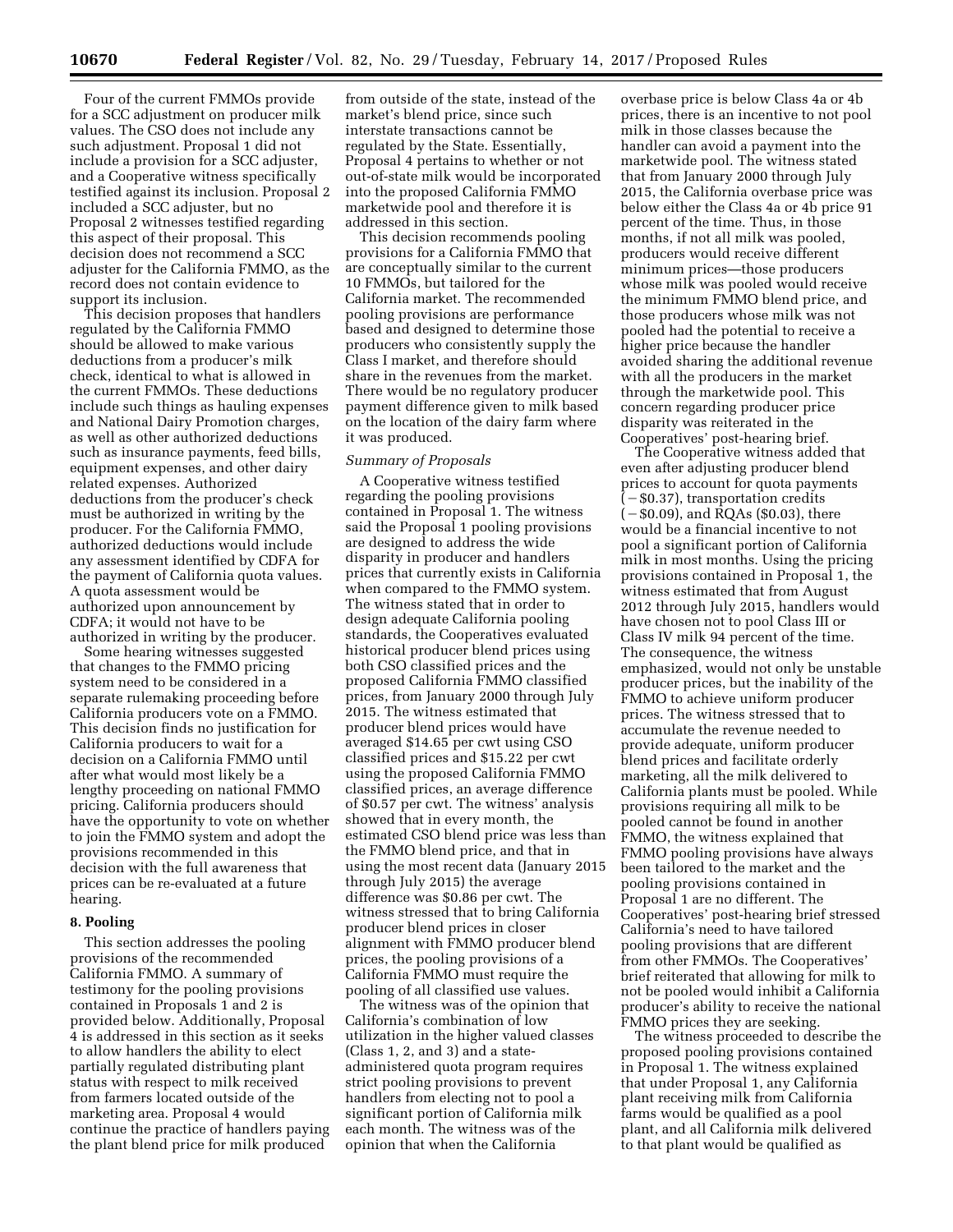producer milk. The witness said Proposal 1 also contains provisions for plants located outside of the marketing area that demonstrate adequate service to the California Class I market to qualify as pool plants on the order. The witness highlighted an additional provision that would regulate all plants located in Churchill County, Nevada, and receiving milk from farms located in Churchill County or California. According to the witness, producers in the Churchill County milkshed have historically supplied milk to the California Class 1 market and this provision would ensure they could remain affiliated. The witness proposed the partially regulated distributing plant (PRDP) provision should be the same as in other FMMOs; a plant qualifies as a PRDP if the plant does not have more than 25 percent of the plant's total disposition within the marketing area.

The Cooperative witness defined a producer as any dairy farmer producing Grade A milk received by a pool plant or a cooperative handler. This provision allows for dairy farmers located inside or outside of the marketing area to qualify as producers under the order, the witness added. The witness said a majority of the producer milk pooled on a California FMMO would be milk received by a pool plant directly from qualified producers or cooperative handlers. Proposal 1 also contains a provision to allow producer milk to be pooled in the order if it was received by a cooperative handler, the witness noted.

The Cooperative witness explained that Proposal 1 prohibits milk from being diverted to nonpool plants outside of the marketing area and remaining qualified for pooling on a California FMMO until five days' production is delivered to a pool plant, and subsequently diversions are limited by the amount the plant delivers to distributing plants. The witness said the California market appears to have an adequate reserve supply of Class I milk, so strict diversion limit standards are needed to ensure that additional milk being pooled is needed in the market.

The Cooperative witness provided examples of previous FMMO changes that the witness described as significant policy shifts, including the elimination of individual handler pools in favor of marketwide pools, the regulation of large producer-handlers, adoption of multiple component pricing, and the establishment of transportation credit programs. The witness said that in these examples the Department found it appropriate to significantly deviate from historical precedent because market conditions justified such changes. The

witness stated that Federal Order Reform provided a FMMO foundation that was national in scope, while also allowing for some provisions to be tailored to meet the marketing conditions of individual orders. The witness concluded that the AMAA provides the Department the flexibility to tailor pooling provisions, and Proposal 1 recognizes the unique needs of the California market.

Another Cooperative witness offered testimony modifying Proposal 1 to include call provisions. The witness explained that call provisions are currently contained in the CSO, and while not often utilized, their existence alone encourages milk to be supplied to fluid processing plants when needed. As proposed, the witness said, call provisions should only be used on a temporary basis when the market's milk supply cannot meet distributing plant demand, not when an individual distributing plant is short on milk.

The Cooperatives' post-hearing brief reiterated the justification for the inclusive pooling provisions contained in Proposal 1. The brief stressed that the AMAA authorizes the pooling of milk, irrespective of use.

The Cooperatives' post-hearing brief also offered a modification to extend exempt plant status to small plants that process products other than, or in addition to, fluid milk products. The modification would increase the exempt plant production limit from route sales under 150,000 pounds of fluid milk product to sales under 300,000 pounds of milk in Class I, II, III or IV products during the month. The brief explained that this would allow for small fluid and manufacturing plants to be exempt from the pricing and pooling provisions of the order that would otherwise be required to participate in the marketwide pool.

A witness testifying on behalf of Western United Dairymen said that without inclusive pooling provisions, as outlined in Proposal 1, handlers could opt not to pool large amounts of milk. The witness said this would have a substantial impact on the pool value and consequently lower blend prices to those producers who remain pooled.

An Institute witness testified regarding the pooling provisions contained in Proposal 2. The witness explained how current FMMO provisions work together to assure an adequate milk supply for fluid use. First, said the witness, higher Class I revenues attract producers and producer milk to participate in the pool, then pooling provisions direct the producer milk to fluid plants. Class I plants, which by regulation are required to be

pooled and pay the higher Class I price, receive in exchange the assurance that the regulations provide them an adequate supply of milk, the witness explained. The witness summarized a previous USDA decision finding that performance-based pooling provisions are the appropriate method for determining those producers who are eligible to share in the marketwide pool. The witness stressed that performancebased pooling provisions are essential in maintaining orderly milk movements to Class I.

The Institute witness objected to the Cooperatives' assertion that Class I premiums would be sufficient to move milk to Class I use. The witness was of the opinion that Class I plants already pay a high regulated Class I price and they should not have to pay additional over-order Class I premiums to attract milk to their plant. The witness questioned the purpose of Class I differentials if the use of premiums would be the primary way to attract milk for fluid uses in a California FMMO.

The Institute witness also spoke to Proposal 1's dependence on transportation credits to ensure that the Class I market is served. The witness was of the opinion that transportation credits are not an appropriate substitute for performance-based pooling standards.

The Institute witness testified that Proposal 1 provides no incentive for plants to serve the Class I market in order to qualify its producers to share in the market's Class I revenues. Instead, said the witness, Proposal 1 would allow plants to gain access to Class I revenues for their producers without bearing any burden in servicing the Class I market, thus making pooling provisions ineffective.

Another issue the Institute witness highlighted was inclusive pooling provisions in combination with regulated classified prices that are not market-clearing. If regulated classified prices are set above what a plant can pay for that milk, the witness stressed that many of those plants would exit the industry and available market plant capacity would shrink. According to the witness, this would lead to uneconomic milk movements as excess milk would need to find willing processing capacity.

The Institute witness opposed Proposal 1's provision to automatically grant pooling status to any dairy manufacturing plant located in Churchill County, Nevada. The witness said that all plants, whether located in state or out of state should qualify for pooling by meeting appropriate performance-based pooling standards.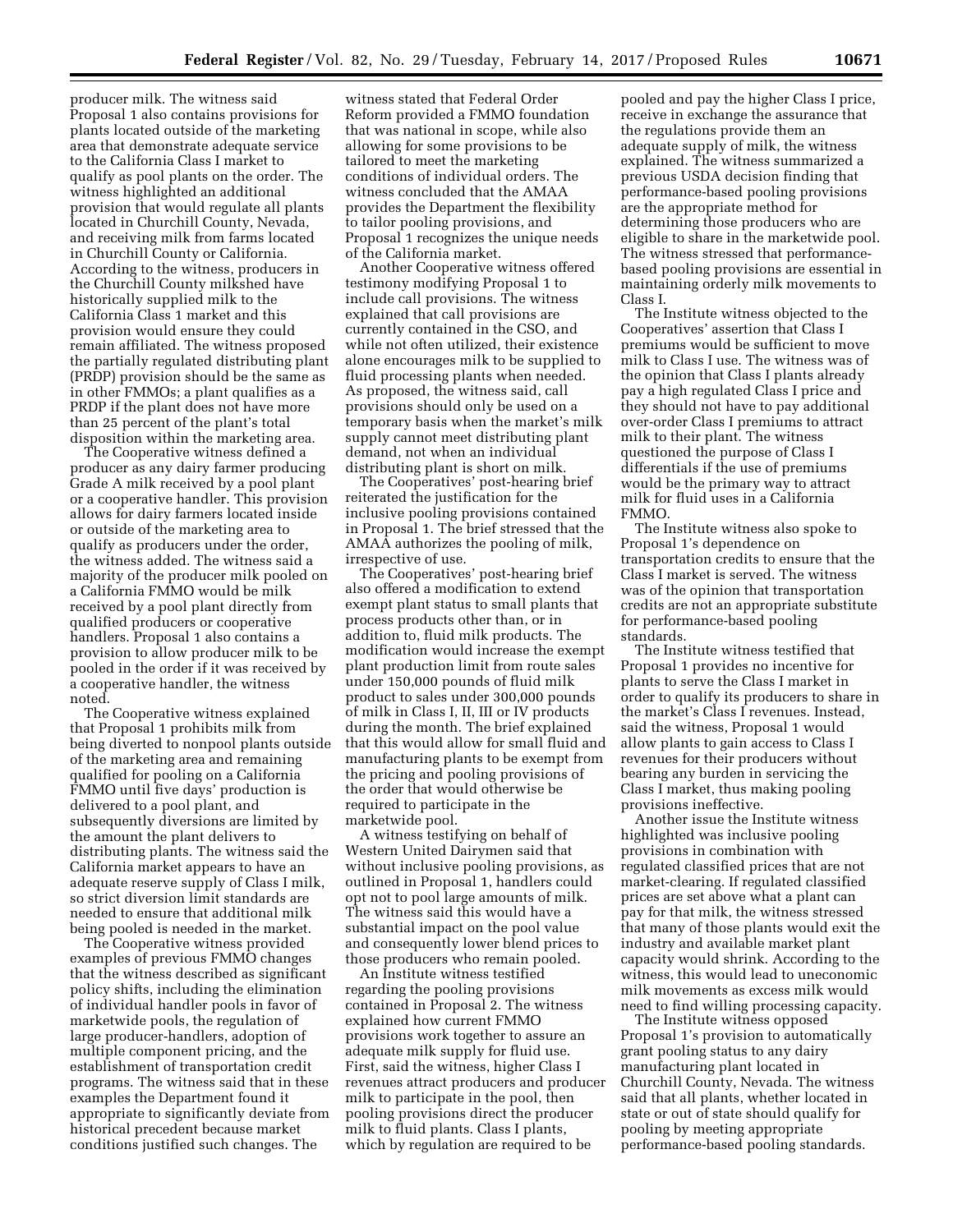The Institute witness concluded that pooling standards play a pivotal role in ensuring consumers an adequate supply of fluid milk. Inclusive pooling challenges the usefulness of pooling standards by allowing producers and handlers to benefit from the pool without actually being required to serve the Class I market, the witness said. The witness urged the Department to adopt the performance-based pooling standards contained in Proposal 2.

The Institute's post-hearing brief reiterated its position that the Department's policy has consistently ensured marketwide pool proceeds are distributed to those that demonstrate service to the Class I market. The brief maintained this standard should be upheld through performance-based pooling standards in a California FMMO. The Institute stressed that the inclusion of provisions to recognize the California quota program is not an adequate justification to exclude performance-based pooling standards.

The Institute also raised the issue in its post-hearing brief that adoption of mandatory pooling in California would result in trade barriers that are prohibited by the AMAA. With no way to avoid minimum regulatory pricing, the brief stressed that California handlers would be at a disadvantage since handlers regulated by other FMMOs can elect not to pool milk and avoid minimum regulated prices. With the inability to elect not to pool, the Institute was of the opinion that California plants would be discouraged from expanding plant capacity to handle surplus milk because they would be required to pay prices above marketclearing values.

Lastly, as it pertains to the proposed pooling provisions, the Institute expressed the opinion that inclusive pooling would de facto regulate farmers, something that is expressly prohibited by the AMAA.

A Dean Foods witness, on behalf of the Institute, testified regarding specific pooling provisions contained in Proposal 2. The witness revised Proposal 2 and expressed support for the distributing plant in-area route disposition standard of 25 percent offered by the Cooperatives. The witness explained the Class I route disposition levels that determine a plant's pool status is set by each of the individual orders, depending on the Class I utilization of the market, among other factors. The witness was of the opinion that a 25 percent in-area route disposition standard is appropriate for a California FMMO with a low Class I utilization.

The Dean Foods witness also supported the unit pooling provision provided in Proposal 2. The witness testified that the unit pooling provision allows two or more plants, operated by the same handler and located in the marketing area, to qualify for pooling as a unit by meeting the total and in-area route disposition standards as an individual distributing plant. Proposal 2 requires one of the plants to qualify as a distributing plant and other plant(s) in the unit to process at least 50 percent or more of the total milk processed or diverted by the plant into Class I or II products.

The witness expressed concern that the pooling provisions contained in Proposal 1 would not ensure Dean Foods an adequate milk supply to meet their needs because it provides no incentive to supply Class I plants.

A Hilmar consultant testified on behalf of the Institute regarding the pool supply plant performance standards contained in Proposal 2. The witness explained that the proposed supply plant performance standards and diversion limits would establish the volume of milk that could be associated with the California marketwide pool. The witness said that 10 percent is an appropriate base shipping standard for supply plants seeking to be pooled on a California FMMO. The witness explained this standard is similar to that in the Upper Midwest FMMO, which has a similar Class I utilization. The witness described Proposal 2's sliding scale system that would automatically change the supply plant shipping standard based on market Class I utilization over the previous three months. The witness was of the opinion that the sliding scale system would ensure the Class I market is adequately served by automatically adjusting should there be a change in the market's Class I utilization.

The Hilmar consultant witness also described different performance standards proposed for pool supply plants that receive quota milk. Proposal 2 would require 60 percent, or a volume equivalent, of a pool supply plant's quota receipts to be delivered to pool distributing plants, the witness said. The witness was of the opinion this additional requirement on quota milk would ensure that Class I needs would always be met. However, if additional milk is needed, that responsibility would fall first on quota milk as the Market Administrator would have the ability to adjust the quota milk shipping standard up to 85 percent if warranted. The witness added that this additional standard on quota milk is similar to provisions in the CSO.

The Hilmar consultant witness also testified that servicing the fluid milk needs of the market, the responsibility of quota milk to service the fluid market, and flexibility and supply chain efficiency should guide the Department in its decision making. The witness highlighted additional proposed provisions that would provide regulatory flexibility such as allowing for split-plants, the pooling of supply plant systems, and a provision to allow the Market Administrator to investigate market conditions and adjust shipping percentages if warranted by current market conditions.

The Hilmar consultant witness also addressed what Hilmar believes are appropriate producer milk provisions for a California FMMO, namely provisions modeled after the Upper Midwest FMMO. The witness was of the opinion that an appropriate producer touch-base standard would be the lesser of one-day's production or 48,000 pounds of milk, delivered to a pool plant during the first month the dairy farmer is a producer. In the following months, explained the witness, the producer's milk would be eligible for diversion to nonpool plants and still be pooled and priced under the terms of a California FMMO. The witness testified that handlers should not be allowed to pool more than 125 percent of the volume they pooled during the previous month, except during March when the appropriate limit should be 135 percent, due to the fewer number of days in February. The witness testified that the Institute relied on justification and methodology provided in Upper Midwest FMMO rulemaking decisions to determine appropriate repooling standards for a California FMMO.

In addition, the Hilmar consultant witness said that a California FMMO should not allow milk to be simultaneously pooled on a FMMO and a State order with marketwide pooling. Handlers, or a group of handlers, should be penalized if they attempt to not pool large volumes of Class III or Class IV milk to avoid pooling standards, the witness added.

A Leprino witness expressed opposition to mandatory-regulated minimum prices as advanced in Proposal 1. The witness characterized the inclusive pooling provisions of Proposal 1 as actually being mandatory minimum pricing provisions because they would cause all California milk to be pooled and priced under the terms of the FMMO. The witness explained how the CSO has applied minimum regulated pricing to all Grade A milk produced and processed in the state for decades, which the witness believed has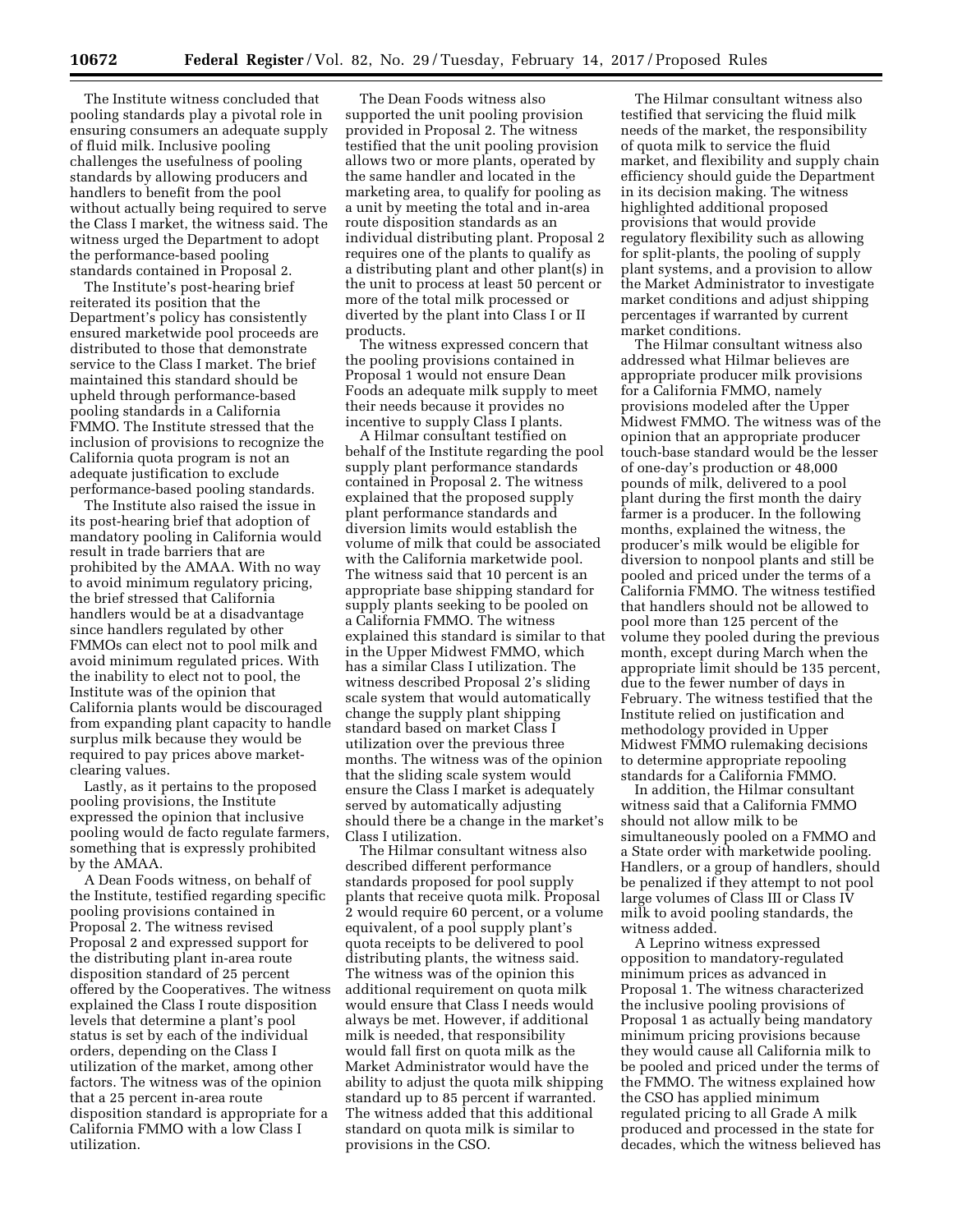led to negative market impacts. For example, the witness described how mandatory pricing and pooling has reduced competition across manufactured product classes and lessened incentives for milk to move to higher-valued uses.

The Leprino witness did not characterize the CSO as disorderly, but rather explained how there had been periods of dysfunction when CDFA set minimum-regulated prices that exceeded market-clearing levels, leading to overproduction of milk. The witness added that when there have been periods of large milk surpluses, milk has been shipped and sold outside of the state at discounted rates. The witness said this led to losses for California producers that could have been reduced under a more flexible regulatory scheme.

The Leprino witness stressed that a California FMMO should have voluntary pricing and pooling for manufactured milk, as is the case in all other FMMOs. The witness was of the opinion this promotes market efficiency, allowing milk to move to its highest valued use. In its brief, Leprino stated that the inclusive pooling provisions are over-reaching by regulating all milk and are inconsistent with the goals of the AMAA. Leprino stated that inclusive pooling standards combined with overvalued pricing formulas would result in a disorderly California market.

Another witness appeared on behalf of HP Hood in support of adoption of Proposal 2. HP Hood operates fluid milk processing facilities in California and in existing FMMOs, and is a member of the Institute. The witness testified that if a California FMMO were adopted that included inclusive pooling, there would be an oversupply of California milk, leading to decreased investment in dairy product manufacturing facilities. The witness supported a California FMMO that allows for optional milk pooling for non-fluid milk uses.

A Gallo Farms consultant witness testified that unlike other FMMOs, Proposal 1 would not allow handlers to elect not to pool manufacturing milk, which would lead to disorderly marketing conditions and increased operational costs for cheese plants. The witness supported the ability of cheese plants to elect not to pool milk as provided in Proposal 2.

A witness spoke on behalf of Nestle S.A. (Nestle) in support of Proposal 2. Nestle is the world's largest food company, headquartered in Switzerland. Its U.S. operations include Nestle USA, Nestle Nutrition, Nestle Purina Pet Care Company, and Nestle Waters North America.

The Nestle witness was of the opinion that milk marketing in California is orderly. However, if a California FMMO is adopted, Nestle supports Proposal 2 that would allow for optional pooling of manufactured milk. The witness stated that in all current FMMOs, handlers have the option to pool manufacturing milk. Inclusive pooling as contained in Proposal 1, according to the witness, would place Nestle at a competitive disadvantage with competitors in other FMMOs that can avoid minimumregulated prices. Should mandatory pooling standards, in conjunction with the higher-regulated prices contained in Proposal 1 be adopted, the witness asserted that Nestle would seek to move more of its manufacturing outside of the state.

The Nestle witness added that the vast majority of its purchased California manufactured dairy powder products is utilized in its international plants. If California regulated prices increase and pooling becomes mandatory, the witness said that Nestle would look elsewhere globally to replace those products. The witness concluded that Nestle would like to see a consistent approach to regulations in all FMMOs so that its business continues to be competitive and grow.

Proposal 4 was submitted by Ponderosa Dairy (Ponderosa) in response to the Cooperatives' original Proposal 1. Proposal 4 would amend the provisions that regulate payments by a handler operating a partially-regulated distributing plant—under either Proposal 1 or 2—to allow handlers to elect partially regulated distributing plant status with respect to milk received from out-of-state farms.

A consultant witness on behalf of Ponderosa testified in support of Proposal 4. The witness described past judicial decisions regarding the treatment of out-of-state milk delivered to California handlers. According to the witness, out-of-state producers cannot currently obtain quota, are not eligible for transportation benefits under the CSO, and do not participate in the CSO marketwide pool. Instead, the witness said, they negotiate separate prices with the California handlers who buy their milk. The witness speculated that outof-state producers receive the plant's blend price, although that is not enforced or verified by CDFA.

The Ponderosa consultant witness outlined the provisions of Proposal 4, which would modify the standard payment provisions for partiallyregulated plants under a California FMMO. Proposal 4 would allow California handlers to elect partiallyregulated status with respect to milk

from out-of-state producers, and out-ofstate milk would be classified according to the plant's overall utilization and receive the plant blend price. Since the milk would not be pooled under the FMMO, it would not receive the marketwide blend price. The witness clarified that although the out-of-state milk would be isolated for payment purposes, the handler's status as a fully regulated pool plant should not be lost if it otherwise meets the definition of a pool plant.

The Ponderosa consultant witness said that features of Proposal 4 are similar to those of individual handler pools that are no longer provided in the FMMO system. Such accommodation is needed, the witness said, to counter the inherent inequalities of California's unique quota system, which would otherwise disadvantage out-of-state producers. In the witness's opinion, the provisions of Proposal 4 should be contained in any California FMMO recommended by the Department, as it would establish a regulated and audited pricing mechanism to ensure out-ofstate producers receive at least the price they would have if they shipped to an otherwise fully-regulated plant something that is not provided in the CSO.

A witness representing Ponderosa explained that Ponderosa Dairy was founded in southern Nevada to supply raw milk to the Rockview plant in southern California with the expectation of receiving the plant blend price reflective of Rockview's plant utilization even though the plant was regulated by the CSO. With a Class 1 utilization of approximately 85 percent, the witness said that the plant blend price compensates Ponderosa for its inability to participate in the California quota program and for its higher transportation expenses to haul its milk 280 miles to Rockview.

Another Nevada producer, representing Desert Hills Dairy (Desert Hills), a dairy farm with 4,000 cows that delivers 50 percent of its production to California processing plants, testified in opposition to any California FMMO. However, the witness said that should a FMMO be adopted, Proposal 4 should be included as it most closely resembles the current CSO provisions for out-ofstate milk. The witness testified that Desert Hills receives the plant blend price for the milk shipped to California, and that the dairy farm pays all transportation costs. The Desert Hills witness said that should Proposal 4 not be adopted, it would be financially harmful because Desert Hills would be pooled on a California FMMO and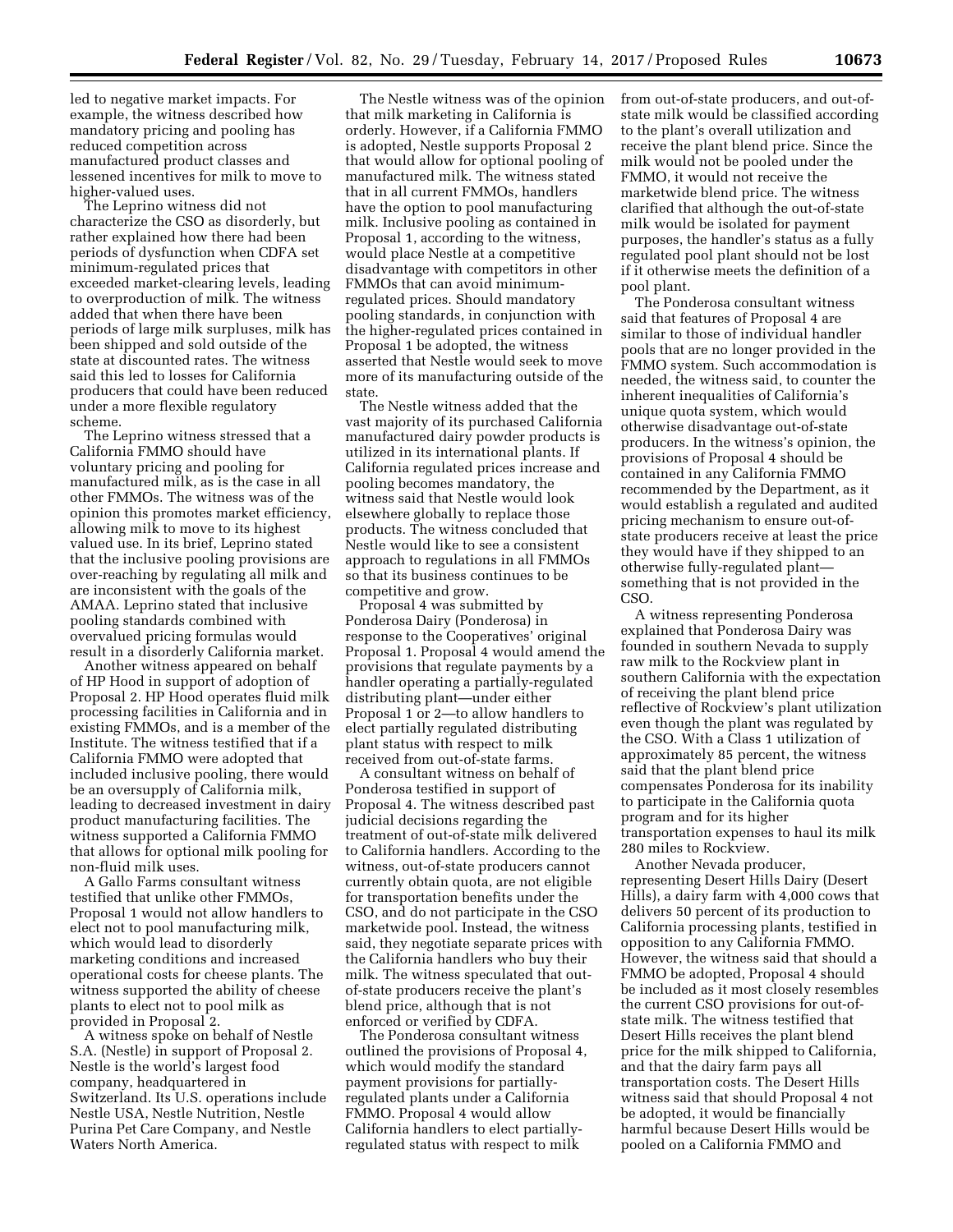receive more than \$1.00 per cwt less for the milk they ship to California.

Without addressing Ponderosa's concern that out-of-state producers are unable to own quota, the Cooperatives modified Proposal 1 in their posthearing brief. Modified Proposal 1 would provide for the payment of a blend price adjuster to out-of-state producers so that those producers' total receipts would not be diminished by the deduction of quota premium payments from the marketwide pool.

The Cooperatives' brief argued that out-of-state producers have taken advantage of the fact that the CSO cannot regulate out-of-state milk and have sold milk to California Class 1 handlers for prices higher than the CSO regulated blend price but lower than the CSO classified use value. According to the Cooperatives, modified Proposal 1 does not erect trade barriers as it provides for uniform payment to California producers in similar circumstances by establishing uniform quota premium payments for milk covered by quota, and establishing a uniform blend price for production not covered by quota.

An Institute witness explained that under Proposal 2, out-of-state producers would receive the traditional FMMO blend price for their milk pooled on a California FMMO. That blend price, the witness said, would be determined before the value of quota is deducted from total marketwide pool revenues. According to the witness, out-of-state producers, who could never own quota under California's current laws, and instate producers should be paid uniformly through a traditional FMMO blend price calculation.

The Institute witness explained they originally considered proposing the establishment of two marketwide pools or blend price calculations. The first would pay out-of-state producers, and then the second would recalculate and apportion all the remaining funds to California producers in the pool, on the basis of quota/non-quota prices and whether handlers elected to pool their milk. But the witness said that upon further consideration they realized that this solution would present additional problems.

The Institute witness provided examples where two producers shipping into the same California plant received different prices by virtue of their farms' locations. The witness was of the opinion that this treatment erects a trade barrier, provides non-uniform payments to producers, and violates the AMAA.

The Institute witness said Proposal 2 addresses these issues by providing that out-of-state producers receive the

traditional FMMO blend price for their milk pooled on a California FMMO. According to the witness, by paying the traditional blend to out-of-state producers, rather than the non-quota price, no trade barrier is erected with respect to out-of-state milk.

A consultant witness representing Hilmar supported the Institute's position regarding the treatment of outof-state milk.

Ponderosa's reply brief argued that the Cooperatives' proposed remedy—the out-of-state adjustment rate—would not resolve the discriminatory trade barrier issue raised in Ponderosa's initial brief. Ponderosa asserted the mechanics of the Cooperatives' proposal are unclear, but they seemed to add complication to the pooling process without fairly compensating out-of-state producers for their inability to participate in the quota program. According to Ponderosa, outof-state producers can never realize the historic and ongoing benefits of quota ownership and can only avoid discriminatory treatment by being allowed to receive the plant blend price.

### *Findings*

Two fundamentally different pooling philosophies have been proposed in this proceeding. The first, contained in Proposal 1, has been termed ''inclusive pooling'' and would automatically pool all California produced milk delivered to California plants, similar to how milk currently becomes pooled by the CSO. The Cooperatives are of the opinion that any change that would allow handlers to opt not to pool milk would be disorderly in an industry where all of the milk has historically been regulated. The Cooperatives testified that because California has a high percentage of both Class III and Class IV milk, in any given month handlers would elect to not pool one of those classes of milk because of price. The Cooperatives estimated the incentive to not pool one or both classes of manufacturing milk could occur 94 percent of the time. The resulting fluctuation in uniform producer prices, they claim, would be disorderly.

The second pooling philosophy, offered by the Institute, is performancebased pooling standards that are more typical of what exists in the current 10 FMMOs. These standards require the pooling of plants with predominantly Class I milk sales. Handlers have the option of pooling Class II, III and IV milk diverted to nonpool plants. The provisions set out standards for what plants, producers, and producer milk are eligible to be pooled and priced by the FMMO. The Institute testified that the inclusive pooling standards offered in Proposal 1 are not authorized by the

AMAA, and performance-based pooling standards are the only means to ensure that Class I demand is always met.

The pooling standards of all current FMMOs are contained in the *Pool Plant, Producer* and *Producer Milk* provisions of an order. Taken together, these provisions are intended to ensure an adequate supply of milk is available to meet the Class I needs of the market, and provide the criteria for determining the producers that have demonstrated a reasonable measure of service to the Class I market, and thereby should share in the marketwide distribution of pool proceeds.

While the Cooperatives have put forth the argument that inclusive pooling is authorized by the AMAA, the analysis of the record of this proceeding finds that performance-based pooling standards remain the appropriate method for identifying the producers and producer milk that serves the Class I market. Therefore, performance-based pooling provisions, tailored to the local market, are recommended for the proposed California FMMO.

Pooling standards that are performance based provide a viable method for determining those eligible to share in the marketwide pool. It is primarily the additional revenue generated from the higher-valued Class I use of milk that adds additional revenue, and it is reasonable to expect that only producers who consistently bear the costs of supplying the market's fluid needs should be the ones to share in the returns arising from highervalued Class I sales. Therefore, FMMOs require the pooling of milk received at pool distributing plants, which is predominately Class I milk. Handlers of Class II, III and IV uses of milk qualify their milk to be pooled by meeting the pooling and performance standards of an order. Pooling of Class II, III and IV milk is optional. By delivering a portion of their milk receipts to Class I distributing plants, handlers benefit from the marketwide pool by receiving the difference between their use-value of milk and the order's blend price in order to pay their producer suppliers the uniform producer blend price. This decision finds that the following performance-based pooling provisions are appropriate for the proposed California FMMO.

*Pool Plant.* The *Pool Plant* definition of each order provides the standards to identify plants engaged in serving the fluid needs of the marketing area and that receive milk eligible to share in the marketwide pool. The *Pool Plant*  provisions recommended in this decision are a combination of those offered in both Proposal 1 and Proposal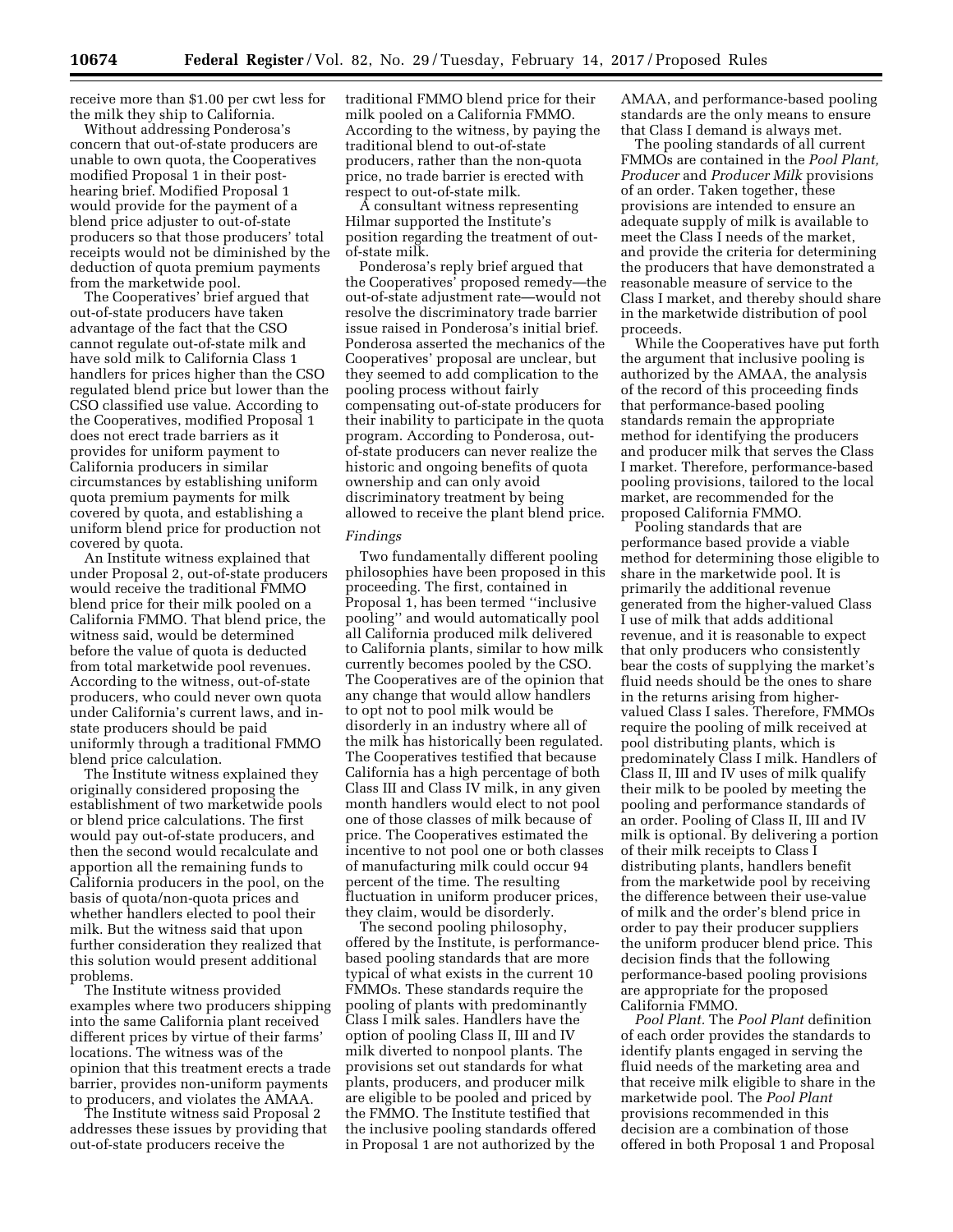2. Both proposals recommend similar distributing plant and supply plant provisions. However, Proposal 1 would automatically regulate any plant located in California that receives milk from a producer located in the marketing area, and the remaining proposed pool plant provisions (both distributing plant and supply plant provisions) would apply to only plants located outside of the marketing area. As discussed earlier, this decision finds that pooling provisions should be performance based, and therefore it is not appropriate to recommend provisions that would regulate plants based solely on location.

There are two performance standards applicable to distributing plants. First, this decision finds that a pool distributing plant should have a minimum of 25 percent of the total quantity of fluid milk products physically received at the plant (excluding concentrated milk received from another plant by agreement for other than Class I use) that are disposed of as route disposition or are transferred in the form of packaged fluid milk products to other distributing plants. This decision finds that a 25 percent route disposition standard for the proposed California FMMO is adequate to determine those plants that are sufficiently associated with the fluid market. The second criteria is an ''inarea'' standard and is designed to recognize plants that have an adequate association with the fluid market in the California marketing area. The record supports the adoption of the same inarea standard of 25 percent of total route disposition that is found in the current 10 FMMOs.

The *Pool Plant* provision also provides for regulation of distributing plants that distribute ultra-pasteurized or aseptically-processed fluid milk products. The record evidence shows that plants specializing in these types of products tend to have irregular distribution patterns that could cause the plant to shift its regulatory status. This shifting can be considered disorderly to the producers and cooperatives who supply those plants. Therefore regulating those plants based on location, as is done in other FMMOs, provides regulatory stability. Current FMMOs allow these plants to be regulated in the marketing area where they are located, as long as they process a minimum percent of their milk receipts into ultra-pasteurized or aseptically-processed fluid milk products during the month.

The record reveals that both the Cooperatives and the Institute used the Upper Midwest FMMO, which contains a 15 percent standard for distributing

plants producing ultra-pasteurized or aseptically-processed products, as a template for pooling provisions. However, as explained in the Federal Order Reform Final Decision,41 this standard was set equal to the total route disposition standard required for pool distributing plants in the respective FMMO. In this decision, the pool distributing plant standard is proposed to be 25 percent. Accordingly, this decision recommends that plants located in the marketing area that process at least 25 percent of their total quantity of fluid milk products into ultra-pasteurized or asepticallyprocessed fluid milk products would be fully regulated by the proposed California FMMO.

Performance standards for pool supply plants are designed to attract an adequate supply of milk to meet the demands of the fluid milk market by encouraging pool supply plants to move milk to pool distributing plants that service the marketing area. The record reveals that California has significant volumes of manufacturing milk, and the California Class 1 utilization in 2015 was only 13 percent. This decision recommends that a pool supply plant should deliver at least 10 percent of the plant's total milk receipts from producers, including milk diverted by the handler, to plants (qualified as pool distributing plants, plants in a distributing plant unit, producerhandlers, partially regulated distributing plants, or distributing plants fully regulated by another order) each month in order to qualify all of the milk associated with the supply plant for pricing and pooling under a California FMMO. This shipping provision is reasonable given that it mirrors the approximate Class I utilization of the market and is low enough to avoid uneconomic shipments of milk.

To prevent uneconomic shipments of milk solely for the purpose of pool qualification, this decision finds it appropriate to recommend two additional pooling provisions. First, this decision recommends a unit pooling provision that allows for two or more plants located in the marketing area and operated by the same handler to qualify for pooling as one unit. This applies as long as one or more of the plants in the unit qualifies as a pool distributing plant and the other plant(s) processes at least 50 percent of its bulk fluid milk products into Class I or II products. This unit pooling provision is designed to provide regulatory flexibility and avoid uneconomic milk movements in

markets, like California, where there is often specialization in plant operations.

Second, this decision recommends a system pooling provision that allows for two or more supply plants, located in the marketing area and operated by one or more handlers, to qualify for pooling as a system by meeting the supply plant shipping requirements as a single plant. This system pooling provision recognizes the benefits supply plants provide by balancing the market's fluid needs, while ensuring that the plant is a consistent supplier to the market and therefore eligible to benefit from participation in the marketwide pool. Both unit and system pooling provisions are provided in other FMMOs.

The Cooperative and Institute witnesses testified in support of authorizing the Market Administrator to adjust shipping percentages if warranted by changing market conditions. This decision finds it appropriate to adopt such provisions should the Market Administrator conclude, after conducting an investigation, that justification for adjusting shipping standards for supply plants, and systems of supply plants to encourage shipments of milk to meet Class I demand, or to prevent uneconomic shipments of milk is warranted. This provision will ensure that California FMMO provisions can quickly respond to changing market conditions and that orderly marketing can be maintained. This provision negates the need to add call provisions, as advanced by the Cooperatives, to ensure that fluid milk demand is always met.

Like other FMMOs, the proposed California FMMO allows a plant, qualifying as a pool plant in the immediately preceding three months, to be granted relief from performance standards for no more than two consecutive months if it is determined by the market administrator that it cannot meet the performance standards because of circumstances beyond the control of the handler operating the plant. Examples of such circumstances include natural disaster, breakdown of equipment, or work stoppage.

In their post-hearing brief, the Cooperatives offered a modification to the exempt plant definition that would expand exempt plant status to plants with less than 150,000 pounds of Class I route disposition, and less than 300,000 pounds of total Class I, II, III or IV milk usage during the month. This modification was offered to exempt smaller plants that would otherwise be regulated under the inclusive pooling provisions of Proposal 1. This decision puts forth a package of performancebased pooling provisions; therefore,

<sup>41</sup>*See infra.*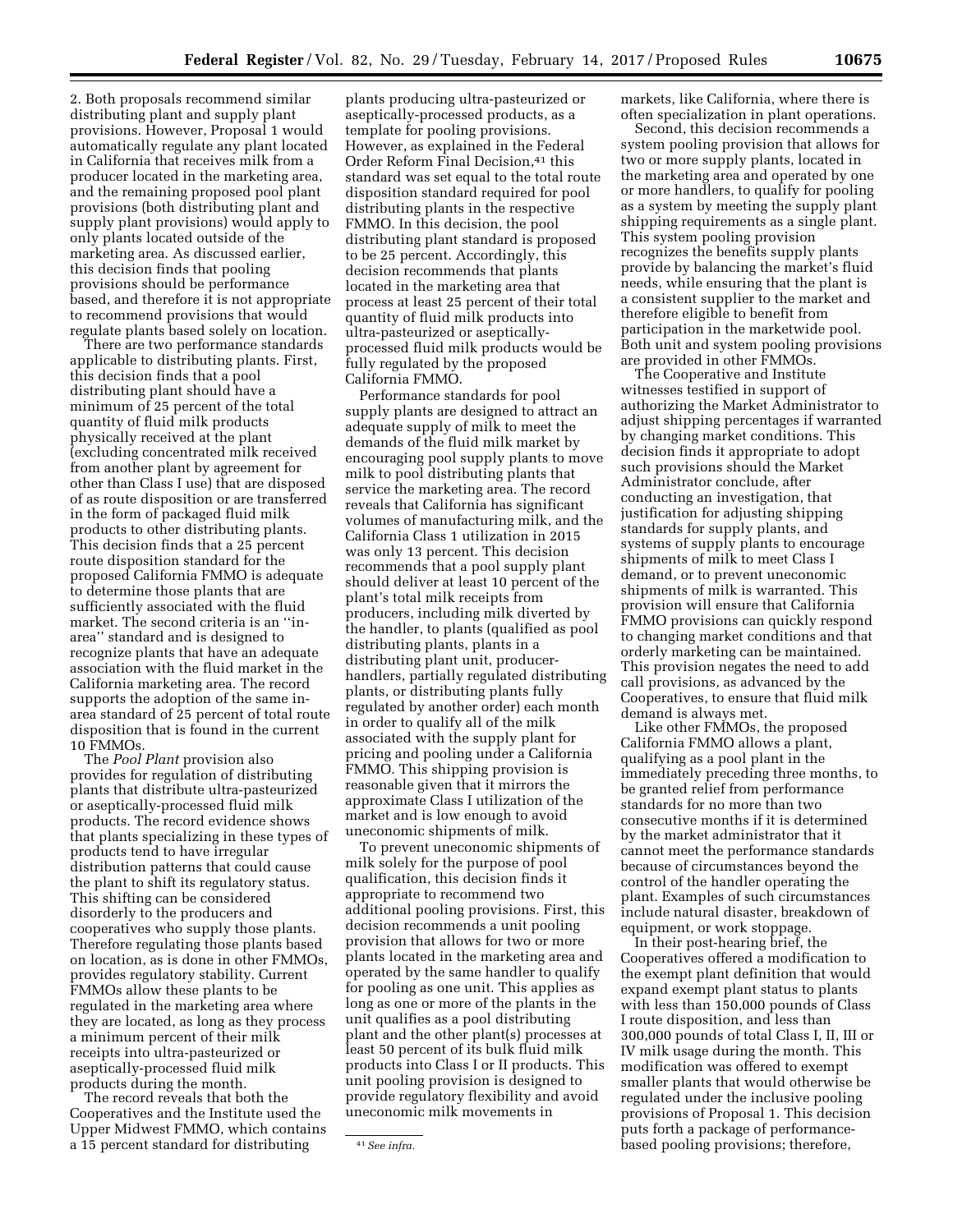there is no need to alter the standard exempt plant definition, as plants with manufacturing uses can elect to not participate in a California FMMO.

Proposal 2 offered a sliding scale supply plant shipping standard that would automatically adjust if the average Class I utilization percentage over the prior three months changed. Justification provided for this provision centered on administrative ease and flexibility of the regulations to change in order to reflect market conditions, without necessitating a formal rulemaking hearing. This decision recommends provisions allowing the market administrator to adjust supply plant shipping standards if warranted by changing market conditions. Therefore, it is not necessary to incorporate automatic adjustments to the standards, as that is provided with the flexibilities granted to the market administrator.

This decision does not recommend separate pooling standards for plants receiving California quota milk, as offered in Proposal 2. As discussed previously, this decision finds that proper recognition of the California quota program could be through an authorized deduction to payments to producers if deemed appropriate by CDFA. Therefore, it is not appropriate for the supply plant shipping standards to differ on the basis of whether or not they receive quota milk.

Proposal 1 contained a provision that would regulate a plant located in Churchill County, Nevada, receiving milk from producers within the county or in the California marketing area. The Cooperatives argued that currently a plant located in Churchill County has a long standing association with the California market, and this provision would ensure the plant would remain associated within the FMMO framework. This decision does not find it appropriate to regulate a supply plant based on its location and not in combination with some form of performance standard. If the Churchill County plant meets the pool plant provisions of the recommended California FMMO, and thus demonstrates an adequate association to the market, then that plant would become regulated and enjoy the benefits of participating in a California FMMO marketwide pool.

Lastly, this decision incorporates provisions contained in all other FMMOs implementing the provisions of the Milk Regulatory Equity Act of 2005 (MREA). The MREA amended the AMAA to ensure regulatory equity between and among dairy farmers and handlers for sales of packaged fluid milk

in FMMO areas and into certain non-Federally regulated milk marketing areas from Federal milk marketing areas. Incorporation of these provisions is required to ensure that the proposed California FMMO does not violate the MREA.

*Producer.* The *Producer* definition identifies those dairy farmers supplying the market with milk for fluid use, or who are at least capable of doing so if necessary. Producers are eligible to share in the revenue that accrues from the marketwide pooling of milk. The *Producer* provisions proposed in Proposals 1 and 2 were virtually identical. This decision finds that the proposed California FMMO will recognize producers as any person who produces Grade A milk that is received at a pool plant directly from the producer or diverted from the plant, or received by a cooperative in its capacity as a handler. A dairy farmer would not be considered a producer under more than one FMMO with respect to the same milk. Additionally, the proposed California FMMO exempts producerhandlers and exempt plants from the pricing provisions, so the term producer would not apply to a producer-handler, or any dairy farmer whose milk is delivered to an exempt plant, excluding producer milk diverted to such exempt plant. Finally, the term producer would not apply to a dairy farmer whose milk is received at a nonpool plant as other than producer milk. Such a provision is commonly referred to as a dairy farmer for other markets provision.

The Cooperatives proposed an additional provision that would identify those dairy farmers who had lost their Grade A permit for more than 30 consecutive days as dairy farmers for other markets, and therefore would lose their ability to qualify as a producer on a California FMMO for 12 consecutive months. The Cooperatives explained that this provision was part of the inclusive pooling provisions and was designed to prevent producers from voluntarily giving up their Grade A status to avoid regulation. This decision is recommending a package of pooling provisions that are performance based and only those dairy farmers who meet the producer definition would be entitled to share in the marketwide pool. Therefore, any dairy farmer who delivers Grade A milk to a pool plant will be considered a producer.

*Producer milk.* The *Producer Milk*  definition identifies the milk of producers that is eligible for inclusion in the marketwide pool. The recommended provisions are a combination of the provisions contained in Proposals 1 and 2, and uphold the

performance-based pooling philosophy advanced in this decision.

This decision finds that for the proposed California FMMO, producer milk is defined as the milk of a producer that is received at a pool plant, or received by a cooperative association in its capacity as a handler.

The proposed California FMMO must also provide for the diversion of producer milk to facilitate its orderly and efficient disposition when not needed for fluid use. Diversion provisions are needed to ensure that milk pooled on the order but not used for Class I purposes is part of the legitimate reserve supply of Class I handlers. Providing for the diversion of milk is a desirable and needed feature of a FMMO because it facilitates the orderly and efficient disposition of milk when not needed for fluid use.

Accordingly, the recommended California FMMO would allow a pool plant to divert milk to another pool plant, and pool plants and cooperatives in their capacity as handlers could also divert milk to nonpool plants located in California, or in the surrounding states of Arizona, Nevada and Oregon. Milk would not be eligible to be diverted to a nonpool plant and remain priced and pooled under the terms of a California FMMO, unless at least one day of the dairy farmer's production is physically received as producer milk at a pool plant during the first month the dairy farmer is qualifying as a producer on the order. Given the large supply of milk for manufactured use in California, the record supports that a one-day ''touch base'' provision during the first month would be adequate to define the producer milk that should be included in a California marketwide pool. Proposal 2 offered an alternative touch base standard of the lesser of one-day's production or 48,000 pounds. This decision finds that a one-day touch base standard is an adequate demonstration of a dairy farmer's ability to service the market. Conversely, a higher standard, such as the five-day standard contained in Proposal 1, could lead to uneconomic milk movements for the sole purpose of meeting regulatory standards.

It is equally appropriate to safeguard against excessive milk supplies becoming associated with the market as the recommended California FMMO one-day touch base standard could lead to milk from far distances associating with a California marketwide pool without actually being available to service the market's fluid needs. Therefore, this decision recommends diversions be limited to 100 percent minus the supply plant shipping percentage (or 90 percent of all milk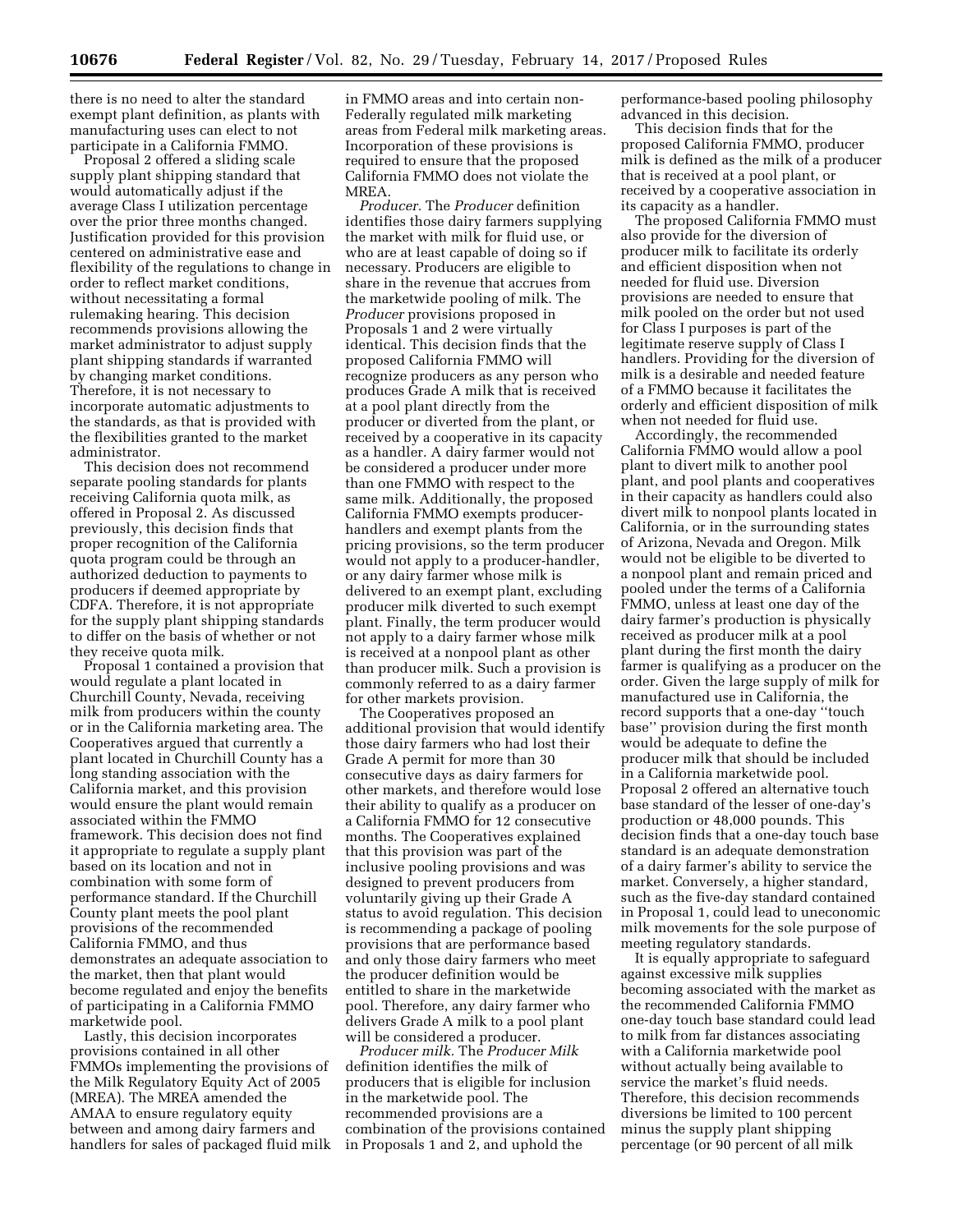being pooled by the handler). Diversions would further be limited to nonpool plants within California and its surrounding states. This limit should allow the economic movement of milk to balance the fluid needs of the market, while simultaneously preventing the milk of producers located in areas distant from the marketing area from being delivered to a pool plant once, and then all the milk of that producer being diverted to a distant plant and still pooled on and receiving the recommended California FMMO blend price.

The recommended California FMMO also contains repooling standards of 125 percent for the months of April through February, and 135 percent for the month of March of the producer milk receipts pooled by the handler in the previous month. The record contains evidence that other FMMOs have experienced large swings in the volume of milk pooled on the order. This volatility was attributed to manufacturing handlers having opted to not pool all their eligible milk received in a month in order to avoid payment to the marketwide pool. The unrestricted ability of manufacturing handlers and cooperatives to elect not to pool milk and avoid payment into the marketwide pool is inequitable and contrary to the intent of the FMMO system.42 Repooling standards have been found to be an appropriate remedy to safeguard marketwide pooling and deter the disorderly conditions that occur when milk is not pooled. These standards would not prevent manufacturing handlers or cooperatives from electing to not pool milk. However, they should serve to maintain and enhance orderly marketing by encouraging participation in the marketwide pooling of all classified uses of milk.

Therefore, this decision finds that repooling standards are justified for the proposed California FMMO to avoid known disorderly marketing conditions that have occurred in numerous FMMOs. As California is currently regulated by the CSO, there is no data on the record from which to discern how much milk plants that will qualify as pool plants on the recommended California FMMO will seek to pool. Therefore, the 125 and 135 percent repooling standards serve as a reasonable starting point for determining a handler's consistent supply of milk available to service the market's fluid needs. Any milk

delivered to a pool distributing plant in excess of the previous month's pooled volume would not be subject to the repooling standards. The recommended California FMMO also contains a provision that allows the market administrator to waive these provisions for new handlers, or existing handlers with a significant change in their milk supply due to unusual circumstances.

Lastly, milk that is subject to inclusion and participation in a Stateauthorized marketwide equalization pool and classification system would not be considered producer milk. Without such exclusion, milk could be simultaneously pooled on a California FMMO and on a marketwide equalization pool administered by another government entity, resulting in a double payment on the same milk and giving rise to competitive equity issues between producers.

The record reflects that under the CSO, milk serving the California Class I market but produced from outside the state is not priced and pooled, and outof-state producers commonly receive the plant blend price. Proposal 4 seeks to allow plants that otherwise qualify as fully regulated distributing plants to elect partially regulated distributing plant status with respect to milk received from out-of-state farms. If Proposal 4 were adopted, the recommended California FMMO would enforce payment to out-of-state producers of at least the plant blend price on the out-of-state milk and thus the out-of-state producers would receive the same price as they currently do by being exempt from CSO regulation.

Throughout the hearing, California producers extolled the virtues of joining the FMMO system and enjoying systemwide uniform product classification and pricing, which they believed would put them on a level-playing field with their producer counterparts across the country. In an effort to fairly compensate out-of-state producers while accommodating the California quota program under the proposed FMMO, proponents offered various payment alternatives. Under the modified provisions of Proposal 1, out-of-state producers would be entitled to a uniform blend price adjusted for quota. Under Proposal 2, out-of-state producers would be entitled to the traditional FMMO blend price calculated before quota premiums are paid.

Proponents of Proposal 4 argued that out-of-state producers should be allowed to continue receiving the plant blend price for milk shipped to plants regulated under a California FMMO to compensate for the fact that they have not historically been entitled to own

and benefit from California quota and cannot expect to in the future. Under Proposal 4, otherwise fully regulated handlers could elect partially regulated distributing plant status with respect to out-of-state milk, for which they would pay the plant's blend price, based on classified use.

The record reflects that out-of-state milk is not priced and pooled by the CSO because the State of California is prohibited from regulating interstate commerce. One benefit of Federal regulation is the ability to regulate the interstate marketing of milk, something that states are expressly prohibited from doing. FMMO provisions ensure that all milk servicing a market's Class I needs is appropriately classified and priced, and the producers who supply that milk share in the marketwide revenues from all Class I sales in the market.

A key feature of FMMOs is that producer milk is classified and priced at the plant where it is utilized, regardless of its source. Similarly situated handlers pay at least the class prices under each order, and producers are paid at least the order's minimum uniform blend price, determined through marketwide pooling. This allows producers to share equally in the classified use value of milk in the market, while minimizing uneconomic milk movements.

As explained earlier, this decision recommends that a California FMMO operate independent of the State's quota program. Under the recommended provisions, no quota premium would be subtracted from the FMMO pool, and all producers delivering to regulated pool plants under the order would be paid at least the same minimum producer blend price, less authorized deductions. Therefore, all producers are paid uniformly, as is allowed by the uniform payments provision of the AMAA.

Accordingly, this decision finds no justification for differential producer treatment for milk servicing California's Class I needs and produced outside the marketing area. If an out-of-state dairy farmer qualifies as a producer on the recommended California FMMO, then their milk will be priced and pooled uniformly with all other producers serving the Class I market.

## **9. Transportation Credits**

Transportation credits were contained in both Proposals 1 and 2 to reimburse handlers for part of the cost of transporting milk to Class I and/or Class II use. This decision does not recommend transportation credit provisions for a California FMMO.

A witness appearing on behalf of the Cooperatives testified in support of the transportation credit provisions

<sup>42</sup>Official Notice is taken of Upper Midwest Final Decision (71 FR 54136), Central Final Decision (71 FR 54152), and Mideast Final Decision (71 FR 54172).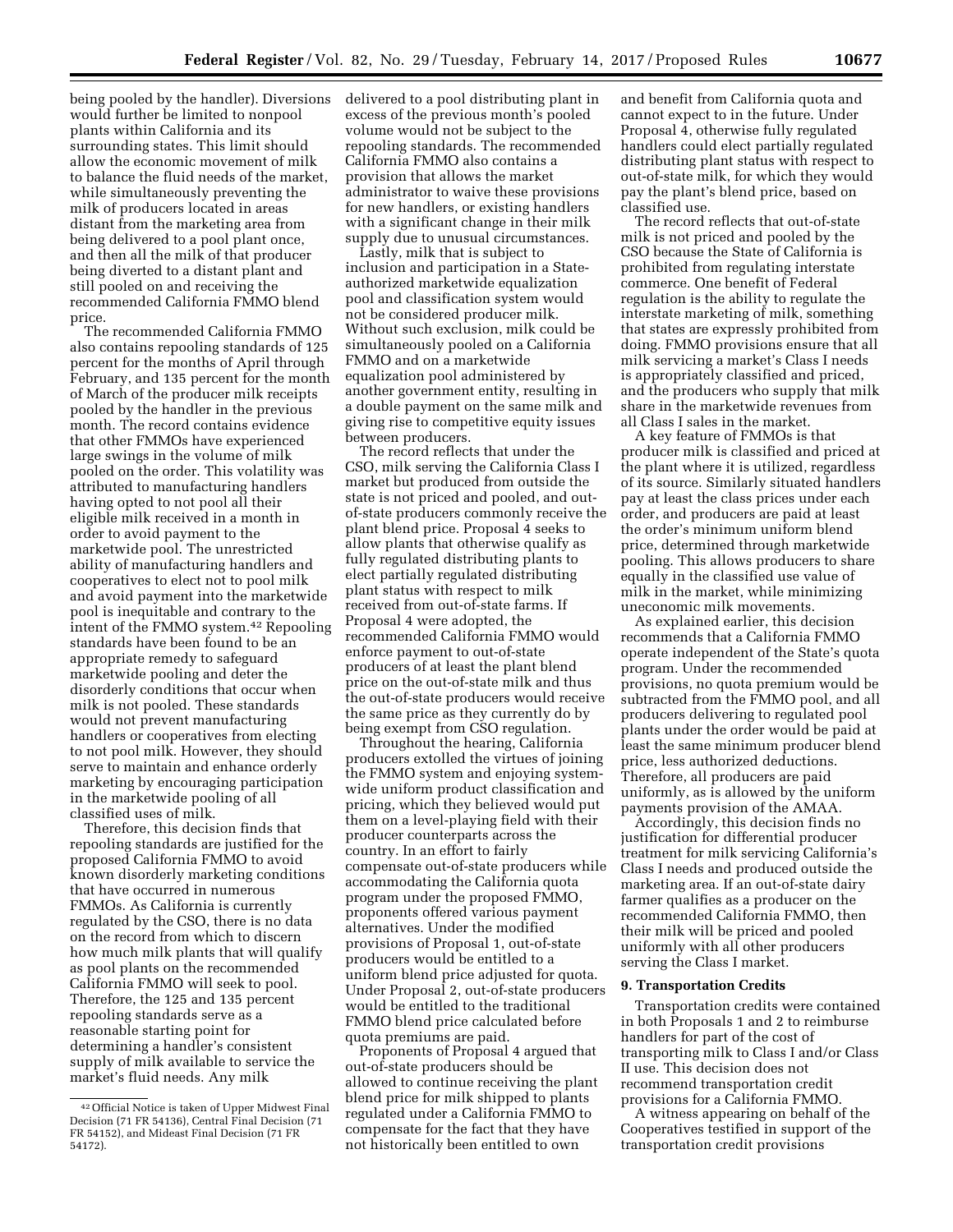contained in Proposal 1. The witness said that transportation credits are needed because Class I differentials are not high enough to cover the cost of moving milk from the Central Valley where most of the milk is produced, to Class I distributing plants which are primarily located on the coast where most of the population resides.

The Cooperative witness utilized April 2013 to October 2014 CDFA hauling cost data of milk deliveries to plants with Class 1, 2 and/or 3 utilization, and compared it to the proposed California FMMO Class I differentials that would be applicable for comparable hauls. The witness said the average cost to haul a load of milk from a supply region to a demand region was \$0.75 per cwt, with a range of \$0.35 to \$1.82 per cwt. According to the witness, in all instances, the difference in FMMO Class I differentials between the two locations was much less than the actual haul cost, therefore an additional cost recovery mechanism is needed to assure orderly movements of milk to Class I plants.

The witness explained that Proposal 1 contains transportation credit provisions similar to the current CSO where marketwide pool monies are used to provide a credit for farm-to-plant milk movements within designated transportation zones to handlers with greater than 50 percent Class 1, 2 and/ or 3 utilization. The witness said that the transportation credit zones represent current market procurement patterns where transportation credit assistance is necessary, and a similar credit system should be incorporated into a California FMMO. The witness stressed that the proposed credits would be mileage and transaction based, with a reimbursement rate cap of 175 miles,<sup>43</sup> and a fuel cost adjustor. The witness noted that the transportation credit rate would be calculated on a per-farm basis. So one haul route could have more than one farm stop and each farm stop would be eligible individually for a transportation credit. In their post-hearing brief, the Cooperatives modified their proposal to allow for milk outside the marketing area to be eligible for transportation credits.

The Cooperative witness explained that their proposed reimbursement equations were a result of Cooperative members' transportation cost data analyzed by the Pacific Northwest FMMO office. The Cooperatives requested that the FMMO office analyze the data and determine cost equations based on actual observed costs, minus

\$0.30 per cwt which represents the a producer's responsibility for a local haul. The witness said that the resulting equations are valid because they calculated a \$5.205 million payment which was close to the actual observed costs of \$5.261 million. The witness explained that because diesel prices are a key variable cost to transportation, a monthly fuel cost adjustor is needed to ensure that the transportation credit provisions maintain an accurate reflection of costs. The witness noted that Proposal 1 does not contain transportation credit reimbursement for plant-to-plant milk movements.

The Cooperative witness elaborated that Proposal 1 seeks to pay all producers the same FMMO blend price, unadjusted for location. Therefore the incentive to supply milk to Class I plants is borne solely through their proposed transportation credit provisions. The witness said that because all producers share in the higher valued class uses, it is appropriate that they share in the cost of supplying and balancing those markets by using marketwide pool monies to provide a handler credit on those milk movements.

The Institute, in its post-hearing brief, expressed support for the transportation credit provisions contained in Proposal 1, subject to the transportation credits being adjusted for the difference in location differentials.

A witness representing Ponderosa testified that any proposed California FMMO should allow for transportation credits of out-of-state milk that serves the California Class I and/or Class II market. The witness explained that Ponderosa experiences hightransportation costs because they haul their milk approximately 280 miles to a southern California Class I plant. The witness was of the opinion that this milk should be eligible for transportation credits if it is serving the California fluid market.

## *Findings*

The record of this proceeding reflects that the California fluid market is structured such that some handlers and cooperative associations rely on the current CSO transportation credit system to assist them in making an adequate milk supply available for fluid use. The record reveals that Los Angeles, San Francisco, San Diego and Sacramento metropolitan areas contain an overwhelming majority of the state's population as well as the Class I plants that service those areas. However, these plants must often source milk from milk production regions of the state located farther away. The record reveals that

this supply/demand imbalance, coupled with flat producer pricing necessitated the development of the CSO transportation credits for milk deliveries from designated supply regions to Class 1, 2 and/or 3 handlers located in demand regions where a majority of the population resides. The Cooperatives designed their transportation credit proposal to replicate the transportation credits currently paid by the CSO on farm-to-plant milk shipments, but attempted to make the proposed system more transaction based.

As previously discussed, this decision does not recommend flat producer pricing. The record of this proceeding supports the finding that producer payments should be adjusted to reflect the applicable producer location adjustment for the handler location where their milk is received. Therefore, the incentive to producers to supply Class I plants is embodied within the proposed producer payment provisions. As in all FMMOs, producers are responsible for finding a market for their milk, and consequently bear the cost of transporting their milk to a plant. Therefore the record of this proceeding does not support reducing the producers' value of the marketwide pool through the payment of transportation credits to handlers. The proposed Class I differential structure provides for higher differentials in the major metropolitan areas of Los Angeles, San Diego, San Francisco, and Sacramento to incentivize movements of Class I milk. If additional monies are needed above minimum classified prices to supply Class I plants, marketplace principles should dictate the source and amount of those additional funds.

# **10. Miscellaneous and Administrative Provisions**

This section discusses the various miscellaneous and administrative provisions that would be necessary to administer the proposed California FMMO. All current FMMOs contain administrative provisions that provide for the handler reporting dates, announcements by the Market Administrator, and payment dates that are necessary to administer the provisions of the FMMOs. A California FMMO likewise needs similar administrative provisions to ensure its proper administration. The provisions outlined below generally conform to provisions contained in the 10 current FMMOs with reporting and payment dates tailored to the California dairy market.

*Handler Reports.* Handlers subject to a California FMMO would be required to submit monthly reports detailing the

<sup>43</sup>The mileage rate cap was modified at the hearing to 175 miles.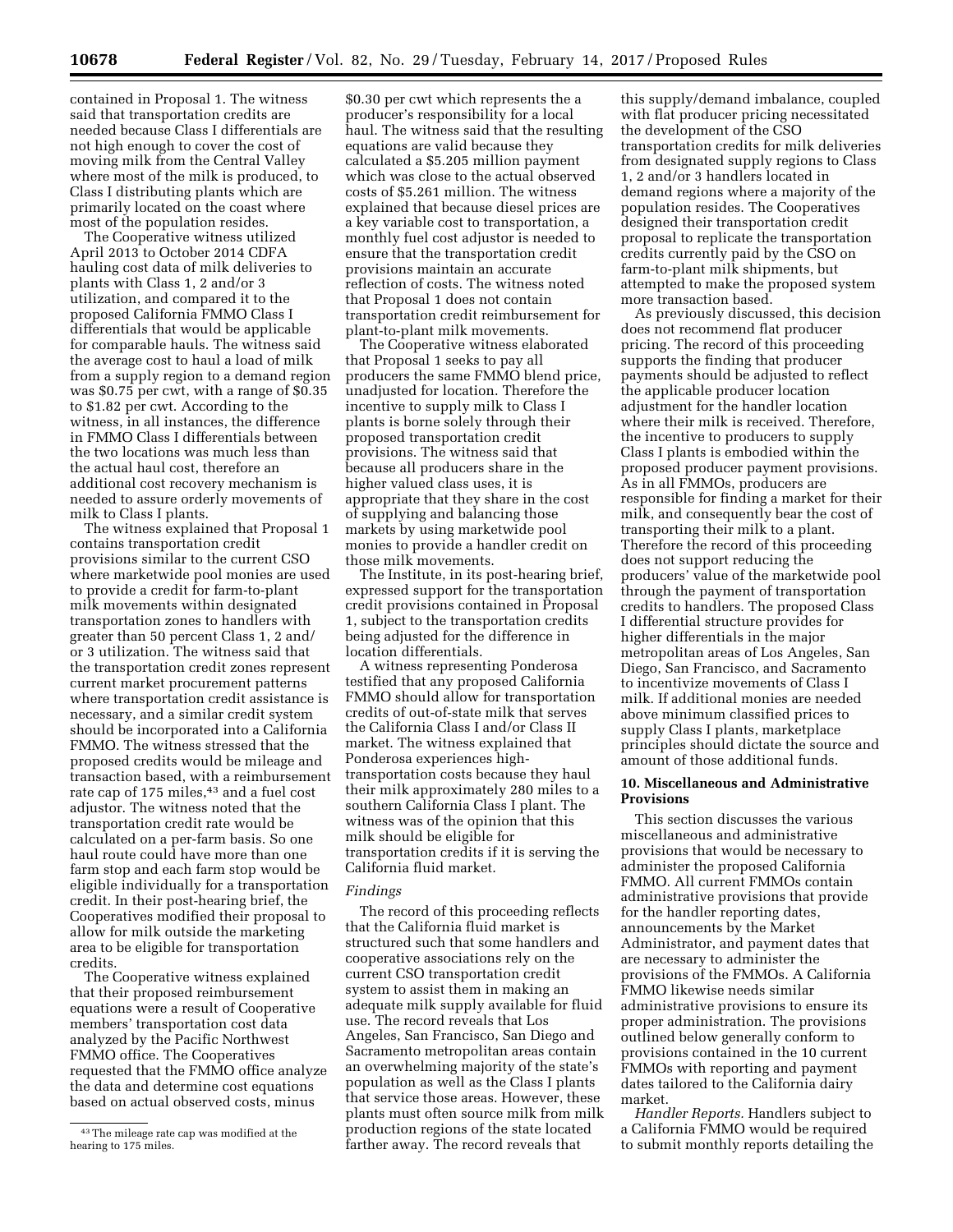sources and uses of milk and milk products so that market average use values, or uniform prices, could be determined and administered. Under a California FMMO, handler reports of receipts and utilization would be due by the 9th day following the end of the month. To ensure the minimum payments to producers are made in accordance with the terms of a California FMMO, handlers would need to report producer payroll by the 20th day following the end of the month to the Market Administrator.

*Announcements by the Market Administrator.* In the course of administering a California FMMO, the Market Administrator would be required to make several announcements each month with respect to classification, class prices and component prices, an ''equivalent price'' when necessary, and various producer prices. Under a California FMMO, the Market Administrator would make these announcements on or before the 14th day following the end of the month.

*Producer-Settlement Fund.* Handlers regulated by a California FMMO would be required to pay minimum class prices for the milk received from producers. These minimum values would be aggregated in a California FMMO marketwide pool so that producers could receive a uniform price, or blend price for their milk. The equalization of a handler's use value of milk and the uniform value would occur through the producer-settlement fund that would be established and administered by the Market Administrator.

The producer-settlement fund ensures that all handlers would be able to return the market blend price to producers whose milk was pooled under the order. Payments into the producer-settlement fund would be made each month by handlers whose total classified use value of milk exceeds the values of such milk calculated at the announced producer prices. In a California FMMO, handlers would be required to pay into the producer-settlement fund by the 16th day following the end of the month.

Payments out of the producersettlement fund would be made each month to any handler whose use value is below the value of their milk at producer prices. Under a California FMMO, the Market Administrator would distribute payments from the producer-settlement fund by the 18th day following the end of the month. This transfer of funds would enable handlers with a classified use value of milk below the average for the market to pay their producers the same uniform price as handlers whose classified use value of milk exceeds the market average.

In view of the need to make timely payments to handlers from the producer-settlement fund, it is essential that money due to the fund is received by the due date. Accordingly, payment to the producer-settlement fund is considered made upon receipt of funds by the Market Administrator. Payment cannot be received on a non-business day. Therefore, if the due date for a payment, including a payment to or from the producer-settlement fund, falls on a Saturday, Sunday, or national holiday, the payment would not be due until the next business day.

*Payments to Producers and Cooperative Associations.* The AMAA states that handlers must pay the uniform price to all producers and producer associations. As under other FMMOs, a California FMMO would provide for proper deductions authorized by the producer in writing. Such authorized deductions would be those that are unrelated to the minimum value of milk in the transaction between the producer and handler. The proposed California FMMO would also allow a deduction for any assessment announced by CDFA for the administration of the California quota program. The producer would not need to authorize this deduction in writing.

As in other FMMOs, producer associations would be allowed to ''reblend'' their payments to their producer members. The Capper Volstead Act and the AMAA make it clear that cooperative associations are unique in this regard.

A California FMMO would require handlers to make at least one partial payment to producers in advance of the announcement of the applicable uniform prices. The partial payment rate for milk received during the first 15 days of the month could not be less than the lowest announced class price for the preceding month, and would be paid to producers by the last day of the month. The final payment for milk under a California FMMO would be required to be made so that it is received by producers no later than the 19th day after the end of the month.

Handlers would pay Cooperatives for bulk milk and skim milk, and for bulk milk received by transfer from a cooperative's pool plant, on the terms described for individual producers, with the exception that payment would be due one day earlier. An earlier payment date for cooperative associations is warranted because it would then give cooperative associations the time they

need to distribute payments to individual producer members.

All payment dates specified in the proposed California FMMO are receipt dates. Since payment cannot be received on a non-business day, payment dates that fall on a Saturday, Sunday, or national holiday would be delayed until the next business day. While this has the effect of delaying payments to cooperatives and producers, the delay is offset by the shift from ''date of payment'' to ''date of payment receipt.''

*Payment Obligation of a Partially Regulated Distributing Plant.* All FMMOs provide a method for determining the payment obligations due to producers by handlers that operate plants not fully regulated under any Federal order. These unregulated handlers are not required to account to dairy farmers for their milk at classified prices or to return a minimum uniform price to producers who have supplied the handler with milk. However, such handlers may sell fluid milk products on routes in a regulated area in competition with handlers who are fully regulated. To address this, FMMOs provide a minimum degree of regulation to all handlers who have route sales in a regulated marketing area. Partial regulation preserves the integrity of the FMMO classified pricing and pooling provisions and assures that orderly marketing conditions can be maintained. Without these provisions, milk prices under an order would not be uniform among handlers competing for sales in the marketing area, a milk pricing requirement of the AMAA. Like the other FMMOs, a California FMMO would partially regulate handlers who have route sales into the marketing area, but do not meet the threshold to be fully regulated.

The proposed California FMMO would provide regulatory options for a partially regulated plant handler. All partially regulated plant handlers would account to the California FMMO producer-settlement fund on the volume of packaged Class I sales in the California marketing area that exceeds receipts previously priced as Class I under a FMMO. Under the first option, a payment could be made by the partially regulated plant handler into the producer-settlement fund of the California FMMO at a rate equal to the difference between the Class I price and the California FMMO uniform price. Under the second option, the operator of a partially regulated plant handler could pay any positive difference between the gross obligation of the plant, had it been fully regulated, and the actual payments made for its milk supply. This is commonly referred to as the Wichita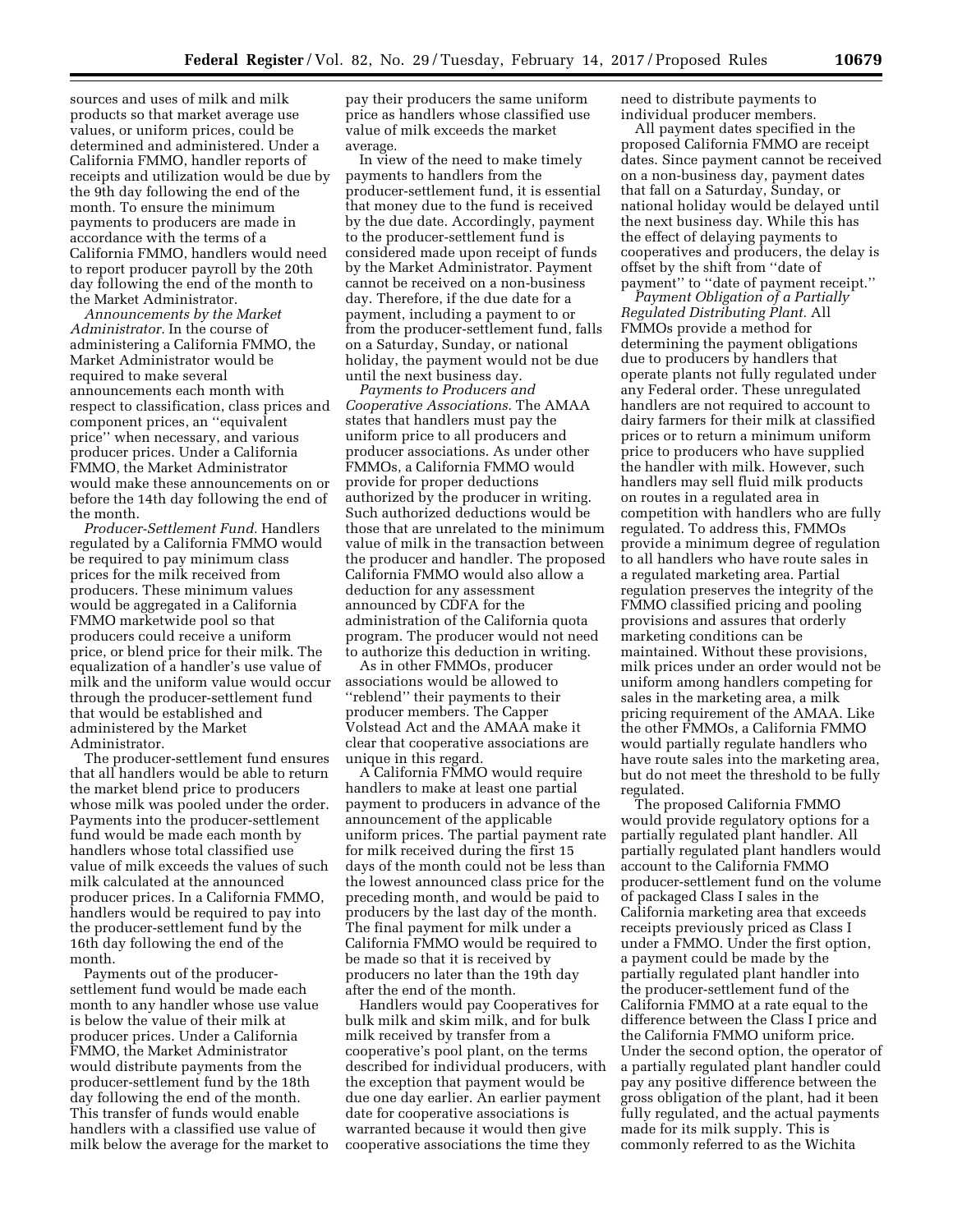Option. The third option applies to a partially regulated plant handler that is subject to a marketwide pool operated under the authority of a State. In this last case, the partially regulated plant handler would account to the producer settlement fund at the difference between the Federal order Class I value and the value at which the handler accounts to the State order pool on such route sales, but not less than zero.

*Adjustment of Accounts.* Current FMMOs provide for the audit of handler reports by the Market Administrator. The Market Administrator may adjust, based on verification of handler records, any amount due to or from the Market Administrator, or to a producer or cooperative association. Adjustments can affect the Producer-Settlement Fund, the Administrative Fund, and/or the Marketing Service Fund. A California FMMO would likewise provide for the adjustment of handler accounts based on audits of handler reports and records. The Market Administrator would promptly notify the handler of any necessary adjustments so that payments could be made on or before the next date for the payment related to the adjustment.

*Charges for Overdue Accounts.* The proposed California FMMO provisions require handlers to make payments to producers and cooperatives by the dates described earlier in this section. Payments not made by the specified due dates would be subject to a late payment charge of 1 percent per month by the Market Administrator and would accrue to the administrative fund. Additional late payment charges would accrue on any amounts that continue to be late on the corresponding due dates each succeeding month.

*Assessment of Order Administration.*  The AMAA provides that the cost of order administration be financed by an assessment on handlers. Under the proposed California FMMO, a maximum rate of \$0.08 per cwt would apply to all of a handler's receipts pooled under the order. The specific rate would be announced by the Market Administrator. Partially-regulated handlers would be assessed the same administrative rate on their volume of Class I route disposition inside of the marketing area. The money paid to the administrative fund is each handler's proportionate share of the cost of administering the FMMO.

*Deduction for Marketing Services.* The proposed California FMMO would provide marketing services to producers for whom cooperative associations do not perform services. Such services include providing market information and establishing or verifying weights,

samples, and tests of milk received from such producers. In accordance with the AMAA, these marketing services are intended to benefit all nonmember producers under a California FMMO. Accordingly, as is uniform in the current FMMOs, each handler regulated by a California FMMO would be allowed to deduct a maximum of \$0.07 per cwt from amounts due each producer for whom a cooperative association does not provide such services. The specific allowable rate would be announced by the Market Administrator and would be subtracted from the handler's obligation.

*Rulings on Proposed Findings and Conclusions.* In accordance with the Administrative Procedure Act, 5 U.S.C. 557(c), USDA has analyzed and reached a conclusion on all material issues of facts, law, and discretion presented on the record. Briefs, proposed findings and conclusions, and the evidence in the record were considered in making the findings and conclusions set forth in this recommended decision. To the extent that the suggested findings and conclusions filed by interested persons are inconsistent with the findings and conclusions of this recommended decision, the requests to make such findings or reach such conclusions are denied for the reasons stated in this decision.

#### **General Findings**

(a) The proposed marketing agreement and order, and all of the terms and conditions thereof, will tend to effectuate the declared policy of the Act;

(b) The parity prices of milk, as determined pursuant to Section 2 of the Act, are not reasonable in view of the price of feeds, available supplies of feeds, and other economic conditions that affect market supply and demand for the milk in the marketing area, and the minimum prices specified in the proposed marketing agreement and order are such prices as will reflect the aforesaid factors, insure a sufficient quantity of pure and wholesome milk, and be in the public interest; and

(c) The proposed marketing agreement and order will regulate the handling of milk in the same manner as, and will be applicable only to, persons in the respective classes of industrial and commercial activity specified in the marketing agreement and order upon which a hearing has been held.

(d) All milk and milk products handled by handlers covered by the proposed marketing agreement and order are in the current of interstate commerce or directly burden, obstruct, or affect interstate commerce in milk or its products; and

(e) It is hereby found that the necessary expense of the market administrator for the maintenance and functioning of such agency will require the payment by each handler, as their pro rata share of such expense, 8 cents per hundredweight or such lesser amount as the Secretary may prescribe with respect to the milk specified in § 1051.85 of the aforesaid tentative marketing agreement and the order.

## **Recommended Marketing Agreement and Order**

The recommended marketing agreement is not included in this decision because the regulatory provisions thereof would be the same as those contained in the order, as hereby proposed to be established. The following order regulating the handling of milk in California marketing area is recommended as the detailed and appropriate means by which the foregoing conclusions maybe carried out.

### **List of Subjects in 7 CFR Part 1051**

Milk marketing orders.

The Agricultural Marketing Service proposes to add 7 CFR part 1051 to read as follows:

## **PART 1051—MILK IN THE CALIFORNIA MARKETING AREA**

# **Subpart A—Order Regulating Handling**

## **General Provisions**

**Sec.** 

1051.1 General provisions.

### **Definitions**

- 1051.2 California marketing area.
- 1051.3 Route disposition.
- 1051.4 Plant.
- 1051.5 Distributing plant.
- 1051.6 Supply plant.
- 1051.7 Pool plant.<br>1051.8 Nonpool p
- Nonpool plant.
- 1051.9 Handler.
- 1051.10 Producer-handler.<br>1051.11 California quota pi
- California quota program.
- 1051.12 Producer.<br>1051.13 Producer
	- Producer milk.
- 1051.14 Other source milk.
- 1051.15 Fluid milk product.
- Fluid cream product.
- 1051.17 [Reserved]
- 1051.18 Cooperative association.<br>1051.19 Commercial food proces.
- Commercial food processing establishment.

### **Market Administrator, Continuing Obligations, and Handler Responsibilities**

- 1051.25 Market administrator.
- 1051.26 Continuity and separability of provisions.
- 1051.27 Handler responsibility for records and facilities.
- 1051.28 Termination of obligations.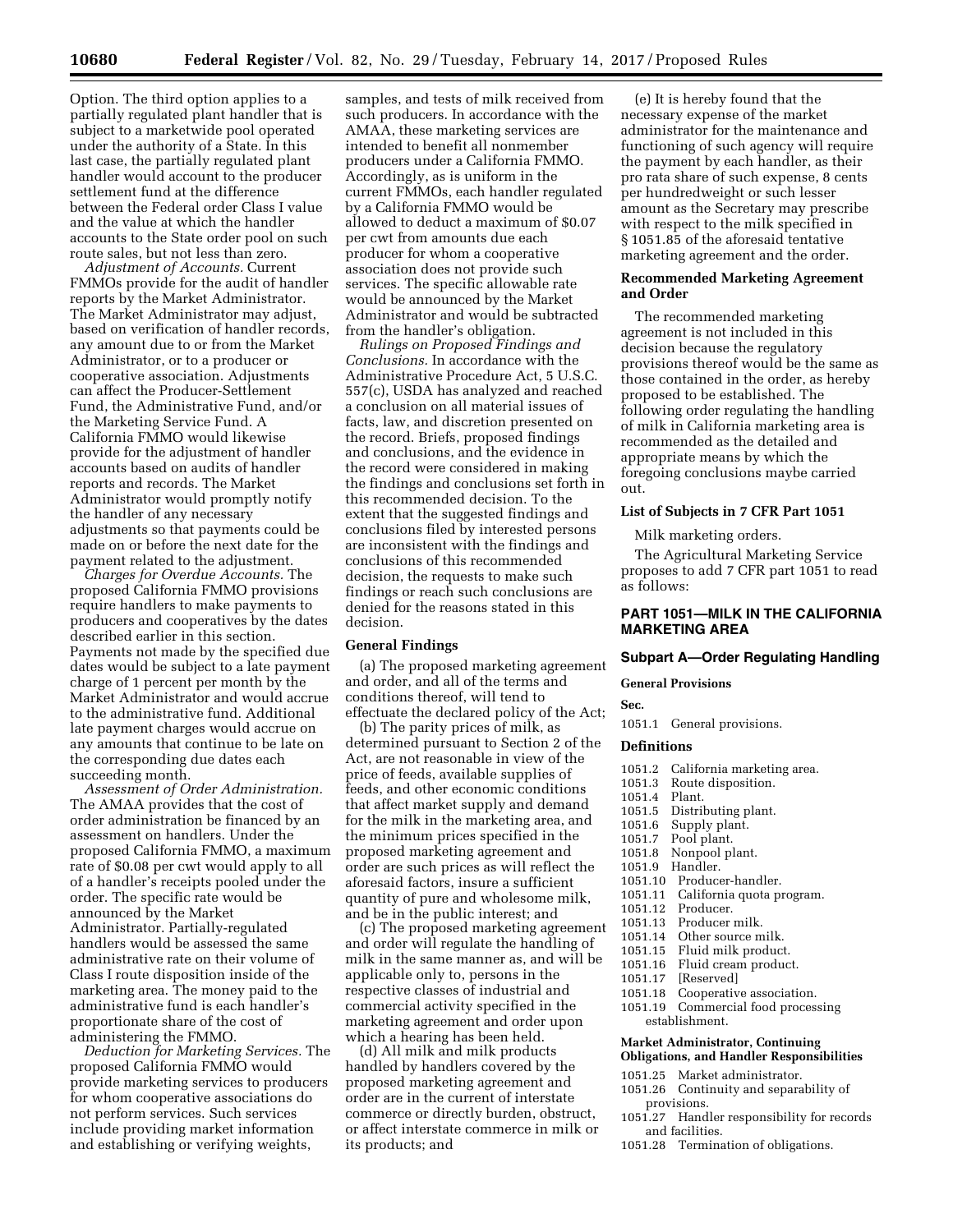#### **Handler Reports**

1051.30 Reports of receipts and utilization. 1051.31 Payroll reports. 1051.32 Other reports.

### **Subpart B—Milk Pricing**

### **Classification of Milk**

- 1051.40 Classes of utilization.
- 1051.41 [Reserved]
- 1051.42 Classification of transfers and diversions.
- 1051.43 General classification rules.
- 1051.44 Classification of producer milk.
- 1051.45 Market administrator's reports and announcements concerning classification.

# **Class Prices**

- 1051.50 Class prices, component prices, and advanced pricing factors.
- 1051.51 Class I differential and price.
- 1051.52 Adjusted Class I differentials.
- 1051.53 Announcement of class prices, component prices, and advanced pricing factors.
- 1051.54 Equivalent price.

# **Producer Price Differential**

- 1051.60 Handler's value of milk.
- 1051.61 Computation of producer price differential.
- 1051.62 Announcement of producer prices.

# **Subpart C—Payments for Milk**

# **Producer Payments**

- 1051.70 Producer-settlement fund. 1051.71 Payments to the producersettlement fund.
- 1051.72 Payments from the producersettlement fund.
- 1051.73 Payments to producers and to cooperative associations.
- 1051.74 [Reserved]
- 1051.75 Plant location adjustments for producer milk and nonpool milk.
- 1051.76 Payments by a handler operating a partially regulated distributing plant.
- 1051.77 Adjustment of accounts.
- 1051.78 Charges on overdue accounts.

## **Administrative Assessment and Marketing Service Deduction**

- 1051.85 Assessment for order administration.
- 1051.86 Deduction for marketing services.

### **Subpart D—Miscellaneous Provisions**

1051.90 Dates.

**Authority:** 7 U.S.C. 601–608.

## **Subpart A—Order Regulating Handling**

### **General Provisions**

#### **§ 1051.1 General provisions.**

The terms, definitions, and provisions in part 1000 of this chapter apply to this part unless otherwise specified. In this part, all references to sections in part 1000 refer to part 1000 of this chapter.

## **Definitions**

# **§ 1051.2 California marketing area.**

The marketing area means all territory within the bounds of the following states and political subdivisions, including all piers, docks, and wharves connected therewith and all craft moored thereat, and all territory occupied by government (municipal, State, or Federal) reservations, installations, institutions, or other similar establishments if any part thereof is within any of the listed states or political subdivisions:

## *California*

All of the State of California.

**§ 1051.3 Route disposition.**  See § 1000.3.

#### **§ 1051.4 Plant.**

See § 1000.4.

**§ 1051.5 Distributing plant.**  See § 1000.5.

**§ 1051.6 Supply plant.**  See § 1000.6.

#### **§ 1051.7 Pool plant.**

*Pool plant* means a plant, unit of plants, or system of plants as specified in paragraphs (a) through (f) of this section, but excluding a plant specified in paragraph (h) of this section. The pooling standards described in paragraphs (c) and (f) of this section are subject to modification pursuant to paragraph (g) of this section:

(a) A distributing plant, other than a plant qualified as a pool plant pursuant to paragraph (b) of this section or § .7(b) of any other Federal milk order, from which during the month 25 percent or more of the total quantity of fluid milk products physically received at the plant (excluding concentrated milk received from another plant by agreement for other than Class I use) are disposed of as route disposition or are transferred in the form of packaged fluid milk products to other distributing plants. At least 25 percent of such route disposition and transfers must be to outlets in the marketing area.

(b) Any distributing plant located in the marketing area which during the month processed at least 25 percent of the total quantity of fluid milk products physically received at the plant (excluding concentrated milk received from another plant by agreement for other than Class I use) into ultrapasteurized or aseptically-processed fluid milk products.

(c) A supply plant from which the quantity of bulk fluid milk products shipped to (and physically unloaded into) plants described in paragraph (c)(1) of this section is not less than 10 percent of the Grade A milk received from dairy farmers (except dairy farmers described in § 1051.12(b)) and handlers described in § 1000.9(c), including milk diverted pursuant to § 1051.13, subject to the following conditions:

(1) Qualifying shipments may be made to plants described in paragraphs  $(c)(1)(i)$  through  $(iv)$  of this section, except that whenever shipping requirements are increased pursuant to paragraph (g) of this section, only shipments to pool plants described in paragraphs (a), (b), and (d) of this section shall count as qualifying shipments for the purpose of meeting the increased shipments:

(i) Pool plants described in § 1051.7(a), (b), and (d);

(ii) Plants of producer-handlers; (iii) Partially regulated distributing plants, except that credit for such shipments shall be limited to the amount of such milk classified as Class I at the transferee plant; and

(iv) Distributing plants fully regulated under other Federal orders, except that credit for shipments to such plants shall be limited to the quantity shipped to (and physically unloaded into) pool distributing plants during the month and credits for shipments to other order plants shall not include any such shipments made on the basis of agreedupon Class II, Class III, or Class IV utilization.

(2) Concentrated milk transferred from the supply plant to a distributing plant for an agreed-upon use other than Class I shall be excluded from the supply plant's shipments in computing the supply plant's shipping percentage.

(d) Two or more plants operated by the same handler and located in the marketing area may qualify for pool status as a unit by meeting the total and in-area route disposition requirements of a pool distributing plant specified in paragraph (a) of this section and subject to the following additional requirements:

(1) At least one of the plants in the unit must qualify as a pool plant pursuant to paragraph (a) of this section;

(2) Other plants in the unit must process Class I or Class II products, using 50 percent or more of the total Grade A fluid milk products received in bulk form at such plant or diverted therefrom by the plant operator in Class I or Class II products; and

(3) The operator of the unit has filed a written request with the market administrator prior to the first day of the month for which such status is desired to be effective. The unit shall continue from month-to-month thereafter without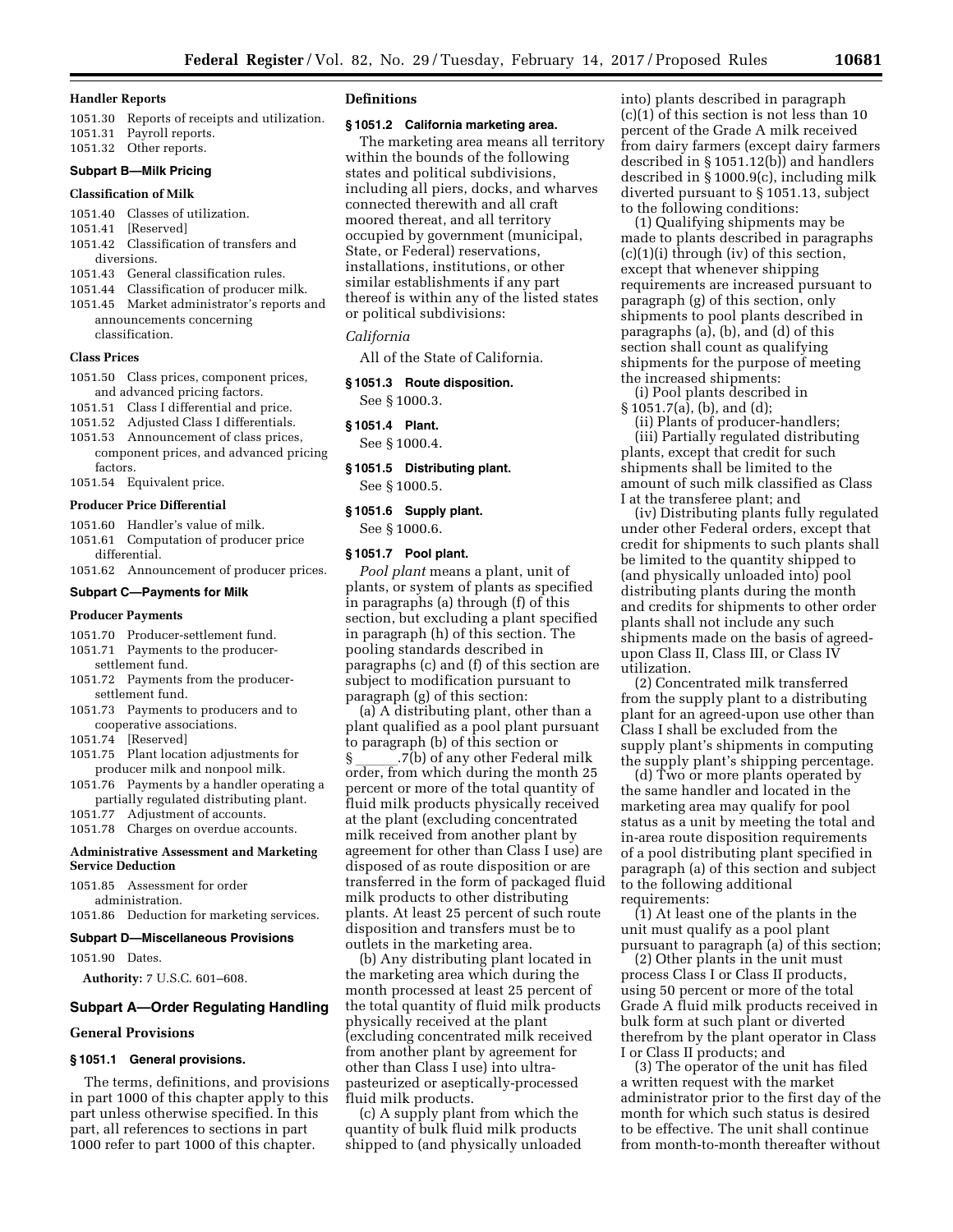further notification. The handler shall notify the market administrator in writing prior to the first day of any month for which termination or any change of the unit is desired.

(e) A system of two or more supply plants operated by one or more handlers may qualify for pooling by meeting the shipping requirements of paragraph (c) of this section in the same manner as a single plant subject to the following additional requirements:

(1) Each plant in the system is located within the marketing area. Cooperative associations or other handlers may not use shipments pursuant to § 1000.9(c) to qualify supply plants located outside the marketing area;

(2) The handler(s) establishing the system submits a written request to the market administrator on or before July 15 requesting that such plants qualify as a system for the period of August through July of the following year. Such request will contain a list of the plants participating in the system in the order, beginning with the last plant, in which the plants will be dropped from the system if the system fails to qualify. Each plant that qualifies as a pool plant within a system shall continue each month as a plant in the system through the following July unless the handler(s) establishing the system submits a written request to the market administrator that the plant be deleted from the system or that the system be discontinued. Any plant that has been so deleted from a system, or that has failed to qualify in any month, will not be part of any system for the remaining months through July. The handler(s) that have established a system may add a plant operated by such handler(s) to a system if such plant has been a pool plant each of the 6 prior months and would otherwise be eligible to be in a system, upon written request to the market administrator no later than the 15th day of the prior month. In the event of an ownership change or the business failure of a handler who is a participant in a system, the system may be reorganized to reflect such changes if a written request to file a new marketing agreement is submitted to the market administrator; and

(3) If a system fails to qualify under the requirements of this paragraph (e), the handler responsible for qualifying the system shall notify the market administrator which plant or plants will be deleted from the system so that the remaining plants may be pooled as a system. If the handler fails to do so, the market administrator shall exclude one or more plants, beginning at the bottom of the list of plants in the system and continuing up the list as necessary until

the deliveries are sufficient to qualify the remaining plants in the system.

(f) Any distributing plant, located within the marketing area as described in § 1051.2:

(1) From which there is route disposition and/or transfers of packaged fluid milk products in any non-federally regulated marketing area(s) located within one or more States that require handlers to pay minimum prices for raw milk, provided that 25 percent or more of the total quantity of fluid milk products physically received at such plant (excluding concentrated milk received from another plant by agreement for other than Class 1 use) is disposed of as route disposition and/or is transferred in the form of packaged fluid milk products to other plants. At least 25 percent of such route disposition and/or transfers, in aggregate, are in any non-federally regulated marketing area(s) located within one or more States that require handlers to pay minimum prices for raw milk. Subject to the following exclusions:

(i) The plant is described in § 1051.7(a), (b), or (e);

(ii) The plant is subject to the pricing provisions of a State-operated milk pricing plan which provides for the payment of minimum class prices for raw milk;

(iii) The plant is described in § 1000.8(a) or (e); or

(iv) A producer-handler described in § 1051.10 with less than three million pounds during the month of route disposition and/or transfers of packaged fluid milk products to other plants.

(2) [Reserved]

(g) The applicable shipping percentages of paragraphs (c) and (e) of this section and  $\S 1051.13(d)(2)$  and  $(3)$ may be increased or decreased, for all or part of the marketing area, by the market administrator if the market administrator finds that such adjustment is necessary to encourage needed shipments or to prevent uneconomic shipments. Before making such a finding, the market administrator shall investigate the need for adjustment either on the market administrator's own initiative or at the request of interested parties if the request is made in writing at least 15 days prior to the month for which the requested revision is desired effective. If the investigation shows that an adjustment of the shipping percentages might be appropriate, the market administrator shall issue a notice stating that an adjustment is being considered and invite data, views, and arguments. Any decision to revise an applicable shipping or diversion percentage must

be issued in writing at least one day before the effective date.

(h) The term pool plant shall not apply to the following plants:

(1) A producer-handler as defined under any Federal order;

(2) An exempt plant as defined in § 1000.8(e);

(3) A plant located within the marketing area and qualified pursuant to paragraph (a) of this section which meets the pooling requirements of another Federal order, and from which more than 50 percent of its route disposition has been in the other Federal order marketing area for 3 consecutive months;

(4) A plant located outside any Federal order marketing area and qualified pursuant to paragraph (a) of this section that meets the pooling requirements of another Federal order and has had greater route disposition in such other Federal order's marketing area for 3 consecutive months;

(5) A plant located in another Federal order marketing area and qualified pursuant to paragraph (a) of this section that meets the pooling requirements of such other Federal order and does not have a majority of its route disposition in this marketing area for 3 consecutive months, or if the plant is required to be regulated under such other Federal order without regard to its route disposition in any other Federal order marketing area;

(6) A plant qualified pursuant to paragraph (c) of this section which also meets the pooling requirements of another Federal order and from which greater qualifying shipments are made to plants regulated under the other Federal order than are made to plants regulated under the order in this part, or the plant has automatic pooling status under the other Federal order; and

(7) That portion of a regulated plant designated as a nonpool plant that is physically separate and operated separately from the pool portion of such plant. The designation of a portion of a regulated plant as a nonpool plant must be requested in advance and in writing by the handler and must be approved by the market administrator.

(i) Any plant that qualifies as a pool plant in each of the immediately preceding 3 months pursuant to paragraph (a) of this section or the shipping percentages in paragraph (c) of this section that is unable to meet such performance standards for the current month because of unavoidable circumstances determined by the market administrator to be beyond the control of the handler operating the plant, such as a natural disaster (ice storm, wind storm, flood, fire, earthquake,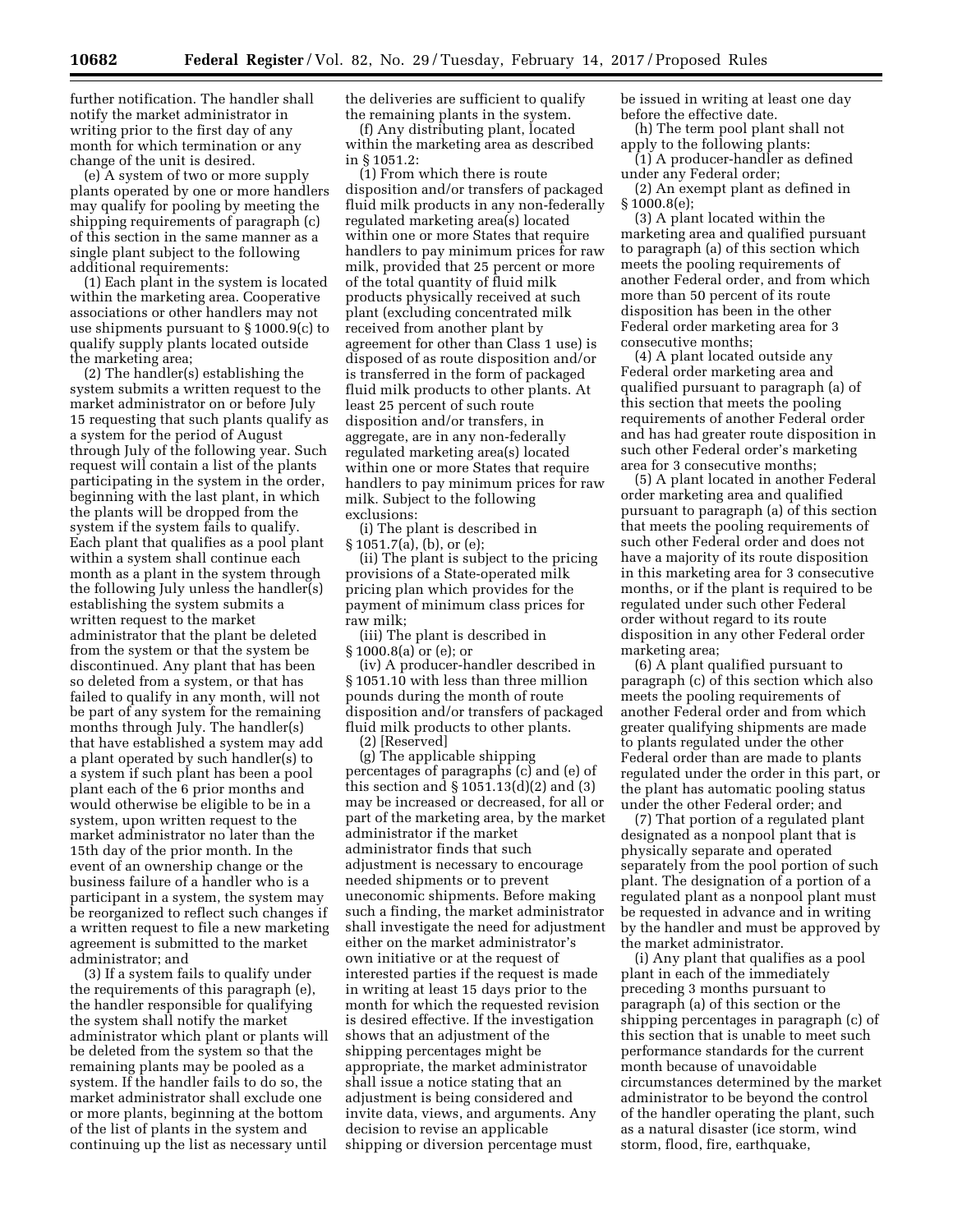breakdown of equipment, or work stoppage, shall be considered to have met the minimum performance standards during the period of such unavoidable circumstances, but such relief shall not be granted for more than 2 consecutive months.

# **§ 1051.8 Nonpool plant.**

See § 1000.8.

#### **§ 1051.9 Handler.**

See § 1000.9.

# **§ 1051.10 Producer-handler.**

*Producer-handler* means a person who operates a dairy farm and a distributing plant from which there is route disposition in the marketing area, from which total route disposition and packaged sales of fluid milk products to other plants during the month does not exceed 3 million pounds, and who the market administrator has designated a producer-handler after determining that all of the requirements of this section have been met.

(a) *Requirements for designation.*  Designation of any person as a producer-handler by the market administrator shall be contingent upon meeting the conditions set forth in paragraphs (a)(1) through (5) of this section. Following the cancellation of a previous producer-handler designation, a person seeking to have their producerhandler designation reinstated must demonstrate that these conditions have been met for the preceding month:

(1) The care and management of the dairy animals and the other resources and facilities designated in paragraph (b)(1) of this section necessary to produce all Class I milk handled (excluding receipts from handlers fully regulated under any Federal order) are under the complete and exclusive control, ownership, and management of the producer-handler and are operated as the producer-handler's own enterprise and at its sole risk.

(2) The plant operation designated in paragraph (b)(2) of this section at which the producer-handler processes and packages, and from which it distributes, its own milk production is under the complete and exclusive control, ownership, and management of the producer-handler and is operated as the producer-handler's own enterprise and at its sole risk.

(3) The producer-handler neither receives at its designated milk production resources and facilities nor receives, handles, processes, or distributes at or through any of its designated milk handling, processing, or distributing resources and facilities other source milk products for

reconstitution into fluid milk products or fluid milk products derived from any source other than:

(i) Its designated milk production resources and facilities (own farm production);

(ii) Pool handlers and plants regulated under any Federal order within the limitation specified in paragraph (c)(2) of this section; or

(iii) Nonfat milk solids which are used to fortify fluid milk products.

(4) The producer-handler is neither directly nor indirectly associated with the business control or management of, nor has a financial interest in, another handler's operation; nor is any other handler so associated with the producer-handler's operation.

(5) No milk produced by the herd(s) or on the farm(s) that supplies milk to the producer-handler's plant operation is:

(i) Subject to inclusion and participation in a marketwide equalization pool under a milk classification and pricing program under the authority of a State government maintaining marketwide pooling of returns; or

(ii) Marketed in any part as Class I milk to the non-pool distributing plant of any other handler.

(b) *Designation of resources and facilities.* Designation of a person as a producer-handler shall include the determination of what shall constitute milk production, handling, processing, and distribution resources and facilities, all of which shall be considered an integrated operation, under the sole and exclusive ownership of the producerhandler.

(1) Milk production resources and facilities shall include all resources and facilities (milking herd(s), buildings housing such herd(s), and the land on which such buildings are located) used for the production of milk which are solely owned, operated, and which the producer-handler has designated as a source of milk supply for the producerhandler's plant operation. However, for purposes of this paragraph (b)(1), any such milk production resources and facilities which do not constitute an actual or potential source of milk supply for the producer-handler's operation shall not be considered a part of the producer-handler's milk production resources and facilities.

(2) Milk handling, processing, and distribution resources and facilities shall include all resources and facilities (including store outlets) used for handling, processing, and distributing fluid milk products which are solely owned by, and directly operated or controlled by the producer-handler or in

which the producer-handler in any way has an interest, including any contractual arrangement, or over which the producer-handler directly or indirectly exercises any degree of management control.

(3) All designations shall remain in effect until canceled pursuant to paragraph (c) of this section.

(c) *Cancellation.* The designation as a producer-handler shall be canceled upon determination by the market administrator that any of the requirements of paragraph (a)(1) through (5) of this section are not continuing to be met, or under any of the conditions described in paragraph  $(c)(1)$ ,  $(2)$ , or  $(3)$ of this section. Cancellation of a producer-handler's status pursuant to this paragraph (c) shall be effective on the first day of the month following the month in which the requirements were not met or the conditions for cancellation occurred.

(1) Milk from the milk production resources and facilities of the producerhandler, designated in paragraph (b)(1) of this section, is delivered in the name of another person as producer milk to another handler.

(2) The producer-handler handles fluid milk products derived from sources other than the milk production facilities and resources designated in paragraph (b)(1) of this section, except that it may receive at its plant, or acquire for route disposition, fluid milk products from fully regulated plants and handlers under any Federal order if such receipts do not exceed 150,000 pounds monthly. This limitation shall not apply if the producer-handler's own-farm production is less than 150,000 pounds during the month.

(3) Milk from the milk production resources and facilities of the producerhandler is subject to inclusion and participation in a marketwide equalization pool under a milk classification and pricing plan operating under the authority of a State government.

(d) *Public announcement.* The market administrator shall publicly announce:

(1) The name, plant location(s), and farm location(s) of persons designated as producer-handlers;

(2) The names of those persons whose designations have been cancelled; and

(3) The effective dates of producerhandler status or loss of producerhandler status for each. Such announcements shall be controlling with respect to the accounting at plants of other handlers for fluid milk products received from any producer-handler.

(e) *Burden of establishing and maintaining producer-handler status.*  The burden rests upon the handler who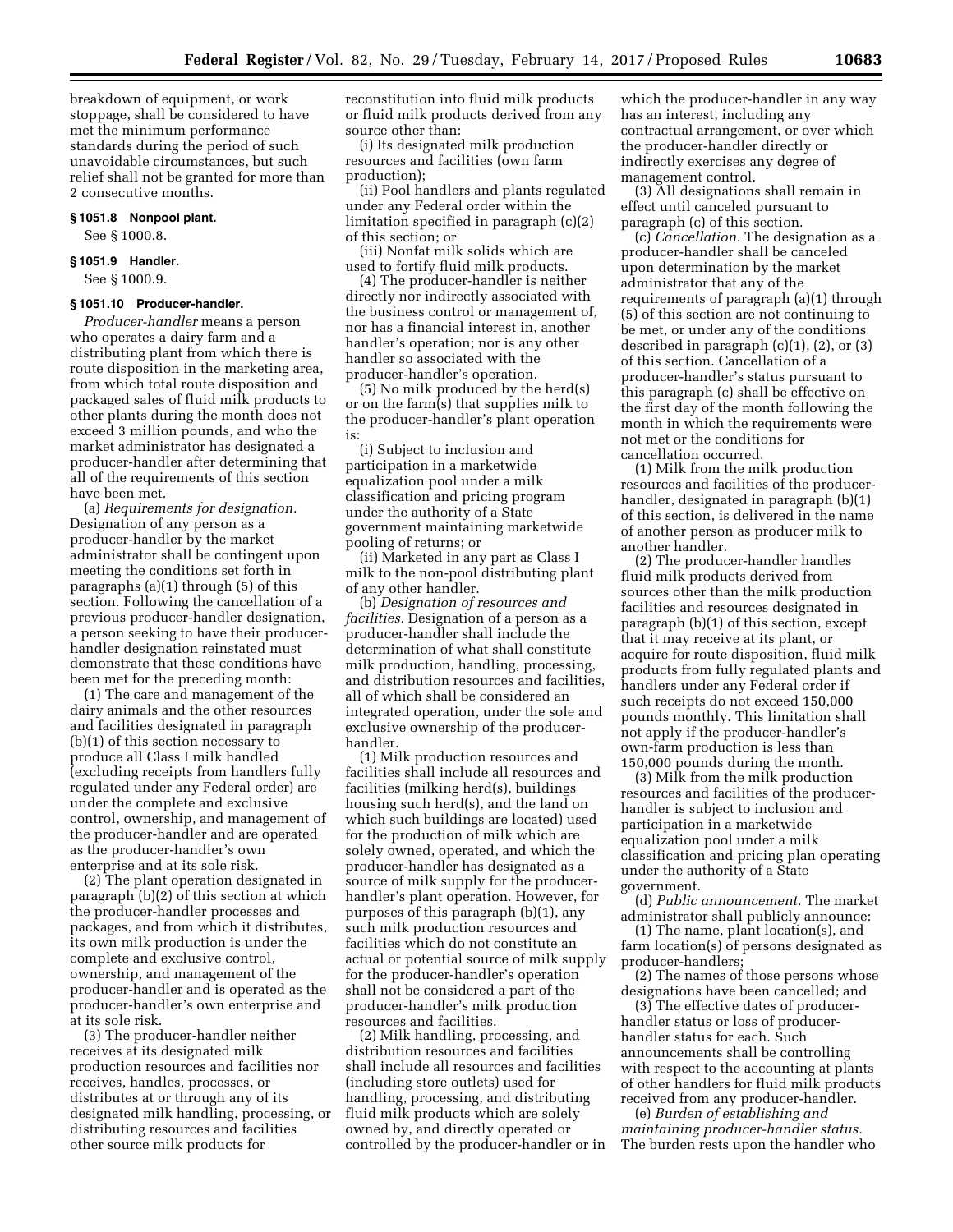is designated as a producer-handler to establish through records required pursuant to § 1000.27 that the requirements set forth in paragraph (a) of this section have been and are continuing to be met, and that the conditions set forth in paragraph (c) of this section for cancellation of the designation do not exist.

(f) Any producer-handler with Class I route dispositions and/or transfers of packaged fluid milk products in the marketing area described in § 1131.2 of this chapter shall be subject to payments into the Order 1131 producer settlement fund on such dispositions pursuant to § 1000.76(a) and payments into the Order 1131 administrative fund, provided such dispositions are less than three million pounds in the current month and such producer-handler had total Class I route dispositions and/or transfers of packaged fluid milk products from own farm production of three million pounds or more the previous month. If the producer-handler has Class I route dispositions and/or transfers of packaged fluid milk products into the marketing area described in § 1131.2 of this chapter of three million pounds or more during the current month, such producer-handler shall be subject to the provisions described in § 1131.7 of this chapter or § 1000.76(a).

# **§ 1051.11 California quota program.**

*California Quota Program* means the applicable provisions of the California Food and Agriculture Code, and related provisions of the pooling plan administered by the California Department of Food and Agriculture (CDFA).

### **§ 1051.12 Producer.**

(a) Except as provided in paragraph (b) of this section, *producer* means any person who produces milk approved by a duly constituted regulatory agency for fluid consumption as Grade A milk and whose milk is:

(1) Received at a pool plant directly from the producer or diverted by the plant operator in accordance with § 1051.13; or

(2) Received by a handler described in  $§ 1000.9(c).$ 

(b) Producer shall not include:

(1) A producer-handler as defined in any Federal order;

(2) A dairy farmer whose milk is received at an exempt plant, excluding producer milk diverted to the exempt plant pursuant to § 1051.13(d);

(3) A dairy farmer whose milk is received by diversion at a pool plant from a handler regulated under another Federal order if the other Federal order

designates the dairy farmer as a producer under that order and that milk is allocated by request to a utilization other than Class I; and

(4) A dairy farmer whose milk is reported as diverted to a plant fully regulated under another Federal order with respect to that portion of the milk so diverted that is assigned to Class I under the provisions of such other order.

## **§ 1051.13 Producer milk.**

Except as provided for in paragraph (e) of this section, *producer milk* means the skim milk (or the skim equivalent of components of skim milk), including nonfat components, and butterfat in milk of a producer that is:

(a) Received by the operator of a pool plant directly from a producer or a handler described in § 1000.9(c). All milk received pursuant to this paragraph (a) shall be priced at the location of the plant where it is first physically received;

(b) Received by a handler described in § 1000.9(c) in excess of the quantity delivered to pool plants;

(c) Diverted by a pool plant operator to another pool plant. Milk so diverted shall be priced at the location of the plant to which diverted; or

(d) Diverted by the operator of a pool plant or a cooperative association described in § 1000.9(c) to a nonpool plant located in the States of California, Arizona, Nevada, or Oregon, subject to the following conditions:

(1) Milk of a dairy farmer shall not be eligible for diversion unless at least one day's production of such dairy farmer is physically received as producer milk at a pool plant during the first month the dairy farmer is a producer. If a dairy farmer loses producer status under the order in this part (except as a result of a temporary loss of Grade A approval or as a result of the handler of the dairy farmer's milk failing to pool the milk under any order), the dairy farmer's milk shall not be eligible for diversion unless at least one day's production of the dairy farmer has been physically received as producer milk at a pool plant during the first month the dairy farmer is re-associated with the market;

(2) The quantity of milk diverted by a handler described in § 1000.9(c) may not exceed 90 percent of the producer milk receipts reported by the handler pursuant to § 1051.30(c) provided that not less than 10 percent of such receipts are delivered to plants described in § 1051.7(c)(1)(i) through (iii). These percentages are subject to any adjustments that may be made pursuant to § 1051.7(g); and

(3) The quantity of milk diverted to nonpool plants by the operator of a pool plant described in § 1051.7(a), (b) or (d) may not exceed 90 percent of the Grade A milk received from dairy farmers (except dairy farmers described in § 1051.12(b)) including milk diverted pursuant to this section. These percentages are subject to any adjustments that may be made pursuant to § 1051.7(g).

(4) Diverted milk shall be priced at the location of the plant to which diverted.

(e) Producer milk shall not include milk of a producer that is subject to inclusion and participation in a marketwide equalization pool under a milk classification and pricing program imposed under the authority of a State government maintaining marketwide pooling of returns.

(f) The quantity of milk reported by a handler pursuant to either § 1051.30(a)(1) or (c)(1) for April through February may not exceed 125 percent, and for March may not exceed 135 percent, of the producer milk receipts pooled by the handler during the prior month. Milk diverted to nonpool plants reported in excess of this limit shall be removed from the pool. Milk in excess of this limit received at pool plants, other than pool distributing plants, shall be classified pursuant to  $\S 1000.44(a)(3)(v)$  and (b). The handler must designate, by producer pick-up, which milk is to be removed from the pool. If the handler fails to provide this information, the market administrator will make the determination. The following provisions apply:

(1) Milk shipped to and physically received at pool distributing plants in excess of the previous month's pooled volume shall not be subject to the 125 or 135 percent limitation;

(2) Producer milk qualified pursuant<br>§ .13 of any other Federal to § \_\_\_\_\_\_.13 of any other Federal<br>Order and continuously pooled in any Federal Order for the previous six months shall not be included in the computation of the 125 or 135 percent limitation;

(3) The market administrator may waive the 125 or 135 percent limitation:

(i) For a new handler on the order, subject to the provisions of paragraph (f)(4) of this section; or

(ii) For an existing handler with significantly changed milk supply conditions due to unusual circumstances; and

(4) A bloc of milk may be considered ineligible for pooling if the market administrator determines that handlers altered the reporting of such milk for the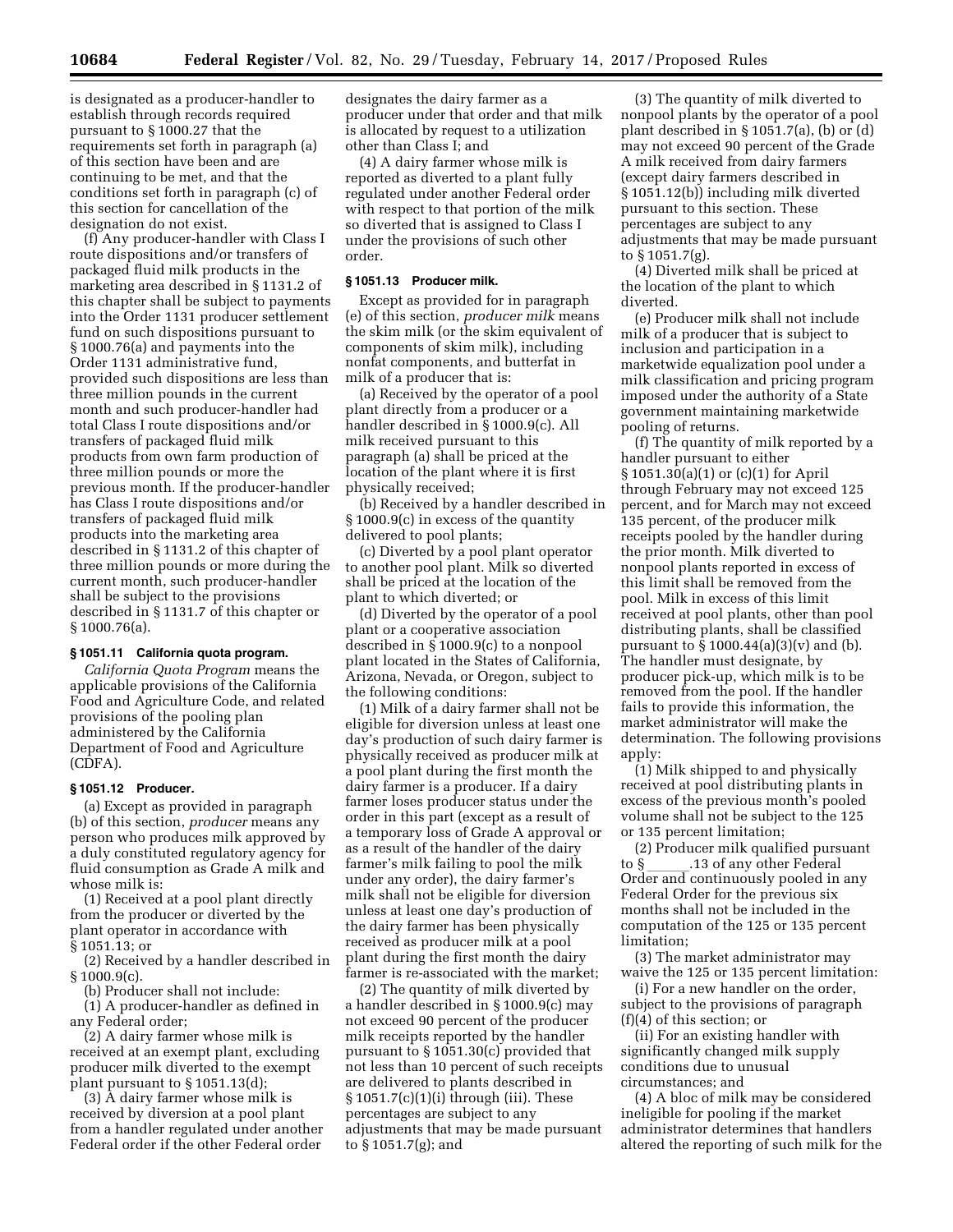purpose of evading the provisions of this paragraph (f).

**§ 1051.14 Other source milk.** 

See § 1000.14.

- **§ 1051.15 Fluid milk products.**  See § 1000.15.
- **§ 1051.16 Fluid cream product.**  See § 1000.16.

### **§ 1051.17 [Reserved]**

- **§ 1051.18 Cooperative association.**  See § 1000.18.
- **§ 1051.19 Commercial food processing establishment.**

See § 1000.19.

## **Market Administrator, Continuing Obligations, and Handler Responsibilities**

- **§ 1051.25 Market administrator.**  See § 1000.25.
- **§ 1051.26 Continuity and separability of provisions.**

See § 1000.26.

#### **§ 1051.27 Handler responsibility for records and facilities.**

See § 1000.27.

**§ 1051.28 Termination of obligations.**  See § 1000.28.

### **Handler Reports**

### **§ 1051.30 Reports of receipts and utilization.**

Each handler shall report monthly so that the market administrator's office receives the report on or before the 9th day after the end of the month, in the detail and on the prescribed forms, as follows:

(a) Each handler that operates a pool plant shall report for each of its operations the following information:

(1) Product pounds, pounds of butterfat, pounds of protein, pounds of solids-not-fat other than protein (other solids) contained in or represented by:

(i) Receipts of producer milk, including producer milk diverted by the reporting handler, from sources other than handlers described in § 1000.9(c); and

(ii) Receipts of milk from handlers described in § 1000.9(c);

(2) Product pounds and pounds of butterfat contained in:

(i) Receipts of fluid milk products and bulk fluid cream products from other pool plants;

(ii) Receipts of other source milk; and

(iii) Inventories at the beginning and end of the month of fluid milk products and bulk fluid cream products;

(3) The utilization or disposition of all milk and milk products required to be reported pursuant to this paragraph (a); and

(4) Such other information with respect to the receipts and utilization of skim milk, butterfat, milk protein, and other nonfat solids as the market administrator may prescribe.

(b) Each handler operating a partially regulated distributing plant shall report with respect to such plant in the same manner as prescribed for reports required by paragraph (a) of this section. Receipts of milk that would have been producer milk if the plant had been fully regulated shall be reported in lieu of producer milk. The report shall show also the quantity of any reconstituted skim milk in route disposition in the marketing area.

(c) Each handler described in § 1000.9(c) shall report:

(1) The product pounds, pounds of butterfat, pounds of protein, pounds of solids-not-fat other than protein (other solids) contained in receipts of milk from producers; and

(2) The utilization or disposition of such receipts.

(d) Each handler not specified in paragraphs (a) through (c) of this section shall report with respect to its receipts and utilization of milk and milk products in such manner as the market administrator may prescribe.

#### **§ 1051.31 Payroll reports.**

(a) On or before the 20th day after the end of each month, each handler that operates a pool plant pursuant to § 1051.7 and each handler described in § 1000.9(c) shall report to the market administrator its producer payroll for the month, in the detail prescribed by the market administrator, showing for each producer the information described in § 1051.73(f).

(b) Each handler operating a partially regulated distributing plant who elects to make payment pursuant to § 1000.76(b) shall report for each dairy farmer who would have been a producer if the plant had been fully regulated in the same manner as prescribed for reports required by paragraph (a) of this section.

### **§ 1051.32 Other reports.**

In addition to the reports required pursuant to §§ 1051.30 and 1051.31, each handler shall report any information the market administrator deems necessary to verify or establish each handler's obligation under the order.

# **Subpart B—Milk Pricing**

### **Classification of Milk**

**§ 1051.40 Classes of utilization.**  See § 1000.40.

**§ 1051.41 [Reserved]** 

# **§ 1051.42 Classification of transfers and diversions.**

See § 1000.42.

**§ 1051.43 General classification rules.**  See § 1000.43.

**§ 1051.44 Classification of producer milk.**  See § 1000.44.

**§ 1051.45 Market administrator's reports and announcements concerning classification.** 

See § 1000.45.

## **Class Prices**

**§ 1051.50 Class prices, component prices, and advanced pricing factors.** 

See § 1000.50.

**§ 1051.51 Class I differential and price.** 

The Class I differential shall be the differential established for Los Angeles County, California, which is reported in § 1000.52. The Class I price shall be the price computed pursuant to § 1000.50(a) for Los Angeles County, California.

**§ 1051.52 Adjusted Class I differentials.** 

See § 1000.52.

## **§ 1051.53 Announcement of class prices, component prices, and advanced pricing factors.**

See § 1000.53.

#### **§ 1051.54 Equivalent price.**

See § 1000.54.

# **Producer Price Differential**

#### **§ 1051.60 Handler's value of milk.**

For the purpose of computing a handler's obligation for producer milk, the market administrator shall determine for each month the value of milk of each handler with respect to each of the handler's pool plants and of each handler described in § 1000.9(c) with respect to milk that was not received at a pool plant by adding the amounts computed in paragraphs (a) through (h) of this section and subtracting from that total amount the values computed in paragraphs (i) and (j) of this section. Unless otherwise specified, the skim milk, butterfat, and the combined pounds of skim milk and butterfat referred to in this section shall result from the steps set forth in § 1000.44(a), (b), and (c), respectively, and the nonfat components of producer milk in each class shall be based upon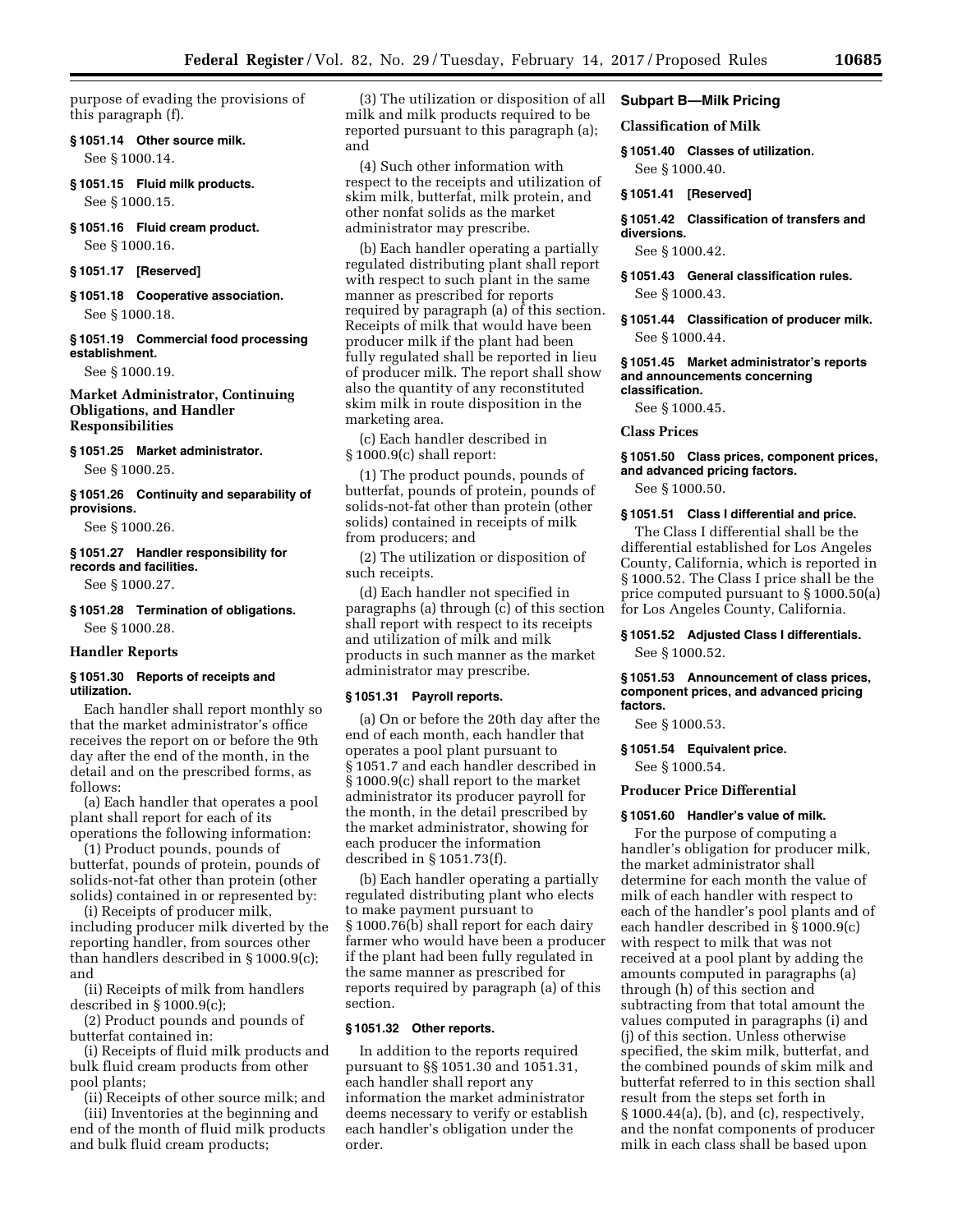the proportion of such components in producer skim milk. Receipts of nonfluid milk products that are distributed as labeled reconstituted milk for which payments are made to the producer-settlement fund of another Federal order under § 1000.76(a)(4) or (d) shall be excluded from pricing under this section.

(a) Class I value.

(1) Multiply the hundredweight of skim milk in Class I by the Class I skim milk price; and

(2) Add an amount obtained by multiplying the pounds of butterfat in Class I by the Class I butterfat price; and

(b) Class II value.

(1) Multiply the pounds of nonfat solids in Class II skim milk by the Class II nonfat solids price; and

(2) Add an amount obtained by multiplying the pounds of butterfat in Class II times the Class II butterfat price.

(c) Class III value.

(1) Multiply the pounds of protein in Class III skim milk by the protein price;

(2) Add an amount obtained by multiplying the pounds of other solids in Class III skim milk by the other solids price; and

(3) Add an amount obtained by multiplying the pounds of butterfat in Class III by the butterfat price.

(d) Class IV value.

(1) Multiply the pounds of nonfat solids in Class IV skim milk by the nonfat solids price; and

(2) Add an amount obtained by multiplying the pounds of butterfat in Class IV by the butterfat price.

(e) Multiply the pounds of skim milk and butterfat overage assigned to each class pursuant to  $\S 1000.44(a)(11)$  and the corresponding step of § 1000.44(b) by the skim milk prices and butterfat prices applicable to each class.

(f) Multiply the difference between the current month's Class I, II, or III price, as the case may be, and the Class IV price for the preceding month and by the hundredweight of skim milk and butterfat subtracted from Class I, II, or III, respectively, pursuant to § 1000.44(a)(7) and the corresponding step of § 1000.44(b).

(g) Multiply the difference between the Class I price applicable at the location of the pool plant and the Class IV price by the hundredweight of skim milk and butterfat assigned to Class I pursuant to § 1000.43(d) and the hundredweight of skim milk and butterfat subtracted from Class I pursuant to § 1000.44(a)(3)(i) through (vi) and the corresponding step of § 1000.44(b), excluding receipts of bulk fluid cream products from plants regulated under other Federal orders and bulk concentrated fluid milk

products from pool plants, plants regulated under other Federal orders, and unregulated supply plants.

(h) Multiply the difference between the Class I price applicable at the location of the nearest unregulated supply plants from which an equivalent volume was received and the Class III price by the pounds of skim milk and butterfat in receipts of concentrated fluid milk products assigned to Class I pursuant to §§ 1000.43(d) and 1000.44(a)(3)(i) and the corresponding step of § 1000.44(b) and the pounds of skim milk and butterfat subtracted from Class I pursuant to  $\S 1000.44(a)(8)$  and the corresponding step of § 1000.44(b), excluding such skim milk and butterfat in receipts of fluid milk products from an unregulated supply plant to the extent that an equivalent amount of skim milk or butterfat disposed of to such plant by handlers fully regulated under any Federal milk order is classified and priced as Class I milk and is not used as an offset for any other payment obligation under any order.

(i) For reconstituted milk made from receipts of nonfluid milk products, multiply \$1.00 (but not more than the difference between the Class I price applicable at the location of the pool plant and the Class IV price) by the hundredweight of skim milk and butterfat contained in receipts of nonfluid milk products that are allocated to Class I use pursuant to § 1000.43(d).

## **§ 1051.61 Computation of producer price differential.**

For each month the market administrator shall compute a producer price differential per hundredweight. The report of any handler who has not made payments required pursuant to § 1051.71 for the preceding month shall not be included in the computation of the producer price differential, and such handler's report shall not be included in the computation for succeeding months until the handler has made full payment of outstanding monthly obligations. Subject to the conditions of this introductory paragraph, the market administrator shall compute the producer price differential in the following manner:

(a) Combine into one total the values computed pursuant to § 1051.60 for all handlers required to file reports prescribed in § 1051.30;

(b) Subtract the total values obtained by multiplying each handler's total pounds of protein, other solids, and butterfat contained in the milk for which an obligation was computed pursuant to § 1051.60 by the protein

price, other solids price, and the butterfat price, respectively;

(c) Add an amount equal to the minus location adjustments and subtract an amount equal to the plus location adjustments computed pursuant to § 1051.75;

(d) Add an amount equal to not less than one-half of the unobligated balance in the producer-settlement fund;

(e) Divide the resulting amount by the sum of the following for all handlers included in these computations:

(1) The total hundredweight of producer milk; and

month.

(2) The total hundredweight for which a value is computed pursuant to § 1051.60(i); and

(f) Subtract not less than 4 cents nor more than 5 cents from the price computed pursuant to paragraph (e) of this section. The result shall be known as the producer price differential for the

## **§ 1051.62 Announcement of producer prices.**

On or before the 14th day after the end of each month, the market administrator shall announce publicly the following prices and information:

- (a) The producer price differential;
- (b) The protein price;
- (c) The nonfat solids price;
- (d) The other solids price;
- (e) The butterfat price;
- (f) The average butterfat, nonfat

solids, protein and other solids content of producer milk; and

(g) The statistical uniform price for milk containing 3.5 percent butterfat, computed by combining the Class III price and the producer price differential.

#### **Subpart C—Payments for Milk**

### **Producer Payments**

**§ 1051.70 Producer-settlement fund.**  See § 1000.70.

## **§ 1051.71 Payments to the producersettlement fund.**

Each handler shall make payment to the producer-settlement fund in a manner that provides receipt of the funds by the market administrator no later than the 16th day after the end of the month (except as provided in § 1000.90). Payment shall be the amount, if any, by which the amount specified in paragraph (a) of this section exceeds the amount specified in paragraph (b) of this section:

(a) The total value of milk to the handler for the month as determined pursuant to § 1051.60.

(b) The sum of:

(1) An amount obtained by multiplying the total hundredweight of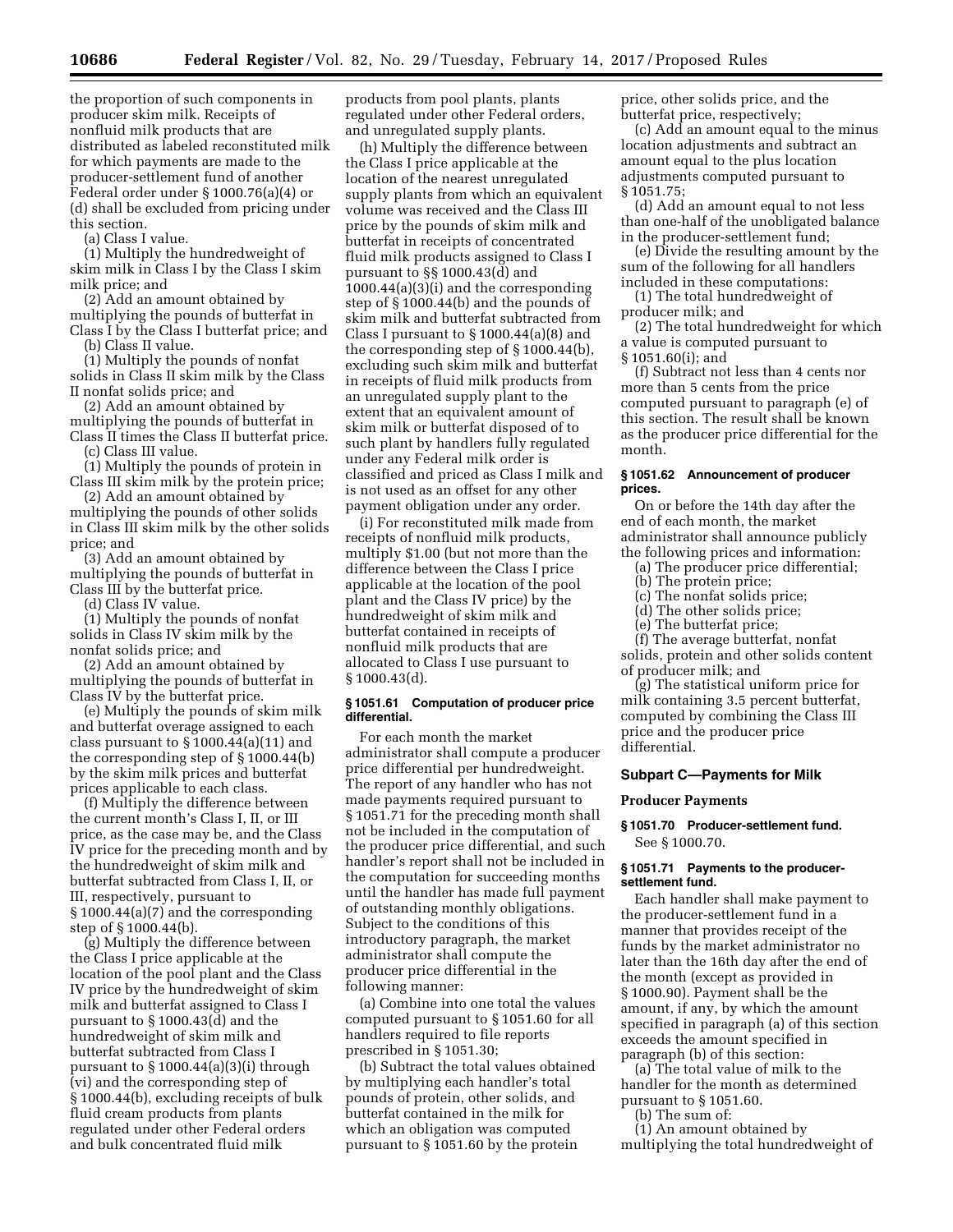producer milk as determined pursuant to § 1000.44(c) by the producer price differential as adjusted pursuant to § 1051.75;

(2) An amount obtained by multiplying the total pounds of protein, other solids, and butterfat contained in producer milk by the protein, other solids, and butterfat prices respectively; and

(3) An amount obtained by multiplying the pounds of skim milk and butterfat for which a value was computed pursuant to § 1051.60(i) by the producer price differential as adjusted pursuant to § 1051.75 for the location of the plant from which received.

### **§ 1051.72 Payments from the producersettlement fund.**

No later than the 18th day after the end of each month (except as provided in § 1000.90), the market administrator shall pay to each handler the amount, if any, by which the amount computed pursuant to § 1051.71(b) exceeds the amount computed pursuant to § 1051.71(a). If, at such time, the balance in the producer-settlement fund is insufficient to make all payments pursuant to this section, the market administrator shall reduce uniformly such payments and shall complete the payments as soon as the funds are available.

## **§ 1051.73 Payments to producers and to cooperative associations.**

(a) Each handler shall pay each producer for producer milk for which payment is not made to a cooperative association pursuant to paragraph (b) of this section, as follows:

(1) *Partial payment.* For each producer who has not discontinued shipments as of the date of this partial payment, payment shall be made so that it is received by each producer on or before the last day of the month (except as provided in § 1000.90) for milk received during the first 15 days of the month from the producer at not less than the lowest announced class price for the preceding month, less proper deductions authorized in writing by the producer.

(2) *Final payment.* For milk received during the month, payment shall be made so that it is received by each producer no later than the 19th day after the end of the month (except as provided in § 1000.90) in an amount not less than the sum of:

(i) The hundredweight of producer milk received times the producer price differential for the month as adjusted pursuant to § 1051.75;

(ii) The pounds of butterfat received times the butterfat price for the month;

(iii) The pounds of protein received times the protein price for the month;

(iv) The pounds of other solids received times the other solids price for the month;

(v) Less any payment made pursuant to paragraph (a)(1) of this section;

(vi) Less proper deductions authorized in writing by such producer, and plus or minus adjustments for errors in previous payments to such producer subject to approval by the market administrator;

(vii) Less deductions for marketing services pursuant to § 1000.86; and

(viii) Less deductions authorized by CDFA for the California Quota Program pursuant to § 1051.11.

(b) *Payments for milk received from cooperative association members.* On or before the day prior to the dates specified in paragraphs (a)(1) and (2) of this section (except as provided in § 1000.90), each handler shall pay to a cooperative association for milk from producers who market their milk through the cooperative association and who have authorized the cooperative to collect such payments on their behalf an amount equal to the sum of the individual payments otherwise payable for such producer milk pursuant to paragraphs (a)(1) and  $(2)$  of this section.

(c) *Payment for milk received from cooperative association pool plants or from cooperatives as handlers pursuant to § 1000.9(c).* On or before the day prior to the dates specified in paragraphs (a)(1) and (2) of this section (except as provided in § 1000.90), each handler who receives fluid milk products at its plant from a cooperative association in its capacity as the operator of a pool plant or who receives milk from a cooperative association in its capacity as a handler pursuant to § 1000.9(c), including the milk of producers who are not members of such association and who the market administrator determines have authorized the cooperative association to collect payment for their milk, shall pay the cooperative for such milk as follows:

(1) For bulk fluid milk products and bulk fluid cream products received from a cooperative association in its capacity as the operator of a pool plant and for milk received from a cooperative association in its capacity as a handler pursuant to § 1000.9(c) during the first 15 days of the month, at not less than the lowest announced class prices per hundredweight for the preceding month;

(2) For the total quantity of bulk fluid milk products and bulk fluid cream products received from a cooperative association in its capacity as the operator of a pool plant, at not less than

the total value of such products received from the association's pool plants, as determined by multiplying the respective quantities assigned to each class under § 1000.44, as follows:

(i) The hundredweight of Class I skim milk times the Class I skim milk price for the month plus the pounds of Class I butterfat times the Class I butterfat price for the month. The Class I price to be used shall be that price effective at the location of the receiving plant;

(ii) The pounds of nonfat solids in Class II skim milk by the Class II nonfat solids price;

(iii) The pounds of butterfat in Class II times the Class II butterfat price;

(iv) The pounds of nonfat solids in Class IV times the nonfat solids price;

(v) The pounds of butterfat in Class III and Class IV milk times the butterfat price;

(vi) The pounds of protein in Class III milk times the protein price;

(vii) The pounds of other solids in Class III milk times the other solids price; and

(vii) Add together the amounts computed in paragraphs (c)(2)(i) through (vii) of this section and from that sum deduct any payment made pursuant to paragraph (c)(1) of this section; and

(3) For the total quantity of milk received during the month from a cooperative association in its capacity as a handler under § 1000.9(c) as follows:

(i) The hundredweight of producer milk received times the producer price differential as adjusted pursuant to § 1051.75;

(ii) The pounds of butterfat received times the butterfat price for the month;

(iii) The pounds of protein received times the protein price for the month;

(iv) The pounds of other solids received times the other solids price for the month; and

(v) Add together the amounts computed in paragraphs (c)(3)(i) through (v) of this section and from that sum deduct any payment made pursuant to paragraph (c)(1) of this section.

(d) If a handler has not received full payment from the market administrator pursuant to § 1051.72 by the payment date specified in paragraph (a), (b), or (c) of this section, the handler may reduce pro rata its payments to producers or to the cooperative association (with respect to receipts described in paragraph (b) of this section, prorating the underpayment to the volume of milk received from the cooperative association in proportion to the total milk received from producers by the handler), but not by more than the amount of the underpayment. The